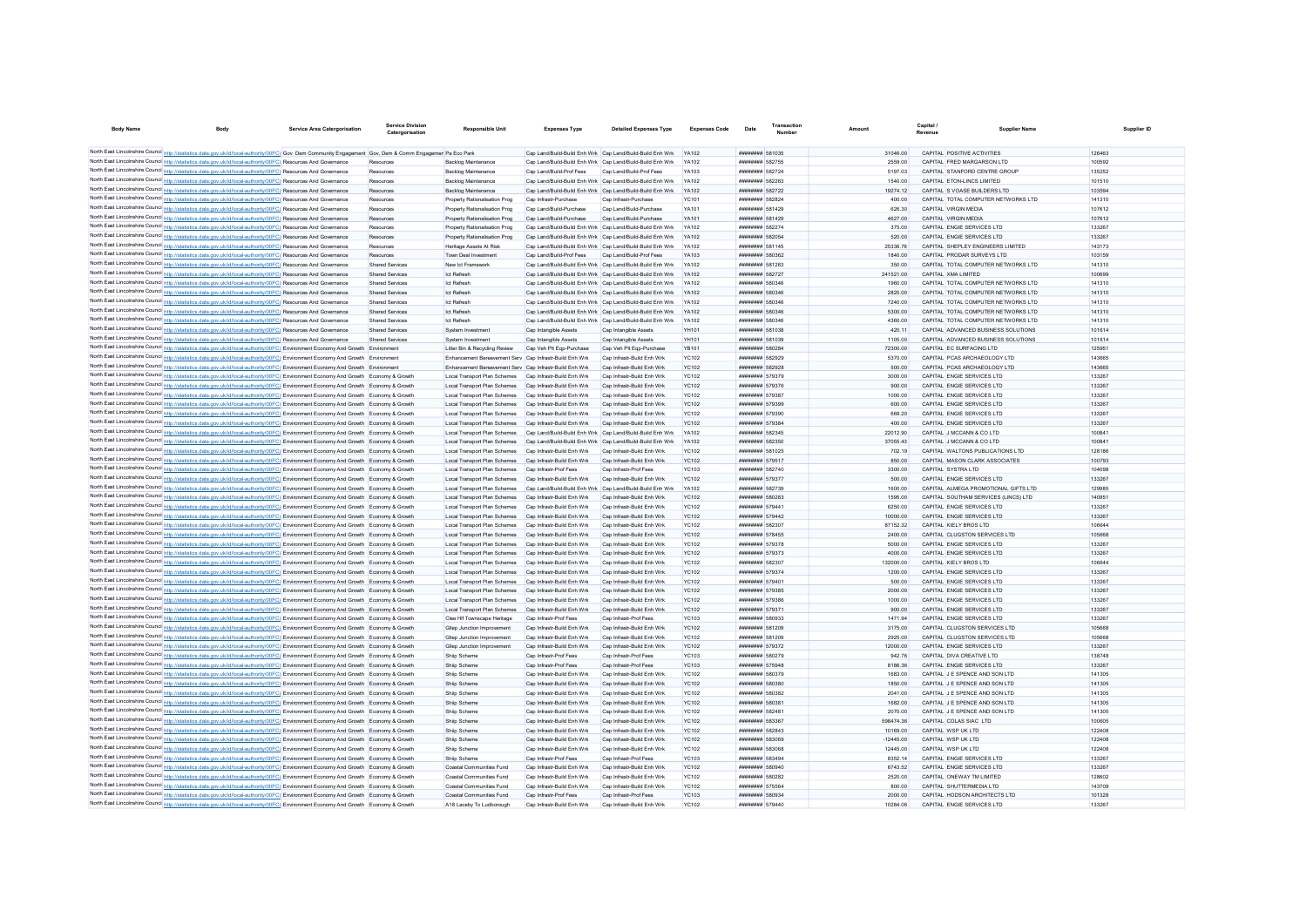| <b>Body Name</b>                                                                                                                                                                                                                                                                 | <b>Service Area Catergorisation</b> | <b>Service Division</b><br>Catergorisation | <b>Responsible Unit</b>                                                                                                                                                        | <b>Expenses Type</b>                                         | <b>Detailed Expenses Type</b>                                                                                          | <b>Expenses Code</b>  | Date                                      | Transactio |                      | Capital<br>Revenue | Supplier Name                                                         | Supplier ID                   |
|----------------------------------------------------------------------------------------------------------------------------------------------------------------------------------------------------------------------------------------------------------------------------------|-------------------------------------|--------------------------------------------|--------------------------------------------------------------------------------------------------------------------------------------------------------------------------------|--------------------------------------------------------------|------------------------------------------------------------------------------------------------------------------------|-----------------------|-------------------------------------------|------------|----------------------|--------------------|-----------------------------------------------------------------------|-------------------------------|
|                                                                                                                                                                                                                                                                                  |                                     |                                            |                                                                                                                                                                                |                                                              |                                                                                                                        |                       |                                           |            |                      |                    |                                                                       |                               |
| North East Lincolnshire Council http://statistics.data.gov.uk/id/local-authority/00FC) Environment Economy And Growth Economy & Growth                                                                                                                                           |                                     |                                            | Smart Energy For Business                                                                                                                                                      |                                                              | Cap Land/Build-Build Enh Wrk Cap Land/Build-Build Enh Wrk                                                              | <b>YA102</b>          | ######## 580033                           |            | 17706.11             |                    | CAPITAL GRAYTON LTD                                                   | 143503                        |
| North East Lincolnshire Council http://statistics.data.gov.uk/id/local-authority/00FC) Environment Economy And Growth Economy & Growth                                                                                                                                           |                                     |                                            | A180 Sth Humb Bank Maior Maint Cap Land/Build-Build Enh Wrk Cap Land/Build-Build Enh Wrk                                                                                       |                                                              |                                                                                                                        | <b>VA102</b>          | <b><i><u>HHHHHHH</u></i></b> 582345       |            | 24387.60             |                    | CAPITAL J MCCANN & CO LTD                                             | 100841                        |
| North East Lincolnshire Council http://statistics.data.gov.uk/id/local-authority/00FC) Environment Economy And Growth Economy & Growth                                                                                                                                           |                                     |                                            | A180 Sth Humb Bank Maior Maint Cap Land/Build-Build Enh Wrk Cap Land/Build-Build Enh Wrk<br>A180 Sth Humb Bank Maior Maint Cap Infrastr-Build Enh Wrk                          |                                                              |                                                                                                                        | YA102                 | ######## 582306<br>######## 579388        |            | 99340.55             |                    | CAPITAL C R REYNOLDS (CONSTRUCTION) LTD<br>CAPITAL ENGIE SERVICES LTD | 103021<br>133267              |
| North East Lincolnshire Council http://statistics.data.gov.uk/id/local-authority/00FC) Environment Economy And Growth Economy & Growth<br>North East Lincolnshire Council http://statistics.data.gov.uk/id/local-authority/00FC) Environment Economy And Growth Economy & Growth |                                     |                                            | Heritage Action Zone                                                                                                                                                           | Cap Land/Build-Prof Fees                                     | Cap Infrastr-Build Enh Wrk<br>Cap Land/Build-Prof Fees                                                                 | <b>YC102</b><br>YA103 | <b>########</b> 578945                    |            | 10502.31<br>14600.00 |                    | CAPITAL FLEET ARCHITECTS LTD                                          | 143390                        |
| North East Lincolnshire Council http://statistics.data.gov.uk/id/local-authority/00FC) Environment Economy And Growth Economy & Growth                                                                                                                                           |                                     |                                            | Central Clee Regeneration                                                                                                                                                      | Cap Infrastr-Build Enh Wrk                                   | Cap Infrastr-Build Enh Wrk                                                                                             | <b>YC102</b>          | ######## 580453                           |            | 1895.00              |                    | CAPITAL CLUGSTON SERVICES LTD                                         | 105668                        |
| North East Lincolnshire Council http://statistics.data.gov.uk/id/local-authority/00FC) Environment Economy And Growth                                                                                                                                                            |                                     |                                            | Housing Assist Grants And Loan Cap Grants To O/Side Sources Cap Grants To O/Side Sources                                                                                       |                                                              |                                                                                                                        | <b>YJ101</b>          | ######## 580359                           |            | 6701.98              |                    | CAPITAL LINCOLNSHIRE HOUSING PARTNERSHIP                              | 140117                        |
| North East Lincolnshire Council http://statistics.data.gov.uk/id/local-authority/00FC) Environment Economy And Growth Housing                                                                                                                                                    |                                     |                                            | Housing Assist Grants And Loan Cap Grants To O/Side Sources Cap Grants To O/Side Sources                                                                                       |                                                              |                                                                                                                        |                       | ######## 582822                           |            | 3858.75              |                    | CAPITAL ARDENT MANAGEMENT LIMITED                                     | 138372                        |
| North East Lincolnshire Council http://statistics.data.gov.uk/id/local-authority/00FC) Environment Economy And Growth Housing                                                                                                                                                    |                                     |                                            | Conv Rd Anartment Block                                                                                                                                                        | Cap Land/Build-Build Enh Wrk Cap Land/Build-Build Enh Wrk    |                                                                                                                        | YA102                 | <b>######## 583456</b>                    |            | 1342 25              |                    | CAPITAL FNGIF SERVICES LTD                                            | 133267                        |
| North East Lincolnshire Council http://statistics.data.gov.uk/id/local-authority/00FC) Environment Economy And Growth Housing                                                                                                                                                    |                                     |                                            | Community Hsg Fund                                                                                                                                                             | Can Land/Build-Prof Fees                                     | Cap Land/Build-Prof Fees                                                                                               | YA103                 | ######## 582403                           |            | 3296.55              |                    | CAPITAL ENGIE SERVICES LTD                                            | 133267                        |
| North East Lincolnshire Council http://statistics.data.gov.uk/id/local-authority/00FC) Adult Services                                                                                                                                                                            |                                     | Adult Services                             | Hos-Disabled Fac. Grants                                                                                                                                                       |                                                              | Cap Grants To O/Side Sources Cap Grants To O/Side Sources                                                              | Y.1101                | ######## 580459                           |            | 14397.03             |                    | CAPITAL F R TOWNSEND & CO LTD                                         | 104217                        |
| North East Lincolnshire Council http://statistics.data.gov.uk/id/local-authority/00FC) Adult Services                                                                                                                                                                            |                                     | Adult Services                             | Hos-Disabled Fac. Grant                                                                                                                                                        |                                                              | Cap Grants To O/Side Sources Cap Grants To O/Side Sources                                                              | Y.1101                | ######## 580219                           |            | 7955.44              |                    | CAPITAL VIC HANSEN BUILDING & JOINERY LTD                             | 103981                        |
| North East Lincolnshire Council http://statistics.data.gov.uk/id/local-authority/00FC) Adult Services                                                                                                                                                                            |                                     | Adult Services                             | Hos-Disabled Fac Grant                                                                                                                                                         |                                                              | Can Grants To O/Side Sources Can Grants To O/Side Sources                                                              | Y.1101                | <b>######## 582882</b>                    |            | 1679.00              |                    | CAPITAL ORAM LIFT SERVICES LTD                                        | 112666                        |
| North East Lincolnshire Council http://statistics.data.gov.uk/id/local-authority/00FC) Adult Services                                                                                                                                                                            |                                     | <b>Adult Services</b>                      | Hos-Disabled Fac. Grant                                                                                                                                                        |                                                              | Can Grants To O/Side Sources Can Grants To O/Side Sources                                                              | Y.1101                | <b><i>BREEZERE 581971</i></b>             |            | 1263.92              |                    | CAPITAL ABLE 4 ENTERPRISE LTD.                                        | 120159                        |
| North East Lincolnshire Council http://statistics.data.gov.uk/id/local-authority/00FC) Adult Services                                                                                                                                                                            |                                     | Adult Services                             | Hos-Disabled Fac. Grant                                                                                                                                                        |                                                              | Cap Grants To O/Side Sources Cap Grants To O/Side Sources                                                              | Y.1101                | ######## 581965                           |            | 4523.90              |                    | CAPITAL P G INGOLDBY & SONS LTD                                       | 100591                        |
| North East Lincolnshire Council http://statistics.data.gov.uk/id/local-authority/00FC) Adult Services                                                                                                                                                                            |                                     | Adult Services                             | Hos-Disabled Fac. Grant                                                                                                                                                        |                                                              | Can Grants To O/Side Sources Can Grants To O/Side Sources                                                              | Y.1101                | <b><i>BRRHHHHH 58045*</i></b>             |            | 10484.04             |                    | CAPITAL F S RUDKIN I TD                                               | 100632                        |
| North East Lincolnshire Council http://statistics.data.gov.uk/id/local-authority/00FC) Adult Services                                                                                                                                                                            |                                     | Adult Services                             | Hos-Disabled Fac. Grant                                                                                                                                                        |                                                              | Cap Grants To O/Side Sources Cap Grants To O/Side Sources                                                              | Y.1101                | ######## 583092                           |            | 405.00               |                    | CAPITAL OBAM LIFT SERVICES LTD                                        | 112666                        |
| North East Lincolnshire Council http://statistics.data.gov.uk/id/local-authority/00FC) Adult Services                                                                                                                                                                            |                                     | Adult Services                             | Hos-Disabled Fac. Grant                                                                                                                                                        |                                                              | Cap Grants To O/Side Sources Cap Grants To O/Side Sources                                                              | Y.1101                | ######## 582875                           |            | 2044.00              |                    | CAPITAL ORAM LIFT SERVICES LTD                                        | 112666                        |
| North East Lincolnshire Council http://statistics.data.gov.uk/id/local-authority/00FC) Adult Services                                                                                                                                                                            |                                     | Adult Services                             | Hps-Disabled Fac. Grants                                                                                                                                                       |                                                              | Cap Grants To O/Side Sources Cap Grants To O/Side Sources                                                              | <b>YJ101</b>          | ######## 580888                           |            | 6296.93              |                    | CAPITAL TOPCON CONSTRUCTION LTD                                       | 108462                        |
| North East Lincolnshire Council http://statistics.data.gov.uk/id/local-authority/00FC) Adult Services                                                                                                                                                                            |                                     | <b>Adult Services</b>                      | Hos-Disabled Fac. Grant                                                                                                                                                        |                                                              | Cap Grants To O/Side Sources Cap Grants To O/Side Sources                                                              |                       | ######## 580291                           |            | 8486.17              |                    | CAPITAL ABLE 4 ENTERPRISE LTD                                         | 120159                        |
| North East Lincolnshire Council http://statistics.data.gov.uk/id/local-authority/00FC) Adult Services<br>North East Lincolnshire Council http://statistics.data.gov.uk/id/local-authority/00FC) Adult Services                                                                   |                                     | Adult Services                             | Hos-Disabled Fac. Grant                                                                                                                                                        |                                                              | Cap Grants To O/Side Sources Cap Grants To O/Side Sources                                                              |                       | ######## 583464                           |            | 6628.38              |                    | CAPITAL ABLE 4 ENTERPRISE LTD                                         | 120159                        |
| North East Lincolnshire Council http://statistics.data.gov.uk/id/local-authority/00FC) Adult Services                                                                                                                                                                            |                                     | Adult Services<br>Adult Services           | Hos-Disabled Fac. Grants                                                                                                                                                       |                                                              | Cap Grants To O/Side Sources Cap Grants To O/Side Sources<br>Cap Grants To O/Side Sources Cap Grants To O/Side Sources |                       | ######## 581497<br>######## 582449        |            | 8195.49<br>2284.00   |                    | CAPITAL MARK BENNET<br>CAPITAL OBAM LIFT SERVICES LTD                 | 101838<br>112666              |
| North East Lincolnshire Council http://statistics.data.gov.uk/id/local-authority/00FC) Adult Services                                                                                                                                                                            |                                     | Adult Services                             | Hps-Disabled Fac. Grants<br>Hps-Disabled Fac. Grants                                                                                                                           |                                                              | Cap Grants To O/Side Sources Cap Grants To O/Side Sources                                                              | Y.1101                | <b><i>BREEZER 582782</i></b>              |            | 600548               |                    | CAPITAL ABLE 4 ENTERPRISE LTD                                         | 120159                        |
| North East Lincolnshire Council http://statistics.data.gov.uk/id/local-authority/00FC) Adult Services                                                                                                                                                                            |                                     | Adult Services                             | Hos-Disabled Fac. Grants                                                                                                                                                       | Cap Grants To O/Side Sources Cap Grants To O/Side Sources    |                                                                                                                        | Y.1101                | <b>иннинин</b> 582884                     |            | 500.00               |                    | CAPITAL STEPHEN HEYWOOD DESIGN LTD                                    | 132818                        |
| North East Lincolnshire Council http://statistics.data.gov.uk/id/local-authority/00FC) Adult Services                                                                                                                                                                            |                                     | Adult Services                             | Hos-Disabled Fac. Grants                                                                                                                                                       |                                                              | Cap Grants To O/Side Sources Cap Grants To O/Side Sources                                                              | <b>YJ101</b>          | ######## 580377                           |            | 368.00               |                    | CAPITAL TOPCON BUILDING LTD                                           | 144162                        |
| North East Lincolnshire Council http://statistics.data.gov.uk/id/local-authority/00FC) Children & Family Services                                                                                                                                                                |                                     | Ass Dir - Skills                           | Family Hubs                                                                                                                                                                    | Ren Alterations Maint Building Ruildings - Renairs And Maint |                                                                                                                        | GA102                 | ######## 580439                           |            | 280.59               |                    | REVENUE ENGIE SERVICES LTD                                            | 133267                        |
| North East Lincolnshire Council http://statistics.data.gov.uk/id/local-authority/00FC) Children & Family Services                                                                                                                                                                |                                     | Ass Dir - Skills                           | Family Hubs                                                                                                                                                                    | Car Allowances                                               | Travel - Employees                                                                                                     | JF101                 | <b><i>BREEZER 582815</i></b>              |            | 360.50               |                    | REVENUE MINICARS CLEETHORPES (LINCS) LTD                              | 102124                        |
| North East Lincolnshire Council http://statistics.data.gov.uk/id/local-authority/00FC) Children & Family Services                                                                                                                                                                |                                     | Ass Dir - Skills                           | Community Learning Services                                                                                                                                                    | Miscellaneous Expenses                                       | Activities - Service Users                                                                                             | 11114                 | ######## 580032                           |            | 1938.00              |                    | REVENUE MRS SONIA SMITH                                               | 132584                        |
| North East Lincolnshire Council http://statistics.data.gov.uk/id/local-authority/00FC) Children & Family Services                                                                                                                                                                |                                     | Ass Dir - Skills                           | Community Learning Services                                                                                                                                                    | Rep Alterations Maint Building Buildings - Repairs And Maint |                                                                                                                        | GA102                 | <b><i>BREEZER 582073</i></b>              |            | 905 53               |                    | REVENUE ENGIE SERVICES LTD                                            | 133267                        |
| North East Lincolnshire Council http://statistics.data.gov.uk/id/local-authority/00FC) Children & Family Services                                                                                                                                                                |                                     | Ass Dir - Skills                           | Community Learning Services                                                                                                                                                    | Ren Alterations Maint Building Ruildings - Renairs And Maint |                                                                                                                        | GA102                 | <b><i>BREEZER 582071</i></b>              |            | 1308.72              |                    | REVENUE ENGIE SERVICES LTD                                            | 133267                        |
| North East Lincolnshire Council http://statistics.data.gov.uk/id/local-authority/00FC) Children & Family Services                                                                                                                                                                |                                     | Ass Dir - Skills                           | Community Learning Services                                                                                                                                                    | <b>Rente</b>                                                 | Rent                                                                                                                   | GC <sub>101</sub>     | ######## 580314                           |            | 19500.00             |                    | REVENUE FORESIGHT NEL LTD                                             | 102869                        |
| North East Lincolnshire Council http://statistics.data.gov.uk/id/local-authority/00FC) Children & Family Services                                                                                                                                                                |                                     | Ass Dir - Skills                           | Community Learning Services                                                                                                                                                    | Cleaning And Domestic Supplier Refuse Collection             |                                                                                                                        | GH104                 | ######## 580990                           |            | 333.45               |                    | REVENUE ELLGIA LIMITED                                                | 101433                        |
| North East Lincolnshire Council http://statistics.data.gov.uk/id/local-authority/00FC) Children & Family Services                                                                                                                                                                |                                     | Ass Dir - Skills                           | Pause                                                                                                                                                                          | Rents                                                        | Rent                                                                                                                   | GC101                 | ######## 581395                           |            | 253.33               |                    | REVENUE CENTRE4 LIMITED                                               | 126893                        |
| North East Lincolnshire Council http://statistics.data.gov.uk/id/local-authority/00FC) Children & Family Services                                                                                                                                                                |                                     | Ass Dir - Skills                           | Pause                                                                                                                                                                          | Miscellaneous Expenses                                       | Other Supplies & Services                                                                                              | LL110                 | ####### 581473                            |            | 266.39               |                    | REVENUE PAUSE                                                         | 137708                        |
| North East Lincolnshire Council http://statistics.data.gov.uk/id/local-authority/00FC) Children & Family Services                                                                                                                                                                |                                     | Ass Dir - Skills                           | Pause                                                                                                                                                                          | Private Contractors                                          | Third Party Prov - Private                                                                                             | PH101                 | ######## 582303                           |            | 300.00               |                    | REVENUE FORTIS THERAPY & TRAINING                                     | 120445                        |
| North East Lincolnshire Council http://statistics.data.gov.uk/id/local-authority/00FC) Children & Family Services                                                                                                                                                                |                                     | Ass Dir - Education                        | Access And Education Services Contract Hire-Operating Leases Vehicles - Contract Hire                                                                                          |                                                              |                                                                                                                        | JC101                 | ######## 580044                           |            | 720.00               |                    | REVENUE LINKS TAXIS                                                   | 100546                        |
| North East Lincolnshire Council http://statistics.data.gov.uk/id/local-authority/00FC) Children & Family Services                                                                                                                                                                |                                     | Ass Dir - Education                        | Access And Education Services Contract Hire-Operating Leases Vehicles - Contract Hire                                                                                          |                                                              |                                                                                                                        | JC101                 | ######## 580614                           |            | 360.00               |                    | REVENUE FON A CAR LTD                                                 | 140517                        |
| North East Lincolnshire Council http://statistics.data.gov.uk/id/local-authority/00FC) Children & Family Services                                                                                                                                                                |                                     | Ass Dir - Education                        | Access And Education Services  Contract Hire-Operating Leases  Vehicles - Contract Hire                                                                                        |                                                              |                                                                                                                        | IC101                 | ######## 581165                           |            | 540.00               |                    | REVENUE I INKS TAXIS                                                  | 100546                        |
| North East Lincolnshire Council http://statistics.data.gov.uk/id/local-authority/00FC) Children & Family Services                                                                                                                                                                |                                     | Ass Dir - Education                        | Access And Education Services  Contract Hire-Operating Leases  Vehicles - Contract Hire                                                                                        |                                                              |                                                                                                                        | IC101                 | ######## 581164                           |            | 480.00               |                    | REVENUE I INKS TAXIS                                                  | 100546                        |
| North East Lincolnshire Council http://statistics.data.gov.uk/id/local-authority/00FC) Children & Family Services<br>North East Lincolnshire Council http://statistics.data.gov.uk/id/local-authority/00FC) Children & Family Services                                           |                                     | Ass Dir - Education<br>Ass Dir - Education | Access And Education Services Contract Hire-Operating Leases Vehicles - Contract Hire<br>Access And Education Services Contract Hire-Operation Leases Vehicles - Contract Hire |                                                              |                                                                                                                        | JC101<br>IC101        | ######## 580393<br>######## 580399        |            | 604.00<br>622.50     |                    | REVENUE LINKS TAXIS<br>REVENUE LINKS TAXIS                            | 100546<br>100546              |
| North East Lincolnshire Council http://statistics.data.gov.uk/id/local-authority/00FC) Children & Family Services                                                                                                                                                                |                                     | Ass Dir - Education                        | Access And Education Services Contract Hire-Operating Leases Vehicles - Contract Hire                                                                                          |                                                              |                                                                                                                        | IC101                 | ######## 581981                           |            | 483.00               |                    | <b>REVENUE LINKS TAXIS</b>                                            | 100546                        |
| North East Lincolnshire Council http://statistics.data.gov.uk/id/local-authority/00FC) Children & Family Services                                                                                                                                                                |                                     | Ass Dir - Education                        | Access And Education Services Contract Hire-Operating Leases Vehicles - Contract Hire                                                                                          |                                                              |                                                                                                                        | IC101                 | <b><i>BREEZEEE</i></b> 581220             |            | 262.50               |                    | <b>REVENUE LINKS TAXIS</b>                                            | 100546                        |
| North East Lincolnshire Council http://statistics.data.gov.uk/id/local-authority/00FC) Children & Family Services                                                                                                                                                                |                                     | Ass Dir - Education                        | Access And Education Services Contract Hire-Operating Leases Vehicles - Contract Hire                                                                                          |                                                              |                                                                                                                        | JC101                 | ######## 580909                           |            | 595.00               |                    | REVENUE FON A CAR LTD                                                 | 140517                        |
| North East Lincolnshire Council http://statistics.data.gov.uk/id/local-authority/00FC) Children & Family Services                                                                                                                                                                |                                     | Ass Dir - Education                        | Access And Education Services Contract Hire-Operating Leases Vehicles - Contract Hire                                                                                          |                                                              |                                                                                                                        | JC101                 | <b>########</b> 580400                    |            | 450.00               |                    | <b>REVENUE LINKS TAXIS</b>                                            | 100546                        |
| North East Lincolnshire Council http://statistics.data.gov.uk/id/local-authority/00FC) Children & Family Services                                                                                                                                                                |                                     | Ass Dir - Education                        | Access And Education Services Contract Hire-Operating Leases Vehicles - Contract Hire                                                                                          |                                                              |                                                                                                                        | JC101                 | ######## 580902                           |            | 1140.00              |                    | REVENUE MINICABS CLEETHORPES (LINCS) LTD                              | 102124                        |
| North East Lincolnshire Council http://statistics.data.gov.uk/id/local-authority/00FC) Children & Family Services                                                                                                                                                                |                                     | Ass Dir - Education                        | Access And Education Services Contract Hire-Operating Leases Vehicles - Contract Hire                                                                                          |                                                              |                                                                                                                        | JC101                 | ######## 581250                           |            | 1498.00              |                    | <b>REVENUE LINKS TAXIS</b>                                            | 100546                        |
| North East Lincolnshire Council http://statistics.data.gov.uk/id/local-authority/00FC) Children & Family Services                                                                                                                                                                |                                     | Ass Dir - Education                        | Access And Education Services Contract Hire-Operating Leases Vehicles - Contract Hire                                                                                          |                                                              |                                                                                                                        | JC101                 | ######## 581168                           |            | 1275.00              |                    | <b>REVENUE LINKS TAXIS</b>                                            | 100546                        |
| North East Lincolnshire Council http://statistics.data.gov.uk/id/local-authority/00FC) Children & Family Services                                                                                                                                                                |                                     | Ass Dir - Education                        | Access And Education Services Contract Hire-Operating Leases Vehicles - Contract Hire                                                                                          |                                                              |                                                                                                                        | JC101                 | ######## 581177                           |            | 495.00               |                    | REVENUE LINKS TAXIS                                                   | 100546                        |
| North East Lincolnshire Council http://statistics.data.gov.uk/id/local-authority/00FC) Children & Family Services                                                                                                                                                                |                                     | Ass Dir - Education                        | Access And Education Services Contract Hire-Operating Leases Vehicles - Contract Hire                                                                                          |                                                              |                                                                                                                        | JC101                 | ######## 580043                           |            | 1240.00              |                    | <b>REVENUE LINKS TAXIS</b>                                            | 100546                        |
| North East Lincolnshire Council http://statistics.data.gov.uk/id/local-authority/00FC) Children & Family Services                                                                                                                                                                |                                     | Ass Dir - Education                        | Access And Education Services Contract Hire-Operating Leases Vehicles - Contract Hire                                                                                          |                                                              |                                                                                                                        | JC101                 | ######## 581171                           |            | 1116.00              |                    | <b>REVENUE LINKS TAXIS</b>                                            | 100546                        |
| North East Lincolnshire Council http://statistics.data.gov.uk/id/local-authority/00FC) Children & Family Services                                                                                                                                                                |                                     | Ass Dir - Education                        | Access And Education Services Contract Hire-Operating Leases Vehicles - Contract Hire                                                                                          |                                                              |                                                                                                                        | IC101                 | ######## 582043                           |            | 2232.00              |                    | REVENUE AMVALE MEDICAL TRANSPORT LTD                                  | 130777                        |
| North East Lincolnshire Council http://statistics.data.gov.uk/id/local-authority/00FC) Children & Family Services                                                                                                                                                                |                                     | Ass Dir - Education                        | Access And Education Services Contract Hire-Operating Leases Vehicles - Contract Hire                                                                                          |                                                              |                                                                                                                        | JC101                 | ######## 581157                           |            | 930.00               |                    | <b>REVENUE LINKS TAXIS</b>                                            | 100546                        |
| North East Lincolnshire Council http://statistics.data.gov.uk/id/local-authority/00FC) Children & Family Services                                                                                                                                                                |                                     | Ass Dir - Education                        | Access And Education Services Contract Hire-Operating Leases Vehicles - Contract Hire                                                                                          |                                                              |                                                                                                                        | JC101                 | ######## 581251                           |            | 930.00               |                    | REVENUE LINKS TAXIS                                                   | 100546                        |
| North East Lincolnshire Council http://statistics.data.gov.uk/id/local-authority/00FC) Children & Family Services                                                                                                                                                                |                                     | Ass Dir - Education                        | Access And Education Services Contract Hire-Operating Leases Vehicles - Contract Hire                                                                                          |                                                              |                                                                                                                        | JC101                 | ######## 580060                           |            | 670.00               |                    | <b>REVENUE LINKS TAXIS</b>                                            | 100546                        |
| North East Lincolnshire Council http://statistics.data.gov.uk/id/local-authority/00FC) Children & Family Services                                                                                                                                                                |                                     | Ass Dir - Education                        | Access And Education Services Contract Hire-Operating Leases Vehicles - Contract Hire                                                                                          |                                                              |                                                                                                                        | IC101                 | ######## 580057                           |            | 576.00               |                    | <b>REVENUE LINKS TAXIS</b>                                            | 100546<br>100546              |
| North East Lincolnshire Council http://statistics.data.gov.uk/id/local-authority/00FC) Children & Family Services<br>North East Lincolnshire Council http://statistics.data.gov.uk/id/local-authority/00FC) Children & Family Services                                           |                                     | Ass Dir - Education<br>Ass Dir - Education | Access And Education Services Contract Hire-Operating Leases Vehicles - Contract Hire                                                                                          |                                                              |                                                                                                                        | IC101<br>IC101        | ######## 580036<br><b>########</b> 582011 |            | 1030.00<br>2593.00   |                    | <b>REVENUE LINKS TAXIS</b><br>REVENUE AMVALE MEDICAL TRANSPORT LTD    | 130777                        |
| North East Lincolnshire Council http://statistics.data.gov.uk/id/local-authority/00FC) Children & Family Services                                                                                                                                                                |                                     |                                            | Access And Education Services Contract Hire-Operating Leases Vehicles - Contract Hire                                                                                          |                                                              |                                                                                                                        |                       | ######## 580400                           |            | 3947.50              |                    | REVENUE LINKS TAXIS                                                   | 100546                        |
| North East Lincolnshire Council http://statistics.data.gov.uk/id/local-authority/00FC) Children & Family Services                                                                                                                                                                |                                     | Ass Dir - Education<br>Ass Dir - Education | Access And Education Services Contract Hire-Operating Leases Vehicles - Contract Hire<br>Access And Education Services Contract Hire-Operating Leases Vehicles - Contract Hire |                                                              |                                                                                                                        | JC101<br>JC101        | <b><i>HRRHHHHH</i></b> 580908             |            | 1500.00              |                    | REVENUE REDACTED PERSONAL INFORMATION                                 | REDACTED PERSONAL INFORMATION |
| North East Lincolnshire Council http://statistics.data.gov.uk/id/local-authority/00FC) Children & Family Services                                                                                                                                                                |                                     | Ass Dir - Education                        | Access And Education Services Contract Hire-Operating Leases Vehicles - Contract Hire                                                                                          |                                                              |                                                                                                                        | JC101                 | <b>########</b> 580878                    |            | 735.00               |                    | REVENUE MINICABS CLEETHORPES (LINCS) LTD                              | 102124                        |
| North East Lincolnshire Council http://statistics.data.gov.uk/id/local-authority/00FC) Children & Family Services                                                                                                                                                                |                                     | Ass Dir - Education                        | Access And Education Services Contract Hire-Operating Leases Vehicles - Contract Hire                                                                                          |                                                              |                                                                                                                        | JC101                 | ######## 580392                           |            | 1202.00              |                    | <b>REVENUE LINKS TAXIS</b>                                            | 100546                        |
| North East Lincolnshire Council http://statistics.data.gov.uk/id/local-authority/00FC) Children & Family Services                                                                                                                                                                |                                     | Ass Dir - Education                        | Access And Education Services Contract Hire-Operating Leases Vehicles - Contract Hire                                                                                          |                                                              |                                                                                                                        | JC101                 | <b>######## 582766</b>                    |            | 3080.00              |                    | REVENUE AMVALE MEDICAL TRANSPORT LTD                                  | 130777                        |
| North East Lincolnshire Council http://statistics.data.gov.uk/id/local-authority/00FC) Children & Family Services                                                                                                                                                                |                                     | Ass Dir - Education                        | Access And Education Services Contract Hire-Operating Leases Vehicles - Contract Hire                                                                                          |                                                              |                                                                                                                        | JC101                 | ######## 581166                           |            | 1275.00              |                    | REVENUE LINKS TAXIS                                                   | 100546                        |
| North East Lincolnshire Council http://statistics.data.gov.uk/id/local-authority/00FC) Children & Family Services                                                                                                                                                                |                                     | Ass Dir - Education                        | Access And Education Services Contract Hire-Operating Leases Vehicles - Contract Hire                                                                                          |                                                              |                                                                                                                        | JC101                 | ######## 581240                           |            | 2148.00              |                    | REVENUE LINKS TAXIS                                                   | 100546                        |
| North East Lincolnshire Council http://statistics.data.gov.uk/id/local-authority/00FC) Children & Family Services                                                                                                                                                                |                                     | Ass Dir - Education                        | Access And Education Services Contract Hire-Operating Leases Vehicles - Contract Hire                                                                                          |                                                              |                                                                                                                        | JC101                 | ######## 581167                           |            | 850.00               |                    | REVENUE LINKS TAXIS                                                   | 100546                        |
| North East Lincolnshire Council http://statistics.data.gov.uk/id/local-authority/00FC) Children & Family Services                                                                                                                                                                |                                     | Ass Dir - Education                        | Access And Education Services Contract Hire-Operating Leases Vehicles - Contract Hire                                                                                          |                                                              |                                                                                                                        | IC101                 | <b><i>BREEZER 582044</i></b>              |            | 493.00               |                    | REVENUE COUNTRY CARS                                                  | 101999                        |
| North East Lincolnshire Council http://statistics.data.gov.uk/id/local-authority/00FC) Children & Family Services                                                                                                                                                                |                                     | Ass Dir - Education                        | Access And Education Services Contract Hire-Operating Leases Vehicles - Contract Hire                                                                                          |                                                              |                                                                                                                        | IC101                 | ######## 580877                           |            | 765.00               |                    | REVENUE MINICARS CLEETHORPES (LINCS) LTD                              | 102124                        |
| North East Lincolnshire Council http://statistics.data.gov.uk/id/local-authority/00FC) Children & Family Services                                                                                                                                                                |                                     | Ass Dir - Education                        | Access And Education Services Contract Hire-Operating Leases Vehicles - Contract Hire                                                                                          |                                                              |                                                                                                                        | JC101                 | <b><i>BREEZER 581249</i></b>              |            | 1224.00              |                    | <b>REVENUE LINKS TAXIS</b>                                            | 100546                        |
| North East Lincolnshire Council http://statistics.data.gov.uk/id/local-authority/00FC) Children & Family Services                                                                                                                                                                |                                     | Ass Dir - Education                        | Access And Education Services Contract Hire-Operating Leases Vehicles - Contract Hire                                                                                          |                                                              |                                                                                                                        | IC101                 | ######## 581252                           |            | 714.00               |                    | <b>REVENUE LINKS TAXIS</b>                                            | 100546                        |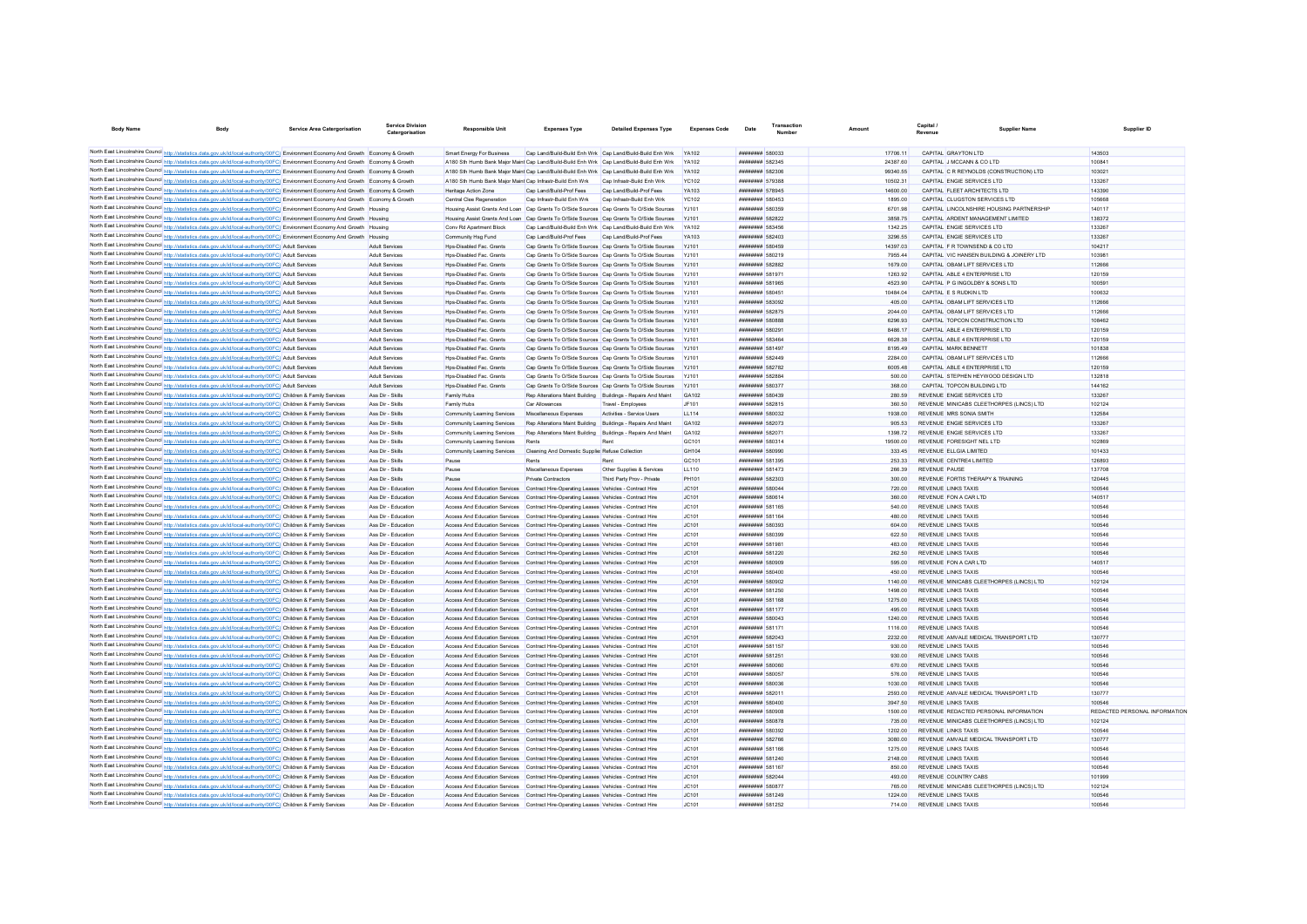| <b>Body Name</b>                                                                                                                                                                                                                       | Service Area Catergorisation | <b>Service Division</b><br>Catergorisation | <b>Responsible Unit</b>                                    | <b>Expenses Type</b>                                                                    | <b>Detailed Expenses Type</b> | <b>Expenses Code</b> | Date                                | Transaction | Amount                        | Capital /<br><b>Pavenue</b>      | Supplier Name                                   | Supplier ID                   |
|----------------------------------------------------------------------------------------------------------------------------------------------------------------------------------------------------------------------------------------|------------------------------|--------------------------------------------|------------------------------------------------------------|-----------------------------------------------------------------------------------------|-------------------------------|----------------------|-------------------------------------|-------------|-------------------------------|----------------------------------|-------------------------------------------------|-------------------------------|
|                                                                                                                                                                                                                                        |                              |                                            |                                                            |                                                                                         |                               |                      |                                     |             |                               |                                  |                                                 |                               |
| North East Lincolnshire Council http://statistics.data.gov.uk/id/local-authority/00FC) Children & Family Services                                                                                                                      |                              | Ass Dir - Education                        |                                                            | Access And Education Services Contract Hire-Operating Leases Vehicles - Contract Hire   |                               | JC101                | ######## 581200<br>######## 581246  |             | 1020.00                       |                                  | REVENUE MINICABS CLEETHORPES (LINCS) LTD        | 102124<br>100546              |
| North East Lincolnshire Council http://statistics.data.gov.uk/id/local-authority/00FC) Children & Family Services                                                                                                                      |                              | Ass Dir - Education                        |                                                            | Access And Education Services Contract Hire-Operating Leases Vehicles - Contract Hire   |                               | JC101                |                                     |             | 561.00                        | <b>REVENUE LINKS TAXIS</b>       |                                                 |                               |
| North East Lincolnshire Council http://statistics.data.gov.uk/id/local-authority/00FC) Children & Family Services<br>North East Lincolnshire Council http://statistics.data.gov.uk/id/local-authority/00FC) Children & Family Services |                              | Ass Dir - Education                        |                                                            | Access And Education Services Contract Hire-Operating Leases Vehicles - Contract Hire   |                               | JC101                | ######## 581463                     |             | 752.00                        | <b>REVENUE LINKS TAXIS</b>       |                                                 | 100546                        |
|                                                                                                                                                                                                                                        |                              | Ass Dir - Education                        |                                                            | Access And Education Services Contract Hire-Operating Leases Vehicles - Contract Hire   |                               | JC101                | ######## 582129                     |             | 800.00                        | REVENUE LINKS TAXIS              |                                                 | 100546                        |
| North East Lincolnshire Council http://statistics.data.gov.uk/id/local-authority/00FC) Children & Family Services                                                                                                                      |                              | Ass Dir - Education                        |                                                            | Access And Education Services Contract Hire-Operating Leases Vehicles - Contract Hire   |                               | JC101                | ######## 580876                     |             | 765.00                        |                                  | REVENUE MINICABS CLEETHORPES (LINCS) LTD        | 102124                        |
| North East Lincolnshire Council http://statistics.data.gov.uk/id/local-authority/00FC) Children & Family Services                                                                                                                      |                              | Ass Dir - Education                        |                                                            | Access And Education Services Contract Hire-Operating Leases Vehicles - Contract Hire   |                               | IC101                | ######## 581170                     |             | 1190.00                       | REVENUE LINKS TAXIS              |                                                 | 100546                        |
| North East Lincolnshire Council http://statistics.data.gov.uk/id/local-authority/00FC) Children & Family Services                                                                                                                      |                              | Ass Dir - Education                        |                                                            | Access And Education Services Contract Hire-Operating Leases Vehicles - Contract Hire   |                               | JC101                | ######## 581465                     |             | 510.00                        | REVENUE LINKS TAXIS              |                                                 | 100546                        |
| North East Lincolnshire Council http://statistics.data.gov.uk/id/local-authority/00FC) Children & Family Services                                                                                                                      |                              | Ass Dir - Education                        |                                                            | Access And Education Services Contract Hire-Operating Leases Vehicles - Contract Hire   |                               | JC101                | ######## 581159                     |             | 986.00                        | REVENUE LINKS TAXIS              |                                                 | 100546                        |
| North East Lincolnshire Council http://statistics.data.gov.uk/id/local-authority/00FC) Children & Family Services                                                                                                                      |                              | Ass Dir - Education                        |                                                            | Access And Education Services Contract Hire-Operating Leases Vehicles - Contract Hire   |                               | JC101                | ######## 582003                     |             | 2108.00                       |                                  | REVENUE AMVALE MEDICAL TRANSPORT LTD            | 130777                        |
| North East Lincolnshire Council http://statistics.data.gov.uk/id/local-authority/00FC) Children & Family Services                                                                                                                      |                              | Ass Dir - Education                        |                                                            | Access And Education Services Contract Hire-Operating Leases Vehicles - Contract Hire   |                               | IC101                | ######## 580901                     |             | 1181.50                       |                                  | REVENUE MINICARS CLEETHORPES (LINCS) LTD        | 102124                        |
| North East Lincolnshire Council http://statistics.data.gov.uk/id/local-authority/00FC) Children & Family Services                                                                                                                      |                              | Ass Dir - Education                        |                                                            | Access And Education Services Contract Hire-Operating Leases Vehicles - Contract Hire   |                               | IC101                | ######## 580899                     |             | 977.00                        |                                  | REVENUE MINICARS CLEETHORPES (LINCS) LTD        | 102124                        |
| North East Lincolnshire Council http://statistics.data.gov.uk/id/local-authority/00FC) Children & Family Services                                                                                                                      |                              | Ass Dir - Education                        |                                                            | Access And Education Services Contract Hire-Operating Leases Vehicles - Contract Hire   |                               | JC101                | <b>######## 582826</b>              |             | 891.00                        |                                  | REVENUE REDACTED PERSONAL INFORMATION           | REDACTED PERSONAL INFORMATION |
| North East Lincolnshire Council http://statistics.data.gov.uk/id/local-authority/00FC) Children & Family Services                                                                                                                      |                              | Ass Dir - Education                        |                                                            | Access And Education Services Contract Hire-Operation Leases Vehicles - Contract Hire   |                               | JC101                | <b><i><u>HHHHHHH</u></i></b> 582827 |             | 84150                         |                                  | REVENUE REDACTED PERSONAL INFORMATION           | REDACTED PERSONAL INFORMATION |
| North East Lincolnshire Council http://statistics.data.gov.uk/id/local-authority/00FC) Children & Family Services                                                                                                                      |                              | Ass Dir - Education                        |                                                            | Access And Education Services Contract Hire-Operating Leases Vehicles - Contract Hire   |                               | JC101                | <b><i>HRRHHHHH</i></b> 580900       |             | 952.00                        |                                  | REVENUE MINICARS CLEETHORPES (LINCS) LTD        | 102124                        |
| North East Lincolnshire Council http://statistics.data.gov.uk/id/local-authority/00FC) Children & Family Services                                                                                                                      |                              | Ass Dir - Education                        |                                                            | Access And Education Services Contract Hire-Operating Leases Vehicles - Contract Hire   |                               | JC101                | ######## 581206                     |             | 400.00                        | <b>REVENUE LINKS TAXIS</b>       |                                                 | 100546                        |
| North East Lincolnshire Council http://statistics.data.gov.uk/id/local-authority/00FC) Children & Family Services                                                                                                                      |                              | Ass Dir - Education                        |                                                            | Access And Education Services Contract Hire-Operating Leases Vehicles - Contract Hire   |                               | JC101                | ######## 582128                     |             | 1160.00                       | <b>REVENUE LINKS TAXIS</b>       |                                                 | 100546                        |
| North East Lincolnshire Council http://statistics.data.gov.uk/id/local-authority/00FC) Children & Family Services                                                                                                                      |                              | Ass Dir - Education                        |                                                            | Access And Education Services Contract Hire-Operating Leases Vehicles - Contract Hire   |                               | JC101                | ######## 582006                     |             | 2565.00                       |                                  | REVENUE AMVALE MEDICAL TRANSPORT LTD            | 130777                        |
| North East Lincolnshire Council http://statistics.data.gov.uk/id/local-authority/00FC) Children & Family Services                                                                                                                      |                              | Ass Dir - Education                        |                                                            | Access And Education Services Contract Hire-Operating Leases Vehicles - Contract Hire   |                               | JC101                | ######## 580874                     |             | 800.00                        |                                  | REVENUE MINICABS CLEETHORPES (LINCS) LTD        | 102124                        |
| North East Lincolnshire Council http://statistics.data.gov.uk/id/local-authority/00FC) Children & Family Services                                                                                                                      |                              | Ass Dir - Education                        |                                                            | Access And Education Services Contract Hire-Operating Leases Vehicles - Contract Hire   |                               | JC101                | ######## 581466                     |             | 1080.00                       | <b>REVENUE LINKS TAXIS</b>       |                                                 | 100546                        |
| North East Lincolnshire Council http://statistics.data.gov.uk/id/local-authority/00FC) Children & Family Services                                                                                                                      |                              | Ass Dir - Education                        |                                                            | Access And Education Services Contract Hire-Operating Leases Vehicles - Contract Hire   |                               | JC101                | ######## 581237                     |             | 1080.00                       | <b>REVENUE LINKS TAXIS</b>       |                                                 | 100546                        |
| North East Lincolnshire Council http://statistics.data.gov.uk/id/local-authority/00FC) Children & Family Services                                                                                                                      |                              | Ass Dir - Education                        |                                                            | Access And Education Services Contract Hire-Operating Leases Vehicles - Contract Hire   |                               | IC101                | ######## 582004                     |             | 4500.00                       |                                  | REVENUE AMVALE MEDICAL TRANSPORT LTD            | 130777                        |
| North East Lincolnshire Council http://statistics.data.gov.uk/id/local-authority/00FC) Children & Family Services                                                                                                                      |                              | Ass Dir - Education                        |                                                            | Access And Education Services Contract Hire-Operating Leases Vehicles - Contract Hire   |                               | JC101                | ######## 580386                     |             | 2730.00                       | REVENUE WATAXIS                  |                                                 | 141297                        |
| North East Lincolnshire Council http://statistics.data.gov.uk/id/local-authority/00FC) Children & Family Services                                                                                                                      |                              | Ass Dir - Education                        |                                                            | Access And Education Services Contract Hire-Operating Leases Vehicles - Contract Hire   |                               | JC101                | ######## 581161                     |             | 1650.00                       | <b>REVENUE LINKS TAXIS</b>       |                                                 | 100546                        |
| North East Lincolnshire Council http://statistics.data.gov.uk/id/local-authority/00FC) Children & Family Services                                                                                                                      |                              | Ass Dir - Education                        |                                                            | Access And Education Services Contract Hire-Operating Leases Vehicles - Contract Hire   |                               | JC101                | ######## 580394                     |             | 1905.00                       | REVENUE LINKS TAXIS              |                                                 | 100546                        |
| North East Lincolnshire Council http://statistics.data.gov.uk/id/local-authority/00FC) Children & Family Services                                                                                                                      |                              | Ass Dir - Education                        |                                                            | Access And Education Services Contract Hire-Operation Leases Vehicles - Contract Hire   |                               | IC101                | ######## 581169                     |             | 480.00                        | <b>REVENUE LINKS TAXIS</b>       |                                                 | 100546                        |
| North East Lincolnshire Council http://statistics.data.gov.uk/id/local-authority/00FC) Children & Family Services                                                                                                                      |                              | Ass Dir - Education                        |                                                            | Access And Education Services Contract Hire-Operating Leases Vehicles - Contract Hire   |                               | JC101                | ######## 581235                     |             | 595.00                        | <b>REVENUE LINKS TAXIS</b>       |                                                 | 100546                        |
| North East Lincolnshire Council http://statistics.data.gov.uk/id/local-authority/00FC) Children & Family Services                                                                                                                      |                              | Ass Dir - Education                        |                                                            | Access And Education Services Contract Hire-Operation Leases Vehicles - Contract Hire   |                               | JC101                | ######## 581238                     |             | 850.00                        | <b>REVENUE LINKS TAXIS</b>       |                                                 | 100546                        |
| North East Lincolnshire Council http://statistics.data.gov.uk/id/local-authority/00FC) Children & Family Services                                                                                                                      |                              | Ass Dir - Education                        |                                                            | Access And Education Services Contract Hire-Operating Leases Vehicles - Contract Hire   |                               | JC101                | <b><i>BREEZER 581172</i></b>        |             | 510.00                        | REVENUE LINKS TAXIS              |                                                 | 100546                        |
| North East Lincolnshire Council http://statistics.data.gov.uk/id/local-authority/00FC) Children & Family Services                                                                                                                      |                              | Ass Dir - Education                        |                                                            | Access And Education Services Contract Hire-Operating Leases Vehicles - Contract Hire   |                               | JC101                | <b><i>BRESHHHH</i></b> 580875       |             | 625.00                        |                                  | REVENUE MINICARS CLEETHORPES (LINCS) LTD        | 102124                        |
| North East Lincolnshire Council http://statistics.data.gov.uk/id/local-authority/00FC) Children & Family Services                                                                                                                      |                              | Ass Dir - Education                        |                                                            | Access And Education Services Contract Hire-Operating Leases Vehicles - Contract Hire   |                               | JC101                | <b><i>BREEZER 581201</i></b>        |             | 690.00                        | REVENUE LINKS TAXIS              |                                                 | 100546                        |
| North East Lincolnshire Council http://statistics.data.gov.uk/id/local-authority/00FC) Children & Family Services                                                                                                                      |                              | Ass Dir - Education                        |                                                            | Access And Education Services Contract Hire-Operating Leases Vehicles - Contract Hire   |                               | JC101                | ######## 581239                     |             | 967.00                        | <b>REVENUE LINKS TAXIS</b>       |                                                 | 100546                        |
| North East Lincolnshire Council http://statistics.data.gov.uk/id/local-authority/00FC) Children & Family Services                                                                                                                      |                              | Ass Dir - Education                        |                                                            | Access And Education Services Contract Hire-Operating Leases Vehicles - Contract Hire   |                               | JC101                | ######## 581203                     |             | 704.00                        | <b>REVENUE LINKS TAXIS</b>       |                                                 | 100546                        |
| North East Lincolnshire Council http://statistics.data.gov.uk/id/local-authority/00FC) Children & Family Services                                                                                                                      |                              | Ass Dir - Education                        |                                                            | Access And Education Services Contract Hire-Operating Leases Vehicles - Contract Hire   |                               | JC101                | ######## 580898                     |             | 2400.00                       |                                  | REVENUE MINICABS CLEETHORPES (LINCS) LTD        | 102124                        |
| North East Lincolnshire Council http://statistics.data.gov.uk/id/local-authority/00FC) Children & Family Services                                                                                                                      |                              | Ass Dir - Education                        |                                                            | Access And Education Services Contract Hire-Operating Leases Vehicles - Contract Hire   |                               | JC101                | ######## 582007                     |             | 2193.00                       |                                  | REVENUE AMVALE MEDICAL TRANSPORT LTD            | 130777                        |
| North East Lincolnshire Council http://statistics.data.gov.uk/id/local-authority/00FC) Children & Family Services                                                                                                                      |                              | Ass Dir - Education                        |                                                            | Access And Education Services Contract Hire-Operating Leases Vehicles - Contract Hire   |                               | JC101                | ######## 582009                     |             | 3689.00                       |                                  | REVENUE AMVALE MEDICAL TRANSPORT LTD            | 130777                        |
| North East Lincolnshire Council http://statistics.data.gov.uk/id/local-authority/00FC) Children & Family Services                                                                                                                      |                              | Ass Dir - Education                        |                                                            | Access And Education Services Contract Hire-Operating Leases Vehicles - Contract Hire   |                               | JC101                | ######## 581464                     |             | 935.00                        | REVENUE LINKS TAXIS              |                                                 | 100546                        |
| North East Lincolnshire Council http://statistics.data.gov.uk/id/local-authority/00FC) Children & Family Services                                                                                                                      |                              | Ass Dir - Education                        |                                                            | Access And Education Services Contract Hire-Operating Leases Vehicles - Contract Hire   |                               | IC101                | ######## 580910                     |             | 1020.00                       | REVENUE WATAXIS                  |                                                 | 141297                        |
| North East Lincolnshire Council http://statistics.data.gov.uk/id/local-authority/00FC) Children & Family Services                                                                                                                      |                              | Ass Dir - Education                        |                                                            | Access And Education Services  Contract Hire-Operating Leases  Vehicles - Contract Hire |                               | IC101                | ######## 582008                     |             | 4658.00                       |                                  | REVENUE AMVALE MEDICAL TRANSPORT LTD            | 130777                        |
| North East Lincolnshire Council http://statistics.data.gov.uk/id/local-authority/00FC) Children & Family Services                                                                                                                      |                              | Ass Dir - Education                        |                                                            | Access And Education Services Contract Hire-Operating Leases Vehicles - Contract Hire   |                               | IC101                | ######## 581163                     |             | 1190.00                       | REVENUE I INKS TAXIS             |                                                 | 100546                        |
| North East Lincolnshire Council http://statistics.data.gov.uk/id/local-authority/00FC) Children & Family Services                                                                                                                      |                              | Ass Dir - Education                        |                                                            | Access And Education Services Contract Hire-Operating Leases Vehicles - Contract Hire   |                               | JC101                | ######## 582010                     |             | 2023.00                       |                                  | REVENUE AMVALE MEDICAL TRANSPORT LTD            | 130777                        |
| North East Lincolnshire Council http://statistics.data.gov.uk/id/local-authority/00FC) Children & Family Services                                                                                                                      |                              | Ass Dir - Education                        |                                                            | Access And Education Services Contract Hire-Operating Leases Vehicles - Contract Hire   |                               | IC101                | ######## 580985                     |             | 1760.00                       | REVENUE COXONS CARS LIMITED      |                                                 | 100578                        |
| North East Lincolnshire Council http://statistics.data.gov.uk/id/local-authority/00FC) Children & Family Services                                                                                                                      |                              | Ass Dir - Education                        |                                                            | Access And Education Services Contract Hire-Operating Leases Vehicles - Contract Hire   |                               | IC101                | <b>######## 581236</b>              |             | 1155.00                       | <b>REVENUE LINKS TAXIS</b>       |                                                 | 100546                        |
| North East Lincolnshire Council http://statistics.data.gov.uk/id/local-authority/00FC) Children & Family Services                                                                                                                      |                              | Ass Dir - Education                        |                                                            | Access And Education Services Contract Hire-Operating Leases Vehicles - Contract Hire   |                               | IC101                | <b>######## 581220</b>              |             | 262.50                        | <b>REVENUE LINKS TAXIS</b>       |                                                 | 100546                        |
| North East Lincolnshire Council http://statistics.data.gov.uk/id/local-authority/00FC) Children & Family Services                                                                                                                      |                              | Ass Dir - Education                        |                                                            |                                                                                         |                               | IC101                | <b><i>BREEZEEE</i></b> 581248       |             | 425.00                        | REVENUE LINKS TAXIS              |                                                 | 100546                        |
|                                                                                                                                                                                                                                        |                              | Ass Dir - Education                        |                                                            | Access And Education Services Contract Hire-Operating Leases Vehicles - Contract Hire   |                               |                      | ######## 580879                     |             |                               |                                  | REVENUE MINICARS CLEETHORPES (LINCS) LTD        | 102124                        |
| North East Lincolnshire Council http://statistics.data.gov.uk/id/local-authority/00FC) Children & Family Services                                                                                                                      |                              |                                            |                                                            | Access And Education Services Contract Hire-Operating Leases Vehicles - Contract Hire   |                               | JC101                |                                     |             | 726.00                        |                                  |                                                 |                               |
| North East Lincolnshire Council http://statistics.data.gov.uk/id/local-authority/00FC) Children & Family Services                                                                                                                      |                              | Ass Dir - Education                        |                                                            | Access And Education Services Contract Hire-Operating Leases Vehicles - Contract Hire   |                               | JC101                | ######## 581205                     |             | 441.00                        | <b>REVENUE LINKS TAXIS</b>       |                                                 | 100546                        |
| North East Lincolnshire Council http://statistics.data.gov.uk/id/local-authority/00FC) Children & Family Services                                                                                                                      |                              | Ass Dir - Education                        |                                                            | Access And Education Services Contract Hire-Operating Leases Vehicles - Contract Hire   |                               | JC101                | ######## 581155                     |             | 500.00                        | <b>REVENUE LINKS TAXIS</b>       |                                                 | 100546                        |
| North East Lincolnshire Council http://statistics.data.gov.uk/id/local-authority/00FC) Children & Family Services                                                                                                                      |                              | Ass Dir - Education                        |                                                            | Access And Education Services Contract Hire-Operating Leases Vehicles - Contract Hire   |                               | JC101                | <b>########</b> 581162              |             | 868.00                        | <b>REVENUE LINKS TAXIS</b>       |                                                 | 100546                        |
| North East Lincolnshire Council http://statistics.data.gov.uk/id/local-authority/00FC) Children & Family Services                                                                                                                      |                              | Ass Dir - Education                        |                                                            | Access And Education Services Contract Hire-Operating Leases Vehicles - Contract Hire   |                               | JC101                | ####### 580912                      |             | 374.00                        | <b>REVENUE WATAXIS</b>           |                                                 | 141297                        |
| North East Lincolnshire Council http://statistics.data.gov.uk/id/local-authority/00FC) Children & Family Services                                                                                                                      |                              | Ass Dir - Education                        |                                                            | Access And Education Services Contract Hire-Operating Leases Vehicles - Contract Hire   |                               | JC101                | ######## 580911                     |             | 442.00                        | REVENUE WATAXIS                  |                                                 | 141297                        |
| North East Lincolnshire Council http://statistics.data.gov.uk/id/local-authority/00FC) Children & Family Services                                                                                                                      |                              | Ass Dir - Education                        |                                                            | Access And Education Services Contract Hire-Operating Leases Vehicles - Contract Hire   |                               | JC101                | ######## 580903                     |             | 690.00                        |                                  | REVENUE REDACTED PERSONAL INFORMATION           | REDACTED PERSONAL INFORMATION |
| North East Lincolnshire Council http://statistics.data.gov.uk/id/local-authority/00FC) Children & Family Services                                                                                                                      |                              | Ass Dir - Education                        |                                                            | Access And Education Services Contract Hire-Operating Leases Vehicles - Contract Hire   |                               | IC101                | <b>########</b> 581207              |             | 656.00                        | <b>REVENUE LINKS TAXIS</b>       |                                                 | 100546                        |
| North East Lincolnshire Council http://statistics.data.gov.uk/id/local-authority/00FC) Children & Family Services                                                                                                                      |                              | Ass Dir - Education                        |                                                            | Access And Education Services Contract Hire-Operating Leases Vehicles - Contract Hire   |                               | IC101                | ######## 580905                     |             | 612.00                        | REVENUE FON A CAR LTD            |                                                 | 140517                        |
| North East Lincolnshire Council http://statistics.data.gov.uk/id/local-authority/00FC) Children & Family Services                                                                                                                      |                              | Ass Dir - Education                        | Access And Education Services  Direct Employee Expenses    |                                                                                         | Agency Supply Teachers        | EA104                | <b><i>BREEZER 579004</i></b>        |             | 300.00                        | REVENUE ANDREW SIMONS            |                                                 | 102321                        |
| North East Lincolnshire Council http://statistics.data.gov.uk/id/local-authority/00FC) Children & Family Services                                                                                                                      |                              | Ass Dir - Education                        | Access And Education Services Indirect Employee Expenses   |                                                                                         | Staff Training                | <b>EB122</b>         | ######## 582050                     |             | 400.00                        | <b>REVENUE LISA OLIVER</b>       |                                                 | 101318                        |
| North East Lincolnshire Council http://statistics.data.gov.uk/id/local-authority/00FC) Children & Family Services                                                                                                                      |                              | Ass Dir - Education                        | Access And Education Services Rents                        |                                                                                         | Rent                          | GC <sub>101</sub>    | <b><i>BREEZER 582465</i></b>        |             | 1250.00                       | REVENUE JOHN WHITGIFT ACADEMY    |                                                 | 106898                        |
| North East Lincolnshire Council http://statistics.data.gov.uk/id/local-authority/00FC) Children & Family Services                                                                                                                      |                              | Ass Dir - Education                        | Access And Education Services Miscellaneous Expenses       |                                                                                         | Other Expenses General        | 11 119               | ######## 580289                     |             | 330.00                        | REVENUE FOREFRONT TRAINING LTD   |                                                 | 105501                        |
| North East Lincolnshire Council http://statistics.data.gov.uk/id/local-authority/00FC) Children & Family Services                                                                                                                      |                              | Ass Dir - Education                        | Access And Education Services Private Contractors          |                                                                                         | Third Party Prov - Private    | PH101                | <b>########</b> 583339              |             | 33848.00                      | REVENUE LINCS INSPIRE LIMITED    |                                                 | 129063                        |
| North East Lincolnshire Council http://statistics.data.gov.uk/id/local-authority/00FC) Children & Family Services                                                                                                                      |                              | Ass Dir - Education                        | Access And Education Services Private Contractors          |                                                                                         | Third Party Prov - Private    | PH101                | <b><i>BREEZER 583338</i></b>        |             | 1113.00                       | REVENUE LINCS INSPIRE LIMITED    |                                                 | 129063                        |
| North East Lincolnshire Council http://statistics.data.gov.uk/id/local-authority/00FC) Children & Family Services                                                                                                                      |                              | Ass Dir - Education                        | Access And Education Services Other Agencies               |                                                                                         | Performere                    | P.1101               | <b><i>HRRHHHHH</i></b> 581262       |             | 300.00                        | REVENUE ZOE EVERATI              |                                                 | 106842                        |
| North East Lincolnshire Council http://statistics.data.gov.uk/id/local-authority/00FC) Children & Family Services                                                                                                                      |                              | Ass Dir - Education                        | Access And Education Services Other Agencies               |                                                                                         | Performers                    | P.1101               | <b><i>HHHHHHH</i></b> 582823        |             | 553.50                        | REVENUE KAREN GILLINGHAM         |                                                 | 135869                        |
| North East Lincolnshire Council http://statistics.data.gov.uk/id/local-authority/00FC) Children & Family Services                                                                                                                      |                              | Ass Dir - Education                        | Access And Education Services   Other Agencies             |                                                                                         | Performers                    | PJ101                | <b>########</b> 580820              |             | 360.00                        | REVENUE SUE BAKER                |                                                 | 103216                        |
| North East Lincolnshire Council http://statistics.data.gov.uk/id/local-authority/00FC) Children & Family Services                                                                                                                      |                              | Ass Dir - Education                        | Access And Education Services   Indirect Employee Expenses |                                                                                         | Redundancy                    | <b>EB109</b>         | ######## 583344                     |             | REDACTED PERSONAL INFORMATION |                                  | REVENUE EAST RIDING OF YORKSHIRE COUNCIL        | 100377                        |
| North East Lincolnshire Council http://statistics.data.gov.uk/id/local-authority/00FC) Children & Family Services                                                                                                                      |                              | Ass Dir - Education                        | Access And Education Services   Other Agencies             |                                                                                         | Tuition                       | <b>PJ112</b>         | <b><i>BREEZER 582242</i></b>        |             | 1525.00                       |                                  | REVENUE BEST FUTURES COMMUNITY INTEREST COMPANY | 128600                        |
| North East Lincolnshire Council http://statistics.data.gov.uk/id/local-authority/00FC) Children & Family Services                                                                                                                      |                              | Ass Dir - Education                        | Access And Education Services   Other Agencies             |                                                                                         | Tuition                       | <b>PJ112</b>         | ####### 582243                      |             | 2590.00                       |                                  | REVENUE BEST FUTURES COMMUNITY INTEREST COMPANY | 128600                        |
| North East Lincolnshire Council http://statistics.data.gov.uk/id/local-authority/00FC) Children & Family Services                                                                                                                      |                              | Ass Dir - Education                        | Access And Education Services   Other Agencies             |                                                                                         | Tuition                       | <b>PJ112</b>         | ######## 582246                     |             | 4100.00                       |                                  | REVENUE BEST FUTURES COMMUNITY INTEREST COMPANY | 128600                        |
| North East Lincolnshire Council http://statistics.data.gov.uk/id/local-authority/00FC) Children & Family Services                                                                                                                      |                              | Ass Dir - Education                        | Access And Education Services   Other Agencies             |                                                                                         | Tuition                       | <b>PJ112</b>         | ######## 583142                     |             | 465.40                        | REVENUE WELLSPRING ACADEMY TRUS' |                                                 | 143489                        |
| North East Lincolnshire Council http://statistics.data.gov.uk/id/local-authority/00FC) Children & Family Services                                                                                                                      |                              | Ass Dir - Education                        | Strategic Management                                       | Indirect Employee Expenses                                                              | Allowances - Employees        | <b>FR110</b>         | ######## 581181                     |             | 3614.08                       |                                  | REVENUE REDACTED PERSONAL INFORMATION           | REDACTED PERSONAL INFORMATION |
| North East Lincolnshire Council http://statistics.data.gov.uk/id/local-authority/00FC) Children & Family Services                                                                                                                      |                              | Ass Dir - Education                        | Strategic Management                                       | Indirect Employee Expenses                                                              | Allowances - Employees        | <b>FR110</b>         | ######## 581182                     |             | 1411 63                       |                                  | REVENUE REDACTED PERSONAL INFORMATION           | REDACTED PERSONAL INFORMATION |
| North East Lincolnshire Council http://statistics.data.gov.uk/id/local-authority/00FC) Children & Family Services                                                                                                                      |                              | Ass Dir - Education                        | Sen/Inclusion                                              | Private Contractors                                                                     | Third Party Prov - Private    | PH101                | ######## 582249                     |             | 31545 10                      |                                  | REVENUE IMPOWER CONSULTING LIMITED              | 133446                        |
| North East Lincolnshire Council http://statistics.data.gov.uk/id/local-authority/00FC) Children & Family Services                                                                                                                      |                              | Ass Dir - Education                        | Sen/Inclusion                                              | Other Local Authorities                                                                 | Third Po - Other Local Auth   | PC101                | ######## 582960                     |             | $-81234.44$                   |                                  | REVENUE REDACTED PERSONAL INFORMATION           | REDACTED PERSONAL INFORMATION |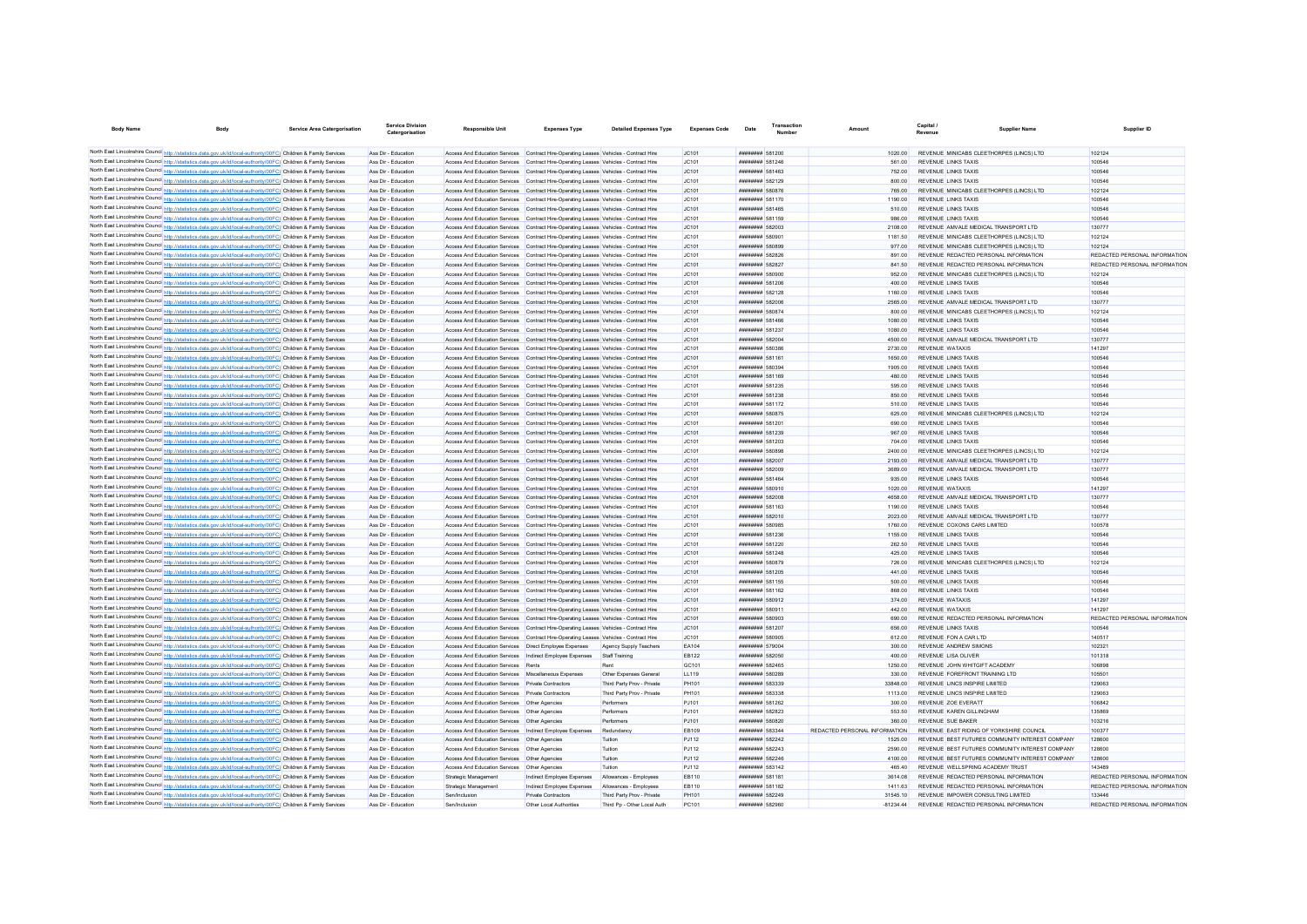| <b>Body Name</b>                                                                                                                                                                                                                       | Body | Service Area Catergorisation | <b>Service Division</b><br>Catergorisation                     | <b>Responsible Unit</b>                                                                      | <b>Expenses Type</b>                                       | <b>Detailed Expenses Type</b>                            | <b>Expenses Code</b>   | Date                                                                 | Transactio | Amoun               | Capital<br>Revenue | <b>Supplier Name</b>                                                                               | Supplier ID                                                    |
|----------------------------------------------------------------------------------------------------------------------------------------------------------------------------------------------------------------------------------------|------|------------------------------|----------------------------------------------------------------|----------------------------------------------------------------------------------------------|------------------------------------------------------------|----------------------------------------------------------|------------------------|----------------------------------------------------------------------|------------|---------------------|--------------------|----------------------------------------------------------------------------------------------------|----------------------------------------------------------------|
| North East Lincolnshire Council http://statistics.data.gov.uk/id/local-authority/00FC) Children & Family Services                                                                                                                      |      |                              | Ass Dir - Education                                            | Sen/Inclusion                                                                                | Other Local Authorities                                    | Third Pp - Other Local Auth                              | PC101                  | ######## 580521                                                      |            | 10306.68            |                    | REVENUE REDACTED PERSONAL INFORMATION                                                              | REDACTED PERSONAL INFORMATION                                  |
| North East Lincolnshire Council http://statistics.data.gov.uk/id/local-authority/00FC) Children & Family Services                                                                                                                      |      |                              | Ass Dir - Education                                            | Sen/Inclusion                                                                                | Other Local Authorities                                    | Third Po - Other Local Auth                              | PC101                  | <b><i>BERNHAM SROSS</i></b>                                          |            | 17492.68            |                    | REVENUE REDACTED PERSONAL INFORMATION                                                              | REDACTED PERSONAL INFORMATION                                  |
| North East Lincolnshire Council http://statistics.data.gov.uk/id/local-authority/00FC) Children & Family Services                                                                                                                      |      |                              | Ass Dir - Education                                            | Sen/Inclusion                                                                                | Other Local Authorities                                    | Third Pp - Other Local Auth                              | PC101                  | ######## 580516                                                      |            | 9945.55             |                    | REVENUE REDACTED PERSONAL INFORMATION                                                              | REDACTED PERSONAL INFORMATION                                  |
| North East Lincolnshire Council http://statistics.data.gov.uk/id/local-authority/00FC) Children & Family Services                                                                                                                      |      |                              | Ass Dir - Education                                            | Sen/Inclusion                                                                                | Other Local Authorities                                    | Third Pp - Other Local Auth                              | PC101                  | ######## 580522                                                      |            | 8321.25             |                    | REVENUE REDACTED PERSONAL INFORMATION                                                              | REDACTED PERSONAL INFORMATION                                  |
| North East Lincolnshire Council http://statistics.data.gov.uk/id/local-authority/00FC) Children & Family Services                                                                                                                      |      |                              | Ass Dir - Education                                            | Sen/Inclusion                                                                                | Other Local Authorities                                    | Third Pp - Other Local Auth                              | PC101                  | <b><i>BREERER 580446</i></b>                                         |            | 19468.00            |                    | REVENUE REDACTED PERSONAL INFORMATION                                                              | REDACTED PERSONAL INFORMATION                                  |
| North East Lincolnshire Council http://statistics.data.gov.uk/id/local-authority/00FC) Children & Family Services                                                                                                                      |      |                              | Ass Dir - Education                                            | Sen/Inclusion                                                                                | Other Local Authorities                                    | Third Po - Other Local Auth                              | PC101                  | ######## 580445                                                      |            | 9551.43             |                    | REVENUE REDACTED PERSONAL INFORMATION                                                              | REDACTED PERSONAL INFORMATION                                  |
| North East Lincolnshire Council http://statistics.data.gov.uk/id/local-authority/00FC) Children & Family Services                                                                                                                      |      |                              | Ass Dir - Education                                            | Sen/Inclusion                                                                                | Other Local Authorities                                    | Third Pp - Other Local Auth                              | PC101                  | ######## 580447                                                      |            | 18368.84            |                    | REVENUE REDACTED PERSONAL INFORMATION                                                              | REDACTED PERSONAL INFORMATION                                  |
| North East Lincolnshire Council http://statistics.data.gov.uk/id/local-authority/00FC) Children & Family Services                                                                                                                      |      |                              | Ass Dir - Education                                            | Sen/Inclusion                                                                                | Other Local Authorities                                    | Third Pp - Other Local Auth                              | PC101                  | ######## 580443                                                      |            | 18126.25            |                    | REVENUE REDACTED PERSONAL INFORMATION                                                              | REDACTED PERSONAL INFORMATION                                  |
| North East Lincolnshire Council http://statistics.data.gov.uk/id/local-authority/00FC) Children & Family Services                                                                                                                      |      |                              | Ass Dir - Education                                            | Sen/Inclusion                                                                                | Other Local Authorities                                    | Third Pp - Other Local Auth                              | PC101                  | <b><i>BREERER 580444</i></b>                                         |            | 6307.50             |                    | REVENUE REDACTED PERSONAL INFORMATION                                                              | REDACTED PERSONAL INFORMATION                                  |
| North East Lincolnshire Council http://statistics.data.gov.uk/id/local-authority/00FC) Children & Family Services                                                                                                                      |      |                              | Ass Dir - Education                                            | Sen/Inclusion                                                                                | Other Local Authorities                                    | Third Pp - Other Local Auth                              | PC101                  | <b><i>BREERER 580442</i></b>                                         |            | 10608.54            |                    | REVENUE REDACTED PERSONAL INFORMATION                                                              | REDACTED PERSONAL INFORMATION                                  |
| North East Lincolnshire Council http://statistics.data.gov.uk/id/local-authority/00FC) Children & Family Services                                                                                                                      |      |                              | Ass Dir - Education                                            | Sen/Inclusion                                                                                | Other Local Authorities                                    | Third Po - Other Local Auth                              | PC101                  | ######## 581223                                                      |            | 81234.44            |                    | REVENUE REDACTED PERSONAL INFORMATION                                                              | REDACTED PERSONAL INFORMATION                                  |
| North East Lincolnshire Council http://statistics.data.gov.uk/id/local-authority/00FC) Children & Family Services                                                                                                                      |      |                              | Ass Dir - Education                                            | Sen/Inclusion                                                                                | Private Contractors                                        | Third Party Prov - Private                               | PH101                  | ######## 576921                                                      |            | 16692.90            |                    | REVENUE REDACTED PERSONAL INFORMATION                                                              | REDACTED PERSONAL INFORMATION                                  |
| North East Lincolnshire Council http://statistics.data.gov.uk/id/local-authority/00FC) Children & Family Services                                                                                                                      |      |                              | Ass Dir - Education                                            | Sen/Inclusion                                                                                | Private Contractors                                        | Third Party Prov - Private                               | PH101                  | ######## 580520                                                      |            | 8228.28             |                    | REVENUE REDACTED PERSONAL INFORMATION                                                              | REDACTED PERSONAL INFORMATION                                  |
| North East Lincolnshire Council http://statistics.data.gov.uk/id/local-authority/00FC) Children & Family Services                                                                                                                      |      |                              | Ass Dir - Education                                            | Sen/Inclusion                                                                                | <b>Private Contractors</b>                                 | Third Party Prov - Private                               | PH101                  | ######## 580527                                                      |            | 17692.01            |                    | REVENUE REDACTED PERSONAL INFORMATION                                                              | REDACTED PERSONAL INFORMATION                                  |
| North East Lincolnshire Council http://statistics.data.gov.uk/id/local-authority/00FC) Children & Family Services                                                                                                                      |      |                              | Ass Dir - Education                                            | Sen/Inclusion                                                                                | Private Contractors                                        | Third Party Prov - Private                               | PH101<br><b>PH101</b>  | <b><i>BREEZEEE</i></b> 580517<br><b><i><u>HHHHHHH</u></i></b> 580525 |            | 15443.75            |                    | REVENUE REDACTED PERSONAL INFORMATION                                                              | REDACTED PERSONAL INFORMATION                                  |
| North East Lincolnshire Council http://statistics.data.gov.uk/id/local-authority/00FC) Children & Family Services<br>North East Lincolnshire Council http://statistics.data.gov.uk/id/local-authority/00FC) Children & Family Services |      |                              | Ass Dir - Education<br>Ass Dir - Education                     | Sen/Inclusion<br>Sen/Inclusion                                                               | <b>Private Contractors</b><br>Private Contractors          | Third Party Prov - Private<br>Third Party Prov - Private | PH101                  | <b><i>BREEZER 580448</i></b>                                         |            | 23250.00<br>4642.86 |                    | REVENUE REDACTED PERSONAL INFORMATION<br>REVENUE REDACTED PERSONAL INFORMATION                     | REDACTED PERSONAL INFORMATION<br>REDACTED PERSONAL INFORMATION |
| North East Lincolnshire Council http://statistics.data.gov.uk/id/local-authority/00FC) Children & Family Services                                                                                                                      |      |                              | Ass Dir - Education                                            | Sen/Inclusion                                                                                | Private Contractors                                        |                                                          | PH101                  | ######## 580444                                                      |            | 16294.66            |                    | REVENUE REDACTED PERSONAL INFORMATION                                                              | REDACTED PERSONAL INFORMATION                                  |
| North East Lincolnshire Council http://statistics.data.gov.uk/id/local-authority/00FC) Children & Family Services                                                                                                                      |      |                              | Ass Dir - Education                                            | Sen/Inclusion                                                                                | Miscellaneous Expenses                                     | Third Party Prov - Private<br>Contingency Reserve        | LL123                  | ######## 582308                                                      |            | 8550.00             |                    | REVENUE THE CAMBRIDGE PARK ACADEMY                                                                 | 107472                                                         |
| North East Lincolnshire Council http://statistics.data.gov.uk/id/local-authority/00FC) Children & Family Services                                                                                                                      |      |                              | Ass Dir - Education                                            | Sen/Inclusion                                                                                | <b>Private Contractors</b>                                 | Third Party Prov - Private                               | PH101                  | ######## 580049                                                      |            | 1154.61             |                    | <b>REVENUE R Y FIDLER</b>                                                                          | 142906                                                         |
| North East Lincolnshire Council http://statistics.data.gov.uk/id/local-authority/00FC) Children & Family Services                                                                                                                      |      |                              | Ass Dir - Education                                            | Sen/Inclusion                                                                                | Private Contractors                                        | Third Party Prov - Private                               | PH101                  | ######## 714338                                                      |            | 605.24              |                    | REVENUE REDACTED PERSONAL INFORMATION                                                              | REDACTED PERSONAL INFORMATION                                  |
| North East Lincolnshire Council http://statistics.data.gov.uk/id/local-authority/00FC) Children & Family Services                                                                                                                      |      |                              | Ass Dir - Education                                            | Sen/Inclusion                                                                                | Private Contractors                                        | Third Party Prov - Private                               | PH101                  | ######## 580528                                                      |            | 323.59              |                    | REVENUE REDACTED PERSONAL INFORMATION                                                              | REDACTED PERSONAL INFORMATION                                  |
| North East Lincolnshire Council http://statistics.data.gov.uk/id/local-authority/00FC) Children & Family Services                                                                                                                      |      |                              | Ass Dir - Education                                            | Sen/Inclusion                                                                                | Private Contractors                                        | Third Party Prov - Private                               | PH101                  | ######## 580882                                                      |            | 11843.00            |                    | REVENUE GRIMSBY INSTITUTE FOR FHE                                                                  | 101649                                                         |
| North East Lincolnshire Council http://statistics.data.gov.uk/id/local-authority/00FC) Children & Family Services                                                                                                                      |      |                              | Ass Dir - Education                                            | Sen/Inclusion                                                                                | Private Contractors                                        | Third Party Prov - Private                               | PH101                  | ######## 580883                                                      |            | 30805.53            |                    | REVENUE GRIMSBY INSTITUTE FOR FHE                                                                  | 101649                                                         |
| North East Lincolnshire Council http://statistics.data.gov.uk/id/local-authority/00FC) Children & Family Services                                                                                                                      |      |                              | Ass Dir - Education                                            | Sen/Inclusion                                                                                | Miscellaneous Expenses                                     | Contingency Reserve                                      | LL123                  | ######## 582315                                                      |            | 1317.00             |                    | REVENUE PHOENIX PARK ACADEMY                                                                       | 126685                                                         |
| North East Lincolnshire Council http://statistics.data.gov.uk/id/local-authority/00FC) Children & Family Services                                                                                                                      |      |                              | Ass Dir - Education                                            | Sen/Inclusion                                                                                | Miscellaneous Expenses                                     | Contingency Reserve                                      | LL123                  | ######## 582314                                                      |            | 4654.00             |                    | REVENUE PHOENIX PARK ACADEMY                                                                       | 126685                                                         |
| North East Lincolnshire Council http://statistics.data.gov.uk/id/local-authority/00FC) Children & Family Services                                                                                                                      |      |                              | Ass Dir - Education                                            | Sen/Inclusion                                                                                | Miscellaneous Expenses                                     | Contingency Reserve                                      | 11 123                 | <b><i>BREEZER 582317</i></b>                                         |            | 15800.00            |                    | REVENUE PHOENIX PARK ACADEMY                                                                       | 126685                                                         |
| North East Lincolnshire Council http://statistics.data.gov.uk/id/local-authority/00FC) Children & Family Services                                                                                                                      |      |                              | Ass Dir - Education                                            | Sen/Inclusion                                                                                | Miscellaneous Expenses                                     | Contingency Reserve                                      | LL123                  | ######## 582316                                                      |            | 44767.00            |                    | REVENUE PHOENIX PARK ACADEMY                                                                       | 126685                                                         |
| North East Lincolnshire Council http://statistics.data.gov.uk/id/local-authority/00FC) Children & Family Services                                                                                                                      |      |                              | Ass Dir - Education                                            | Sen/Inclusion                                                                                | Miscellaneous Expenses                                     | Contingency Reserve                                      | LL123                  | <b><i>BREEZER 582319</i></b>                                         |            | 26333.00            |                    | REVENUE SEVENHILLS ACADEMY                                                                         | 128660                                                         |
| North East Lincolnshire Council http://statistics.data.gov.uk/id/local-authority/00FC) Children & Family Services                                                                                                                      |      |                              | Ass Dir - Education                                            | Sen/Inclusion                                                                                | Miscellaneous Expenses                                     | Contingency Reserve                                      | LL123                  | ######## 582318                                                      |            | 26333.00            |                    | REVENUE SEVENHILLS ACADEMY                                                                         | 128660                                                         |
| North East Lincolnshire Council http://statistics.data.gov.uk/id/local-authority/00FC) Children & Family Services                                                                                                                      |      |                              | Ass Dir - Education                                            | Sen/Inclusion                                                                                | Contributions To Provisions                                | Contributions - Other                                    | LK103                  | <b><i>BREEZEEE</i></b> 581047                                        |            | 6516.00             |                    | REVENUE FASTEIELD PRIMARY ACADEMY                                                                  | 121907                                                         |
| North East Lincolnshire Council http://statistics.data.gov.uk/id/local-authority/00FC) Children & Family Services                                                                                                                      |      |                              | Ass Dir - Education                                            | Sen/Inclusion                                                                                | Contributions To Provisions                                | Contributions - Other                                    | LK103                  | ######## 581050                                                      |            | 1790.00             |                    | REVENUE ELLISTON PRIMARY ACADEMY                                                                   | 129629                                                         |
| North East Lincolnshire Council http://statistics.data.gov.uk/id/local-authority/00FC) Children & Family Services                                                                                                                      |      |                              | Ass Dir - Education                                            | Sen/Inclusion                                                                                | Contributions To Provisions                                | Contributions - Other                                    | LK103                  | ######## 581042                                                      |            | 1772.00             |                    | REVENUE HEALING SCIENCE ACADEMY LTD                                                                | 102702                                                         |
| North East Lincolnshire Council http://statistics.data.gov.uk/id/local-authority/00FC) Children & Family Services                                                                                                                      |      |                              | Ass Dir - Education                                            | Sen/Inclusion                                                                                | Contributions To Provisions                                | Contributions - Other                                    | LK103                  | ######## 581049                                                      |            | 6297.00             |                    | REVENUE HEALING PRIMARY ACADEMY                                                                    | 127192                                                         |
| North East Lincolnshire Council http://statistics.data.gov.uk/id/local-authority/00FC) Children & Family Services                                                                                                                      |      |                              | Ass Dir - Education                                            | Sen/Inclusion                                                                                | Contributions To Provision                                 | Contributions - Other                                    | LK103                  | ####### 581041                                                       |            | 9892.00             |                    | REVENUE OASIS ACADEMY IMMINGHAM                                                                    | 101947                                                         |
| North East Lincolnshire Council http://statistics.data.gov.uk/id/local-authority/00FC) Children & Family Services                                                                                                                      |      |                              | Ass Dir - Education                                            | Sen/Inclusion                                                                                | Contributions To Provisions                                | Contributions - Other                                    | LK103                  | ######## 581048                                                      |            | 5201.00             |                    | REVENUE OASIS ACADEMY SCHOOL (NUNSTHORPE SCHOOL)                                                   | 122861                                                         |
| North East Lincolnshire Council http://statistics.data.gov.uk/id/local-authority/00FC) Children & Family Services                                                                                                                      |      |                              | Ass Dir - Education                                            | Sen/Inclusion                                                                                | Contributions To Provisions                                | Contributions - Other                                    | LK103                  | ######## 581043                                                      |            | 3282.00             |                    | REVENUE ORMISTON MARITIME ACADEMY                                                                  | 106066                                                         |
| North East Lincolnshire Council http://statistics.data.gov.uk/id/local-authority/00FC) Children & Family Services                                                                                                                      |      |                              | Ass Dir - Education                                            | Sen/Inclusion                                                                                | Contributions To Provisions                                | Contributions - Other                                    | LK103                  | ######## 581044                                                      |            | 1904.00             |                    | REVENUE ORMISTON SOUTH PARADE ACADEMY                                                              | 111750                                                         |
| North East Lincolnshire Council http://statistics.data.gov.uk/id/local-authority/00FC) Children & Family Services                                                                                                                      |      |                              | Ass Dir - Education                                            | Sen/Inclusion                                                                                | Contributions To Provisions                                | Contributions - Other                                    | I K103                 | <b><i>BREEZER 581046</i></b>                                         |            | 3560.00             |                    | REVENUE ST MARYS CATHOLIC PRIMARY VOLUNTARY ACADEMY 115108                                         |                                                                |
| North East Lincolnshire Council http://statistics.data.gov.uk/id/local-authority/00FC) Children & Family Services<br>North East Lincolnshire Council http://statistics.data.gov.uk/id/local-authority/00FC) Children & Family Services |      |                              | Ass Dir - Education                                            | Sen/Inclusion                                                                                | Contributions To Provisions                                | Contributions - Other                                    | LK103                  | ######## 581040                                                      |            | 934.00              |                    | REVENUE OASIS ACADEMY WINTRINGHAM                                                                  | 101939                                                         |
| North East Lincolnshire Council http://statistics.data.gov.uk/id/local-authority/00FC) Children & Family Services                                                                                                                      |      |                              | Ass Dir - Education<br>Ass Dir - Education                     | Sen/Inclusion<br>Sen/Inclusion                                                               | Contributions To Provisions<br>Contributions To Provisions | Contributions - Other<br>Contributions - Third Sector    | LK103<br>I K102        | ######## 581045<br><b>########</b> 714861                            |            | 2173.00<br>280.00   |                    | REVENUE WYBERS WOOD PRIMARY ACADEMY<br>REVENUE REDACTED PERSONAL INFORMATION                       | 115078<br>REDACTED PERSONAL INFORMATION                        |
| North East Lincolnshire Council http://statistics.data.gov.uk/id/local-authority/00FC) Children & Family Services                                                                                                                      |      |                              | Ass Dir - Education                                            | Sen/Inclusion                                                                                | Miscellaneous Expenses                                     | Contingency Reserve                                      | 11 123                 | ######## 582309                                                      |            | 142929.00           |                    | REVENUE THE CAMBRIDGE PARK ACADEMY                                                                 | 107472                                                         |
| North East Lincolnshire Council http://statistics.data.gov.uk/id/local-authority/00FC) Children & Family Services                                                                                                                      |      |                              | Ass Dir - Education                                            | Sen/Inclusion                                                                                | Miscellaneous Expenses                                     | Contingency Reserve                                      | 11 123                 | ######## 582310                                                      |            | 112773.00           |                    | REVENUE HUMBERSTON PARK SPECIAL SCHOOL                                                             | 107911                                                         |
| North East Lincolnshire Council http://statistics.data.gov.uk/id/local-authority/00FC) Children & Family Services                                                                                                                      |      |                              | Ass Dir - Education                                            | Sen/Inclusion                                                                                | Miscellaneous Expenses                                     | Other Expenses Genera                                    | LL119                  | <b><i>BREEZERE 582313</i></b>                                        |            | 5833.00             |                    | REVENUE EASTFIELD PRIMARY ACADEMY                                                                  | 121907                                                         |
| North East Lincolnshire Council http://statistics.data.gov.uk/id/local-authority/00FC) Children & Family Services                                                                                                                      |      |                              | Ass Dir - Education                                            | Sen/Inclusion                                                                                | Miscellaneous Expenses                                     | Other Expenses General                                   | <b>LL119</b>           | <b><i>BREEZER 582311</i></b>                                         |            | 1944 92             |                    | REVENUE EASTEIELD PRIMARY ACADEMY                                                                  | 121907                                                         |
| North East Lincolnshire Council http://statistics.data.gov.uk/id/local-authority/00FC) Children & Family Services                                                                                                                      |      |                              | Ass Dir - Education                                            | Sen/Inclusion                                                                                | Miscellaneous Expenses                                     | Other Expenses Genera                                    | <b>LL119</b>           | ######## 582312                                                      |            | 8750.00             |                    | REVENUE EASTFIELD PRIMARY ACADEMY                                                                  | 121907                                                         |
| North East Lincolnshire Council http://statistics.data.gov.uk/id/local-authority/00FC) Children & Family Services                                                                                                                      |      |                              | Ass Dir - Education                                            | School Improvement                                                                           | Indirect Employee Expenses                                 | Staff Training                                           | EB122                  | ######## 583476                                                      |            | 4000.00             |                    | REVENUE INCLUSION EXPERT LTD                                                                       | 144263                                                         |
| North East Lincolnshire Council http://statistics.data.gov.uk/id/local-authority/00FC) Children & Family Services                                                                                                                      |      |                              | Ass Dir - Education                                            | School Improvement                                                                           | Contributions To Provisions                                | Contributions - Other                                    | LK103                  | ######## 582952                                                      |            | 1724.10             |                    | REVENUE ST PETERS CHILDREN CENTRE                                                                  | 101322                                                         |
| North East Lincolnshire Council http://statistics.data.gov.uk/id/local-authority/00FC) Children & Family Services                                                                                                                      |      |                              | Ass Dir - Education                                            | School Improvement                                                                           | Contributions To Provisions                                | Contributions - Other                                    | LK103                  | ######## 582946                                                      |            | 1724.10             |                    | REVENUE FOR UNDER FIVES                                                                            | 108891                                                         |
| North East Lincolnshire Council http://statistics.data.gov.uk/id/local-authority/00FC) Children & Family Services                                                                                                                      |      |                              | Ass Dir - Education                                            | School Improvement                                                                           | Contributions To Provisions                                | Contributions - Other                                    | LK103                  | ######## 582945                                                      |            | 1379.28             |                    | REVENUE ST CHRISTOPHERS PRE SCHOOL                                                                 | 121589                                                         |
| North East Lincolnshire Council http://statistics.data.gov.uk/id/local-authority/00FC) Children & Family Services                                                                                                                      |      |                              | Ass Dir - Education                                            | School Improvement                                                                           | Contributions To Provisions                                | Contributions - Other                                    | LK103                  | ######## 582945                                                      |            | 1724.10             |                    | REVENUE ST CHRISTOPHERS PRE SCHOOL                                                                 | 121589                                                         |
| North East Lincolnshire Council http://statistics.data.gov.uk/id/local-authority/00FC) Children & Family Services                                                                                                                      |      |                              | Ass Dir - Education                                            | School Improvement                                                                           | Contributions To Provisions                                | Contributions - Other                                    | I K103                 | ######## 582952                                                      |            | 689.64              |                    | REVENUE ST PETERS CHILDREN CENTRE                                                                  | 101322                                                         |
| North East Lincolnshire Council http://statistics.data.gov.uk/id/local-authority/00FC) Children & Family Services                                                                                                                      |      |                              | Ass Dir - Education                                            | School Improvement                                                                           | Contributions To Provisions                                | Contributions - Other                                    | I K103                 | ######## 582951                                                      |            | 2873.50             |                    | REVENUE HEALING VILLAGE NURSERY                                                                    | 101096                                                         |
| North East Lincolnshire Council http://statistics.data.gov.uk/id/local-authority/00FC) Children & Family Services                                                                                                                      |      |                              | Ass Dir - Education                                            | School Improvement                                                                           | Contributions To Provisions                                | Contributions - Other                                    | LK103                  | ######## 582947                                                      |            | 1724.10             |                    | REVENUE PRECIOUS TIMES CHILDCARE SERVICES                                                          | 101420                                                         |
| North East Lincolnshire Council http://statistics.data.gov.uk/id/local-authority/00FC) Children & Family Services                                                                                                                      |      |                              | Ass Dir - Education                                            | School Improvement                                                                           | Contributions To Provisions                                | Contributions - Other                                    | LK103                  | ######## 582947                                                      |            | 1149.40             |                    | REVENUE PRECIOUS TIMES CHILDCARE SERVICES                                                          | 101420                                                         |
| North East Lincolnshire Council http://statistics.data.gov.uk/id/local-authority/00FC) Children & Family Services                                                                                                                      |      |                              | Ass Dir - Education                                            | School Improvement                                                                           | Contributions To Provisions                                | Contributions - Other                                    | I K103                 | ######## 582950                                                      |            | 1149.40             |                    | REVENUE STRAND PRIMARY ACADEMY                                                                     | 111862                                                         |
| North East Lincolnshire Council http://statistics.data.gov.uk/id/local-authority/00FC) Children & Family Services                                                                                                                      |      |                              | Ass Dir - Education                                            | School Improvement                                                                           | Contributions To Provisions                                | Contributions - Other                                    | I K103                 | <b><i>BREEZER 582949</i></b>                                         |            | 689.64              |                    | REVENUE WIZ KIDZ                                                                                   | 102424                                                         |
| North East Lincolnshire Council http://statistics.data.gov.uk/id/local-authority/00FC) Children & Family Services                                                                                                                      |      |                              | Ass Dir - Education                                            | School Improvement                                                                           | Contributions To Provisions                                | Contributions - Other                                    | I K103                 | <b><i>BREEZER 582949</i></b>                                         |            | 1724.10             |                    | REVENUE WIZ KIDZ                                                                                   | 102424                                                         |
| North East Lincolnshire Council http://statistics.data.gov.uk/id/local-authority/00FC) Children & Family Services                                                                                                                      |      |                              | Ass Dir - Children & Families                                  | Head Of Child Resource & Reg                                                                 | <b>Private Contractors</b>                                 | Third Party Prov - Private                               | PH101                  | <b>####### 579505</b>                                                |            | 845.25              |                    | REVENUE QUAYSIDE CHILDCARE LTD                                                                     | 127974                                                         |
| North East Lincolnshire Council http://statistics.data.gov.uk/id/local-authority/00FC) Children & Family Services                                                                                                                      |      |                              | Ass Dir - Children & Families                                  | Head Of Child Resource & Reg                                                                 | Private Contractors                                        | Third Party Prov - Private                               | PH101                  | ######## 579508                                                      |            | 375.00              |                    | REVENUE QUAYSIDE CHILDCARE LTD                                                                     | 127974                                                         |
| North East Lincolnshire Council http://statistics.data.gov.uk/id/local-authority/00FC) Children & Family Services                                                                                                                      |      |                              | Ass Dir - Children & Families                                  | Head Of Child Resource & Reg                                                                 | Private Contractors                                        | Third Party Prov - Private                               | PH101                  | <b><i>BREEZER 582351</i></b>                                         |            | 1593 75             |                    | REVENUE QUAYSIDE CHILDCARE LTD                                                                     | 127974                                                         |
| North East Lincolnshire Council http://statistics.data.gov.uk/id/local-authority/00FC) Children & Family Services                                                                                                                      |      |                              | Ass Dir - Children & Families                                  | Head Of Child Resource & Reg                                                                 | Private Contractors                                        | Third Party Prov - Private                               | PH101                  | ######## 582383                                                      |            | 1237.50             |                    | REVENUE QUAYSIDE CHILDCARE LTD                                                                     | 127974                                                         |
| North East Lincolnshire Council http://statistics.data.gov.uk/id/local-authority/00FC) Children & Family Services                                                                                                                      |      |                              | Ass Dir - Children & Families                                  | Head Of Child Resource & Reg                                                                 | Private Contractors                                        | Third Party Prov - Private                               | PH101                  | <b><i><u>BRAHHHH 582376</u></i></b>                                  |            | 22525.68            |                    | REVENUE REDACTED PERSONAL INFORMATION                                                              | REDACTED PERSONAL INFORMATION                                  |
| North East Lincolnshire Council http://statistics.data.gov.uk/id/local-authority/00FC) Children & Family Services                                                                                                                      |      |                              | Ass Dir - Children & Families                                  | Head Of Child Resource & Reg                                                                 | Private Contractors                                        | Third Party Prov - Private                               | PH101                  | ######## 582518                                                      |            | 26908.00            |                    | REVENUE REDACTED PERSONAL INFORMATION                                                              | REDACTED PERSONAL INFORMATION                                  |
| North East Lincolnshire Council http://statistics.data.gov.uk/id/local-authority/00FC) Children & Family Services                                                                                                                      |      |                              | Ass Dir - Children & Families                                  | Head Of Child Resource & Reg                                                                 | Private Contractors                                        | Third Party Prov - Private                               | PH101                  | ######## 582872                                                      |            | 4986.00             |                    | REVENUE KIBBLE EDUCATION & CARE CENTRE                                                             | 142566                                                         |
| North East Lincolnshire Council http://statistics.data.gov.uk/id/local-authority/00FC) Children & Family Services                                                                                                                      |      |                              | Ass Dir - Children & Families                                  | Head Of Child Resource & Reg                                                                 | <b>Private Contractors</b>                                 | Third Party Prov - Private                               | PH101                  | ######## 582873                                                      |            | 25761.00            |                    | REVENUE KIBBLE EDUCATION & CARE CENTRE                                                             | 142566                                                         |
| North East Lincolnshire Council http://statistics.data.gov.uk/id/local-authority/00FC) Children & Family Services                                                                                                                      |      |                              | Ass Dir - Children & Families                                  | Head Of Child Resource & Reg                                                                 | Fouin / Fumiture / Materials                               | Equipment - Maintenance                                  | <b>LA104</b>           | <b>########</b> 581909                                               |            | 31245               |                    | REVENUE DAVID BURY LTD                                                                             | 103135                                                         |
| North East Lincolnshire Council http://statistics.data.gov.uk/id/local-authority/00FC) Children & Family Services<br>North East Lincolnshire Council http://statistics.data.gov.uk/id/local-authority/00FC) Children & Family Services |      |                              | Ass Dir - Children & Families<br>Ass Dir - Children & Families | Head Of Child Resource & Reg Catering<br>Head Of Child Resource & Reg Miscellaneous Expenses |                                                            | Provisions<br>Activities - Service Users                 | I B101<br><b>LL114</b> | <b><i>BREEZER 581475</i></b><br><b><i>BREEZER 581475</i></b>         |            | 601 15<br>294 20    |                    | REVENUE VULNERABLE YOUNG PEOPLE PROJECT HENEAGE<br>REVENUE VULNERABLE YOUNG PEOPLE PROJECT HENEAGE | 110637<br>110637                                               |
| North East Lincolnshire Council http://statistics.data.gov.uk/id/local-authority/00FC) Children & Family Services                                                                                                                      |      |                              | Ass Dir - Children & Families                                  | Head Of Child Resource & Reg   Private Contractors                                           |                                                            | Third Party Prov - Private                               | PH101                  | ######## 579503                                                      |            | 525.00              |                    | REVENUE FORTIS THERAPY & TRAINING                                                                  | 120445                                                         |
|                                                                                                                                                                                                                                        |      |                              |                                                                |                                                                                              |                                                            |                                                          |                        |                                                                      |            |                     |                    |                                                                                                    |                                                                |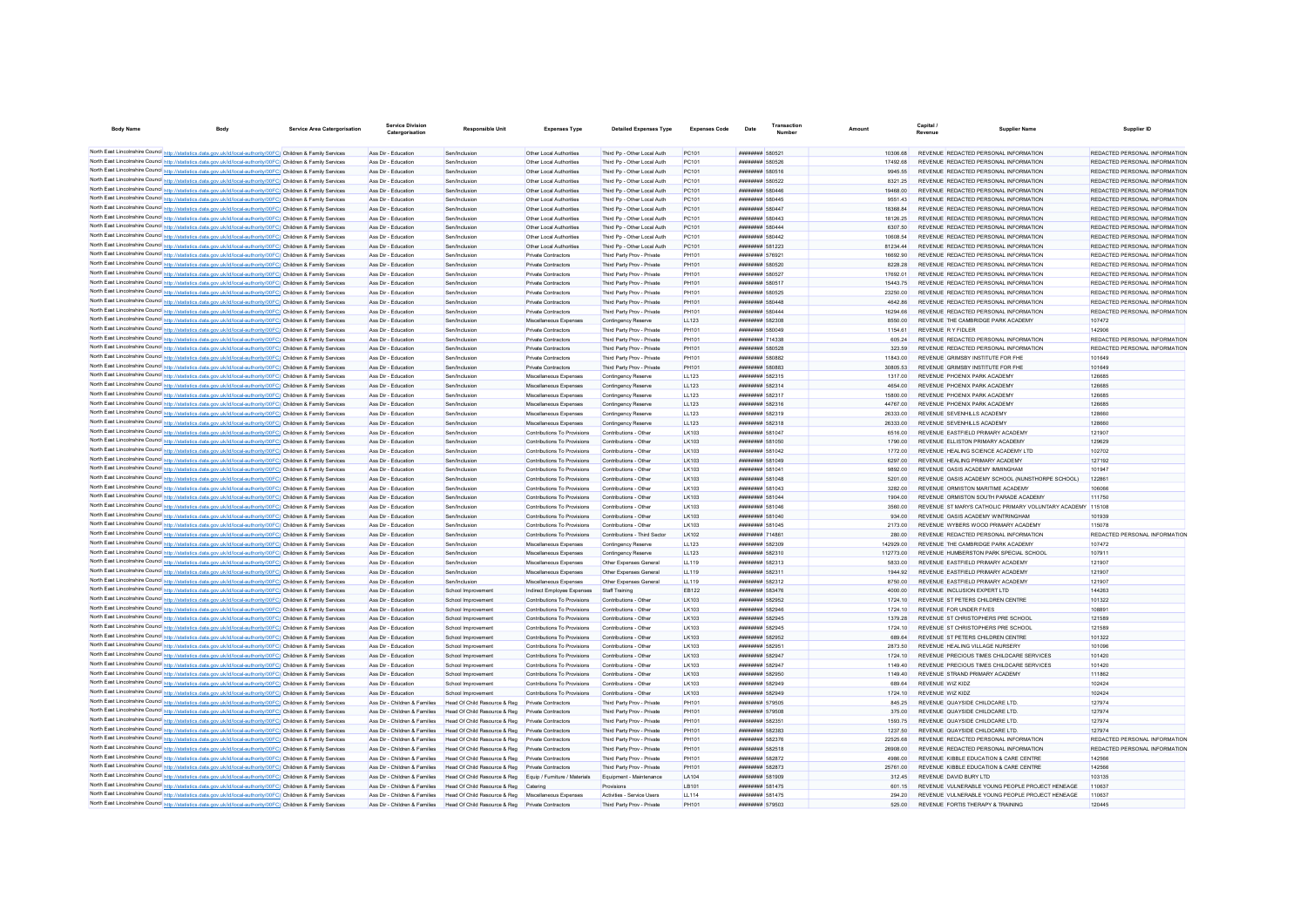| <b>Body Name</b>                                                                                                                                                                                                                       | <b>Body</b> | Service Area Catergorisation | <b>Service Division</b><br>Catergorisation                     | Responsible Unit                                                                                                        | <b>Expenses Type</b> | <b>Detailed Expenses Type</b>              | <b>Expenses Code</b> | Date                                      | Transaction | Amount           | Capital /<br><b>Pavenue</b> | Supplier Name                                                                  | Supplier ID                                                    |
|----------------------------------------------------------------------------------------------------------------------------------------------------------------------------------------------------------------------------------------|-------------|------------------------------|----------------------------------------------------------------|-------------------------------------------------------------------------------------------------------------------------|----------------------|--------------------------------------------|----------------------|-------------------------------------------|-------------|------------------|-----------------------------|--------------------------------------------------------------------------------|----------------------------------------------------------------|
| North East Lincolnshire Council http://statistics.data.gov.uk/id/local-authority/00FC) Children & Family Services                                                                                                                      |             |                              |                                                                | Ass Dir - Children & Families Head Of Child Resource & Reg Rep Alterations Maint Building Buildings - Repairs And Maint |                      |                                            | GA102                | <b>######## 583066</b>                    |             | 531.83           |                             | REVENUE ENGIE SERVICES LTD                                                     | 133267                                                         |
| North East Lincolnshire Council http://statistics.data.gov.uk/id/local-authority/00FC) Children & Family Services                                                                                                                      |             |                              | Ass Dir - Children & Families                                  | Head Of Child Resource & Reg Rep Alterations Maint Building Buildings - Repairs And Maint                               |                      |                                            | GA102                | ######## 583067                           |             | 1250 88          |                             | REVENUE ENGIE SERVICES I TD                                                    | 133267                                                         |
| North East Lincolnshire Council http://statistics.data.gov.uk/id/local-authority/00FC) Children & Family Services                                                                                                                      |             |                              | Ass Dir - Children & Families                                  | Head Of Child Resource & Reg Miscellaneous Expenses                                                                     |                      | Activities - Service Users                 | LL114                | ######## 582860                           |             | 531.1            |                             | REVENUE SHORT BREAK SERVICES                                                   | 101511                                                         |
| North East Lincolnshire Council http://statistics.data.gov.uk/id/local-authority/00FC) Children & Family Services                                                                                                                      |             |                              | Ass Dir - Children & Families                                  | Head Of Child Resource & Reg   Other Agencies                                                                           |                      | Additional Cost                            | PJ114                | ######## 711005                           |             | 1200.00          |                             | REVENUE REDACTED PERSONAL INFORMATION                                          | REDACTED PERSONAL INFORMATION                                  |
| North East Lincolnshire Council http://statistics.data.gov.uk/id/local-authority/00FC) Children & Family Services                                                                                                                      |             |                              | Ass Dir - Children & Families                                  | Head Of Child Resource & Reg   Other Agencies                                                                           |                      | Additional Cost                            | PJ114                | ######## 710722                           |             | 315.00           |                             | REVENUE REDACTED PERSONAL INFORMATION                                          | REDACTED PERSONAL INFORMATION                                  |
| North East Lincolnshire Council http://statistics.data.gov.uk/id/local-authority/00FC) Children & Family Services                                                                                                                      |             |                              | Ass Dir - Children & Families                                  | Head Of Child Resource & Reg   Other Agencies                                                                           |                      | Additional Cost                            | PJ114                | ######## 582070                           |             | 925.00           |                             | REVENUE READY RENT A CAR                                                       | 100557                                                         |
| North East Lincolnshire Council http://statistics.data.gov.uk/id/local-authority/00FC) Children & Family Services                                                                                                                      |             |                              | Ass Dir - Children & Families                                  | Head Of Child Resource & Reg   Other Agencies                                                                           |                      | Child Care Payments                        | PJ104                | ######## 710938                           |             | $-338.00$        |                             | REVENUE REDACTED PERSONAL INFORMATION                                          | REDACTED PERSONAL INFORMATION                                  |
| North East Lincolnshire Council http://statistics.data.gov.uk/id/local-authority/00FC) Children & Family Services                                                                                                                      |             |                              | Ass Dir - Children & Families                                  | Head Of Child Resource & Reg   Other Agencies                                                                           |                      | Child Care Payments                        | PJ104                | ######## 712799                           |             | 364.00           |                             | REVENUE REDACTED PERSONAL INFORMATION                                          | REDACTED PERSONAL INFORMATION                                  |
| North East Lincolnshire Council http://statistics.data.gov.uk/id/local-authority/00FC) Children & Family Services                                                                                                                      |             |                              | Ass Dir - Children & Families                                  | Head Of Child Resource & Reg   Other Agencies                                                                           |                      | Child Care Payments                        | PJ104                | ######## 710938                           |             | $-310.14$        |                             | REVENUE REDACTED PERSONAL INFORMATION                                          | REDACTED PERSONAL INFORMATION                                  |
| North East Lincolnshire Council http://statistics.data.gov.uk/id/local-authority/00FC) Children & Family Services                                                                                                                      |             |                              | Ass Dir - Children & Families                                  | Head Of Child Resource & Reg. Other Agencies                                                                            |                      | Child Care Payments                        | P.1104               | ######## 712799                           |             | 334.00           |                             | REVENUE REDACTED PERSONAL INFORMATION                                          | REDACTED PERSONAL INFORMATION                                  |
| North East Lincolnshire Council http://statistics.data.gov.uk/id/local-authority/00FC) Children & Family Services                                                                                                                      |             |                              | Ass Dir - Children & Families                                  | Head Of Child Resource & Reg   Other Agencies                                                                           |                      | Child Care Payments                        | PJ104                | <b><i><u>BRENHHHH</u></i></b> 714436      |             | 1049 71          |                             | REVENUE REDACTED PERSONAL INFORMATION                                          | REDACTED PERSONAL INFORMATION                                  |
| North East Lincolnshire Council http://statistics.data.gov.uk/id/local-authority/00FC) Children & Family Services                                                                                                                      |             |                              | Ass Dir - Children & Families                                  | Head Of Child Resource & Reg   Other Agencies                                                                           |                      | Child Care Payments                        | PJ104                | <b>######## 712607</b>                    |             | 338.00           |                             | REVENUE REDACTED PERSONAL INFORMATION                                          | REDACTED PERSONAL INFORMATION                                  |
| North East Lincolnshire Council http://statistics.data.gov.uk/id/local-authority/00FC) Children & Family Services                                                                                                                      |             |                              | Ass Dir - Children & Families                                  | Head Of Child Resource & Reg   Other Agencies                                                                           |                      | Child Care Payments                        | PJ104                | <b><i><u>HHHHHHH</u></i></b> 712607       |             | 360.29           |                             | REVENUE REDACTED PERSONAL INFORMATION                                          | REDACTED PERSONAL INFORMATION                                  |
| North East Lincolnshire Council http://statistics.data.gov.uk/id/local-authority/00FC) Children & Family Services                                                                                                                      |             |                              | Ass Dir - Children & Families                                  | Head Of Child Resource & Reg   Other Agencies                                                                           |                      | Child Care Payments                        | PJ104                | <b><i>BREEZEEE 714909</i></b>             |             | 641.14           |                             | REVENUE REDACTED PERSONAL INFORMATION                                          | REDACTED PERSONAL INFORMATION                                  |
| North East Lincolnshire Council http://statistics.data.gov.uk/id/local-authority/00FC) Children & Family Services                                                                                                                      |             |                              | Ass Dir - Children & Families                                  | Head Of Child Resource & Reg   Other Agencies                                                                           |                      | Child Care Payments                        | PJ104                | <b><i>BREEZEEE</i></b> 714911             |             | 490.29           |                             | REVENUE REDACTED PERSONAL INFORMATION                                          | REDACTED PERSONAL INFORMATION                                  |
| North East Lincolnshire Council http://statistics.data.gov.uk/id/local-authority/00FC) Children & Family Services                                                                                                                      |             |                              | Ass Dir - Children & Families                                  | Head Of Child Resource & Reg   Other Agencies                                                                           |                      | Child Care Payments                        | PJ104                | ######## 712836                           |             | 364.00           |                             | REVENUE REDACTED PERSONAL INFORMATION                                          | REDACTED PERSONAL INFORMATION                                  |
| North East Lincolnshire Council http://statistics.data.gov.uk/id/local-authority/00FC) Children & Family Services                                                                                                                      |             |                              | Ass Dir - Children & Families                                  | Head Of Child Resource & Reg   Other Agencies                                                                           |                      | Child Care Payment                         | PJ104                | <b><i>BREEZEE 712610</i></b>              |             | 364.00           |                             | REVENUE REDACTED PERSONAL INFORMATION                                          | REDACTED PERSONAL INFORMATION                                  |
| North East Lincolnshire Council http://statistics.data.gov.uk/id/local-authority/00FC) Children & Family Services                                                                                                                      |             |                              | Ass Dir - Children & Families                                  | Head Of Child Resource & Reg   Other Agencies                                                                           |                      | Child Care Payment                         | PJ104                | ######## 712945                           |             | 364.00           |                             | REVENUE REDACTED PERSONAL INFORMATION                                          | REDACTED PERSONAL INFORMATION                                  |
| North East Lincolnshire Council http://statistics.data.gov.uk/id/local-authority/00FC) Children & Family Services                                                                                                                      |             |                              | Ass Dir - Children & Families                                  | Head Of Child Resource & Reg   Other Agencies                                                                           |                      | Child Care Payments                        | PJ104                | ######## 712641                           |             | 364.00           |                             | REVENUE REDACTED PERSONAL INFORMATION                                          | REDACTED PERSONAL INFORMATION                                  |
| North East Lincolnshire Council http://statistics.data.gov.uk/id/local-authority/00FC) Children & Family Services                                                                                                                      |             |                              | Ass Dir - Children & Families                                  | Head Of Child Resource & Reg   Other Agencies                                                                           |                      | Child Care Payments                        | PJ104                | ######## 712758                           |             | 364.00           |                             | REVENUE REDACTED PERSONAL INFORMATION                                          | REDACTED PERSONAL INFORMATION                                  |
| North East Lincolnshire Council http://statistics.data.gov.uk/id/local-authority/00FC) Children & Family Services                                                                                                                      |             |                              | Ass Dir - Children & Families                                  | Head Of Child Resource & Reg. Other Agencies                                                                            |                      | Child Care Payments                        | PJ104                | <b><i>BREEZER 714765</i></b>              |             | 364.00           |                             | REVENUE REDACTED PERSONAL INFORMATION                                          | REDACTED PERSONAL INFORMATION                                  |
| North East Lincolnshire Council http://statistics.data.gov.uk/id/local-authority/00FC) Children & Family Services                                                                                                                      |             |                              | Ass Dir - Children & Families                                  | Head Of Child Resource & Reg   Other Agencies                                                                           |                      | Child Care Payments                        | PJ104                | <b><i>BREEZER 714437</i></b>              |             | 364.00           |                             | REVENUE REDACTED PERSONAL INFORMATION                                          | REDACTED PERSONAL INFORMATION                                  |
| North East Lincolnshire Council http://statistics.data.gov.uk/id/local-authority/00FC) Children & Family Services                                                                                                                      |             |                              | Ass Dir - Children & Families                                  | Head Of Child Resource & Reg   Other Agencies                                                                           |                      | Child Care Payments                        | PJ104                | <b><i>BREEZERE 714470</i></b>             |             | 364.00           |                             | REVENUE REDACTED PERSONAL INFORMATION                                          | REDACTED PERSONAL INFORMATION                                  |
| North East Lincolnshire Council http://statistics.data.gov.uk/id/local-authority/00FC) Children & Family Services                                                                                                                      |             |                              | Ass Dir - Children & Families                                  | Head Of Child Resource & Reg   Other Agencies                                                                           |                      | Child Care Payments                        | PJ104                | ######## 714584                           |             | 364.00           |                             | REVENUE REDACTED PERSONAL INFORMATION                                          | REDACTED PERSONAL INFORMATION                                  |
| North East Lincolnshire Council http://statistics.data.gov.uk/id/local-authority/00FC) Children & Family Services                                                                                                                      |             |                              | Ass Dir - Children & Families                                  | Head Of Child Resource & Reg. Other Agencies                                                                            |                      | Child Care Payments                        | P.1104               | ######## 714660                           |             | 364.00           |                             | REVENUE REDACTED PERSONAL INFORMATION                                          | REDACTED PERSONAL INFORMATION                                  |
| North East Lincolnshire Council http://statistics.data.gov.uk/id/local-authority/00FC) Children & Family Services                                                                                                                      |             |                              | Ass Dir - Children & Families                                  | Head Of Child Resource & Reg. Other Agencies                                                                            |                      | Child Care Payments                        | P.1104               | ######## 710780                           |             | 364.00           |                             | REVENUE REDACTED PERSONAL INFORMATION                                          | REDACTED PERSONAL INFORMATION                                  |
| North East Lincolnshire Council http://statistics.data.gov.uk/id/local-authority/00FC) Children & Family Services                                                                                                                      |             |                              | Ass Dir - Children & Families                                  | Head Of Child Resource & Reg. Other Agencies                                                                            |                      | Child Care Payments                        | PJ104                | ######## 710897                           |             | 364.00           |                             | REVENUE REDACTED PERSONAL INFORMATION                                          | REDACTED PERSONAL INFORMATION                                  |
| North East Lincolnshire Council http://statistics.data.gov.uk/id/local-authority/00FC) Children & Family Services                                                                                                                      |             |                              | Ass Dir - Children & Families                                  | Head Of Child Resource & Reg   Other Agencies                                                                           |                      | Child Care Payments                        | PJ104                | <b><i>BREEZER 710975</i></b>              |             | 364.00           |                             | REVENUE REDACTED PERSONAL INFORMATION                                          | REDACTED PERSONAL INFORMATION                                  |
| North East Lincolnshire Council http://statistics.data.gov.uk/id/local-authority/00FC) Children & Family Services                                                                                                                      |             |                              | Ass Dir - Children & Families                                  | Head Of Child Resource & Reg   Other Agencies                                                                           |                      | Child Care Payments                        | PJ104                | <b><i>BRENHHHH</i></b> 711089             |             | 364.00           |                             | REVENUE REDACTED PERSONAL INFORMATION                                          | REDACTED PERSONAL INFORMATION                                  |
| North East Lincolnshire Council http://statistics.data.gov.uk/id/local-authority/00FC) Children & Family Services                                                                                                                      |             |                              | Ass Dir - Children & Families                                  | Head Of Child Resource & Reg   Other Agencies                                                                           |                      | Child Care Payments                        | PJ104                | <b><i>BREBBBBB</i></b> 710748             |             | 364.00           |                             | REVENUE REDACTED PERSONAL INFORMATION                                          | REDACTED PERSONAL INFORMATION                                  |
| North East Lincolnshire Council http://statistics.data.gov.uk/id/local-authority/00FC) Children & Family Services                                                                                                                      |             |                              | Ass Dir - Children & Families                                  | Head Of Child Resource & Reg   Other Agencies                                                                           |                      | Child Care Payments                        | PJ104                | <b><i>BREEZER 716553</i></b>              |             | 364.00           |                             | REVENUE REDACTED PERSONAL INFORMATION                                          | REDACTED PERSONAL INFORMATION                                  |
| North East Lincolnshire Council http://statistics.data.gov.uk/id/local-authority/00FC) Children & Family Services                                                                                                                      |             |                              | Ass Dir - Children & Families                                  | Head Of Child Resource & Reg   Other Agencies                                                                           |                      | Child Care Payments                        | PJ104                | ######## 716436                           |             | 364.00           |                             | REVENUE REDACTED PERSONAL INFORMATION                                          | REDACTED PERSONAL INFORMATION                                  |
| North East Lincolnshire Council http://statistics.data.gov.uk/id/local-authority/00FC) Children & Family Services                                                                                                                      |             |                              | Ass Dir - Children & Families                                  | Head Of Child Resource & Reg   Other Agencies                                                                           |                      | Child Care Payments                        | PJ104                | ######## 716734                           |             | 364.00           |                             | REVENUE REDACTED PERSONAL INFORMATION                                          | REDACTED PERSONAL INFORMATION                                  |
| North East Lincolnshire Council http://statistics.data.gov.uk/id/local-authority/00FC) Children & Family Services                                                                                                                      |             |                              | Ass Dir - Children & Families                                  | Head Of Child Resource & Reg   Other Agencies                                                                           |                      | Child Care Payments                        | PJ104                | ######## 716628                           |             | 364.00           |                             | REVENUE REDACTED PERSONAL INFORMATION                                          | REDACTED PERSONAL INFORMATION                                  |
| North East Lincolnshire Council http://statistics.data.gov.uk/id/local-authority/00FC) Children & Family Services                                                                                                                      |             |                              | Ass Dir - Children & Families                                  | Head Of Child Resource & Reg   Other Agencies                                                                           |                      | Child Care Payments                        | PJ104                | ######## 716404                           |             | 364.00           |                             | REVENUE REDACTED PERSONAL INFORMATION                                          | REDACTED PERSONAL INFORMATION                                  |
| North East Lincolnshire Council http://statistics.data.gov.uk/id/local-authority/00FC) Children & Family Services                                                                                                                      |             |                              | Ass Dir - Children & Families                                  | Head Of Child Resource & Reg   Other Agencies                                                                           |                      | Child Care Payments                        | PJ104                | ######## 710846                           |             | 315.00           |                             | REVENUE REDACTED PERSONAL INFORMATION                                          | REDACTED PERSONAL INFORMATION                                  |
| North East Lincolnshire Council http://statistics.data.gov.uk/id/local-authority/00FC) Children & Family Services                                                                                                                      |             |                              | Ass Dir - Children & Families                                  | Head Of Child Resource & Reg   Other Agencies                                                                           |                      | Child Care Payments                        | P.1104               | ######## 712708                           |             | 315.00           |                             | REVENUE REDACTED PERSONAL INFORMATION                                          | REDACTED PERSONAL INFORMATION                                  |
| North East Lincolnshire Council http://statistics.data.gov.uk/id/local-authority/00FC) Children & Family Services                                                                                                                      |             |                              | Ass Dir - Children & Families                                  | Head Of Child Resource & Reg   Other Agencies                                                                           |                      | Child Care Payments                        | PJ104                | ######## 714534                           |             | 315.00           |                             | REVENUE REDACTED PERSONAL INFORMATION                                          | REDACTED PERSONAL INFORMATION                                  |
| North East Lincolnshire Council http://statistics.data.gov.uk/id/local-authority/00FC) Children & Family Services                                                                                                                      |             |                              | Ass Dir - Children & Families                                  | Head Of Child Resource & Reg   Other Agencies                                                                           |                      | Child Care Payments                        | PJ104                | ######## 716502                           |             | 315.00           |                             | REVENUE REDACTED PERSONAL INFORMATION                                          | REDACTED PERSONAL INFORMATION                                  |
| North East Lincolnshire Council http://statistics.data.gov.uk/id/local-authority/00FC) Children & Family Services                                                                                                                      |             |                              | Ass Dir - Children & Families                                  | Head Of Child Resource & Reg   Other Agencies                                                                           |                      | Child Care Payments                        | PJ104                | ######## 711077                           |             | 278.00           |                             | REVENUE REDACTED PERSONAL INFORMATION                                          | REDACTED PERSONAL INFORMATION                                  |
| North East Lincolnshire Council http://statistics.data.gov.uk/id/local-authority/00FC) Children & Family Services                                                                                                                      |             |                              | Ass Dir - Children & Families                                  | Head Of Child Resource & Reg   Other Agencies                                                                           |                      | Child Care Payments                        | P.1104               | ######## 711107                           |             | 278.00           |                             | REVENUE REDACTED PERSONAL INFORMATION                                          | REDACTED PERSONAL INFORMATION                                  |
| North East Lincolnshire Council http://statistics.data.gov.uk/id/local-authority/00FC) Children & Family Services                                                                                                                      |             |                              | Ass Dir - Children & Families                                  | Head Of Child Resource & Reg   Other Agencies                                                                           |                      | Child Care Payments                        | P.1104               | <b><i>BRENHHHH</i></b> 711131             |             | 278.00           |                             | REVENUE REDACTED PERSONAL INFORMATION                                          | REDACTED PERSONAL INFORMATION                                  |
| North East Lincolnshire Council http://statistics.data.gov.uk/id/local-authority/00FC) Children & Family Services                                                                                                                      |             |                              | Ass Dir - Children & Families                                  | Head Of Child Resource & Reg   Other Agencies                                                                           |                      | Child Care Payments                        | PJ104                | <b><i>BREEZER 712935</i></b>              |             | 278.00           |                             | REVENUE REDACTED PERSONAL INFORMATION                                          | REDACTED PERSONAL INFORMATION                                  |
| North East Lincolnshire Council http://statistics.data.gov.uk/id/local-authority/00FC) Children & Family Services                                                                                                                      |             |                              | Ass Dir - Children & Families                                  | Head Of Child Resource & Reg   Other Agencies                                                                           |                      | Child Care Payments                        | P.1104               | <b><i>BRENHHHH</i></b> 712963             |             | 278.00           |                             | REVENUE REDACTED PERSONAL INFORMATION                                          | REDACTED PERSONAL INFORMATION                                  |
| North East Lincolnshire Council http://statistics.data.gov.uk/id/local-authority/00FC) Children & Family Services                                                                                                                      |             |                              | Ass Dir - Children & Families                                  | Head Of Child Resource & Reg   Other Agencies                                                                           |                      | Child Care Payments                        | P.1104               | <b><i>BRENHHHH</i></b> 712087             |             | 278.00           |                             | REVENUE REDACTED PERSONAL INFORMATION                                          | REDACTED PERSONAL INFORMATION                                  |
| North East Lincolnshire Council http://statistics.data.gov.uk/id/local-authority/00FC) Children & Family Services                                                                                                                      |             |                              | Ass Dir - Children & Families                                  | Head Of Child Resource & Reg   Other Agencies                                                                           |                      | Child Care Payments                        | PJ104                | <b><i>BREEZER 714755</i></b>              |             | 278.00           |                             | REVENUE REDACTED PERSONAL INFORMATION                                          | REDACTED PERSONAL INFORMATION                                  |
| North East Lincolnshire Council http://statistics.data.gov.uk/id/local-authority/00FC) Children & Family Services                                                                                                                      |             |                              | Ass Dir - Children & Families                                  |                                                                                                                         |                      |                                            | PJ104                | ######## 714783                           |             | 278.00           |                             | REVENUE REDACTED PERSONAL INFORMATION                                          | REDACTED PERSONAL INFORMATION                                  |
| North East Lincolnshire Council http://statistics.data.gov.uk/id/local-authority/00FC) Children & Family Services                                                                                                                      |             |                              | Ass Dir - Children & Families                                  | Head Of Child Resource & Reg   Other Agencies                                                                           |                      | Child Care Payments                        | P.1104               | <b>########</b> 714805                    |             | 278.00           |                             |                                                                                |                                                                |
|                                                                                                                                                                                                                                        |             |                              |                                                                | Head Of Child Resource & Reg   Other Agencies                                                                           |                      | Child Care Payments                        |                      |                                           |             |                  |                             | REVENUE REDACTED PERSONAL INFORMATION                                          | REDACTED PERSONAL INFORMATION                                  |
| North East Lincolnshire Council http://statistics.data.gov.uk/id/local-authority/00FC) Children & Family Services<br>North East Lincolnshire Council http://statistics.data.gov.uk/id/local-authority/00FC) Children & Family Services |             |                              | Ass Dir - Children & Families<br>Ass Dir - Children & Families | Head Of Child Resource & Reg   Other Agencies<br>Head Of Child Resource & Reg   Other Agencies                          |                      | Child Care Payments<br>Child Care Payments | PJ104<br>PJ104       | ######## 716724<br>######## 716752        |             | 278.00<br>278.00 |                             | REVENUE REDACTED PERSONAL INFORMATION<br>REVENUE REDACTED PERSONAL INFORMATION | REDACTED PERSONAL INFORMATION<br>REDACTED PERSONAL INFORMATION |
| North East Lincolnshire Council http://statistics.data.gov.uk/id/local-authority/00FC) Children & Family Services                                                                                                                      |             |                              | Ass Dir - Children & Families                                  | Head Of Child Resource & Reg   Other Agencies                                                                           |                      | Child Care Payments                        | PJ104                | ######## 716775                           |             | 278.00           |                             | REVENUE REDACTED PERSONAL INFORMATION                                          | REDACTED PERSONAL INFORMATION                                  |
| North East Lincolnshire Council http://statistics.data.gov.uk/id/local-authority/00FC) Children & Family Services                                                                                                                      |             |                              | Ass Dir - Children & Families                                  | Head Of Child Resource & Reg   Other Agencies                                                                           |                      | Child Care Payments                        | P.1104               | <b><i>BREBBBBB</i></b> 710780             |             | 334.00           |                             | REVENUE REDACTED PERSONAL INFORMATION                                          | REDACTED PERSONAL INFORMATION                                  |
| North East Lincolnshire Council http://statistics.data.gov.uk/id/local-authority/00FC) Children & Family Services                                                                                                                      |             |                              | Ass Dir - Children & Families                                  | Head Of Child Resource & Reg   Other Agencies                                                                           |                      | Child Care Payments                        | PJ104                | ######## 710897                           |             | 292.00           |                             | REVENUE REDACTED PERSONAL INFORMATION                                          | REDACTED PERSONAL INFORMATION                                  |
| North East Lincolnshire Council http://statistics.data.gov.uk/id/local-authority/00FC) Children & Family Services                                                                                                                      |             |                              | Ass Dir - Children & Families                                  | Head Of Child Resource & Reg   Other Agencies                                                                           |                      | Child Care Payments                        | PJ104                | <b><i>BREEZERE 710975</i></b>             |             | 313.00           |                             | REVENUE REDACTED PERSONAL INFORMATION                                          | REDACTED PERSONAL INFORMATION                                  |
| North East Lincolnshire Council http://statistics.data.gov.uk/id/local-authority/00FC) Children & Family Services                                                                                                                      |             |                              | Ass Dir - Children & Families                                  | Head Of Child Resource & Reg   Other Agencies                                                                           |                      | Child Care Payments                        | PJ104                | ######## 711089                           |             | 278.00           |                             | REVENUE REDACTED PERSONAL INFORMATION                                          | REDACTED PERSONAL INFORMATION                                  |
| North East Lincolnshire Council http://statistics.data.gov.uk/id/local-authority/00FC) Children & Family Services                                                                                                                      |             |                              | Ass Dir - Children & Families                                  | Head Of Child Resource & Reg. Other Agencies                                                                            |                      | Child Care Payments                        | P.1104               | ######## 710748                           |             | 264.00           |                             | REVENUE REDACTED PERSONAL INFORMATION                                          | REDACTED PERSONAL INFORMATION                                  |
| North East Lincolnshire Council http://statistics.data.gov.uk/id/local-authority/00FC) Children & Family Services                                                                                                                      |             |                              | Ass Dir - Children & Families                                  | Head Of Child Resource & Reg. Other Agencies                                                                            |                      | Child Care Payments                        | P.1104               | ######## 710753                           |             | 278.00           |                             | REVENUE REDACTED PERSONAL INFORMATION                                          | REDACTED PERSONAL INFORMATION                                  |
| North East Lincolnshire Council http://statistics.data.gov.uk/id/local-authority/00FC) Children & Family Services                                                                                                                      |             |                              | Ass Dir - Children & Families                                  | Head Of Child Resource & Reg. Other Agencies                                                                            |                      | Child Care Payments                        | P.1104               | <b>ининнин</b> 712836                     |             | 313.00           |                             | REVENUE REDACTED PERSONAL INFORMATION                                          | REDACTED PERSONAL INFORMATION                                  |
|                                                                                                                                                                                                                                        |             |                              | Ass Dir - Children & Families                                  | Head Of Child Resource & Reg   Other Agencies                                                                           |                      |                                            |                      | <b><i>BREEZEE 712610</i></b>              |             |                  |                             |                                                                                | REDACTED PERSONAL INFORMATION                                  |
| North East Lincolnshire Council http://statistics.data.gov.uk/id/local-authority/00FC) Children & Family Services                                                                                                                      |             |                              |                                                                |                                                                                                                         |                      | Child Care Payments                        | PJ104                | <b><i><u>HHHHHHH</u></i></b> 712614       |             | 264.00           |                             | REVENUE REDACTED PERSONAL INFORMATION                                          |                                                                |
| North East Lincolnshire Council http://statistics.data.gov.uk/id/local-authority/00FC) Children & Family Services                                                                                                                      |             |                              | Ass Dir - Children & Families<br>Ass Dir - Children & Families | Head Of Child Resource & Reg   Other Agencies                                                                           |                      | Child Care Payments                        | P.1104               | <b><i><u>HHHHHHH</u></i></b> 712045       |             | 278.00           |                             | REVENUE REDACTED PERSONAL INFORMATION<br>REVENUE REDACTED PERSONAL INFORMATION | REDACTED PERSONAL INFORMATION<br>REDACTED PERSONAL INFORMATION |
| North East Lincolnshire Council http://statistics.data.gov.uk/id/local-authority/00FC) Children & Family Services                                                                                                                      |             |                              |                                                                | Head Of Child Resource & Reg   Other Agencies                                                                           |                      | Child Care Payments                        | PJ104                | <b>НЕНИМИН 712641</b>                     |             | 278.00           |                             |                                                                                |                                                                |
| North East Lincolnshire Council http://statistics.data.gov.uk/id/local-authority/00FC) Children & Family Services                                                                                                                      |             |                              | Ass Dir - Children & Families                                  | Head Of Child Resource & Reg   Other Agencies                                                                           |                      | Child Care Payments                        | PJ104                |                                           |             | 334.00           |                             | REVENUE REDACTED PERSONAL INFORMATION                                          | REDACTED PERSONAL INFORMATION                                  |
| North East Lincolnshire Council http://statistics.data.gov.uk/id/local-authority/00FC) Children & Family Services                                                                                                                      |             |                              | Ass Dir - Children & Families<br>Ass Dir - Children & Families | Head Of Child Resource & Reg   Other Agencies<br>Head Of Child Resource & Reg   Other Agencies                          |                      | Child Care Payments<br>Child Care Payments | PJ104<br>PJ104       | ######## 712758<br><b>########</b> 714765 |             | 292.00<br>278.00 |                             | REVENUE REDACTED PERSONAL INFORMATION<br>REVENUE REDACTED PERSONAL INFORMATION | REDACTED PERSONAL INFORMATION<br>REDACTED PERSONAL INFORMATION |
| North East Lincolnshire Council http://statistics.data.gov.uk/id/local-authority/00FC) Children & Family Services<br>North East Lincolnshire Council http://statistics.data.gov.uk/id/local-authority/00FC) Children & Family Services |             |                              | Ass Dir - Children & Families                                  | Head Of Child Resource & Reg   Other Agencies                                                                           |                      | Child Care Payments                        | PJ104                | ######## 714437                           |             | 264.00           |                             | REVENUE REDACTED PERSONAL INFORMATION                                          | REDACTED PERSONAL INFORMATION                                  |
| North East Lincolnshire Council http://statistics.data.gov.uk/id/local-authority/00FC) Children & Family Services                                                                                                                      |             |                              | Ass Dir - Children & Families                                  | Head Of Child Resource & Reg   Other Agencies                                                                           |                      | Child Care Payments                        | PJ104                | ######## 714442                           |             | 278.00           |                             | REVENUE REDACTED PERSONAL INFORMATION                                          | REDACTED PERSONAL INFORMATION                                  |
|                                                                                                                                                                                                                                        |             |                              |                                                                |                                                                                                                         |                      |                                            |                      |                                           |             |                  |                             |                                                                                |                                                                |
| North East Lincolnshire Council http://statistics.data.gov.uk/id/local-authority/00FC) Children & Family Services                                                                                                                      |             |                              | Ass Dir - Children & Families<br>Ass Dir - Children & Families | Head Of Child Resource & Reg   Other Agencies                                                                           |                      | Child Care Payments                        | PJ104<br>P.1104      | ######## 714470<br>######## 714833        |             | 334.00<br>546.86 |                             | REVENUE REDACTED PERSONAL INFORMATION<br>REVENUE REDACTED PERSONAL INFORMATION | REDACTED PERSONAL INFORMATION<br>REDACTED PERSONAL INFORMATION |
| North East Lincolnshire Council http://statistics.data.gov.uk/id/local-authority/00FC) Children & Family Services                                                                                                                      |             |                              |                                                                | Head Of Child Resource & Reg   Other Agencies                                                                           |                      | Child Care Payments                        | P.1104               | ######## 714584                           |             | 292.00           |                             |                                                                                |                                                                |
| North East Lincolnshire Council http://statistics.data.gov.uk/id/local-authority/00FC) Children & Family Services<br>North East Lincolnshire Council http://statistics.data.gov.uk/id/local-authority/00FC) Children & Family Services |             |                              | Ass Dir - Children & Families                                  | Head Of Child Resource & Reg   Other Agencies                                                                           |                      | Child Care Payments                        |                      | ######## 714660                           |             | 313.00           |                             | REVENUE REDACTED PERSONAL INFORMATION                                          | REDACTED PERSONAL INFORMATION                                  |
| North East Lincolnshire Council http://statistics.data.gov.uk/id/local-authority/00FC) Children & Family Services                                                                                                                      |             |                              |                                                                | Ass Dir - Children & Families Head Of Child Resource & Reg Other Agencies                                               |                      | Child Care Payments                        | PJ104                | ######## 716553                           |             |                  |                             | REVENUE REDACTED PERSONAL INFORMATION                                          | REDACTED PERSONAL INFORMATION                                  |
|                                                                                                                                                                                                                                        |             |                              |                                                                | Ass Dir - Children & Families Head Of Child Resource & Reg Other Agencies                                               |                      | Child Care Payments                        | P.1104               |                                           |             | 292.00           |                             | REVENUE REDACTED PERSONAL INFORMATION                                          | REDACTED PERSONAL INFORMATION                                  |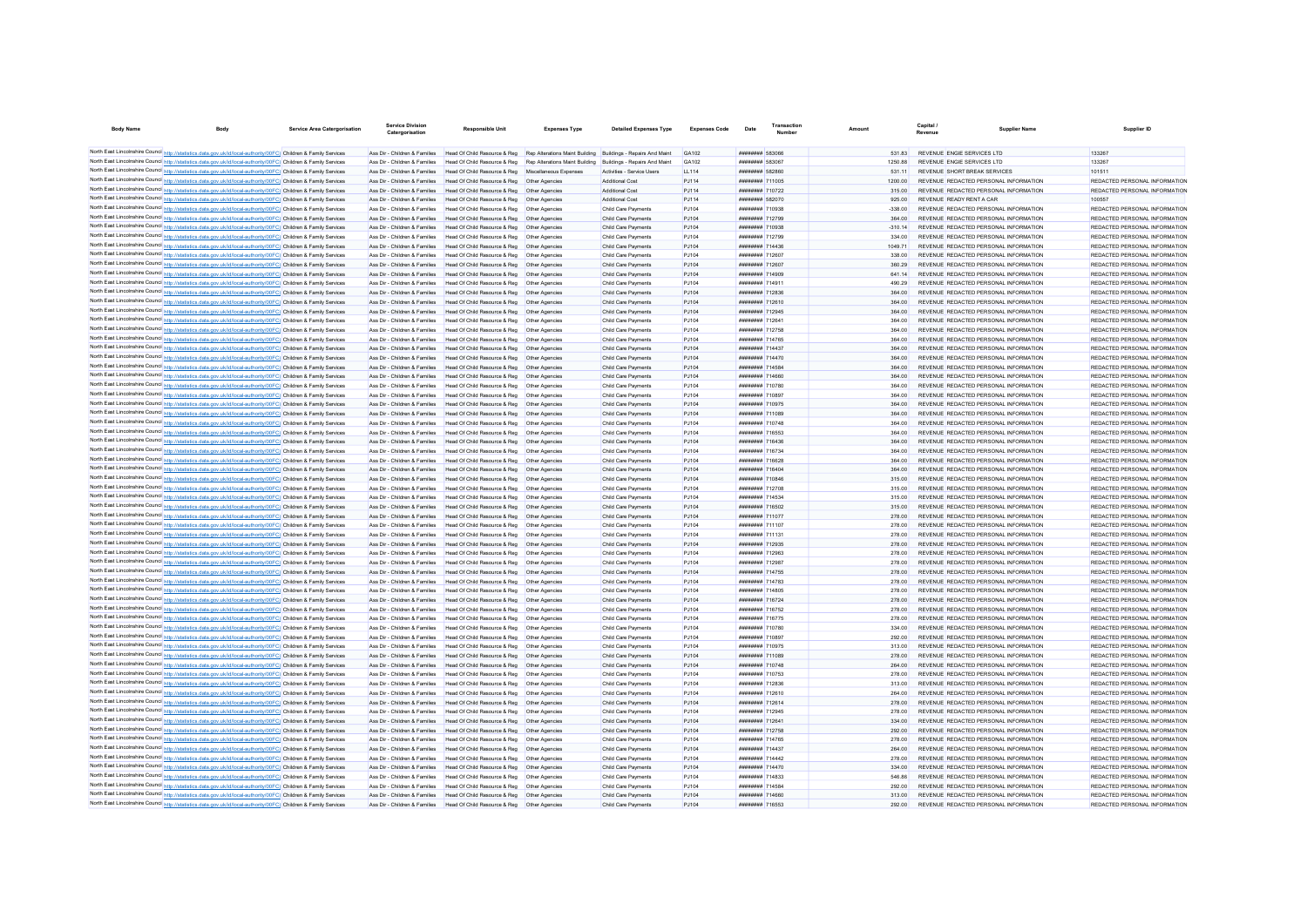| <b>Body Name</b>                                                                                                                                                                                                                       | <b>Body</b> | <b>Service Area Catergorisation</b> | <b>Service Division</b><br>Catergorisation                     | <b>Responsible Unit</b>                                                                      | <b>Expenses Type</b>             | <b>Detailed Expenses Type</b>              | <b>Expenses Code</b> | Date                                             | Transactio | Amount            | Capital /<br>Revenue | Supplier Name                                                                  | Supplier ID                                                    |
|----------------------------------------------------------------------------------------------------------------------------------------------------------------------------------------------------------------------------------------|-------------|-------------------------------------|----------------------------------------------------------------|----------------------------------------------------------------------------------------------|----------------------------------|--------------------------------------------|----------------------|--------------------------------------------------|------------|-------------------|----------------------|--------------------------------------------------------------------------------|----------------------------------------------------------------|
| North East Lincolnshire Council http://statistics.data.gov.uk/id/local-authority/00FC) Children & Family Services                                                                                                                      |             |                                     |                                                                | Ass Dir - Children & Families Head Of Child Resource & Reg. Other Agencies                   |                                  |                                            | P.1104               | <b><i>BREEZER 716436</i></b>                     |            |                   |                      | REVENUE REDACTED PERSONAL INFORMATION                                          | REDACTED PERSONAL INFORMATION                                  |
| North East Lincolnshire Council http://statistics.data.gov.uk/id/local-authority/00FC) Children & Family Services                                                                                                                      |             |                                     | Ass Dir - Children & Families                                  | Head Of Child Resource & Reg. Other Agencies                                                 |                                  | Child Care Payments<br>Child Care Payments | P.1104               | <b><i><u>HHHHHHH</u></i></b> 716734              |            | 334.00<br>278.00  |                      | REVENUE REDACTED PERSONAL INFORMATION                                          | REDACTED PERSONAL INFORMATION                                  |
| North East Lincolnshire Council http://statistics.data.gov.uk/id/local-authority/00FC) Children & Family Services                                                                                                                      |             |                                     | Ass Dir - Children & Families                                  | Head Of Child Resource & Reg   Other Agencies                                                |                                  | Child Care Payments                        | PJ104                |                                                  |            | 313.00            |                      | REVENUE REDACTED PERSONAL INFORMATION                                          | REDACTED PERSONAL INFORMATION                                  |
| North East Lincolnshire Council http://statistics.data.gov.uk/id/local-authority/00FC) Children & Family Services                                                                                                                      |             |                                     | Ass Dir - Children & Families                                  | Head Of Child Resource & Reg   Other Agencies                                                |                                  | Child Care Payments                        | PJ104                | <b>иппинин 716824</b>                            |            | 777.14            |                      | REVENUE REDACTED PERSONAL INFORMATION                                          | REDACTED PERSONAL INFORMATION                                  |
| North East Lincolnshire Council http://statistics.data.gov.uk/id/local-authority/00FC) Children & Family Services                                                                                                                      |             |                                     | Ass Dir - Children & Families                                  | Head Of Child Resource & Reg   Other Agencies                                                |                                  | Child Care Payments                        | PJ104                | <b><i>BREEZER 716404</i></b>                     |            | 264.00            |                      | REVENUE REDACTED PERSONAL INFORMATION                                          | REDACTED PERSONAL INFORMATION                                  |
| North East Lincolnshire Council http://statistics.data.gov.uk/id/local-authority/00FC) Children & Family Services                                                                                                                      |             |                                     | Ass Dir - Children & Families                                  | Head Of Child Resource & Reg   Other Agencies                                                |                                  | Child Care Payments                        | PJ104                | <b><i>BREEHEEE</i></b> 716409                    |            | 278.00            |                      | REVENUE REDACTED PERSONAL INFORMATION                                          | REDACTED PERSONAL INFORMATION                                  |
| North East Lincolnshire Council http://statistics.data.gov.uk/id/local-authority/00FC) Children & Family Services                                                                                                                      |             |                                     | Ass Dir - Children & Families                                  | Head Of Child Resource & Reg                                                                 | Other Agencies                   | Child Care Payments                        | PJ104                | ######## 711232                                  |            | 596.43            |                      | REVENUE REDACTED PERSONAL INFORMATION                                          | REDACTED PERSONAL INFORMATION                                  |
| North East Lincolnshire Council http://statistics.data.gov.uk/id/local-authority/00FC) Children & Family Services                                                                                                                      |             |                                     | Ass Dir - Children & Families                                  | Head Of Child Resource & Reg                                                                 | Other Agencies                   | Child Care Payments                        | PJ104                | ######## 714909                                  |            | 709.14            |                      | REVENUE REDACTED PERSONAL INFORMATION                                          | REDACTED PERSONAL INFORMATION                                  |
| North East Lincolnshire Council http://statistics.data.gov.uk/id/local-authority/00FC) Children & Family Services                                                                                                                      |             |                                     | Ass Dir - Children & Families                                  | Head Of Child Resource & Reg                                                                 | Other Anencies                   | Child Care Payments                        | P.1104               | ######## 711004                                  |            | 364.00            |                      | REVENUE REDACTED PERSONAL INFORMATION                                          | REDACTED PERSONAL INFORMATION                                  |
| North East Lincolnshire Council http://statistics.data.gov.uk/id/local-authority/00FC) Children & Family Services                                                                                                                      |             |                                     | Ass Dir - Children & Families                                  | Head Of Child Resource & Reg                                                                 | Other Agencies                   | Child Care Payments                        | PJ104                | <b><i>BREEBER 712864</i></b>                     |            | 364.00            |                      | REVENUE REDACTED PERSONAL INFORMATION                                          | REDACTED PERSONAL INFORMATION                                  |
| North East Lincolnshire Council http://statistics.data.gov.uk/id/local-authority/00FC) Children & Family Services                                                                                                                      |             |                                     | Ass Dir - Children & Families                                  | Head Of Child Resource & Reg                                                                 | Other Agencies                   | Child Care Payments                        | PJ104                | <b><i>BRAHHHHH 714686</i></b>                    |            | 364.00            |                      | REVENUE REDACTED PERSONAL INFORMATION                                          | REDACTED PERSONAL INFORMATION                                  |
| North East Lincolnshire Council http://statistics.data.gov.uk/id/local-authority/00FC) Children & Family Services                                                                                                                      |             |                                     | Ass Dir - Children & Families<br>Ass Dir - Children & Families | Head Of Child Resource & Reg<br>Head Of Child Resource & Reg.                                | Other Agencies                   | Child Care Payments<br>Child Care Payments | PJ104                | ######## 716655<br><b><i>BREEZERE 711004</i></b> |            | 364.00            |                      | REVENUE REDACTED PERSONAL INFORMATION                                          | REDACTED PERSONAL INFORMATION<br>REDACTED PERSONAL INFORMATION |
| North East Lincolnshire Council http://statistics.data.gov.uk/id/local-authority/00FC) Children & Family Services<br>North East Lincolnshire Council http://statistics.data.gov.uk/id/local-authority/00FC) Children & Family Services |             |                                     | Ass Dir - Children & Families                                  | Head Of Child Resource & Reg.                                                                | Other Agencies<br>Other Anencies | Child Care Payments                        | P.1104<br>P.1104     | <b>иппинин 712864</b>                            |            | 313.00<br>313.00  |                      | REVENUE REDACTED PERSONAL INFORMATION<br>REVENUE REDACTED PERSONAL INFORMATION | REDACTED PERSONAL INFORMATION                                  |
| North East Lincolnshire Council http://statistics.data.gov.uk/id/local-authority/00FC) Children & Family Services                                                                                                                      |             |                                     | Ass Dir - Children & Families                                  | Head Of Child Resource & Reg                                                                 | Other Anencies                   | Child Care Payments                        | PJ104                | <b>иппинин</b> 714686                            |            | 313.00            |                      | REVENUE REDACTED PERSONAL INFORMATION                                          | REDACTED PERSONAL INFORMATION                                  |
| North East Lincolnshire Council http://statistics.data.gov.uk/id/local-authority/00FC) Children & Family Services                                                                                                                      |             |                                     | Ass Dir - Children & Families                                  | Head Of Child Resource & Reg.                                                                | Other Anencies                   | Child Care Payments                        | PJ104                | <b><i>HRHHHHHH 716655</i></b>                    |            | 313.00            |                      | REVENUE REDACTED PERSONAL INFORMATION                                          | REDACTED PERSONAL INFORMATION                                  |
| North East Lincolnshire Council http://statistics.data.gov.uk/id/local-authority/00FC) Children & Family Services                                                                                                                      |             |                                     | Ass Dir - Children & Families                                  | Head Of Child Resource & Reg  Other Agencies                                                 |                                  | Child Care Payments                        | PJ104                | <b><i>BRENHHHH</i></b> 711113                    |            | 313.00            |                      | REVENUE REDACTED PERSONAL INFORMATION                                          | REDACTED PERSONAL INFORMATION                                  |
| North East Lincolnshire Council http://statistics.data.gov.uk/id/local-authority/00FC) Children & Family Services                                                                                                                      |             |                                     | Ass Dir - Children & Families                                  | Head Of Child Resource & Reg                                                                 | Other Agencies                   | Child Care Payments                        | PJ104                | <b>иппинин 712969</b>                            |            | 313.00            |                      | REVENUE REDACTED PERSONAL INFORMATION                                          | REDACTED PERSONAL INFORMATION                                  |
| North East Lincolnshire Council http://statistics.data.gov.uk/id/local-authority/00FC) Children & Family Services                                                                                                                      |             |                                     | Ass Dir - Children & Families                                  | Head Of Child Resource & Reg   Other Agencies                                                |                                  | Child Care Payments                        | PJ104                | ######## 714789                                  |            | 313.00            |                      | REVENUE REDACTED PERSONAL INFORMATION                                          | REDACTED PERSONAL INFORMATION                                  |
| North East Lincolnshire Council http://statistics.data.gov.uk/id/local-authority/00FC) Children & Family Services                                                                                                                      |             |                                     | Ass Dir - Children & Families                                  | Head Of Child Resource & Reg                                                                 | Other Agencies                   | Child Care Payments                        | PJ104                | <b><i>BREEZER 716758</i></b>                     |            | 313.00            |                      | REVENUE REDACTED PERSONAL INFORMATION                                          | REDACTED PERSONAL INFORMATION                                  |
| North East Lincolnshire Council http://statistics.data.gov.uk/id/local-authority/00FC) Children & Family Services                                                                                                                      |             |                                     | Ass Dir - Children & Families                                  | Head Of Child Resource & Reg                                                                 | Other Agencies                   | Child Care Payments                        | PJ104                | ######## 712619                                  |            | 416.00            |                      | REVENUE REDACTED PERSONAL INFORMATION                                          | REDACTED PERSONAL INFORMATION                                  |
| North East Lincolnshire Council http://statistics.data.gov.uk/id/local-authority/00FC) Children & Family Services                                                                                                                      |             |                                     | Ass Dir - Children & Families                                  | Head Of Child Resource & Reg                                                                 | Other Agencies                   | Child Care Payments                        | PJ104                | ######## 712619                                  |            | 301.71            |                      | REVENUE REDACTED PERSONAL INFORMATION                                          | REDACTED PERSONAL INFORMATION                                  |
| North East Lincolnshire Council http://statistics.data.gov.uk/id/local-authority/00FC) Children & Family Services                                                                                                                      |             |                                     | Ass Dir - Children & Families                                  | Head Of Child Resource & Reg                                                                 | Other Agencies                   | Child Care Payments                        | PJ104                | ######## 716455                                  |            | 442.00            |                      | REVENUE REDACTED PERSONAL INFORMATION                                          | REDACTED PERSONAL INFORMATION                                  |
| North East Lincolnshire Council http://statistics.data.gov.uk/id/local-authority/00FC) Children & Family Services                                                                                                                      |             |                                     | Ass Dir - Children & Families                                  | Head Of Child Resource & Reg                                                                 | Other Anencies                   | Child Care Payments                        | PJ104                | ######## 716455                                  |            | 354.57            |                      | REVENUE REDACTED PERSONAL INFORMATION                                          | REDACTED PERSONAL INFORMATION                                  |
| North East Lincolnshire Council http://statistics.data.gov.uk/id/local-authority/00FC) Children & Family Services                                                                                                                      |             |                                     | Ass Dir - Children & Families                                  | Head Of Child Resource & Reg                                                                 | Other Agencies                   | Child Care Payments                        | PJ104                | ######## 711089                                  |            | 437 87            |                      | REVENUE REDACTED PERSONAL INFORMATION                                          | REDACTED PERSONAL INFORMATION                                  |
| North East Lincolnshire Council http://statistics.data.gov.uk/id/local-authority/00FC) Children & Family Services                                                                                                                      |             |                                     | Ass Dir - Children & Families<br>Ass Dir - Children & Families | Head Of Child Resource & Reg<br>Head Of Child Resource & Reg                                 | Other Agencies                   | Child Care Payments<br>Child Care Payments | PJ104                | ######## 712945<br>######## 714765               |            | 437.87            |                      | REVENUE REDACTED PERSONAL INFORMATION<br>REVENUE REDACTED PERSONAL INFORMATION | REDACTED PERSONAL INFORMATION<br>REDACTED PERSONAL INFORMATION |
| North East Lincolnshire Council http://statistics.data.gov.uk/id/local-authority/00FC) Children & Family Services<br>North East Lincolnshire Council http://statistics.data.gov.uk/id/local-authority/00FC) Children & Family Services |             |                                     | Ass Dir - Children & Families                                  | Head Of Child Resource & Reg                                                                 | Other Agencies<br>Other Agencies | Child Care Payments                        | P.1104<br>PJ104      | ######## 716734                                  |            | 43787<br>437 87   |                      | REVENUE REDACTED PERSONAL INFORMATION                                          | REDACTED PERSONAL INFORMATION                                  |
| North East Lincolnshire Council http://statistics.data.gov.uk/id/local-authority/00FC) Children & Family Services                                                                                                                      |             |                                     | Ass Dir - Children & Families                                  | Head Of Child Resource & Reg                                                                 | Other Anencies                   | Child Care Payments                        | PJ104                | <b><i>BREEZER 714566</i></b>                     |            | 572.00            |                      | REVENUE REDACTED PERSONAL INFORMATION                                          | REDACTED PERSONAL INFORMATION                                  |
| North East Lincolnshire Council http://statistics.data.gov.uk/id/local-authority/00FC) Children & Family Services                                                                                                                      |             |                                     | Ass Dir - Children & Families                                  | Head Of Child Resource & Reg   Other Agencies                                                |                                  | Child Care Payments                        | PJ104                | <b><i>BREEZER 714566</i></b>                     |            | 524.86            |                      | REVENUE REDACTED PERSONAL INFORMATION                                          | REDACTED PERSONAL INFORMATION                                  |
| North East Lincolnshire Council http://statistics.data.gov.uk/id/local-authority/00FC) Children & Family Services                                                                                                                      |             |                                     | Ass Dir - Children & Families                                  | Head Of Child Resource & Reg. Other Agencies                                                 |                                  | Child Care Payments                        | PJ104                | <b><i><u>HHHHHHH</u></i></b> 714844              |            | 364.00            |                      | REVENUE REDACTED PERSONAL INFORMATION                                          | REDACTED PERSONAL INFORMATION                                  |
| North East Lincolnshire Council http://statistics.data.gov.uk/id/local-authority/00FC) Children & Family Services                                                                                                                      |             |                                     | Ass Dir - Children & Families                                  | Head Of Child Resource & Reg   Other Agencies                                                |                                  | Child Care Payments                        | PJ104                | <b><i><u>HHHHHHH</u></i></b> 716884              |            | 339.43            |                      | REVENUE REDACTED PERSONAL INFORMATION                                          | REDACTED PERSONAL INFORMATION                                  |
| North East Lincolnshire Council http://statistics.data.gov.uk/id/local-authority/00FC) Children & Family Services                                                                                                                      |             |                                     | Ass Dir - Children & Families                                  | Head Of Child Resource & Reg  Other Agencies                                                 |                                  | Child Care Payments                        | PJ104                | <b><i>BREEZEEE</i></b> 714910                    |            | 377.14            |                      | REVENUE REDACTED PERSONAL INFORMATION                                          | REDACTED PERSONAL INFORMATION                                  |
| North East Lincolnshire Council http://statistics.data.gov.uk/id/local-authority/00FC) Children & Family Services                                                                                                                      |             |                                     | Ass Dir - Children & Families                                  | Head Of Child Resource & Reg   Other Agencies                                                |                                  | Child Care Payments                        | PJ104                | ######## 714438                                  |            | 897.43            |                      | REVENUE REDACTED PERSONAL INFORMATION                                          | REDACTED PERSONAL INFORMATION                                  |
| North East Lincolnshire Council http://statistics.data.gov.uk/id/local-authority/00FC) Children & Family Services                                                                                                                      |             |                                     | Ass Dir - Children & Families                                  | Head Of Child Resource & Reg                                                                 | Other Agencies                   | Child Care Payments                        | PJ104                | ######## 714513                                  |            | 314.00            |                      | REVENUE REDACTED PERSONAL INFORMATION                                          | REDACTED PERSONAL INFORMATION                                  |
| North East Lincolnshire Council http://statistics.data.gov.uk/id/local-authority/00FC) Children & Family Services                                                                                                                      |             |                                     | Ass Dir - Children & Families                                  | Head Of Child Resource & Reg                                                                 | Other Agencies                   | Child Care Payments                        | PJ104                | ######## 714844                                  |            | 364.00            |                      | REVENUE REDACTED PERSONAL INFORMATION                                          | REDACTED PERSONAL INFORMATION                                  |
| North East Lincolnshire Council http://statistics.data.gov.uk/id/local-authority/00FC) Children & Family Services                                                                                                                      |             |                                     | Ass Dir - Children & Families                                  | Head Of Child Resource & Reg                                                                 | Other Agencies                   | Child Care Payments                        | PJ104                | ######## 716414                                  |            | 1126.57           |                      | REVENUE REDACTED PERSONAL INFORMATION                                          | REDACTED PERSONAL INFORMATION                                  |
| North East Lincolnshire Council http://statistics.data.gov.uk/id/local-authority/00FC) Children & Family Services                                                                                                                      |             |                                     | Ass Dir - Children & Families<br>Ass Dir - Children & Families | Head Of Child Resource & Reg                                                                 | Other Agencies<br>Other Agencies | Child Care Payments                        | PJ104                | ######## 716480<br>######## 710823               |            | 314.00            |                      | REVENUE REDACTED PERSONAL INFORMATION<br>REVENUE REDACTED PERSONAL INFORMATION | REDACTED PERSONAL INFORMATION<br>REDACTED PERSONAL INFORMATION |
| North East Lincolnshire Council http://statistics.data.gov.uk/id/local-authority/00FC) Children & Family Services<br>North East Lincolnshire Council http://statistics.data.gov.uk/id/local-authority/00FC) Children & Family Services |             |                                     | Ass Dir - Children & Families                                  | Head Of Child Resource & Reg<br>Head Of Child Resource & Reg                                 | Other Agencies                   | Child Care Payments<br>Child Care Payments | PJ104<br>PJ104       | <b><i>BREADER 312832</i></b>                     |            | 314.00<br>1329 71 |                      | REVENUE REDACTED PERSONAL INFORMATION                                          | REDACTED PERSONAL INFORMATION                                  |
| North East Lincolnshire Council http://statistics.data.gov.uk/id/local-authority/00FC) Children & Family Services                                                                                                                      |             |                                     | Ass Dir - Children & Families                                  | Head Of Child Resource & Reg   Other Agencies                                                |                                  | Child Care Payments                        | PJ104                | ######## 712684                                  |            | 314.00            |                      | REVENUE REDACTED PERSONAL INFORMATION                                          | REDACTED PERSONAL INFORMATION                                  |
| North East Lincolnshire Council http://statistics.data.gov.uk/id/local-authority/00FC) Children & Family Services                                                                                                                      |             |                                     | Ass Dir - Children & Families                                  | Head Of Child Resource & Reg Other Agencies                                                  |                                  | Child Care Payments                        | P.1104               | <b><i>BREEZER 711152</i></b>                     |            | 264.00            |                      | REVENUE REDACTED PERSONAL INFORMATION                                          | REDACTED PERSONAL INFORMATION                                  |
| North East Lincolnshire Council http://statistics.data.gov.uk/id/local-authority/00FC) Children & Family Services                                                                                                                      |             |                                     | Ass Dir - Children & Families                                  | Head Of Child Resource & Reg   Other Agencies                                                |                                  | Child Care Payments                        | P.1104               | <b>иннинии 714826</b>                            |            | 264.00            |                      | REVENUE REDACTED PERSONAL INFORMATION                                          | REDACTED PERSONAL INFORMATION                                  |
| North East Lincolnshire Council http://statistics.data.gov.uk/id/local-authority/00FC) Children & Family Services                                                                                                                      |             |                                     | Ass Dir - Children & Families                                  | Head Of Child Resource & Reg   Other Agencies                                                |                                  | Child Care Payments                        | PJ104                | <b><i>BREBBREE</i></b> 716796                    |            | 264.00            |                      | REVENUE REDACTED PERSONAL INFORMATION                                          | REDACTED PERSONAL INFORMATION                                  |
| North East Lincolnshire Council http://statistics.data.gov.uk/id/local-authority/00FC) Children & Family Services                                                                                                                      |             |                                     | Ass Dir - Children & Families                                  | Head Of Child Resource & Reg   Other Agencies                                                |                                  | Child Care Payments                        | PJ104                | <b><i>BRENHHHH</i></b> 716517                    |            | 501.00            |                      | REVENUE REDACTED PERSONAL INFORMATION                                          | REDACTED PERSONAL INFORMATION                                  |
| North East Lincolnshire Council http://statistics.data.gov.uk/id/local-authority/00FC) Children & Family Services                                                                                                                      |             |                                     | Ass Dir - Children & Families                                  | Head Of Child Resource & Reg   Other Agencies                                                |                                  | Child Care Payments                        | P.1104               | <b><i>HRRHHHHH 716455</i></b>                    |            | 442.00            |                      | REVENUE REDACTED PERSONAL INFORMATION                                          | REDACTED PERSONAL INFORMATION                                  |
| North East Lincolnshire Council http://statistics.data.gov.uk/id/local-authority/00FC) Children & Family Services                                                                                                                      |             |                                     | Ass Dir - Children & Families                                  | Head Of Child Resource & Reg  Other Agencies                                                 |                                  | Child Care Payments                        | PJ104                | <b><i>BREEZER 716455</i></b>                     |            | 405.57            |                      | REVENUE REDACTED PERSONAL INFORMATION                                          | REDACTED PERSONAL INFORMATION                                  |
| North East Lincolnshire Council http://statistics.data.gov.uk/id/local-authority/00FC) Children & Family Services                                                                                                                      |             |                                     | Ass Dir - Children & Families                                  | Head Of Child Resource & Reg   Other Agencies                                                |                                  | Child Care Payments                        | PJ104                | ######## 711089                                  |            | 437.87            |                      | REVENUE REDACTED PERSONAL INFORMATION                                          | REDACTED PERSONAL INFORMATION                                  |
| North East Lincolnshire Council http://statistics.data.gov.uk/id/local-authority/00FC) Children & Family Services                                                                                                                      |             |                                     | Ass Dir - Children & Families                                  | Head Of Child Resource & Reg   Other Agencies                                                |                                  | Child Care Payments                        | PJ104                | ######## 712945                                  |            | 437.87            |                      | REVENUE REDACTED PERSONAL INFORMATION                                          | REDACTED PERSONAL INFORMATION                                  |
| North East Lincolnshire Council http://statistics.data.gov.uk/id/local-authority/00FC) Children & Family Services                                                                                                                      |             |                                     | Ass Dir - Children & Families                                  | Head Of Child Resource & Reg   Other Agencies                                                |                                  | Child Care Payments                        | PJ104                | <b><i>BREEZER 714765</i></b>                     |            | 437.87            |                      | REVENUE REDACTED PERSONAL INFORMATION                                          | REDACTED PERSONAL INFORMATION                                  |
| North East Lincolnshire Council http://statistics.data.gov.uk/id/local-authority/00FC) Children & Family Services                                                                                                                      |             |                                     | Ass Dir - Children & Families                                  | Head Of Child Resource & Reg   Other Agencies                                                |                                  | Child Care Payments                        | PJ104                | ######## 716734                                  |            | 437.87            |                      | REVENUE REDACTED PERSONAL INFORMATION                                          | REDACTED PERSONAL INFORMATION                                  |
| North East Lincolnshire Council http://statistics.data.gov.uk/id/local-authority/00FC) Children & Family Services                                                                                                                      |             |                                     | Ass Dir - Children & Families<br>Ass Dir - Children & Families | Head Of Child Resource & Reg  Other Agencies<br>Head Of Child Resource & Reg. Other Agencies |                                  | Child Care Payments                        | PJ104<br>P.1104      | ######## 710804<br><b>иннинии 712665</b>         |            | 364.00<br>364.00  |                      | REVENUE REDACTED PERSONAL INFORMATION<br>REVENUE REDACTED PERSONAL INFORMATION | REDACTED PERSONAL INFORMATION<br>REDACTED PERSONAL INFORMATION |
| North East Lincolnshire Council http://statistics.data.gov.uk/id/local-authority/00FC) Children & Family Services<br>North East Lincolnshire Council http://statistics.data.gov.uk/id/local-authority/00FC) Children & Family Services |             |                                     | Ass Dir - Children & Families                                  | Head Of Child Resource & Reg   Other Agencies                                                |                                  | Child Care Payments<br>Child Care Payments | PJ104                | <b><i>BREEZER 714495</i></b>                     |            | 364.00            |                      | REVENUE REDACTED PERSONAL INFORMATION                                          | REDACTED PERSONAL INFORMATION                                  |
| North East Lincolnshire Council http://statistics.data.gov.uk/id/local-authority/00FC) Children & Family Services                                                                                                                      |             |                                     | Ass Dir - Children & Families                                  | Head Of Child Resource & Reg   Other Agencies                                                |                                  | Child Care Payments                        | PJ104                | <b><i>BREEZER 716461</i></b>                     |            | 364.00            |                      | REVENUE REDACTED PERSONAL INFORMATION                                          | REDACTED PERSONAL INFORMATION                                  |
| North East Lincolnshire Council http://statistics.data.gov.uk/id/local-authority/00FC) Children & Family Services                                                                                                                      |             |                                     | Ass Dir - Children & Families                                  | Head Of Child Resource & Reg   Other Agencies                                                |                                  | Child Care Payments                        | PJ104                | ######## 711082                                  |            | 292.00            |                      | REVENUE REDACTED PERSONAL INFORMATION                                          | REDACTED PERSONAL INFORMATION                                  |
| North East Lincolnshire Council http://statistics.data.gov.uk/id/local-authority/00FC) Children & Family Services                                                                                                                      |             |                                     | Ass Dir - Children & Families                                  | Head Of Child Resource & Reg. Other Agencies                                                 |                                  | Child Care Payments                        | P.1104               | ######## 712940                                  |            | 292.00            |                      | REVENUE REDACTED PERSONAL INFORMATION                                          | REDACTED PERSONAL INFORMATION                                  |
| North East Lincolnshire Council http://statistics.data.gov.uk/id/local-authority/00FC) Children & Family Services                                                                                                                      |             |                                     | Ass Dir - Children & Families                                  | Head Of Child Resource & Reg. Other Agencies                                                 |                                  | Child Care Payments                        | P.1104               | ######## 714760                                  |            | 292.00            |                      | REVENUE REDACTED PERSONAL INFORMATION                                          | REDACTED PERSONAL INFORMATION                                  |
| North East Lincolnshire Council http://statistics.data.gov.uk/id/local-authority/00FC) Children & Family Services                                                                                                                      |             |                                     | Ass Dir - Children & Families                                  | Head Of Child Resource & Reg. Other Agencies                                                 |                                  | Child Care Payments                        | P.1104               | ######## 716729                                  |            | 292.00            |                      | REVENUE REDACTED PERSONAL INFORMATION                                          | REDACTED PERSONAL INFORMATION                                  |
| North East Lincolnshire Council http://statistics.data.gov.uk/id/local-authority/00FC) Children & Family Services                                                                                                                      |             |                                     | Ass Dir - Children & Families                                  | Head Of Child Resource & Reg   Other Agencies                                                |                                  | Child Care Payments                        | PJ104                | <b><i>BREEZER 710804</i></b>                     |            | 278.00            |                      | REVENUE REDACTED PERSONAL INFORMATION                                          | REDACTED PERSONAL INFORMATION                                  |
| North East Lincolnshire Council http://statistics.data.gov.uk/id/local-authority/00FC) Children & Family Services                                                                                                                      |             |                                     | Ass Dir - Children & Families                                  | Head Of Child Resource & Reg  Other Agencies                                                 |                                  | Child Care Payments                        | PJ104                | <b><i>BREADNAH</i></b> 711085                    |            | 278.00            |                      | REVENUE REDACTED PERSONAL INFORMATION                                          | REDACTED PERSONAL INFORMATION                                  |
| North East Lincolnshire Council http://statistics.data.gov.uk/id/local-authority/00FC) Children & Family Services                                                                                                                      |             |                                     | Ass Dir - Children & Families                                  | Head Of Child Resource & Reg   Other Agencies                                                |                                  | Child Care Payments                        | PJ104                | <b><i>HRRHHHHH</i></b> 712043                    |            | 278.00            |                      | REVENUE REDACTED PERSONAL INFORMATION                                          | REDACTED PERSONAL INFORMATION                                  |
| North East Lincolnshire Council http://statistics.data.gov.uk/id/local-authority/00FC) Children & Family Services                                                                                                                      |             |                                     | Ass Dir - Children & Families                                  | Head Of Child Resource & Reg   Other Agencies                                                |                                  | Child Care Payments                        | PJ104                | <b>######## 712665</b>                           |            | 278.00            |                      | REVENUE REDACTED PERSONAL INFORMATION                                          | REDACTED PERSONAL INFORMATION                                  |
| North East Lincolnshire Council http://statistics.data.gov.uk/id/local-authority/00FC) Children & Family Services                                                                                                                      |             |                                     | Ass Dir - Children & Families                                  | Head Of Child Resource & Reg   Other Agencies                                                |                                  | Child Care Payments                        | PJ104                | <b><i>HRRHHHHH 714763</i></b>                    |            | 278.00            |                      | REVENUE REDACTED PERSONAL INFORMATION                                          | REDACTED PERSONAL INFORMATION                                  |
| North East Lincolnshire Council http://statistics.data.gov.uk/id/local-authority/00FC) Children & Family Services                                                                                                                      |             |                                     | Ass Dir - Children & Families                                  | Head Of Child Resource & Reg   Other Agencies                                                |                                  | Child Care Payments                        | PJ104                | <b><i>BREEHERE</i></b> 714495                    |            | 278.00            |                      | REVENUE REDACTED PERSONAL INFORMATION                                          | REDACTED PERSONAL INFORMATION                                  |
| North East Lincolnshire Council http://statistics.data.gov.uk/id/local-authority/00FC) Children & Family Services<br>North East Lincolnshire Council http://statistics.data.gov.uk/id/local-authority/00FC) Children & Family Services |             |                                     | Ass Dir - Children & Families<br>Ass Dir - Children & Families | Head Of Child Resource & Reg<br>Head Of Child Resource & Reg                                 | Other Agencies<br>Other Agencies | Child Care Payments                        | PJ104<br>PJ104       | ######## 716461<br>######## 716732               |            | 278.00<br>278.00  |                      | REVENUE REDACTED PERSONAL INFORMATION<br>REVENUE REDACTED PERSONAL INFORMATION | REDACTED PERSONAL INFORMATION<br>REDACTED PERSONAL INFORMATION |
| North East Lincolnshire Council http://statistics.data.gov.uk/id/local-authority/00FC) Children & Family Services                                                                                                                      |             |                                     | Ass Dir - Children & Families                                  | Head Of Child Resource & Reg   Other Agencies                                                |                                  | Child Care Payments<br>Child Care Payments | P.1104               | <b><i>BRENHHHH</i></b> 714537                    |            | 301.71            |                      | REVENUE REDACTED PERSONAL INFORMATION                                          | REDACTED PERSONAL INFORMATION                                  |
| North East Lincolnshire Council http://statistics.data.gov.uk/id/local-authority/00FC) Children & Family Services                                                                                                                      |             |                                     | Ass Dir - Children & Families                                  | Head Of Child Resource & Reg   Other Agencies                                                |                                  | Child Care Payments                        | P.1104               | <b><i>BRENHHHH</i></b> 714912                    |            | 3483 14           |                      | REVENUE REDACTED PERSONAL INFORMATION                                          | REDACTED PERSONAL INFORMATION                                  |
| North East Lincolnshire Council http://statistics.data.gov.uk/id/local-authority/00FC) Children & Family Services                                                                                                                      |             |                                     |                                                                | Ass Dir - Children & Families Head Of Child Resource & Reg Other Agencies                    |                                  | Child Care Payments                        | PJ104                | <b><i>BREEHEEE</i></b> 714910                    |            | 377 14            |                      | REVENUE REDACTED PERSONAL INFORMATION                                          | REDACTED PERSONAL INFORMATION                                  |
| North East Lincolnshire Council http://statistics.data.gov.uk/id/local-authority/00FC) Children & Family Services                                                                                                                      |             |                                     |                                                                | Ass Dir - Children & Families Head Of Child Resource & Reg Other Agencies                    |                                  | Child Care Payments                        | P.1104               | <b>########</b> 716459                           |            | 260.00            |                      | REVENUE REDACTED PERSONAL INFORMATION                                          | REDACTED PERSONAL INFORMATION                                  |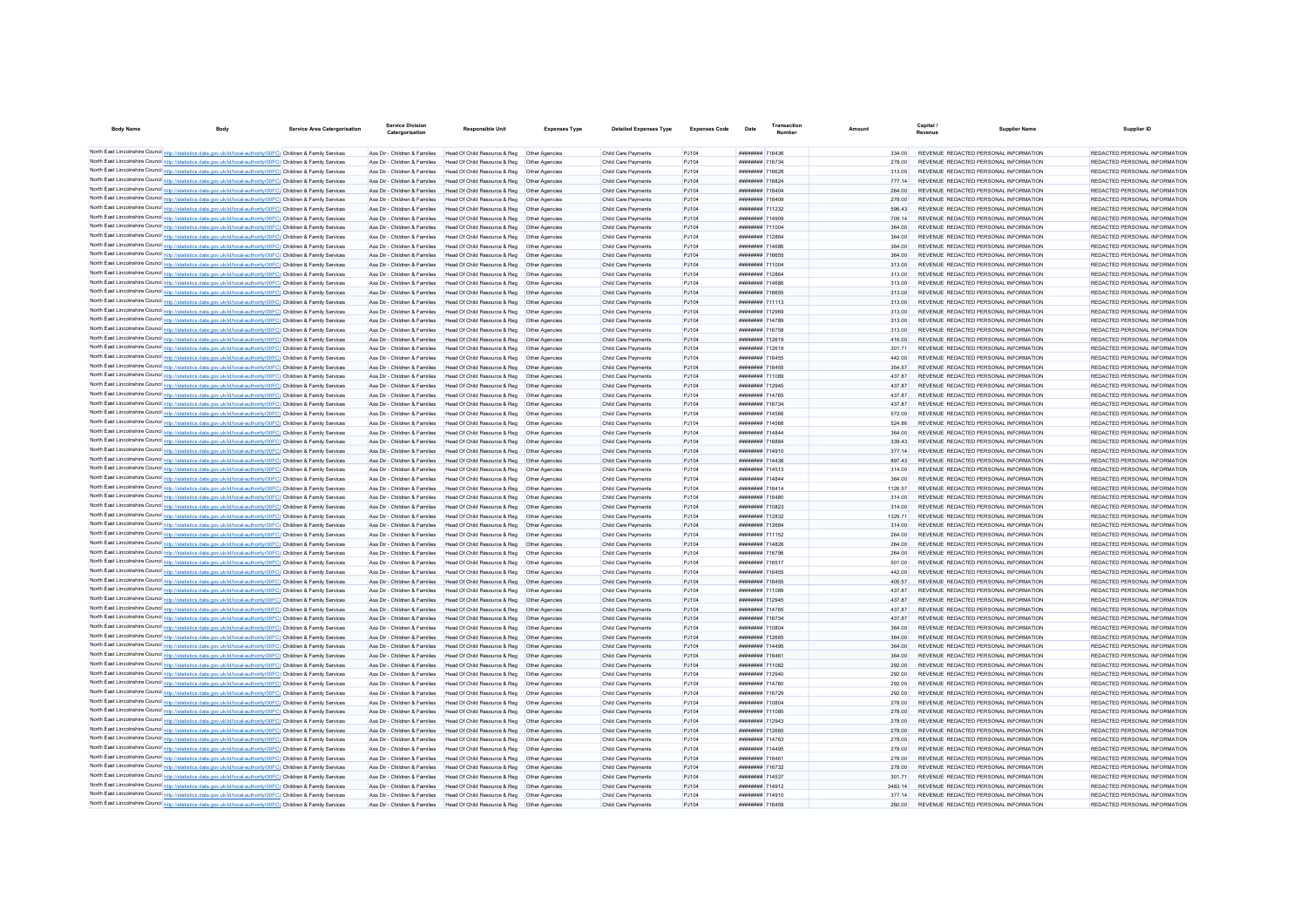| <b>Body Name</b><br><b>Body</b>                                                                                                                                                                                                        | <b>Service Area Catergorisation</b> | <b>Service Division</b><br>Catergorisation                     | <b>Responsible Unit</b>                                                                        | <b>Expenses Type</b> | <b>Detailed Expenses Type</b>              | <b>Expenses Code</b>  | Date                                             | Transactio | Amoun            | Capital /<br>Revenue | Supplier Name                                                                  | Supplier ID                                                    |
|----------------------------------------------------------------------------------------------------------------------------------------------------------------------------------------------------------------------------------------|-------------------------------------|----------------------------------------------------------------|------------------------------------------------------------------------------------------------|----------------------|--------------------------------------------|-----------------------|--------------------------------------------------|------------|------------------|----------------------|--------------------------------------------------------------------------------|----------------------------------------------------------------|
| North East Lincolnshire Council http://statistics.data.gov.uk/id/local-authority/00FC) Children & Family Services                                                                                                                      |                                     |                                                                | Ass Dir - Children & Families Head Of Child Resource & Reg Other Agencies                      |                      | Child Care Payments                        | P.1104                | <b>########</b> 716885                           |            | 952.58           |                      | REVENUE REDACTED PERSONAL INFORMATION                                          | REDACTED PERSONAL INFORMATION                                  |
| North East Lincolnshire Council http://statistics.data.gov.uk/id/local-authority/00FC) Children & Family Services                                                                                                                      |                                     | Ass Dir - Children & Families                                  | Head Of Child Resource & Reg. Other Agencies                                                   |                      | Child Care Payments                        | PJ104                 | <b>########</b> 712617                           |            | $-34286$         |                      | REVENUE REDACTED PERSONAL INFORMATION                                          | REDACTED PERSONAL INFORMATION                                  |
| North East Lincolnshire Council http://statistics.data.gov.uk/id/local-authority/00FC) Children & Family Services                                                                                                                      |                                     | Ass Dir - Children & Families                                  | Head Of Child Resource & Reg   Other Agencies                                                  |                      | Child Care Payments                        | PJ104                 | <b><i>BRENHHHH</i></b> 711151                    |            | 264.00           |                      | REVENUE REDACTED PERSONAL INFORMATION                                          | REDACTED PERSONAL INFORMATION                                  |
| North East Lincolnshire Council http://statistics.data.gov.uk/id/local-authority/00FC) Children & Family Services                                                                                                                      |                                     | Ass Dir - Children & Families                                  | Head Of Child Resource & Reg   Other Agencies                                                  |                      | Child Care Payments                        | PJ104                 | ######## 713008                                  |            | 264.00           |                      | REVENUE REDACTED PERSONAL INFORMATION                                          | REDACTED PERSONAL INFORMATION                                  |
| North East Lincolnshire Council http://statistics.data.gov.uk/id/local-authority/00FC) Children & Family Services                                                                                                                      |                                     | Ass Dir - Children & Families                                  | Head Of Child Resource & Reg   Other Agencies                                                  |                      | Child Care Payments                        | PJ104                 | <b>########</b> 714825                           |            | 264.00           |                      | REVENUE REDACTED PERSONAL INFORMATION                                          | REDACTED PERSONAL INFORMATION                                  |
| North East Lincolnshire Council http://statistics.data.gov.uk/id/local-authority/00FC) Children & Family Services                                                                                                                      |                                     | Ass Dir - Children & Families                                  | Head Of Child Resource & Reg   Other Agencies                                                  |                      | Child Care Payments                        | PJ104                 | ######## 716795                                  |            | 264.00           |                      | REVENUE REDACTED PERSONAL INFORMATION                                          | REDACTED PERSONAL INFORMATION                                  |
| North East Lincolnshire Council http://statistics.data.gov.uk/id/local-authority/00FC) Children & Family Services                                                                                                                      |                                     | Ass Dir - Children & Families                                  | Head Of Child Resource & Reg   Other Agencies                                                  |                      | Child Care Payments                        | PJ104                 | ######## 582476                                  |            | 650.00           |                      | REVENUE FOSTERING AND ADOPTION TEAM                                            |                                                                |
| North East Lincolnshire Council http://statistics.data.gov.uk/id/local-authority/00FC) Children & Family Services                                                                                                                      |                                     | Ass Dir - Children & Families                                  | Head Of Child Resource & Reg   Other Agencies                                                  |                      | Child Care Payments                        | PJ104                 | ######## 714910                                  |            | 377.14           |                      | REVENUE REDACTED PERSONAL INFORMATION                                          | REDACTED PERSONAL INFORMATION                                  |
| North East Lincolnshire Council http://statistics.data.gov.uk/id/local-authority/00FC) Children & Family Services                                                                                                                      |                                     | Ass Dir - Children & Families                                  | Head Of Child Resource & Reg   Other Agencies                                                  |                      | Child Care Payments                        | PJ104                 | <b>########</b> 714904                           |            | 597 71           |                      | REVENUE REDACTED PERSONAL INFORMATION                                          | REDACTED PERSONAL INFORMATION                                  |
| North East Lincolnshire Council http://statistics.data.gov.uk/id/local-authority/00FC) Children & Family Services                                                                                                                      |                                     | Ass Dir - Children & Families                                  | Head Of Child Resource & Reg   Other Agencies                                                  |                      | Child Care Payments                        | PJ104                 | ######## 716884                                  |            | 375.43           |                      | REVENUE REDACTED PERSONAL INFORMATION                                          | REDACTED PERSONAL INFORMATION                                  |
| North East Lincolnshire Council http://statistics.data.gov.uk/id/local-authority/00FC) Children & Family Services<br>North East Lincolnshire Council http://statistics.data.gov.uk/id/local-authority/00FC) Children & Family Services |                                     | Ass Dir - Children & Families<br>Ass Dir - Children & Families | Head Of Child Resource & Reg   Other Agencies<br>Head Of Child Resource & Reg   Other Agencies |                      | Child Care Payments<br>Child Care Payments | PJ104<br>PJ104        | ######## 712606<br>######## 712740               |            | 546.00           |                      | REVENUE REDACTED PERSONAL INFORMATION<br>REVENUE REDACTED PERSONAL INFORMATION | REDACTED PERSONAL INFORMATION<br>REDACTED PERSONAL INFORMATION |
| North East Lincolnshire Council http://statistics.data.gov.uk/id/local-authority/00FC) Children & Family Services                                                                                                                      |                                     | Ass Dir - Children & Families                                  | Head Of Child Resource & Reg. Other Agencies                                                   |                      | Child Care Payments                        | P.1104                | ######## 712606                                  |            | 754.00<br>500.99 |                      | REVENUE REDACTED PERSONAL INFORMATION                                          | REDACTED PERSONAL INFORMATION                                  |
| North East Lincolnshire Council http://statistics.data.gov.uk/id/local-authority/00FC) Children & Family Services                                                                                                                      |                                     | Ass Dir - Children & Families                                  | Head Of Child Resource & Reg. Other Agencies                                                   |                      | Child Care Payments                        | P.1104                | <b><i>BRESHHHH</i></b> 712740                    |            | 69185            |                      | REVENUE REDACTED PERSONAL INFORMATION                                          | REDACTED PERSONAL INFORMATION                                  |
| North East Lincolnshire Council http://statistics.data.gov.uk/id/local-authority/00FC) Children & Family Services                                                                                                                      |                                     | Ass Dir - Children & Families                                  | Head Of Child Resource & Reg   Other Agencies                                                  |                      | <b>Contract Plus</b>                       | PJ135                 | <b><i><u>BRESHHHH</u></i></b> 714741             |            | 364.00           |                      | REVENUE REDACTED PERSONAL INFORMATION                                          | REDACTED PERSONAL INFORMATION                                  |
| North East Lincolnshire Council http://statistics.data.gov.uk/id/local-authority/00FC) Children & Family Services                                                                                                                      |                                     | Ass Dir - Children & Families                                  | Head Of Child Resource & Reg   Other Agencies                                                  |                      | <b>Contract Plus</b>                       | P.1135                | <b><i><u>HHHHHHHH</u></i></b> 716710             |            | 364.00           |                      | REVENUE REDACTED PERSONAL INFORMATION                                          | REDACTED PERSONAL INFORMATION                                  |
| North East Lincolnshire Council http://statistics.data.gov.uk/id/local-authority/00FC) Children & Family Services                                                                                                                      |                                     | Ass Dir - Children & Families                                  | Head Of Child Resource & Reg   Other Agencies                                                  |                      | Contract Plus                              | PJ135                 | ######## 711063                                  |            | 364.00           |                      | REVENUE REDACTED PERSONAL INFORMATION                                          | REDACTED PERSONAL INFORMATION                                  |
| North East Lincolnshire Council http://statistics.data.gov.uk/id/local-authority/00FC) Children & Family Services                                                                                                                      |                                     | Ass Dir - Children & Families                                  | Head Of Child Resource & Reg   Other Agencies                                                  |                      | Contract Plus                              | PJ135                 | <b><i>BREEZEEE 712921</i></b>                    |            | 364.00           |                      | REVENUE REDACTED PERSONAL INFORMATION                                          | REDACTED PERSONAL INFORMATION                                  |
| North East Lincolnshire Council http://statistics.data.gov.uk/id/local-authority/00FC) Children & Family Services                                                                                                                      |                                     | Ass Dir - Children & Families                                  | Head Of Child Resource & Reg   Other Agencies                                                  |                      | <b>Contract Plus</b>                       | PJ135                 | ######## 714754                                  |            | 315.00           |                      | REVENUE REDACTED PERSONAL INFORMATION                                          | REDACTED PERSONAL INFORMATION                                  |
| North East Lincolnshire Council http://statistics.data.gov.uk/id/local-authority/00FC) Children & Family Services                                                                                                                      |                                     | Ass Dir - Children & Families                                  | Head Of Child Resource & Reg   Other Agencies                                                  |                      | <b>Contract Plus</b>                       | PJ135                 | <b><i><u>BRESHHERE</u></i></b> 714436            |            | 315.00           |                      | REVENUE REDACTED PERSONAL INFORMATION                                          | REDACTED PERSONAL INFORMATION                                  |
| North East Lincolnshire Council http://statistics.data.gov.uk/id/local-authority/00FC) Children & Family Services                                                                                                                      |                                     | Ass Dir - Children & Families                                  | Head Of Child Resource & Reg   Other Agencies                                                  |                      | <b>Contract Plus</b>                       | PJ135                 | ######## 714445                                  |            | 315.00           |                      | REVENUE REDACTED PERSONAL INFORMATION                                          | REDACTED PERSONAL INFORMATION                                  |
| North East Lincolnshire Council http://statistics.data.gov.uk/id/local-authority/00FC) Children & Family Services                                                                                                                      |                                     | Ass Dir - Children & Families                                  | Head Of Child Resource & Reg   Other Agencies                                                  |                      | <b>Contract Plus</b>                       | <b>PJ135</b>          | ######## 714452                                  |            | 315.00           |                      | REVENUE REDACTED PERSONAL INFORMATION                                          | REDACTED PERSONAL INFORMATION                                  |
| North East Lincolnshire Council http://statistics.data.gov.uk/id/local-authority/00FC) Children & Family Services                                                                                                                      |                                     | Ass Dir - Children & Families                                  | Head Of Child Resource & Reg   Other Agencies                                                  |                      | Contract Plus                              | PJ135                 | ######## 714471                                  |            | 315.00           |                      | REVENUE REDACTED PERSONAL INFORMATION                                          | REDACTED PERSONAL INFORMATION                                  |
| North East Lincolnshire Council http://statistics.data.gov.uk/id/local-authority/00FC) Children & Family Services                                                                                                                      |                                     | Ass Dir - Children & Families                                  | Head Of Child Resource & Reg   Other Agencies                                                  |                      | Contract Plus                              | PJ135                 | <b><i>BREEZERH 714474</i></b><br>######## 714490 |            | 315.00           |                      | REVENUE REDACTED PERSONAL INFORMATION                                          | REDACTED PERSONAL INFORMATION                                  |
| North East Lincolnshire Council http://statistics.data.gov.uk/id/local-authority/00FC) Children & Family Services<br>North East Lincolnshire Council http://statistics.data.gov.uk/id/local-authority/00FC) Children & Family Services |                                     | Ass Dir - Children & Families<br>Ass Dir - Children & Families | Head Of Child Resource & Reg   Other Agencies<br>Head Of Child Resource & Reg   Other Agencies |                      | Contract Plus<br><b>Contract Plus</b>      | PJ135<br>PJ135        | ######## 714491                                  |            | 315.00<br>315.00 |                      | REVENUE REDACTED PERSONAL INFORMATION<br>REVENUE REDACTED PERSONAL INFORMATION | REDACTED PERSONAL INFORMATION<br>REDACTED PERSONAL INFORMATION |
| North East Lincolnshire Council http://statistics.data.gov.uk/id/local-authority/00FC) Children & Family Services                                                                                                                      |                                     | Ass Dir - Children & Families                                  | Head Of Child Resource & Reg. Other Agencies                                                   |                      | Contract Plus                              | P.1135                | ######## 714504                                  |            | 315.00           |                      | REVENUE REDACTED PERSONAL INFORMATION                                          | REDACTED PERSONAL INFORMATION                                  |
| North East Lincolnshire Council http://statistics.data.gov.uk/id/local-authority/00FC) Children & Family Services                                                                                                                      |                                     | Ass Dir - Children & Families                                  | Head Of Child Resource & Reg. Other Agencies                                                   |                      | Contract Plus                              | P.1135                | ######## 714513                                  |            | 315.00           |                      | REVENUE REDACTED PERSONAL INFORMATION                                          | REDACTED PERSONAL INFORMATION                                  |
| North East Lincolnshire Council http://statistics.data.gov.uk/id/local-authority/00FC) Children & Family Services                                                                                                                      |                                     | Ass Dir - Children & Families                                  | Head Of Child Resource & Reg   Other Agencies                                                  |                      | <b>Contract Plus</b>                       | PJ135                 | ######## 714518                                  |            | 315.00           |                      | REVENUE REDACTED PERSONAL INFORMATION                                          | REDACTED PERSONAL INFORMATION                                  |
| North East Lincolnshire Council http://statistics.data.gov.uk/id/local-authority/00FC) Children & Family Services                                                                                                                      |                                     | Ass Dir - Children & Families                                  | Head Of Child Resource & Reg   Other Agencies                                                  |                      | <b>Contract Plus</b>                       | PJ135                 | ######## 714531                                  |            | 315.00           |                      | REVENUE REDACTED PERSONAL INFORMATION                                          | REDACTED PERSONAL INFORMATION                                  |
| North East Lincolnshire Council http://statistics.data.gov.uk/id/local-authority/00FC) Children & Family Services                                                                                                                      |                                     | Ass Dir - Children & Families                                  | Head Of Child Resource & Reg  Other Agencies                                                   |                      | <b>Contract Plus</b>                       | PJ135                 | <b><i>HHHHHHHH 714586</i></b>                    |            | 315.00           |                      | REVENUE REDACTED PERSONAL INFORMATION                                          | REDACTED PERSONAL INFORMATION                                  |
| North East Lincolnshire Council http://statistics.data.gov.uk/id/local-authority/00FC) Children & Family Services                                                                                                                      |                                     | Ass Dir - Children & Families                                  | Head Of Child Resource & Reg   Other Agencies                                                  |                      | <b>Contract Plus</b>                       | PJ135                 | <b><i>BREST BREEZER</i></b>                      |            | 315.00           |                      | REVENUE REDACTED PERSONAL INFORMATION                                          | REDACTED PERSONAL INFORMATION                                  |
| North East Lincolnshire Council http://statistics.data.gov.uk/id/local-authority/00FC) Children & Family Services                                                                                                                      |                                     | Ass Dir - Children & Families                                  | Head Of Child Resource & Reg   Other Agencies                                                  |                      | Contract Plus                              | PJ135                 | ######## 714653                                  |            | 315.00           |                      | REVENUE REDACTED PERSONAL INFORMATION                                          | REDACTED PERSONAL INFORMATION                                  |
| North East Lincolnshire Council http://statistics.data.gov.uk/id/local-authority/00FC) Children & Family Services                                                                                                                      |                                     | Ass Dir - Children & Families                                  | Head Of Child Resource & Reg   Other Agencies                                                  |                      | Contract Plus                              | PJ135                 | <b>########</b> 716555                           |            | 315.00           |                      | REVENUE REDACTED PERSONAL INFORMATION                                          | REDACTED PERSONAL INFORMATION                                  |
| North East Lincolnshire Council http://statistics.data.gov.uk/id/local-authority/00FC) Children & Family Services                                                                                                                      |                                     | Ass Dir - Children & Families                                  | Head Of Child Resource & Reg   Other Agencies                                                  |                      | Contract Plus                              | PJ135                 | <b>иннинии 716412</b>                            |            | 315.00           |                      | REVENUE REDACTED PERSONAL INFORMATION                                          | REDACTED PERSONAL INFORMATION                                  |
| North East Lincolnshire Council http://statistics.data.gov.uk/id/local-authority/00FC) Children & Family Services                                                                                                                      |                                     | Ass Dir - Children & Families                                  | Head Of Child Resource & Reg   Other Agencies                                                  |                      | Contract Plus                              | PJ135                 | ######## 716417                                  |            | 315.00           |                      | REVENUE REDACTED PERSONAL INFORMATION                                          | REDACTED PERSONAL INFORMATION                                  |
| North East Lincolnshire Council http://statistics.data.gov.uk/id/local-authority/00FC) Children & Family Services                                                                                                                      |                                     | Ass Dir - Children & Families                                  | Head Of Child Resource & Reg   Other Agencies                                                  |                      | <b>Contract Plus</b>                       | PJ135                 | ######## 716437                                  |            | 315.00           |                      | REVENUE REDACTED PERSONAL INFORMATION                                          | REDACTED PERSONAL INFORMATION                                  |
| North East Lincolnshire Council http://statistics.data.gov.uk/id/local-authority/00FC) Children & Family Services<br>North East Lincolnshire Council http://statistics.data.gov.uk/id/local-authority/00FC) Children & Family Services |                                     | Ass Dir - Children & Families<br>Ass Dir - Children & Families | Head Of Child Resource & Reg. Other Agencies<br>Head Of Child Resource & Reg   Other Agencies  |                      | Contract Plus<br>Contract Plus             | <b>PJ135</b><br>PJ135 | ######## 716440<br>######## 716456               |            | 315.00<br>315.00 |                      | REVENUE REDACTED PERSONAL INFORMATION<br>REVENUE REDACTED PERSONAL INFORMATION | REDACTED PERSONAL INFORMATION<br>REDACTED PERSONAL INFORMATION |
| North East Lincolnshire Council http://statistics.data.gov.uk/id/local-authority/00FC) Children & Family Services                                                                                                                      |                                     | Ass Dir - Children & Families                                  | Head Of Child Resource & Reg   Other Agencies                                                  |                      | Contract Plus                              | PJ135                 | ######## 716457                                  |            | 315.00           |                      | REVENUE REDACTED PERSONAL INFORMATION                                          | REDACTED PERSONAL INFORMATION                                  |
| North East Lincolnshire Council http://statistics.data.gov.uk/id/local-authority/00FC) Children & Family Services                                                                                                                      |                                     | Ass Dir - Children & Families                                  | Head Of Child Resource & Reg   Other Agencies                                                  |                      | <b>Contract Plus</b>                       | PJ135                 | ######## 716588                                  |            | 315.00           |                      | REVENUE REDACTED PERSONAL INFORMATION                                          | REDACTED PERSONAL INFORMATION                                  |
| North East Lincolnshire Council http://statistics.data.gov.uk/id/local-authority/00FC) Children & Family Services                                                                                                                      |                                     | Ass Dir - Children & Families                                  | Head Of Child Resource & Reg   Other Agencies                                                  |                      | Contract Plus                              | P.1135                | <b>######## 716723</b>                           |            | 315.00           |                      | REVENUE REDACTED PERSONAL INFORMATION                                          | REDACTED PERSONAL INFORMATION                                  |
| North East Lincolnshire Council http://statistics.data.gov.uk/id/local-authority/00FC) Children & Family Services                                                                                                                      |                                     | Ass Dir - Children & Families                                  | Head Of Child Resource & Reg. Other Agencies                                                   |                      | Contract Plus                              | P.1135                | ######## 716470                                  |            | 315.00           |                      | REVENUE REDACTED PERSONAL INFORMATION                                          | REDACTED PERSONAL INFORMATION                                  |
| North East Lincolnshire Council http://statistics.data.gov.uk/id/local-authority/00FC) Children & Family Services                                                                                                                      |                                     | Ass Dir - Children & Families                                  | Head Of Child Resource & Reg   Other Agencies                                                  |                      | <b>Contract Plus</b>                       | P.1135                | ######## 716480                                  |            | 315.00           |                      | REVENUE REDACTED PERSONAL INFORMATION                                          | REDACTED PERSONAL INFORMATION                                  |
| North East Lincolnshire Council http://statistics.data.gov.uk/id/local-authority/00FC) Children & Family Services                                                                                                                      |                                     | Ass Dir - Children & Families                                  | Head Of Child Resource & Reg   Other Agencies                                                  |                      | <b>Contract Plus</b>                       | PJ135                 | <b><i>BREEZEEE</i></b> 716621                    |            | 315.00           |                      | REVENUE REDACTED PERSONAL INFORMATION                                          | REDACTED PERSONAL INFORMATION                                  |
| North East Lincolnshire Council http://statistics.data.gov.uk/id/local-authority/00FC) Children & Family Services                                                                                                                      |                                     | Ass Dir - Children & Families                                  | Head Of Child Resource & Reg   Other Agencies                                                  |                      | <b>Contract Plus</b>                       | P.1135                | <b><i><u>HHHHHHH</u></i></b> 716486              |            | 315.00           |                      | REVENUE REDACTED PERSONAL INFORMATION                                          | REDACTED PERSONAL INFORMATION                                  |
| North East Lincolnshire Council http://statistics.data.gov.uk/id/local-authority/00FC) Children & Family Services                                                                                                                      |                                     | Ass Dir - Children & Families                                  | Head Of Child Resource & Reg   Other Agencies                                                  |                      | <b>Contract Plus</b>                       | PJ135                 | <b><i>BRESHERE 716499</i></b>                    |            | 315.00           |                      | REVENUE REDACTED PERSONAL INFORMATION                                          | REDACTED PERSONAL INFORMATION                                  |
| North East Lincolnshire Council http://statistics.data.gov.uk/id/local-authority/00FC) Children & Family Services                                                                                                                      |                                     | Ass Dir - Children & Families                                  | Head Of Child Resource & Reg   Other Agencies                                                  |                      | <b>Contract Plus</b>                       | PJ135                 | ######## 716403                                  |            | 315.00           |                      | REVENUE REDACTED PERSONAL INFORMATION                                          | REDACTED PERSONAL INFORMATION                                  |
| North East Lincolnshire Council http://statistics.data.gov.uk/id/local-authority/00FC) Children & Family Services                                                                                                                      |                                     | Ass Dir - Children & Families                                  | Head Of Child Resource & Reg   Other Agencies                                                  |                      | <b>Contract Plus</b>                       | PJ135                 | ######## 710781                                  |            | 315.00           |                      | REVENUE REDACTED PERSONAL INFORMATION                                          | REDACTED PERSONAL INFORMATION                                  |
| North East Lincolnshire Council http://statistics.data.gov.uk/id/local-authority/00FC) Children & Family Services                                                                                                                      |                                     | Ass Dir - Children & Families                                  | Head Of Child Resource & Reg   Other Agencies                                                  |                      | Contract Plus                              | PJ135                 | ######## 710784                                  |            | 315.00           |                      | REVENUE REDACTED PERSONAL INFORMATION                                          | REDACTED PERSONAL INFORMATION                                  |
| North East Lincolnshire Council http://statistics.data.gov.uk/id/local-authority/00FC) Children & Family Services                                                                                                                      |                                     | Ass Dir - Children & Families                                  | Head Of Child Resource & Reg   Other Agencies                                                  |                      | <b>Contract Plus</b>                       | PJ135                 | ######## 710799                                  |            | 315.00           |                      | REVENUE REDACTED PERSONAL INFORMATION                                          | REDACTED PERSONAL INFORMATION                                  |
| North East Lincolnshire Council http://statistics.data.gov.uk/id/local-authority/00FC) Children & Family Services<br>North East Lincolnshire Council http://statistics.data.gov.uk/id/local-authority/00FC) Children & Family Services |                                     | Ass Dir - Children & Families<br>Ass Dir - Children & Families | Head Of Child Resource & Reg   Other Agencies<br>Head Of Child Resource & Reg   Other Agencies |                      | <b>Contract Plus</b><br>Contract Plus      | <b>PJ135</b><br>PJ135 | ######## 710800<br>######## 710813               |            | 315.00<br>315.00 |                      | REVENUE REDACTED PERSONAL INFORMATION<br>REVENUE REDACTED PERSONAL INFORMATION | REDACTED PERSONAL INFORMATION<br>REDACTED PERSONAL INFORMATION |
| North East Lincolnshire Council http://statistics.data.gov.uk/id/local-authority/00FC) Children & Family Services                                                                                                                      |                                     | Ass Dir - Children & Families                                  | Head Of Child Resource & Reg   Other Agencies                                                  |                      | <b>Contract Plus</b>                       | PJ135                 | ######## 710823                                  |            | 315.00           |                      | REVENUE REDACTED PERSONAL INFORMATION                                          | REDACTED PERSONAL INFORMATION                                  |
| North East Lincolnshire Council http://statistics.data.gov.uk/id/local-authority/00FC) Children & Family Services                                                                                                                      |                                     | Ass Dir - Children & Families                                  | Head Of Child Resource & Reg   Other Agencies                                                  |                      | Contract Plus                              | PJ135                 | ######## 710830                                  |            | 315.00           |                      | REVENUE REDACTED PERSONAL INFORMATION                                          | REDACTED PERSONAL INFORMATION                                  |
| North East Lincolnshire Council http://statistics.data.gov.uk/id/local-authority/00FC) Children & Family Services                                                                                                                      |                                     | Ass Dir - Children & Families                                  | Head Of Child Resource & Reg   Other Agencies                                                  |                      | <b>Contract Plus</b>                       | PJ135                 | ######## 710843                                  |            | 315.00           |                      | REVENUE REDACTED PERSONAL INFORMATION                                          | REDACTED PERSONAL INFORMATION                                  |
| North East Lincolnshire Council http://statistics.data.gov.uk/id/local-authority/00FC) Children & Family Services                                                                                                                      |                                     | Ass Dir - Children & Families                                  | Head Of Child Resource & Reg. Other Agencies                                                   |                      | Contract Plus                              | P.1135                | ######## 710899                                  |            | 315.00           |                      | REVENUE REDACTED PERSONAL INFORMATION                                          | REDACTED PERSONAL INFORMATION                                  |
| North East Lincolnshire Council http://statistics.data.gov.uk/id/local-authority/00FC) Children & Family Services                                                                                                                      |                                     | Ass Dir - Children & Families                                  | Head Of Child Resource & Reg. Other Agencies                                                   |                      | Contract Plus                              | P.1135                | ######## 710933                                  |            | 315.00           |                      | REVENUE REDACTED PERSONAL INFORMATION                                          | REDACTED PERSONAL INFORMATION                                  |
| North East Lincolnshire Council http://statistics.data.gov.uk/id/local-authority/00FC) Children & Family Services                                                                                                                      |                                     | Ass Dir - Children & Families                                  | Head Of Child Resource & Reg   Other Agencies                                                  |                      | <b>Contract Plus</b>                       | PJ135                 | ######## 710967                                  |            | 315.00           |                      | REVENUE REDACTED PERSONAL INFORMATION                                          | REDACTED PERSONAL INFORMATION                                  |
| North East Lincolnshire Council http://statistics.data.gov.uk/id/local-authority/00FC) Children & Family Services                                                                                                                      |                                     | Ass Dir - Children & Families                                  | Head Of Child Resource & Reg   Other Agencies                                                  |                      | <b>Contract Plus</b>                       | PJ135                 | <b><i>BREEZEEE 711076</i></b>                    |            | 315.00           |                      | REVENUE REDACTED PERSONAL INFORMATION                                          | REDACTED PERSONAL INFORMATION                                  |
| North East Lincolnshire Council http://statistics.data.gov.uk/id/local-authority/00FC) Children & Family Services                                                                                                                      |                                     | Ass Dir - Children & Families                                  | Head Of Child Resource & Reg   Other Agencies                                                  |                      | <b>Contract Plus</b>                       | PJ135                 | <b><i><u>HHHHHHHH</u></i></b> 710747             |            | 315.00           |                      | REVENUE REDACTED PERSONAL INFORMATION                                          | REDACTED PERSONAL INFORMATION                                  |
| North East Lincolnshire Council http://statistics.data.gov.uk/id/local-authority/00FC) Children & Family Services                                                                                                                      |                                     | Ass Dir - Children & Families                                  | Head Of Child Resource & Reg   Other Agencies                                                  |                      | <b>Contract Plus</b>                       | PJ135                 | <b><i>HRRHHHHH 710756</i></b>                    |            | 315.00           |                      | REVENUE REDACTED PERSONAL INFORMATION                                          | REDACTED PERSONAL INFORMATION                                  |
| North East Lincolnshire Council http://statistics.data.gov.uk/id/local-authority/00FC) Children & Family Services                                                                                                                      |                                     | Ass Dir - Children & Families                                  | Head Of Child Resource & Reg   Other Agencies                                                  |                      | Contract Plus                              | PJ135                 | <b><i>BREEZEEE 710761</i></b>                    |            | 315.00           |                      | REVENUE REDACTED PERSONAL INFORMATION                                          | REDACTED PERSONAL INFORMATION                                  |
| North East Lincolnshire Council http://statistics.data.gov.uk/id/local-authority/00FC) Children & Family Services                                                                                                                      |                                     | Ass Dir - Children & Families                                  | Head Of Child Resource & Reg   Other Agencies                                                  |                      | <b>Contract Plus</b>                       | PJ135                 | <b><i>BRESHBBB</i></b> 712794                    |            | 315.00           |                      | REVENUE REDACTED PERSONAL INFORMATION                                          | REDACTED PERSONAL INFORMATION                                  |
| North East Lincolnshire Council http://statistics.data.gov.uk/id/local-authority/00FC) Children & Family Services                                                                                                                      |                                     | Ass Dir - Children & Families                                  | Head Of Child Resource & Reg   Other Agencies                                                  |                      | <b>Contract Plus</b>                       | PJ135                 | ######## 712828                                  |            | 315.00           |                      | REVENUE REDACTED PERSONAL INFORMATION                                          | REDACTED PERSONAL INFORMATION                                  |
| North East Lincolnshire Council http://statistics.data.gov.uk/id/local-authority/00FC) Children & Family Services<br>North East Lincolnshire Council http://statistics.data.gov.uk/id/local-authority/00FC) Children & Family Services |                                     | Ass Dir - Children & Families<br>Ass Dir - Children & Families | Head Of Child Resource & Reg   Other Agencies<br>Head Of Child Resource & Reg   Other Agencies |                      | <b>Contract Plus</b>                       | <b>PJ135</b><br>PJ135 | ######## 712609<br>######## 712617               |            | 315.00<br>315.00 |                      | REVENUE REDACTED PERSONAL INFORMATION<br>REVENUE REDACTED PERSONAL INFORMATION | REDACTED PERSONAL INFORMATION<br>REDACTED PERSONAL INFORMATION |
| North East Lincolnshire Council http://statistics.data.gov.uk/id/local-authority/00FC) Children & Family Services                                                                                                                      |                                     | Ass Dir - Children & Families                                  | Head Of Child Resource & Reg   Other Agencies                                                  |                      | Contract Plus<br>Contract Plus             | P.1135                | <b>НЕНИМИН 712622</b>                            |            | 315.00           |                      | REVENUE REDACTED PERSONAL INFORMATION                                          | REDACTED PERSONAL INFORMATION                                  |
| North East Lincolnshire Council http://statistics.data.gov.uk/id/local-authority/00FC) Children & Family Services                                                                                                                      |                                     | Ass Dir - Children & Families                                  | Head Of Child Resource & Reg   Other Agencies                                                  |                      | <b>Contract Plus</b>                       | PJ135                 | ######## 712934                                  |            | 315.00           |                      | REVENUE REDACTED PERSONAL INFORMATION                                          | REDACTED PERSONAL INFORMATION                                  |
| North East Lincolnshire Council http://statistics.data.gov.uk/id/local-authority/00FC) Children & Family Services                                                                                                                      |                                     |                                                                | Ass Dir - Children & Families Head Of Child Resource & Reg Other Agencies                      |                      | <b>Contract Plus</b>                       | PJ135                 | <b>иннинин 712642</b>                            |            | 315.00           |                      | REVENUE REDACTED PERSONAL INFORMATION                                          | REDACTED PERSONAL INFORMATION                                  |
| North East Lincolnshire Council http://statistics.data.gov.uk/id/local-authority/00FC) Children & Family Services                                                                                                                      |                                     |                                                                | Ass Dir - Children & Families Head Of Child Resource & Reg Other Agencies                      |                      | <b>Contract Plus</b>                       | PJ135                 | ######## 712645                                  |            | 315.00           |                      | REVENUE REDACTED PERSONAL INFORMATION                                          | REDACTED PERSONAL INFORMATION                                  |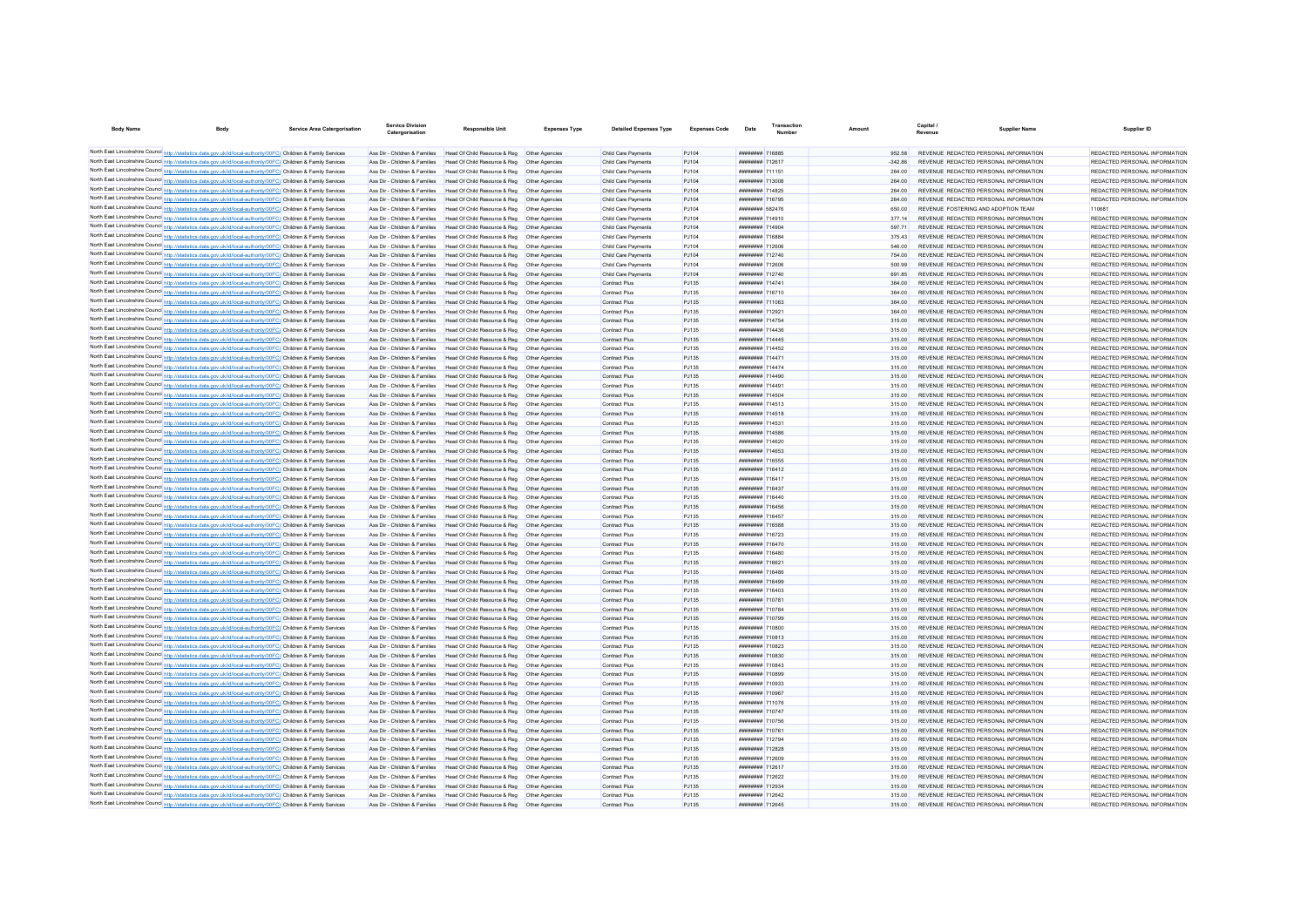| <b>Body Name</b><br><b>Body</b>                                                                                                                                                                                                        | <b>Service Area Catergorisation</b> | <b>Service Division</b><br>Catergorisation                     | <b>Responsible Unit</b>                                                                        | <b>Expenses Type</b> | <b>Detailed Expenses Type</b>                      | <b>Expenses Code</b>         | Date                                 | Transactio | Amoun            | Capital /<br>Revenue | Supplier Name                                                                  | Supplier ID                                                    |
|----------------------------------------------------------------------------------------------------------------------------------------------------------------------------------------------------------------------------------------|-------------------------------------|----------------------------------------------------------------|------------------------------------------------------------------------------------------------|----------------------|----------------------------------------------------|------------------------------|--------------------------------------|------------|------------------|----------------------|--------------------------------------------------------------------------------|----------------------------------------------------------------|
| North East Lincolnshire Council http://statistics.data.gov.uk/id/local-authority/00FC) Children & Family Services                                                                                                                      |                                     |                                                                | Ass Dir - Children & Families Head Of Child Resource & Reg Other Agencies                      |                      | <b>Contract Plus</b>                               | P.1135                       | ######## 712660                      |            | 315.00           |                      | REVENUE REDACTED PERSONAL INFORMATION                                          | REDACTED PERSONAL INFORMATION                                  |
| North East Lincolnshire Council http://statistics.data.gov.uk/id/local-authority/00FC) Children & Family Services                                                                                                                      |                                     | Ass Dir - Children & Families                                  | Head Of Child Resource & Reg. Other Agencies                                                   |                      | <b>Contract Plus</b>                               | PJ135                        | <b><i>HRRHHHHH 712661</i></b>        |            | 315.00           |                      | REVENUE REDACTED PERSONAL INFORMATION                                          | REDACTED PERSONAL INFORMATION                                  |
| North East Lincolnshire Council http://statistics.data.gov.uk/id/local-authority/00FC) Children & Family Services                                                                                                                      |                                     | Ass Dir - Children & Families                                  | Head Of Child Resource & Reg   Other Agencies                                                  |                      | <b>Contract Plus</b>                               | PJ135                        | <b>НЕНИМИН</b> 712674                |            | 315.00           |                      | REVENUE REDACTED PERSONAL INFORMATION                                          | REDACTED PERSONAL INFORMATION                                  |
| North East Lincolnshire Council http://statistics.data.gov.uk/id/local-authority/00FC) Children & Family Services                                                                                                                      |                                     | Ass Dir - Children & Families                                  | Head Of Child Resource & Reg   Other Agencies                                                  |                      | Contract Plus                                      | PJ135                        | <b>НЕНИМИН</b> 712684                |            | 315.00           |                      | REVENUE REDACTED PERSONAL INFORMATION                                          | REDACTED PERSONAL INFORMATION                                  |
| North East Lincolnshire Council http://statistics.data.gov.uk/id/local-authority/00FC) Children & Family Services                                                                                                                      |                                     | Ass Dir - Children & Families                                  | Head Of Child Resource & Reg   Other Agencies                                                  |                      | Contract Plus                                      | PJ135                        | <b>########</b> 712691               |            | 315.00           |                      | REVENUE REDACTED PERSONAL INFORMATION                                          | REDACTED PERSONAL INFORMATION                                  |
| North East Lincolnshire Council http://statistics.data.gov.uk/id/local-authority/00FC) Children & Family Services                                                                                                                      |                                     | Ass Dir - Children & Families                                  | Head Of Child Resource & Reg   Other Agencies                                                  |                      | <b>Contract Plus</b>                               | PJ135                        | ######## 712705                      |            | 315.00           |                      | REVENUE REDACTED PERSONAL INFORMATION                                          | REDACTED PERSONAL INFORMATION                                  |
| North East Lincolnshire Council http://statistics.data.gov.uk/id/local-authority/00FC) Children & Family Services                                                                                                                      |                                     | Ass Dir - Children & Families                                  | Head Of Child Resource & Reg   Other Agencies                                                  |                      | Contract Plus                                      | <b>PJ135</b>                 | ######## 712760                      |            | 315.00           |                      | REVENUE REDACTED PERSONAL INFORMATION                                          | REDACTED PERSONAL INFORMATION                                  |
| North East Lincolnshire Council http://statistics.data.gov.uk/id/local-authority/00FC) Children & Family Services                                                                                                                      |                                     | Ass Dir - Children & Families                                  | Head Of Child Resource & Reg   Other Agencies                                                  |                      | Holiday                                            | PJ108                        | ######## 710975                      |            | 313.00           |                      | REVENUE REDACTED PERSONAL INFORMATION                                          | REDACTED PERSONAL INFORMATION                                  |
| North East Lincolnshire Council http://statistics.data.gov.uk/id/local-authority/00FC) Children & Family Services                                                                                                                      |                                     | Ass Dir - Children & Families                                  | Head Of Child Resource & Reg   Other Agencies                                                  |                      | Holiday                                            | P.1108                       | ######## 711077                      |            | 278.00           |                      | REVENUE REDACTED PERSONAL INFORMATION                                          | REDACTED PERSONAL INFORMATION                                  |
| North East Lincolnshire Council http://statistics.data.gov.uk/id/local-authority/00FC) Children & Family Services                                                                                                                      |                                     | Ass Dir - Children & Families                                  | Head Of Child Resource & Reg   Other Agencies                                                  |                      | Holidav                                            | PJ108                        | <b>иннинини</b> 712667               |            | 334.00           |                      | REVENUE REDACTED PERSONAL INFORMATION                                          | REDACTED PERSONAL INFORMATION                                  |
| North East Lincolnshire Council http://statistics.data.gov.uk/id/local-authority/00FC) Children & Family Services                                                                                                                      |                                     | Ass Dir - Children & Families                                  | Head Of Child Resource & Reg   Other Agencies                                                  |                      | Holiday                                            | PJ108                        | ######## 712667                      |            | 334.00           |                      | REVENUE REDACTED PERSONAL INFORMATION                                          | REDACTED PERSONAL INFORMATION                                  |
| North East Lincolnshire Council http://statistics.data.gov.uk/id/local-authority/00FC) Children & Family Services                                                                                                                      |                                     | Ass Dir - Children & Families<br>Ass Dir - Children & Families | Head Of Child Resource & Reg   Other Agencies<br>Head Of Child Resource & Reg. Other Agencies  |                      | Holidav                                            | PJ108                        | ######## 716820<br>######## 714540   |            | 292.00           |                      | REVENUE REDACTED PERSONAL INFORMATION<br>REVENUE REDACTED PERSONAL INFORMATION | REDACTED PERSONAL INFORMATION<br>REDACTED PERSONAL INFORMATION |
| North East Lincolnshire Council http://statistics.data.gov.uk/id/local-authority/00FC) Children & Family Services<br>North East Lincolnshire Council http://statistics.data.gov.uk/id/local-authority/00FC) Children & Family Services |                                     | Ass Dir - Children & Families                                  | Head Of Child Resource & Reg. Other Agencies                                                   |                      | Holiday<br>Holiday                                 | P.1108<br>P.1108             | <b>########</b> 711196               |            | 334.00<br>292.00 |                      | REVENUE REDACTED PERSONAL INFORMATION                                          | REDACTED PERSONAL INFORMATION                                  |
| North East Lincolnshire Council http://statistics.data.gov.uk/id/local-authority/00FC) Children & Family Services                                                                                                                      |                                     | Ass Dir - Children & Families                                  | Head Of Child Resource & Reg   Other Agencies                                                  |                      | Holiday                                            | PJ108                        | <b>########</b> 716485               |            | 292.00           |                      | REVENUE REDACTED PERSONAL INFORMATION                                          | REDACTED PERSONAL INFORMATION                                  |
| North East Lincolnshire Council http://statistics.data.gov.uk/id/local-authority/00FC) Children & Family Services                                                                                                                      |                                     | Ass Dir - Children & Families                                  | Head Of Child Resource & Reg   Other Agencies                                                  |                      | Holiday                                            | P.1108                       | <b><i><u>HHHHHHHH</u> 714566</i></b> |            | 334.00           |                      | REVENUE REDACTED PERSONAL INFORMATION                                          | REDACTED PERSONAL INFORMATION                                  |
| North East Lincolnshire Council http://statistics.data.gov.uk/id/local-authority/00FC) Children & Family Services                                                                                                                      |                                     | Ass Dir - Children & Families                                  | Head Of Child Resource & Reg   Other Agencies                                                  |                      | Holiday                                            | PJ108                        | <b><i>HRRHHHHH 716884</i></b>        |            | 264.00           |                      | REVENUE REDACTED PERSONAL INFORMATION                                          | REDACTED PERSONAL INFORMATION                                  |
| North East Lincolnshire Council http://statistics.data.gov.uk/id/local-authority/00FC) Children & Family Services                                                                                                                      |                                     | Ass Dir - Children & Families                                  | Head Of Child Resource & Reg   Other Agencies                                                  |                      | Holiday                                            | PJ108                        | <b><i>BREEZEEE 710797</i></b>        |            | 264.00           |                      | REVENUE REDACTED PERSONAL INFORMATION                                          | REDACTED PERSONAL INFORMATION                                  |
| North East Lincolnshire Council http://statistics.data.gov.uk/id/local-authority/00FC) Children & Family Services                                                                                                                      |                                     | Ass Dir - Children & Families                                  | Head Of Child Resource & Reg   Other Agencies                                                  |                      | Holiday                                            | PJ108                        | ######## 712671                      |            | 388.00           |                      | REVENUE REDACTED PERSONAL INFORMATION                                          | REDACTED PERSONAL INFORMATION                                  |
| North East Lincolnshire Council http://statistics.data.gov.uk/id/local-authority/00FC) Children & Family Services                                                                                                                      |                                     | Ass Dir - Children & Families                                  | Head Of Child Resource & Reg   Other Agencies                                                  |                      | Holiday                                            | PJ108                        | ######## 711082                      |            | 264.00           |                      | REVENUE REDACTED PERSONAL INFORMATION                                          | REDACTED PERSONAL INFORMATION                                  |
| North East Lincolnshire Council http://statistics.data.gov.uk/id/local-authority/00FC) Children & Family Services                                                                                                                      |                                     | Ass Dir - Children & Families                                  | Head Of Child Resource & Reg   Other Agencies                                                  |                      | Holiday                                            | PJ108                        | ######## 711082                      |            | 584.00           |                      | REVENUE REDACTED PERSONAL INFORMATION                                          | REDACTED PERSONAL INFORMATION                                  |
| North East Lincolnshire Council http://statistics.data.gov.uk/id/local-authority/00FC) Children & Family Services                                                                                                                      |                                     | Ass Dir - Children & Families                                  | Head Of Child Resource & Reg   Other Agencies                                                  |                      | Holiday                                            | PJ108                        | ######## 710772                      |            | 334.00           |                      | REVENUE REDACTED PERSONAL INFORMATION                                          | REDACTED PERSONAL INFORMATION                                  |
| North East Lincolnshire Council http://statistics.data.gov.uk/id/local-authority/00FC) Children & Family Services                                                                                                                      |                                     | Ass Dir - Children & Families                                  | Head Of Child Resource & Reg   Other Agencies                                                  |                      | Holiday                                            | PJ108                        | ######## 714560                      |            | 292.00           |                      | REVENUE REDACTED PERSONAL INFORMATION                                          | REDACTED PERSONAL INFORMATION                                  |
| North East Lincolnshire Council http://statistics.data.gov.uk/id/local-authority/00FC) Children & Family Services                                                                                                                      |                                     | Ass Dir - Children & Families                                  | Head Of Child Resource & Reg   Other Agencies                                                  |                      | Holiday                                            | PJ108                        | ######## 714560                      |            | 776.00           |                      | REVENUE REDACTED PERSONAL INFORMATION                                          | REDACTED PERSONAL INFORMATION                                  |
| North East Lincolnshire Council http://statistics.data.gov.uk/id/local-authority/00FC) Children & Family Services                                                                                                                      |                                     | Ass Dir - Children & Families                                  | Head Of Child Resource & Reg   Other Agencies                                                  |                      | Holiday                                            | PJ108                        | ######## 716459                      |            | 292.00           |                      | REVENUE REDACTED PERSONAL INFORMATION                                          | REDACTED PERSONAL INFORMATION                                  |
| North East Lincolnshire Council http://statistics.data.gov.uk/id/local-authority/00FC) Children & Family Services                                                                                                                      |                                     | Ass Dir - Children & Families<br>Ass Dir - Children & Families | Head Of Child Resource & Reg   Other Agencies<br>Head Of Child Resource & Reg. Other Agencies  |                      | Holiday                                            | PJ108                        | ######## 710743<br>######## 710743   |            | 264.00           |                      | REVENUE REDACTED PERSONAL INFORMATION<br>REVENUE REDACTED PERSONAL INFORMATION | REDACTED PERSONAL INFORMATION<br>REDACTED PERSONAL INFORMATION |
| North East Lincolnshire Council http://statistics.data.gov.uk/id/local-authority/00FC) Children & Family Services<br>North East Lincolnshire Council http://statistics.data.gov.uk/id/local-authority/00FC) Children & Family Services |                                     | Ass Dir - Children & Families                                  | Head Of Child Resource & Reg. Other Agencies                                                   |                      | Holiday<br>Holiday                                 | P.1108<br>P.1108             | <b><i>BREEZERH 710772</i></b>        |            | 264.00<br>334.00 |                      | REVENUE REDACTED PERSONAL INFORMATION                                          | REDACTED PERSONAL INFORMATION                                  |
| North East Lincolnshire Council http://statistics.data.gov.uk/id/local-authority/00FC) Children & Family Services                                                                                                                      |                                     | Ass Dir - Children & Families                                  | Head Of Child Resource & Reg   Other Agencies                                                  |                      | Holiday                                            | PJ108                        | <b><i>BREEZERH 710772</i></b>        |            | 292.00           |                      | REVENUE REDACTED PERSONAL INFORMATION                                          | REDACTED PERSONAL INFORMATION                                  |
| North East Lincolnshire Council http://statistics.data.gov.uk/id/local-authority/00FC) Children & Family Services                                                                                                                      |                                     | Ass Dir - Children & Families                                  | Head Of Child Resource & Reg   Other Agencies                                                  |                      | Holiday                                            | PJ108                        | ######## 716884                      |            | 292.00           |                      | REVENUE REDACTED PERSONAL INFORMATION                                          | REDACTED PERSONAL INFORMATION                                  |
| North East Lincolnshire Council http://statistics.data.gov.uk/id/local-authority/00FC) Children & Family Services                                                                                                                      |                                     | Ass Dir - Children & Families                                  | Head Of Child Resource & Reg. Other Agencies                                                   |                      | Holiday                                            | PJ108                        | <b><i>BRRHHHHH 714643</i></b>        |            | 264.00           |                      | REVENUE REDACTED PERSONAL INFORMATION                                          | REDACTED PERSONAL INFORMATION                                  |
| North East Lincolnshire Council http://statistics.data.gov.uk/id/local-authority/00FC) Children & Family Services                                                                                                                      |                                     | Ass Dir - Children & Families                                  | Head Of Child Resource & Reg   Other Agencies                                                  |                      | Holiday                                            | PJ108                        | <b><i>HHHHHHHH 716485</i></b>        |            | 292.00           |                      | REVENUE REDACTED PERSONAL INFORMATION                                          | REDACTED PERSONAL INFORMATION                                  |
| North East Lincolnshire Council http://statistics.data.gov.uk/id/local-authority/00FC) Children & Family Services                                                                                                                      |                                     | Ass Dir - Children & Families                                  | Head Of Child Resource & Reg   Other Agencies                                                  |                      | Holiday                                            | PJ108                        | <b><i>BREEZER 716416</i></b>         |            | 334.00           |                      | REVENUE REDACTED PERSONAL INFORMATION                                          | REDACTED PERSONAL INFORMATION                                  |
| North East Lincolnshire Council http://statistics.data.gov.uk/id/local-authority/00FC) Children & Family Services                                                                                                                      |                                     | Ass Dir - Children & Families                                  | Head Of Child Resource & Reg   Other Agencies                                                  |                      | Setting Up                                         | PJ111                        | <b><i>BRESHERE 714496</i></b>        |            | 390.00           |                      | REVENUE REDACTED PERSONAL INFORMATION                                          | REDACTED PERSONAL INFORMATION                                  |
| North East Lincolnshire Council http://statistics.data.gov.uk/id/local-authority/00FC) Children & Family Services                                                                                                                      |                                     | Ass Dir - Children & Families                                  | Head Of Child Resource & Reg   Other Agencies                                                  |                      | Setting Up                                         | PJ111                        | ######## 716796                      |            | 300.00           |                      | REVENUE REDACTED PERSONAL INFORMATION                                          | REDACTED PERSONAL INFORMATION                                  |
| North East Lincolnshire Council http://statistics.data.gov.uk/id/local-authority/00FC) Children & Family Services                                                                                                                      |                                     | Ass Dir - Children & Families                                  | Head Of Child Resource & Reg   Other Agencies                                                  |                      | Special Carer Payments                             | <b>PJ128</b>                 | ######## 714440                      |            | 711.58           |                      | REVENUE REDACTED PERSONAL INFORMATION                                          | REDACTED PERSONAL INFORMATION                                  |
| North East Lincolnshire Council http://statistics.data.gov.uk/id/local-authority/00FC) Children & Family Services                                                                                                                      |                                     | Ass Dir - Children & Families                                  | Head Of Child Resource & Reg   Other Agencies                                                  |                      | Special Carer Payments                             | <b>PJ128</b>                 | ######## 714463                      |            | 711.58           |                      | REVENUE REDACTED PERSONAL INFORMATION                                          | REDACTED PERSONAL INFORMATION                                  |
| North East Lincolnshire Council http://statistics.data.gov.uk/id/local-authority/00FC) Children & Family Services                                                                                                                      |                                     | Ass Dir - Children & Families<br>Ass Dir - Children & Families | Head Of Child Resource & Reg. Other Agencies                                                   |                      | Special Carer Payments                             | <b>PJ128</b>                 | ######## 714813<br>######## 714572   |            | 711.58           |                      | REVENUE REDACTED PERSONAL INFORMATION<br>REVENUE REDACTED PERSONAL INFORMATION | REDACTED PERSONAL INFORMATION<br>REDACTED PERSONAL INFORMATION |
| North East Lincolnshire Council http://statistics.data.gov.uk/id/local-authority/00FC) Children & Family Services<br>North East Lincolnshire Council http://statistics.data.gov.uk/id/local-authority/00FC) Children & Family Services |                                     | Ass Dir - Children & Families                                  | Head Of Child Resource & Reg   Other Agencies<br>Head Of Child Resource & Reg   Other Agencies |                      | Special Carer Payments<br>Special Carer Payments   | <b>PJ128</b><br><b>PJ128</b> | ######## 716429                      |            | 711.58<br>711.58 |                      | REVENUE REDACTED PERSONAL INFORMATION                                          | REDACTED PERSONAL INFORMATION                                  |
| North East Lincolnshire Council http://statistics.data.gov.uk/id/local-authority/00FC) Children & Family Services                                                                                                                      |                                     | Ass Dir - Children & Families                                  | Head Of Child Resource & Reg   Other Agencies                                                  |                      | Special Carer Payments                             | <b>PJ128</b>                 | ######## 716783                      |            | 711.58           |                      | REVENUE REDACTED PERSONAL INFORMATION                                          | REDACTED PERSONAL INFORMATION                                  |
| North East Lincolnshire Council http://statistics.data.gov.uk/id/local-authority/00FC) Children & Family Services                                                                                                                      |                                     | Ass Dir - Children & Families                                  | Head Of Child Resource & Reg   Other Agencies                                                  |                      | Special Carer Payments                             | P.1128                       | ######## 716541                      |            | 711.58           |                      | REVENUE REDACTED PERSONAL INFORMATION                                          | REDACTED PERSONAL INFORMATION                                  |
| North East Lincolnshire Council http://statistics.data.gov.uk/id/local-authority/00FC) Children & Family Services                                                                                                                      |                                     | Ass Dir - Children & Families                                  | Head Of Child Resource & Reg. Other Agencies                                                   |                      | Special Carer Payments                             | P.1128                       | ######## 716407                      |            | 711.58           |                      | REVENUE REDACTED PERSONAL INFORMATION                                          | REDACTED PERSONAL INFORMATION                                  |
| North East Lincolnshire Council http://statistics.data.gov.uk/id/local-authority/00FC) Children & Family Services                                                                                                                      |                                     | Ass Dir - Children & Families                                  | Head Of Child Resource & Reg   Other Agencies                                                  |                      | Special Carer Payments                             | P.1128                       | ######## 710885                      |            | 711.58           |                      | REVENUE REDACTED PERSONAL INFORMATION                                          | REDACTED PERSONAL INFORMATION                                  |
| North East Lincolnshire Council http://statistics.data.gov.uk/id/local-authority/00FC) Children & Family Services                                                                                                                      |                                     | Ass Dir - Children & Families                                  | Head Of Child Resource & Reg   Other Agencies                                                  |                      | Special Carer Payments                             | <b>PJ128</b>                 | <b><i>BREEZEEE</i></b> 711139        |            | 711.58           |                      | REVENUE REDACTED PERSONAL INFORMATION                                          | REDACTED PERSONAL INFORMATION                                  |
| North East Lincolnshire Council http://statistics.data.gov.uk/id/local-authority/00FC) Children & Family Services                                                                                                                      |                                     | Ass Dir - Children & Families                                  | Head Of Child Resource & Reg   Other Agencies                                                  |                      | Special Carer Payments                             | P.1128                       | <b><i>HRRHHHHH 710752</i></b>        |            | 711.58           |                      | REVENUE REDACTED PERSONAL INFORMATION                                          | REDACTED PERSONAL INFORMATION                                  |
| North East Lincolnshire Council http://statistics.data.gov.uk/id/local-authority/00FC) Children & Family Services                                                                                                                      |                                     | Ass Dir - Children & Families                                  | Head Of Child Resource & Reg   Other Agencies                                                  |                      | Special Carer Payments                             | <b>PJ128</b>                 | <b><i>BREEZERH 710773</i></b>        |            | 711.58           |                      | REVENUE REDACTED PERSONAL INFORMATION                                          | REDACTED PERSONAL INFORMATION                                  |
| North East Lincolnshire Council http://statistics.data.gov.uk/id/local-authority/00FC) Children & Family Services                                                                                                                      |                                     | Ass Dir - Children & Families                                  | Head Of Child Resource & Reg   Other Agencies                                                  |                      | Special Carer Payments                             | <b>PJ128</b>                 | ######## 712613                      |            | 711.58           |                      | REVENUE REDACTED PERSONAL INFORMATION                                          | REDACTED PERSONAL INFORMATION                                  |
| North East Lincolnshire Council http://statistics.data.gov.uk/id/local-authority/00FC) Children & Family Services                                                                                                                      |                                     | Ass Dir - Children & Families                                  | Head Of Child Resource & Reg   Other Agencies                                                  |                      | Special Carer Payments                             | <b>PJ128</b>                 | ######## 712634                      |            | 711.58           |                      | REVENUE REDACTED PERSONAL INFORMATION                                          | REDACTED PERSONAL INFORMATION                                  |
| North East Lincolnshire Council http://statistics.data.gov.uk/id/local-authority/00FC) Children & Family Services                                                                                                                      |                                     | Ass Dir - Children & Families                                  | Head Of Child Resource & Reg   Other Agencies                                                  |                      | Special Carer Payments                             | <b>PJ128</b>                 | ######## 712995                      |            | 711.58           |                      | REVENUE REDACTED PERSONAL INFORMATION                                          | REDACTED PERSONAL INFORMATION                                  |
| North East Lincolnshire Council http://statistics.data.gov.uk/id/local-authority/00FC) Children & Family Services                                                                                                                      |                                     | Ass Dir - Children & Families                                  | Head Of Child Resource & Reg   Other Agencies                                                  |                      | Special Carer Payments                             | <b>PJ128</b>                 | ######## 712746                      |            | 711.58           |                      | REVENUE REDACTED PERSONAL INFORMATION                                          | REDACTED PERSONAL INFORMATION                                  |
| North East Lincolnshire Council http://statistics.data.gov.uk/id/local-authority/00FC) Children & Family Services                                                                                                                      |                                     | Ass Dir - Children & Families<br>Ass Dir - Children & Families | Head Of Child Resource & Reg   Other Agencies                                                  |                      | Custodianship/Residency                            | PJ117                        | ######## 716641<br>######## 710847   |            | 313.11<br>257.60 |                      | REVENUE REDACTED PERSONAL INFORMATION<br>REVENUE REDACTED PERSONAL INFORMATION | REDACTED PERSONAL INFORMATION<br>REDACTED PERSONAL INFORMATION |
| North East Lincolnshire Council http://statistics.data.gov.uk/id/local-authority/00FC) Children & Family Services<br>North East Lincolnshire Council http://statistics.data.gov.uk/id/local-authority/00FC) Children & Family Services |                                     | Ass Dir - Children & Families                                  | Head Of Child Resource & Reg   Other Agencies<br>Head Of Child Resource & Reg   Other Agencies |                      | Custodianship/Residency<br>Custodianship/Residency | PJ117<br>PJ117               | ######## 711002                      |            | 259.02           |                      | REVENUE REDACTED PERSONAL INFORMATION                                          | REDACTED PERSONAL INFORMATION                                  |
| North East Lincolnshire Council http://statistics.data.gov.uk/id/local-authority/00FC) Children & Family Services                                                                                                                      |                                     | Ass Dir - Children & Families                                  | Head Of Child Resource & Reg   Other Agencies                                                  |                      | Custodianship/Residency                            | PJ117                        | <b>иннинии 712862</b>                |            | 259.02           |                      | REVENUE REDACTED PERSONAL INFORMATION                                          | REDACTED PERSONAL INFORMATION                                  |
| North East Lincolnshire Council http://statistics.data.gov.uk/id/local-authority/00FC) Children & Family Services                                                                                                                      |                                     | Ass Dir - Children & Families                                  | Head Of Child Resource & Reg   Other Agencies                                                  |                      | Custodianship/Residency                            | <b>PJ117</b>                 | ######## 712709                      |            | 257.60           |                      | REVENUE REDACTED PERSONAL INFORMATION                                          | REDACTED PERSONAL INFORMATION                                  |
| North East Lincolnshire Council http://statistics.data.gov.uk/id/local-authority/00FC) Children & Family Services                                                                                                                      |                                     | Ass Dir - Children & Families                                  | Head Of Child Resource & Reg. Other Agencies                                                   |                      | Custodianship/Residency                            | P.1117                       | ######## 714535                      |            | 257.60           |                      | REVENUE REDACTED PERSONAL INFORMATION                                          | REDACTED PERSONAL INFORMATION                                  |
| North East Lincolnshire Council http://statistics.data.gov.uk/id/local-authority/00FC) Children & Family Services                                                                                                                      |                                     | Ass Dir - Children & Families                                  | Head Of Child Resource & Reg. Other Agencies                                                   |                      | Custodianship/Residency                            | P.1117                       | ######## 716503                      |            | 257.60           |                      | REVENUE REDACTED PERSONAL INFORMATION                                          | REDACTED PERSONAL INFORMATION                                  |
| North East Lincolnshire Council http://statistics.data.gov.uk/id/local-authority/00FC) Children & Family Services                                                                                                                      |                                     | Ass Dir - Children & Families                                  | Head Of Child Resource & Reg. Other Agencies                                                   |                      | Custodianship/Residency                            | P.1117                       | ######## 710981                      |            | 278.00           |                      | REVENUE REDACTED PERSONAL INFORMATION                                          | REDACTED PERSONAL INFORMATION                                  |
| North East Lincolnshire Council http://statistics.data.gov.uk/id/local-authority/00FC) Children & Family Services                                                                                                                      |                                     | Ass Dir - Children & Families                                  | Head Of Child Resource & Reg   Other Agencies                                                  |                      | Custodianship/Residency                            | <b>PJ117</b>                 | <b>иппинин 712842</b>                |            | 278.00           |                      | REVENUE REDACTED PERSONAL INFORMATION                                          | REDACTED PERSONAL INFORMATION                                  |
| North East Lincolnshire Council http://statistics.data.gov.uk/id/local-authority/00FC) Children & Family Services                                                                                                                      |                                     | Ass Dir - Children & Families                                  | Head Of Child Resource & Reg   Other Agencies                                                  |                      | Custodianship/Residency                            | <b>PJ117</b>                 | <b><i><u>HHHHHHH</u></i></b> 714666  |            | 278.00           |                      | REVENUE REDACTED PERSONAL INFORMATION                                          | REDACTED PERSONAL INFORMATION                                  |
| North East Lincolnshire Council http://statistics.data.gov.uk/id/local-authority/00FC) Children & Family Services                                                                                                                      |                                     | Ass Dir - Children & Families                                  | Head Of Child Resource & Reg   Other Agencies                                                  |                      | Custodianship/Residency                            | <b>PJ117</b>                 | ######## 716634                      |            | 278.00           |                      | REVENUE REDACTED PERSONAL INFORMATION                                          | REDACTED PERSONAL INFORMATION                                  |
| North East Lincolnshire Council http://statistics.data.gov.uk/id/local-authority/00FC) Children & Family Services                                                                                                                      |                                     | Ass Dir - Children & Families                                  | Head Of Child Resource & Reg   Other Agencies                                                  |                      | Custodianship/Residency                            | <b>PJ117</b>                 | <b>########</b> 710913               |            | 312.38           |                      | REVENUE REDACTED PERSONAL INFORMATION                                          | REDACTED PERSONAL INFORMATION                                  |
| North East Lincolnshire Council http://statistics.data.gov.uk/id/local-authority/00FC) Children & Family Services                                                                                                                      |                                     | Ass Dir - Children & Families                                  | Head Of Child Resource & Reg   Other Agencies                                                  |                      | Custodianship/Residency                            | <b>PJ117</b>                 | ######## 716641                      |            | 375.66           |                      | REVENUE REDACTED PERSONAL INFORMATION                                          | REDACTED PERSONAL INFORMATION                                  |
| North East Lincolnshire Council http://statistics.data.gov.uk/id/local-authority/00FC) Children & Family Services                                                                                                                      |                                     | Ass Dir - Children & Families                                  | Head Of Child Resource & Reg   Other Agencies                                                  |                      | Custodianship/Residency                            | <b>PJ117</b>                 | <b><i>BREEZERH</i></b> 712941        |            | 679.01           |                      | REVENUE REDACTED PERSONAL INFORMATION                                          | REDACTED PERSONAL INFORMATION                                  |
| North East Lincolnshire Council http://statistics.data.gov.uk/id/local-authority/00FC) Children & Family Services<br>North East Lincolnshire Council http://statistics.data.gov.uk/id/local-authority/00FC) Children & Family Services |                                     | Ass Dir - Children & Families<br>Ass Dir - Children & Families | Head Of Child Resource & Reg   Other Agencies<br>Head Of Child Resource & Reg   Other Agencies |                      | Custodianship/Residency<br>Custodianship/Residency | <b>PJ117</b><br><b>PJ117</b> | ######## 710777<br>######## 712833   |            | 386.01<br>465.87 |                      | REVENUE REDACTED PERSONAL INFORMATION<br>REVENUE REDACTED PERSONAL INFORMATION | REDACTED PERSONAL INFORMATION<br>REDACTED PERSONAL INFORMATION |
| North East Lincolnshire Council http://statistics.data.gov.uk/id/local-authority/00FC) Children & Family Services                                                                                                                      |                                     | Ass Dir - Children & Families                                  | Head Of Child Resource & Reg   Other Agencies                                                  |                      | Custodianship/Residency                            | P.1117                       | ######## 711052                      |            | $-1143.83$       |                      | REVENUE REDACTED PERSONAL INFORMATION                                          | REDACTED PERSONAL INFORMATION                                  |
| North East Lincolnshire Council http://statistics.data.gov.uk/id/local-authority/00FC) Children & Family Services                                                                                                                      |                                     | Ass Dir - Children & Families                                  | Head Of Child Resource & Reg   Other Agencies                                                  |                      | Custodianship/Residency                            | P.1117                       | ######## 711052                      |            | 1337 70          |                      | REVENUE REDACTED PERSONAL INFORMATION                                          | REDACTED PERSONAL INFORMATION                                  |
| North East Lincolnshire Council http://statistics.data.gov.uk/id/local-authority/00FC) Children & Family Services                                                                                                                      |                                     |                                                                | Ass Dir - Children & Families Head Of Child Resource & Reg Other Agencies                      |                      | Custodianship/Residency                            | PJ117                        | ######## 712887                      |            | 2229.39          |                      | REVENUE REDACTED PERSONAL INFORMATION                                          | REDACTED PERSONAL INFORMATION                                  |
| North East Lincolnshire Council http://statistics.data.gov.uk/id/local-authority/00FC) Children & Family Services                                                                                                                      |                                     |                                                                | Ass Dir - Children & Families Head Of Child Resource & Reg Other Agencies                      |                      | Custodianship/Residency                            | <b>PJ117</b>                 | ######## 713088                      |            | 1329 87          |                      | REVENUE REDACTED PERSONAL INFORMATION                                          | REDACTED PERSONAL INFORMATION                                  |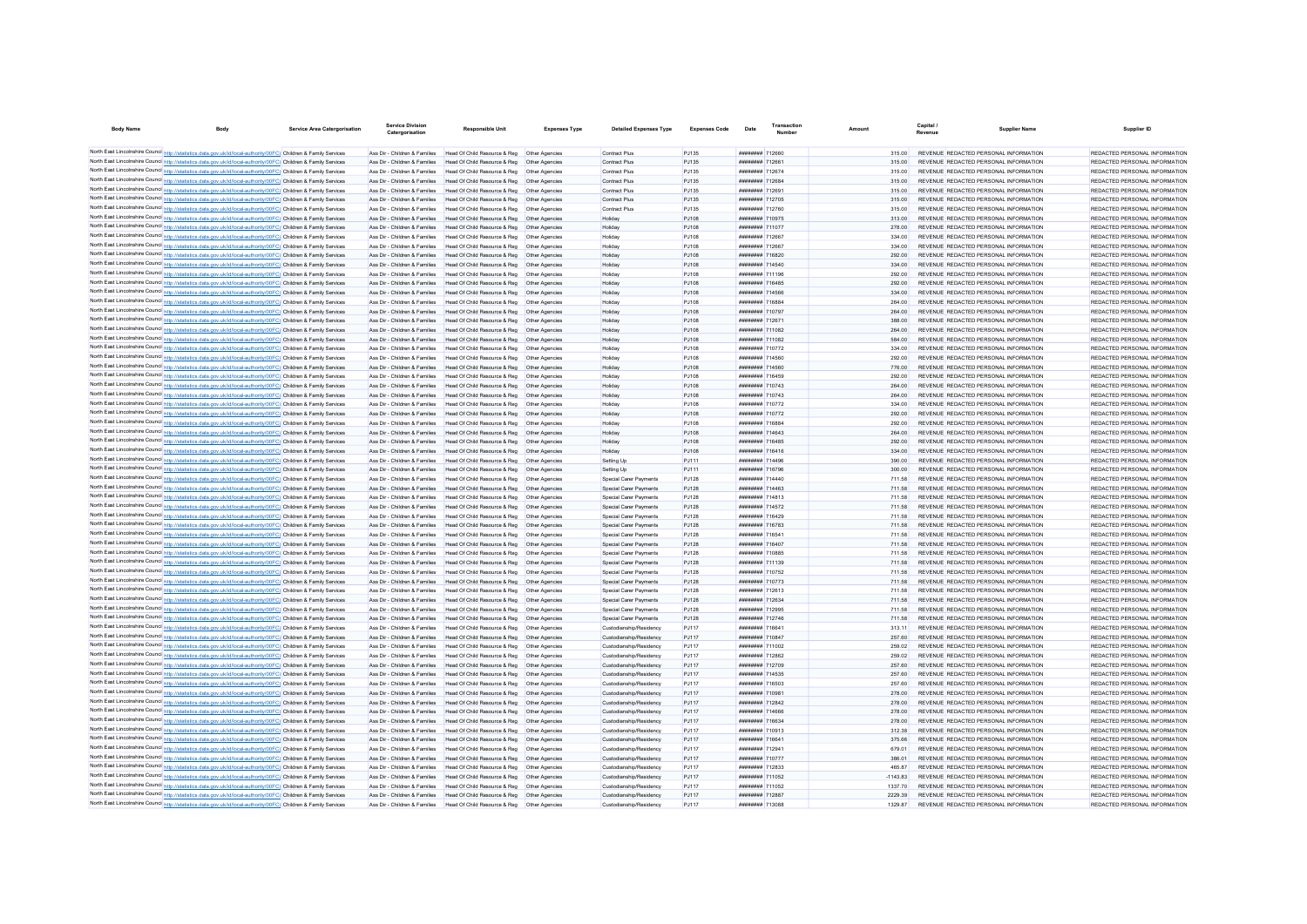| <b>Body Name</b> | <b>Body</b>                                                                                                       | Service Area Catergorisation | <b>Service Division</b><br>Catergorisation | Responsible Unit                                                               | <b>Expenses Type</b> | <b>Detailed Expenses Type</b> | <b>Expenses Code</b> | Date                                 | Transaction | Amount           | Capital i                      | <b>Supplier Name</b>                  | Supplier ID                   |
|------------------|-------------------------------------------------------------------------------------------------------------------|------------------------------|--------------------------------------------|--------------------------------------------------------------------------------|----------------------|-------------------------------|----------------------|--------------------------------------|-------------|------------------|--------------------------------|---------------------------------------|-------------------------------|
|                  | North East Lincolnshire Council http://statistics.data.gov.uk/id/local-authority/00FC) Children & Family Services |                              | Ass Dir - Children & Families              | Head Of Child Resource & Reg  Other Agencies                                   |                      | Custodianship/Residency       | <b>PJ117</b>         | ######## 710835                      |             |                  |                                | REVENUE REDACTED PERSONAL INFORMATION | REDACTED PERSONAL INFORMATION |
|                  | North East Lincolnshire Council http://statistics.data.gov.uk/id/local-authority/00FC) Children & Family Services |                              | Ass Dir - Children & Families              | Head Of Child Resource & Reg. Other Agencies                                   |                      | Custodianship/Residency       | <b>PJ117</b>         | ######## 712697                      |             | 393.36<br>393.36 |                                | REVENUE REDACTED PERSONAL INFORMATION | REDACTED PERSONAL INFORMATION |
|                  | North East Lincolnshire Council http://statistics.data.gov.uk/id/local-authority/00FC) Children & Family Services |                              |                                            |                                                                                |                      |                               |                      |                                      |             |                  |                                |                                       |                               |
|                  | North East Lincolnshire Council http://statistics.data.gov.uk/id/local-authority/00FC) Children & Family Services |                              | Ass Dir - Children & Families              | Head Of Child Resource & Reg   Other Agencies                                  |                      | Custodianship/Residency       | <b>PJ117</b>         | ######## 714523                      |             | 393.36           |                                | REVENUE REDACTED PERSONAL INFORMATION | REDACTED PERSONAL INFORMATION |
|                  |                                                                                                                   |                              | Ass Dir - Children & Families              | Head Of Child Resource & Reg   Other Agencies                                  |                      | Custodianship/Residency       | <b>PJ117</b>         | ######## 716491                      |             | 393.36           |                                | REVENUE REDACTED PERSONAL INFORMATION | REDACTED PERSONAL INFORMATION |
|                  | North East Lincolnshire Council http://statistics.data.gov.uk/id/local-authority/00FC) Children & Family Services |                              | Ass Dir - Children & Families              | Head Of Child Resource & Reg   Other Agencies                                  |                      | Custodianship/Residency       | <b>PJ117</b>         | ######## 710913                      |             | 319.38           |                                | REVENUE REDACTED PERSONAL INFORMATION | REDACTED PERSONAL INFORMATION |
|                  | North East Lincolnshire Council http://statistics.data.gov.uk/id/local-authority/00FC) Children & Family Services |                              | Ass Dir - Children & Families              | Head Of Child Resource & Reg                                                   | Other Anencies       | Custodianship/Residency       | P.1117               | ######## 711019                      |             | 292.00           |                                | REVENUE REDACTED PERSONAL INFORMATION | REDACTED PERSONAL INFORMATION |
|                  | North East Lincolnshire Council http://statistics.data.gov.uk/id/local-authority/00FC) Children & Family Services |                              | Ass Dir - Children & Families              | Head Of Child Resource & Reg                                                   | Other Agencies       | Custodianship/Residency       | <b>PJ117</b>         | ######## 712878                      |             | 292.00           |                                | REVENUE REDACTED PERSONAL INFORMATION | REDACTED PERSONAL INFORMATION |
|                  | North East Lincolnshire Council http://statistics.data.gov.uk/id/local-authority/00FC) Children & Family Services |                              | Ass Dir - Children & Families              | Head Of Child Resource & Reg                                                   | Other Agencies       | Custodianship/Residency       | PJ117                | ######## 714700                      |             | 292.00           |                                | REVENUE REDACTED PERSONAL INFORMATION | REDACTED PERSONAL INFORMATION |
|                  | North East Lincolnshire Council http://statistics.data.gov.uk/id/local-authority/00FC) Children & Family Services |                              | Ass Dir - Children & Families              | Head Of Child Resource & Reg                                                   | Other Agencies       | Custodianship/Residency       | PJ117                | ######## 716669                      |             | 292.00           |                                | REVENUE REDACTED PERSONAL INFORMATION | REDACTED PERSONAL INFORMATION |
|                  | North East Lincolnshire Council http://statistics.data.gov.uk/id/local-authority/00FC) Children & Family Services |                              | Ass Dir - Children & Families              | Head Of Child Resource & Reg                                                   | Other Anencies       | Custodianship/Residency       | P.1117               | ######## 710778                      |             | 622.00           |                                | REVENUE REDACTED PERSONAL INFORMATION | REDACTED PERSONAL INFORMATION |
|                  | North East Lincolnshire Council http://statistics.data.gov.uk/id/local-authority/00FC) Children & Family Services |                              | Ass Dir - Children & Families              | Head Of Child Resource & Reg                                                   | Other Anencies       | Custodianship/Residency       | <b>PJ117</b>         | ######## 712639                      |             | 622.00           |                                | REVENUE REDACTED PERSONAL INFORMATION | REDACTED PERSONAL INFORMATION |
|                  | North East Lincolnshire Council http://statistics.data.gov.uk/id/local-authority/00FC) Children & Family Services |                              | Ass Dir - Children & Families              | Head Of Child Resource & Reg                                                   | Other Agencies       | Custodianship/Residency       | PJ117                | ######## 714468                      |             | 622.00           |                                | REVENUE REDACTED PERSONAL INFORMATION | REDACTED PERSONAL INFORMATION |
|                  | North East Lincolnshire Council http://statistics.data.gov.uk/id/local-authority/00FC) Children & Family Services |                              | Ass Dir - Children & Families              | Head Of Child Resource & Reg. Other Agencies                                   |                      | Custodianship/Residency       | <b>PJ117</b>         | <b><i><u>HHHHHHH</u></i></b> 716434  |             | 622.00           |                                | REVENUE REDACTED PERSONAL INFORMATION | REDACTED PERSONAL INFORMATION |
|                  | North East Lincolnshire Council http://statistics.data.gov.uk/id/local-authority/00FC) Children & Family Services |                              | Ass Dir - Children & Families              | Head Of Child Resource & Reg   Other Agencies                                  |                      | Custodianship/Residency       | <b>PJ117</b>         | <b><i><u>HHHHHHH</u></i></b> 712835  |             | 340.00           |                                | REVENUE REDACTED PERSONAL INFORMATION | REDACTED PERSONAL INFORMATION |
|                  | North East Lincolnshire Council http://statistics.data.gov.uk/id/local-authority/00FC) Children & Family Services |                              | Ass Dir - Children & Families              | Head Of Child Resource & Reg   Other Agencies                                  |                      | Custodianship/Residency       | <b>PJ117</b>         | <b>########</b> 712761               |             | 320.83           |                                | REVENUE REDACTED PERSONAL INFORMATION | REDACTED PERSONAL INFORMATION |
|                  | North East Lincolnshire Council http://statistics.data.gov.uk/id/local-authority/00FC) Children & Family Services |                              | Ass Dir - Children & Families              | Head Of Child Resource & Reg   Other Agencies                                  |                      | Custodianship/Residency       | <b>PJ117</b>         | ######## 716571                      |             | 295.01           |                                | REVENUE REDACTED PERSONAL INFORMATION | REDACTED PERSONAL INFORMATION |
|                  | North East Lincolnshire Council http://statistics.data.gov.uk/id/local-authority/00FC) Children & Family Services |                              | Ass Dir - Children & Families              | Head Of Child Resource & Reg                                                   | Other Agencies       | Custodianship/Residency       | <b>PJ117</b>         | <b><i>иннинини</i></b> 714746        |             | 288.94           |                                | REVENUE REDACTED PERSONAL INFORMATION | REDACTED PERSONAL INFORMATION |
|                  | North East Lincolnshire Council http://statistics.data.gov.uk/id/local-authority/00FC) Children & Family Services |                              | Ass Dir - Children & Families              | Head Of Child Resource & Reg                                                   | Other Agencies       | Custodianship/Residency       | <b>PJ117</b>         | ######## 712898                      |             | 356.30           |                                | REVENUE REDACTED PERSONAL INFORMATION | REDACTED PERSONAL INFORMATION |
|                  | North East Lincolnshire Council http://statistics.data.gov.uk/id/local-authority/00FC) Children & Family Services |                              | Ass Dir - Children & Families              | Head Of Child Resource & Reg                                                   | Other Agencies       | Adoption Allowance            | <b>PJ118</b>         | ######## 714466                      |             | 299.60           |                                | REVENUE REDACTED PERSONAL INFORMATION | REDACTED PERSONAL INFORMATION |
|                  | North East Lincolnshire Council http://statistics.data.gov.uk/id/local-authority/00FC) Children & Family Services |                              | Ass Dir - Children & Families              | Head Of Child Resource & Reg                                                   | Other Agencies       | Adoption Allowance            | <b>PJ118</b>         | ######## 714477                      |             | 285.02           |                                | REVENUE REDACTED PERSONAL INFORMATION | REDACTED PERSONAL INFORMATION |
|                  | North East Lincolnshire Council http://statistics.data.gov.uk/id/local-authority/00FC) Children & Family Services |                              | Ass Dir - Children & Families              | Head Of Child Resource & Reg                                                   | Other Agencies       | Adoption Allowance            | PJ118                | <b><i>BREADHAM 714485</i></b>        |             | 314.00           |                                | REVENUE REDACTED PERSONAL INFORMATION | REDACTED PERSONAL INFORMATION |
|                  | North East Lincolnshire Council http://statistics.data.gov.uk/id/local-authority/00FC) Children & Family Services |                              | Ass Dir - Children & Families              | Head Of Child Resource & Reg                                                   | Other Agencies       | Adoption Allowance            | PJ118                | <b><i>BREEHERE</i></b> 714488        |             | 256.00           |                                | REVENUE REDACTED PERSONAL INFORMATION | REDACTED PERSONAL INFORMATION |
|                  | North East Lincolnshire Council http://statistics.data.gov.uk/id/local-authority/00FC) Children & Family Services |                              | Ass Dir - Children & Families              | Head Of Child Resource & Reg                                                   | Other Agencies       | Adoption Allowance            | <b>PJ118</b>         | <b><i>BREEHERE</i></b> 714494        |             | 299.60           |                                | REVENUE REDACTED PERSONAL INFORMATION | REDACTED PERSONAL INFORMATION |
|                  | North East Lincolnshire Council http://statistics.data.gov.uk/id/local-authority/00FC) Children & Family Services |                              | Ass Dir - Children & Families              | Head Of Child Resource & Reg                                                   |                      | Adoption Allowance            | <b>PJ118</b>         | ######## 714502                      |             |                  |                                | REVENUE REDACTED PERSONAL INFORMATION | REDACTED PERSONAL INFORMATION |
|                  |                                                                                                                   |                              | Ass Dir - Children & Families              | Head Of Child Resource & Reg                                                   | Other Agencies       |                               |                      | ######## 714626                      |             | 313.00           |                                | REVENUE REDACTED PERSONAL INFORMATION | REDACTED PERSONAL INFORMATION |
|                  | North East Lincolnshire Council http://statistics.data.gov.uk/id/local-authority/00FC) Children & Family Services |                              |                                            |                                                                                | Other Anencies       | Adoption Allowance            | PJ118                |                                      |             | 662.00           |                                |                                       |                               |
|                  | North East Lincolnshire Council http://statistics.data.gov.uk/id/local-authority/00FC) Children & Family Services |                              | Ass Dir - Children & Families              | Head Of Child Resource & Reg                                                   | Other Anencies       | Adoption Allowance            | PJ118                | ######## 716433                      |             | 299.60           |                                | REVENUE REDACTED PERSONAL INFORMATION | REDACTED PERSONAL INFORMATION |
|                  | North East Lincolnshire Council http://statistics.data.gov.uk/id/local-authority/00FC) Children & Family Services |                              | Ass Dir - Children & Families              | Head Of Child Resource & Reg                                                   | Other Anencies       | Adoption Allowance            | PJ118                | ######## 716443                      |             | 285.02           |                                | REVENUE REDACTED PERSONAL INFORMATION | REDACTED PERSONAL INFORMATION |
|                  | North East Lincolnshire Council http://statistics.data.gov.uk/id/local-authority/00FC) Children & Family Services |                              | Ass Dir - Children & Families              | Head Of Child Resource & Reg                                                   | Other Anencies       | Adoption Allowance            | PJ118                | ######## 716451                      |             | 314.00           |                                | REVENUE REDACTED PERSONAL INFORMATION | REDACTED PERSONAL INFORMATION |
|                  | North East Lincolnshire Council http://statistics.data.gov.uk/id/local-authority/00FC) Children & Family Services |                              | Ass Dir - Children & Families              | Head Of Child Resource & Reg                                                   | Other Agencies       | Adoption Allowance            | <b>PJ118</b>         | <b><i>BRENHHHH 716453</i></b>        |             | 256.00           |                                | REVENUE REDACTED PERSONAL INFORMATION | REDACTED PERSONAL INFORMATION |
|                  | North East Lincolnshire Council http://statistics.data.gov.uk/id/local-authority/00FC) Children & Family Services |                              | Ass Dir - Children & Families              | Head Of Child Resource & Reg  Other Agencies                                   |                      | Adoption Allowance            | <b>PJ118</b>         | <b><i><u>HRRHHHHH</u></i></b> 716504 |             | 662.00           |                                | REVENUE REDACTED PERSONAL INFORMATION | REDACTED PERSONAL INFORMATION |
|                  | North East Lincolnshire Council http://statistics.data.gov.uk/id/local-authority/00FC) Children & Family Services |                              | Ass Dir - Children & Families              | Head Of Child Resource & Reg   Other Agencies                                  |                      | Adoption Allowance            | <b>PJ118</b>         | <b>########</b> 716460               |             | 299.60           |                                | REVENUE REDACTED PERSONAL INFORMATION | REDACTED PERSONAL INFORMATION |
|                  | North East Lincolnshire Council http://statistics.data.gov.uk/id/local-authority/00FC) Children & Family Services |                              | Ass Dir - Children & Families              | Head Of Child Resource & Reg   Other Agencies                                  |                      | Adoption Allowance            | <b>PJ118</b>         | ######## 716468                      |             | 313.00           |                                | REVENUE REDACTED PERSONAL INFORMATION | REDACTED PERSONAL INFORMATION |
|                  | North East Lincolnshire Council http://statistics.data.gov.uk/id/local-authority/00FC) Children & Family Services |                              | Ass Dir - Children & Families              | Head Of Child Resource & Reg   Other Agencies                                  |                      | Adoption Allowance            | <b>PJ118</b>         | ######## 710787                      |             | 285.02           |                                | REVENUE REDACTED PERSONAL INFORMATION | REDACTED PERSONAL INFORMATION |
|                  | North East Lincolnshire Council http://statistics.data.gov.uk/id/local-authority/00FC) Children & Family Services |                              | Ass Dir - Children & Families              | Head Of Child Resource & Reg   Other Agencies                                  |                      | Adoption Allowance            | <b>PJ118</b>         | ######## 710793                      |             | 314.00           |                                | REVENUE REDACTED PERSONAL INFORMATION | REDACTED PERSONAL INFORMATION |
|                  | North East Lincolnshire Council http://statistics.data.gov.uk/id/local-authority/00FC) Children & Family Services |                              | Ass Dir - Children & Families              | Head Of Child Resource & Reg   Other Agencies                                  |                      | Adoption Allowance            | <b>PJ118</b>         | ######## 710796                      |             | 256.00           |                                | REVENUE REDACTED PERSONAL INFORMATION | REDACTED PERSONAL INFORMATION |
|                  | North East Lincolnshire Council http://statistics.data.gov.uk/id/local-authority/00FC) Children & Family Services |                              | Ass Dir - Children & Families              | Head Of Child Resource & Reg                                                   | Other Agencies       | Adoption Allowance            | <b>PJ118</b>         | ######## 710803                      |             | 299.60           |                                | REVENUE REDACTED PERSONAL INFORMATION | REDACTED PERSONAL INFORMATION |
|                  | North East Lincolnshire Council http://statistics.data.gov.uk/id/local-authority/00FC) Children & Family Services |                              | Ass Dir - Children & Families              | Head Of Child Resource & Reg                                                   | Other Agencies       | Adoption Allowance            | P.1118               | ######## 710811                      |             | 313.00           |                                | REVENUE REDACTED PERSONAL INFORMATION | REDACTED PERSONAL INFORMATION |
|                  | North East Lincolnshire Council http://statistics.data.gov.uk/id/local-authority/00FC) Children & Family Services |                              | Ass Dir - Children & Families              | Head Of Child Resource & Reg                                                   | Other Anencies       | Adoption Allowance            | <b>PJ118</b>         | ######## 710939                      |             | 662.00           |                                | REVENUE REDACTED PERSONAL INFORMATION | REDACTED PERSONAL INFORMATION |
|                  | North East Lincolnshire Council http://statistics.data.gov.uk/id/local-authority/00FC) Children & Family Services |                              | Ass Dir - Children & Families              | Head Of Child Resource & Reg   Other Agencies                                  |                      | Adoption Allowance            | <b>PJ118</b>         | <b>ининнин</b> 710776                |             | 305.90           |                                | REVENUE REDACTED PERSONAL INFORMATION | REDACTED PERSONAL INFORMATION |
|                  | North East Lincolnshire Council http://statistics.data.gov.uk/id/local-authority/00FC) Children & Family Services |                              | Ass Dir - Children & Families              | Head Of Child Resource & Reg   Other Agencies                                  |                      | Adoption Allowance            | <b>PJ118</b>         | ######## 712800                      |             | 662.00           |                                | REVENUE REDACTED PERSONAL INFORMATION | REDACTED PERSONAL INFORMATION |
|                  | North East Lincolnshire Council http://statistics.data.gov.uk/id/local-authority/00FC) Children & Family Services |                              | Ass Dir - Children & Families              | Head Of Child Resource & Reg   Other Agencies                                  |                      | Adoption Allowance            | P.1118               | ######## 712637                      |             | 299.60           |                                | REVENUE REDACTED PERSONAL INFORMATION | REDACTED PERSONAL INFORMATION |
|                  | North East Lincolnshire Council http://statistics.data.gov.uk/id/local-authority/00FC) Children & Family Services |                              | Ass Dir - Children & Families              | Head Of Child Resource & Reg. Other Agencies                                   |                      | Adoption Allowance            | P.1118               | <b>ининнин</b> 712648                |             | 285.02           |                                | REVENUE REDACTED PERSONAL INFORMATION | REDACTED PERSONAL INFORMATION |
|                  | North East Lincolnshire Council http://statistics.data.gov.uk/id/local-authority/00FC) Children & Family Services |                              | Ass Dir - Children & Families              | Head Of Child Resource & Reg   Other Agencies                                  |                      | Adoption Allowance            | P.1118               | <b>########</b> 712655               |             | 314.00           |                                | REVENUE REDACTED PERSONAL INFORMATION | REDACTED PERSONAL INFORMATION |
|                  | North East Lincolnshire Council http://statistics.data.gov.uk/id/local-authority/00FC) Children & Family Services |                              | Ass Dir - Children & Families              | Head Of Child Resource & Reg   Other Agencies                                  |                      | Adoption Allowance            | P.1118               | <b>######## 712657</b>               |             | 256.00           |                                | REVENUE REDACTED PERSONAL INFORMATION | REDACTED PERSONAL INFORMATION |
|                  | North East Lincolnshire Council http://statistics.data.gov.uk/id/local-authority/00FC) Children & Family Services |                              | Ass Dir - Children & Families              | Head Of Child Resource & Reg   Other Agencies                                  |                      | Adoption Allowance            | <b>PJ118</b>         | <b><i><u>HRRHHHH</u></i></b> 712664  |             | 299.60           |                                | REVENUE REDACTED PERSONAL INFORMATION | REDACTED PERSONAL INFORMATION |
|                  |                                                                                                                   |                              |                                            |                                                                                |                      |                               |                      | <b>######## 712672</b>               |             |                  |                                |                                       |                               |
|                  | North East Lincolnshire Council http://statistics.data.gov.uk/id/local-authority/00FC) Children & Family Services |                              | Ass Dir - Children & Families              | Head Of Child Resource & Reg   Other Agencies                                  |                      | Adoption Allowance            | PJ118                |                                      |             | 313.00           |                                | REVENUE REDACTED PERSONAL INFORMATION | REDACTED PERSONAL INFORMATION |
|                  | North East Lincolnshire Council http://statistics.data.gov.uk/id/local-authority/00FC) Children & Family Services |                              | Ass Dir - Children & Families              | Head Of Child Resource & Reg   Other Agencies                                  |                      | Adoption Allowance            | PJ118                | ######## 714710                      |             | 504.00           |                                | REVENUE REDACTED PERSONAL INFORMATION | REDACTED PERSONAL INFORMATION |
|                  | North East Lincolnshire Council http://statistics.data.gov.uk/id/local-authority/00FC) Children & Family Services |                              | Ass Dir - Children & Families              | Head Of Child Resource & Reg   Other Agencies                                  |                      | Adoption Allowance            | PJ118                | ######## 716679                      |             | 504.00           |                                | REVENUE REDACTED PERSONAL INFORMATION | REDACTED PERSONAL INFORMATION |
|                  | North East Lincolnshire Council http://statistics.data.gov.uk/id/local-authority/00FC) Children & Family Services |                              | Ass Dir - Children & Families              | Head Of Child Resource & Reg   Other Agencies                                  |                      | Adoption Allowance            | <b>PJ118</b>         | ######## 711030                      |             | 504.00           |                                | REVENUE REDACTED PERSONAL INFORMATION | REDACTED PERSONAL INFORMATION |
|                  | North East Lincolnshire Council http://statistics.data.gov.uk/id/local-authority/00FC) Children & Family Services |                              | Ass Dir - Children & Families              | Head Of Child Resource & Reg   Other Agencies                                  |                      | Adoption Allowance            | <b>PJ118</b>         | ######## 712889                      |             | 504.00           |                                | REVENUE REDACTED PERSONAL INFORMATION | REDACTED PERSONAL INFORMATION |
|                  | North East Lincolnshire Council http://statistics.data.gov.uk/id/local-authority/00FC) Children & Family Services |                              | Ass Dir - Children & Families              | Head Of Child Resource & Reg  Other Agencies                                   |                      | Adoption Allowance            | <b>PJ118</b>         | ######## 714502                      |             | 435.69           |                                | REVENUE REDACTED PERSONAL INFORMATION | REDACTED PERSONAL INFORMATION |
|                  | North East Lincolnshire Council http://statistics.data.gov.uk/id/local-authority/00FC) Children & Family Services |                              | Ass Dir - Children & Families              | Head Of Child Resource & Reg   Other Agencies                                  |                      | Setting Up                    | P.1111               | <b><i>BREEZER 714485</i></b>         |             | 275 93           |                                | REVENUE REDACTED PERSONAL INFORMATION | REDACTED PERSONAL INFORMATION |
|                  | North East Lincolnshire Council http://statistics.data.gov.uk/id/local-authority/00FC) Children & Family Services |                              | Ass Dir - Children & Families              | Head Of Child Resource & Reg   Other Agencies                                  |                      | Setting Up                    | P.1111               | ######## 582123                      |             | 400.00           |                                | REVENUE REDACTED PERSONAL INFORMATION | REDACTED PERSONAL INFORMATION |
|                  | North East Lincolnshire Council http://statistics.data.gov.uk/id/local-authority/00FC) Children & Family Services |                              | Ass Dir - Children & Families              | Head Of Child Resource & Reg Print Stationery / Gen Off Exp Advertising        |                      |                               | LD104                | ######## 582136                      |             | 1240.10          |                                | REVENUE CAPITA BUSINESS SERVICES LTD  | 102314                        |
|                  | North East Lincolnshire Council http://statistics.data.gov.uk/id/local-authority/00FC) Children & Family Services |                              | Ass Dir - Children & Families              | Head Of Child Resource & Reg Miscellaneous Expenses                            |                      | Other Expenses General        | <b>LL119</b>         | ######## 583337                      |             | 880.60           |                                | REVENUE REDACTED PERSONAL INFORMATION | REDACTED PERSONAL INFORMATION |
|                  | North East Lincolnshire Council http://statistics.data.gov.uk/id/local-authority/00FC) Children & Family Services |                              | Ass Dir - Children & Families              | Head Of Child Resource & Reg. Public Transport                                 |                      | Public Transport - Serv User  | JD102                | ######## 581437                      |             | 750.00           | <b>REVENUE LINKS TAXIS</b>     |                                       | 100546                        |
|                  | North East Lincolnshire Council http://statistics.data.gov.uk/id/local-authority/00FC) Children & Family Services |                              | Ass Dir - Children & Families              | Head Of Child Resource & Reg. Private Contractors                              |                      | Third Party Prov - Private    | PH101                | ######## 581907                      |             | $-581400$        |                                | REVENUE REDACTED PERSONAL INFORMATION | REDACTED PERSONAL INFORMATION |
|                  | North East Lincolnshire Council http://statistics.data.gov.uk/id/local-authority/00FC) Children & Family Services |                              | Ass Dir - Children & Families              | Head Of Child Resource & Reg Private Contractors                               |                      | Third Party Prov - Private    | PH101                | ######## 581908                      |             | 30039.00         |                                | REVENUE REDACTED PERSONAL INFORMATION | REDACTED PERSONAL INFORMATION |
|                  | North East Lincolnshire Council http://statistics.data.gov.uk/id/local-authority/00FC) Children & Family Services |                              | Ass Dir - Children & Families              | Head Of Child Resource & Reg Private Contractors                               |                      | Third Party Prov - Private    | PH101                | <b>######## 582324</b>               |             | 80172            |                                | REVENUE HULL RESETTLEMENT PROJECT LTD | 128649                        |
|                  | North East Lincolnshire Council http://statistics.data.gov.uk/id/local-authority/00FC) Children & Family Services |                              | Ass Dir - Children & Families              | Head Of Child Resource & Reg. Private Contractors                              |                      | Third Party Prov - Private    | PH101                | <b><i><u>HHHHHHH</u></i></b> 570400  |             | 759.00           |                                | REVENUE QUAYSIDE CHILDCARE LTD        | 127974                        |
|                  | North East Lincolnshire Council http://statistics.data.gov.uk/id/local-authority/00FC) Children & Family Services |                              | Ass Dir - Children & Families              | Head Of Child Resource & Reg Private Contractors                               |                      | Third Party Prov - Private    | PH101                | ######## 582082                      |             | 8425.00          | REVENUE ADVENTURE 24/7 LIMITED |                                       | 141601                        |
|                  | North East Lincolnshire Council http://statistics.data.gov.uk/id/local-authority/00FC) Children & Family Services |                              | Ass Dir - Children & Families              | Head Of Child Resource & Reg Private Contractors                               |                      | Third Party Prov - Private    | PH101                | <b>######## 582081</b>               |             | 3400.00          | REVENUE ADVENTURE 24/7 LIMITED |                                       | 141601                        |
|                  | North East Lincolnshire Council http://statistics.data.gov.uk/id/local-authority/00FC) Children & Family Services |                              | Ass Dir - Children & Families              | Head Of Child Resource & Reg Private Contractors                               |                      | Third Party Prov - Private    | PH101                | ######## 581175                      |             | 18600.00         | REVENUE SIXTEEN PLUS LTD       |                                       | 143251                        |
|                  | North East Lincolnshire Council http://statistics.data.gov.uk/id/local-authority/00FC) Children & Family Services |                              | Ass Dir - Children & Families              | Head Of Child Resource & Reg                                                   | Private Contractors  | Third Party Prov - Private    | PH101                | ######## 581175                      |             | 2480.00          | REVENUE SIXTEEN PLUS LTD       |                                       | 143251                        |
|                  |                                                                                                                   |                              |                                            |                                                                                |                      |                               |                      |                                      |             |                  |                                |                                       |                               |
|                  | North East Lincolnshire Council http://statistics.data.gov.uk/id/local-authority/00FC) Children & Family Services |                              | Ass Dir - Children & Families              | Head Of Child Resource & Reg                                                   | Private Contractors  | Third Party Prov - Private    | PH101                | ######## 581175                      |             | 5580.00          | REVENUE SIXTEEN PLUS LTD       |                                       | 143251                        |
|                  | North East Lincolnshire Council http://statistics.data.gov.uk/id/local-authority/00FC) Children & Family Services |                              | Ass Dir - Children & Families              | Head Of Child Resource & Reg                                                   | Private Contractors  | Third Party Prov - Private    | PH101                | ######## 581175                      |             | 1085.00          | REVENUE SIXTEEN PLUS LTD       |                                       | 143251                        |
|                  | North East Lincolnshire Council http://statistics.data.gov.uk/id/local-authority/00FC) Children & Family Services |                              | Ass Dir - Children & Families              | Head Of Child Resource & Reg                                                   | Private Contractors  | Third Party Prov - Private    | PH101                | ######## 581176                      |             | 289.50           | REVENUE SIXTEEN PLUS LTD       |                                       | 143251                        |
|                  | North East Lincolnshire Council http://statistics.data.gov.uk/id/local-authority/00FC) Children & Family Services |                              | Ass Dir - Children & Families              | Head Of Child Resource & Reg                                                   | Private Contractors  | Third Party Prov - Private    | <b>PH101</b>         | ######## 581393                      |             | 1130.00          | <b>REVENUE JUNES CARS</b>      |                                       | 143481                        |
|                  | North East Lincolnshire Council http://statistics.data.gov.uk/id/local-authority/00FC) Children & Family Services |                              | Ass Dir - Children & Families              | Head Of Child Resource & Reg Private Contractors                               |                      | Third Party Prov - Private    | PH101                | ######## 581392                      |             | 15000.00         |                                | REVENUE REDACTED PERSONAL INFORMATION | REDACTED PERSONAL INFORMATION |
|                  | North East Lincolnshire Council http://statistics.data.gov.uk/id/local-authority/00FC) Children & Family Services |                              |                                            | Ass Dir - Children & Families Head Of Child Resource & Reg Private Contractors |                      | Third Party Prov - Private    | PH101                | ######## 581391                      |             | 1876.80          | REVENUE SEFTON COUNCIL         |                                       | 142662                        |
|                  | North East Lincolnshire Council http://statistics.data.gov.uk/id/local-authority/00FC) Children & Family Services |                              |                                            | Ass Dir - Children & Families Head Of Child Resource & Reg Private Contractors |                      | Third Party Prov - Private    | PH101                | ######## 581390                      |             | 637.50           |                                | REVENUE QUAYSIDE CHILDCARE LTD.       | 127974                        |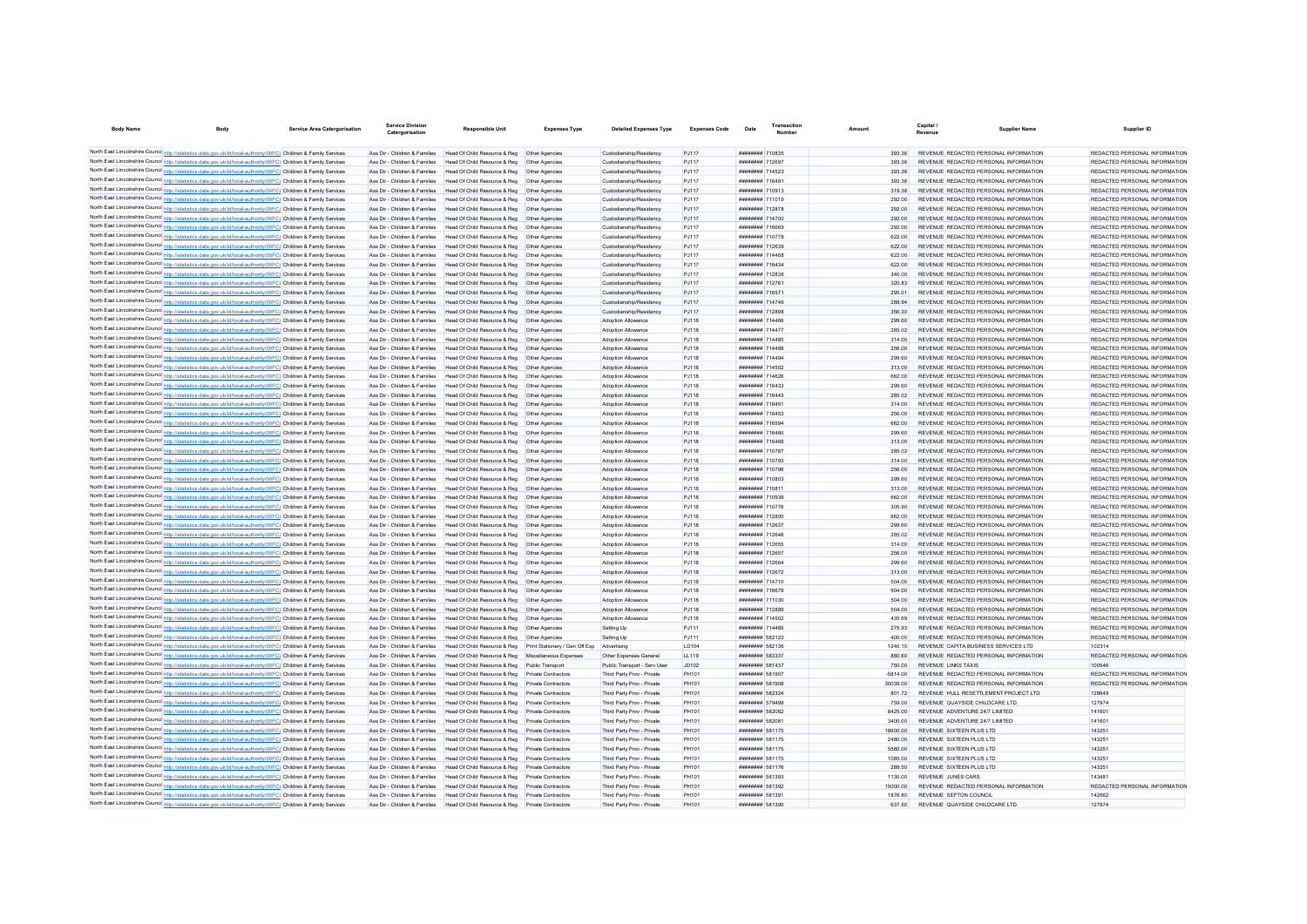| <b>Body Name</b>                                                                                                                                                                                                                       | Bod <sup>®</sup>                                                             | <b>Service Area Catergorisation</b> | <b>Service Division</b><br>Catergorisatio                      | <b>Responsible Unit</b>                                      | <b>Expenses Typ</b>           | <b>Detailed Expenses Type</b> | <b>Expenses Code</b> | Date | Transaction                          | Amoun |                   | Capital | Supplier Name                                                          | Supplier ID                   |
|----------------------------------------------------------------------------------------------------------------------------------------------------------------------------------------------------------------------------------------|------------------------------------------------------------------------------|-------------------------------------|----------------------------------------------------------------|--------------------------------------------------------------|-------------------------------|-------------------------------|----------------------|------|--------------------------------------|-------|-------------------|---------|------------------------------------------------------------------------|-------------------------------|
| North East Lincolnshire Council http://statistics.data.gov.uk/id/local-authority/00FC) Children & Family Services                                                                                                                      |                                                                              |                                     | Ass Dir - Children & Families                                  | Head Of Child Resource & Reg Private Contractors             |                               | Third Party Prov - Private    | PH101                |      | ######## 581389                      |       | 1031.25           |         | REVENUE QUAYSIDE CHILDCARE LTD                                         | 127974                        |
| North East Lincolnshire Council http://statistics.data.gov.uk/id/local-authority/00FC) Children & Family Services                                                                                                                      |                                                                              |                                     | Ass Dir - Children & Families                                  | Head Of Child Resource & Reg                                 | Private Contractors           | Third Party Prov - Private    | PH101                |      | <b><i>BREERER 581388</i></b>         |       | 693.75            |         | REVENUE QUAYSIDE CHILDCARE LTD                                         | 127974                        |
| North East Lincolnshire Council http://statistics.data.gov.uk/id/local-authority/00FC) Children & Family Services                                                                                                                      |                                                                              |                                     |                                                                | Head Of Child Resource & Reg                                 | Private Contractors           | Third Party Prov - Private    | PH101                |      | <b><i>BREERER 581387</i></b>         |       | 656.25            |         | REVENUE QUAYSIDE CHILDCARE LTD.                                        | 127974                        |
|                                                                                                                                                                                                                                        |                                                                              |                                     | Ass Dir - Children & Families                                  |                                                              |                               |                               |                      |      |                                      |       |                   |         |                                                                        |                               |
| North East Lincolnshire Council http://statistics.data.gov.uk/id/local-authority/00FC) Children & Family Services<br>North East Lincolnshire Council http://statistics.data.gov.uk/id/local-authority/00FC) Children & Family Services |                                                                              |                                     | Ass Dir - Children & Families<br>Ass Dir - Children & Families | Head Of Child Resource & Reg<br>Head Of Child Resource & Reg | Private Contractors           | Third Party Prov - Private    | PH101<br>PH101       |      | ######## 581211<br>######## 581027   |       | 625.00<br>4200.00 |         | <b>REVENUE JANE RUSHBY</b><br>REVENUE ORCHARD TRAINING & EDUCATION LTD | 126084<br>126798              |
|                                                                                                                                                                                                                                        |                                                                              |                                     | Ass Dir - Children & Families                                  |                                                              | <b>Private Contractors</b>    | Third Party Prov - Private    |                      |      |                                      |       |                   |         | REVENUE I INKAGE COMMUNITY TRUST I TD                                  |                               |
| North East Lincolnshire Council http://statistics.data.gov.uk/id/local-authority/00FC) Children & Family Services                                                                                                                      |                                                                              |                                     | Ass Dir - Children & Families                                  | Head Of Child Resource & Reg.                                | Private Contractors           | Third Party Prov - Private    | PH101                |      | <b><i>BREERHAM 582378</i></b>        |       | 300.00            |         | REVENUE TREE HOUSE CARE FOSTERING SOLUTIONS LTD                        | 104471                        |
| North East Lincolnshire Council http://statistics.data.gov.uk/id/local-authority/00FC) Children & Family Services                                                                                                                      |                                                                              |                                     |                                                                | Head Of Child Resource & Reg                                 | Private Contractors           | Third Party Prov - Private    | PH101                |      | <b><i>BREEZER 582372</i></b>         |       | 4868.24           |         |                                                                        | 101150                        |
| North East Lincolnshire Council http://statistics.data.gov.uk/id/local-authority/00FC) Children & Family Services                                                                                                                      |                                                                              |                                     | Ass Dir - Children & Families                                  | Head Of Child Resource & Reg                                 | Private Contractors           | Third Party Prov - Private    | PH101                |      | <b><i>BREEZERE 582373</i></b>        |       | 3241.98           |         | REVENUE TREE HOUSE CARE FOSTERING SOLUTIONS LTD                        | 101150                        |
| North East Lincolnshire Council http://statistics.data.gov.uk/id/local-authority/00FC) Children & Family Services                                                                                                                      |                                                                              |                                     | Ass Dir - Children & Families                                  | Head Of Child Resource & Reg                                 | Private Contractors           | Third Party Prov - Private    | PH101                |      | <b><i>BREEZERE 582382</i></b>        |       | 3260.41           |         | REVENUE FOSTERING SOLUTIONS                                            | 121902                        |
| North East Lincolnshire Council http://statistics.data.gov.uk/id/local-authority/00FC) Children & Family Services                                                                                                                      |                                                                              |                                     | Ass Dir - Children & Families                                  | Head Of Child Resource & Reg                                 | Private Contractors           | Third Party Prov - Private    | <b>PH101</b>         |      | <b><i>BREEZER 582381</i></b>         |       | 3260.41           |         | REVENUE FOSTERING SOLUTIONS                                            | 121902                        |
| North East Lincolnshire Council http://statistics.data.gov.uk/id/local-authority/00FC) Children & Family Services                                                                                                                      |                                                                              |                                     | Ass Dir - Children & Families                                  | Head Of Child Resource & Reg                                 | Private Contractors           | Third Party Prov - Private    | <b>PH101</b>         |      | ######## 582380                      |       | 3551.36           |         | REVENUE ORANGE GROVE FOSTERCARE LTD                                    | 135118                        |
| North East Lincolnshire Council http://statistics.data.gov.uk/id/local-authority/00FC) Children & Family Services                                                                                                                      |                                                                              |                                     | Ass Dir - Children & Families                                  | Head Of Child Resource & Reg                                 | <b>Private Contractors</b>    | Third Party Prov - Private    | PH101                |      | ######## 582379                      |       | 3200.44           |         | REVENUE ORANGE GROVE FOSTERCARE LTD                                    | 135118                        |
| North East Lincolnshire Council http://statistics.data.gov.uk/id/local-authority/00FC) Children & Family Services                                                                                                                      |                                                                              |                                     | Ass Dir - Children & Families                                  | Head Of Child Resource & Reg                                 | <b>Private Contractors</b>    | Third Party Prov - Private    | PH101                |      | ######## 582377                      |       | 6664.29           |         | REVENUE BY THE BRIDGE LTD                                              | 138312                        |
| North East Lincolnshire Council http://statistics.data.gov.uk/id/local-authority/00FC) Children & Family Services                                                                                                                      |                                                                              |                                     | Ass Dir - Children & Families                                  | Head Of Child Resource & Reg                                 | Private Contractors           | Third Party Prov - Private    | PH101                |      | ######## 582374                      |       | 4557.00           |         | REVENUE BARNARDOS                                                      | 122809                        |
| North East Lincolnshire Council http://statistics.data.gov.uk/id/local-authority/00FC) Children & Family Services                                                                                                                      |                                                                              |                                     | Ass Dir - Children & Families                                  | Head Of Child Resource & Reg                                 | Private Contractors           | Third Party Prov - Private    | PH101                |      | ######## 582375                      |       | 3215.19           |         | REVENUE BARNARDOS                                                      | 122809                        |
| North East Lincolnshire Council http://statistics.data.gov.uk/id/local-authority/00FC) Children & Family Services                                                                                                                      |                                                                              |                                     | Ass Dir - Children & Families                                  | Head Of Child Resource & Reg                                 | Private Contractors           | Third Party Prov - Private    | PH101                |      | ######## 582361                      |       | 2086.50           |         | REVENUE TREE HOUSE CARE FOSTERING SOLUTIONS LTD                        | 101150                        |
| North East Lincolnshire Council http://statistics.data.gov.uk/id/local-authority/00FC) Children & Family Services                                                                                                                      |                                                                              |                                     | Ass Dir - Children & Families                                  | Head Of Child Resource & Reg                                 | Private Contractors           | Third Party Prov - Private    | PH101                |      | ######## 582365                      |       | 3448.13           |         | REVENUE FOSTER CARE ASSOCIATES LIMITED                                 | 101455                        |
| North East Lincolnshire Council http://statistics.data.gov.uk/id/local-authority/00FC) Children & Family Services                                                                                                                      |                                                                              |                                     | Ass Dir - Children & Families                                  | Head Of Child Resource & Reg                                 | Private Contractors           | Third Party Prov - Private    | PH101                |      | <b><i>BREEZER 582364</i></b>         |       | 3220.28           |         | REVENUE FOSTER CARE ASSOCIATES LIMITED                                 | 101455                        |
| North East Lincolnshire Council http://statistics.data.gov.uk/id/local-authority/00FC) Children & Family Services                                                                                                                      |                                                                              |                                     | Ass Dir - Children & Families                                  | Head Of Child Resource & Reg                                 | Private Contractors           | Third Party Prov - Private    | PH101                |      | <b>иннинин</b> 58237                 |       | 3448 13           |         | REVENUE FOSTER CARE ASSOCIATES LIMITED                                 | 101455                        |
| North East Lincolnshire Council http://statistics.data.gov.uk/id/local-authority/00FC) Children & Family Services                                                                                                                      |                                                                              |                                     | Ass Dir - Children & Families                                  | Head Of Child Resource & Reg                                 | Private Contractors           | Third Party Prov - Private    | <b>PH101</b>         |      | ######## 582370                      |       | 3255.00           |         | REVENUE FOSTER CARE ASSOCIATES LIMITED                                 | 101455                        |
| North East Lincolnshire Council http://statistics.data.gov.uk/id/local-authority/00FC) Children & Family Services                                                                                                                      |                                                                              |                                     | Ass Dir - Children & Families                                  | Head Of Child Resource & Reg                                 | Private Contractors           | Third Party Prov - Private    | PH101                |      | ######## 582369                      |       | 3255.00           |         | REVENUE FOSTER CARE ASSOCIATES LIMITED                                 | 101455                        |
| North East Lincolnshire Council http://statistics.data.gov.uk/id/local-authority/00FC) Children & Family Services                                                                                                                      |                                                                              |                                     | Ass Dir - Children & Families                                  | Head Of Child Resource & Reg                                 | Private Contractors           | Third Party Prov - Private    | PH101                |      | <b>####### 582368</b>                |       | 3565.00           |         | REVENUE FOSTER CARE ASSOCIATES LIMITED                                 | 101455                        |
| North East Lincolnshire Council http://statistics.data.gov.uk/id/local-authority/00FC) Children & Family Services                                                                                                                      |                                                                              |                                     | Ass Dir - Children & Families                                  | Head Of Child Resource & Reg                                 | Private Contractors           | Third Party Prov - Private    | PH101                |      | <b><i>BREEZER 582871</i></b>         |       | 11050.00          |         | REVENUE ADVENTURE 24/7 LIMITED                                         | 141601                        |
| North East Lincolnshire Council http://statistics.data.gov.uk/id/local-authority/00FC) Children & Family Services                                                                                                                      |                                                                              |                                     | Ass Dir - Children & Families                                  | Head Of Child Resource & Reg                                 | Private Contractors           | Third Party Prov - Private    | PH101                |      | <b><i>BREEZER 582870</i></b>         |       | 25000.00          |         | REVENUE FAMILY LINKS AROUND GRIMSBY                                    | 100936                        |
| North East Lincolnshire Council http://statistics.data.gov.uk/id/local-authority/00FC) Children & Family Services                                                                                                                      |                                                                              |                                     | Ass Dir - Children & Families                                  | Head Of Child Resource & Reg                                 | Equip / Furniture / Materials | Equipment - Purchase          | LA101                |      | ######## 580925                      |       | 633.03            |         | REVENUE PETTY CASH                                                     | <b>REDACTED</b>               |
| North East Lincolnshire Council http://statistics.data.gov.uk/id/local-authority/00FC) Children & Family Services                                                                                                                      |                                                                              |                                     | Ass Dir - Children & Families                                  | Head Of Child Resource & Reg                                 | Equip / Furniture / Materials | Equipment - Purchase          | LA101                |      | <b><i>BREARNAH</i></b> 580286        |       | 3482.10           |         | REVENUE KES BUILDING MAINTENANCE LIMITED                               | 100786                        |
| North East Lincolnshire Council http://statistics.data.gov.uk/id/local-authority/00FC) Children & Family Services                                                                                                                      |                                                                              |                                     | Ass Dir - Children & Families                                  | Head Of Child Resource & Reg                                 | Equip / Fumiture / Materials  | Equipment - Purchase          | LA101                |      | <b><i>BRRHHHHH 580247</i></b>        |       | 1453.65           |         | REVENUE EXCELL ELECTRICAL CONTRACTORS LTD                              | 100601                        |
| North East Lincolnshire Council http://statistics.data.gov.uk/id/local-authority/00FC) Children & Family Services                                                                                                                      |                                                                              |                                     | Ass Dir - Children & Families                                  | Head Of Child Resource & Reg                                 | Equip / Furniture / Materials | Equipment - Purchase          | LA101                |      | <b><i>BREEZER 580285</i></b>         |       | 4625.54           |         | REVENUE KES BUILDING MAINTENANCE LIMITED                               | 100786                        |
| North East Lincolnshire Council http://statistics.data.gov.uk/id/local-authority/00FC) Children & Family Services                                                                                                                      |                                                                              |                                     | Ass Dir - Children & Families                                  | Head Of Child Resource & Reg                                 | Equip / Furniture / Materials | Equipment - Purchase          |                      |      | ######## 581902                      |       | 440.97            |         | REVENUE J W PLATER LTD                                                 | 100555                        |
| North East Lincolnshire Council http://statistics.data.gov.uk/id/local-authority/00FC) Children & Family Services                                                                                                                      |                                                                              |                                     |                                                                |                                                              |                               |                               | LA101                |      | ######## 583377                      |       |                   |         |                                                                        |                               |
|                                                                                                                                                                                                                                        |                                                                              |                                     | Ass Dir - Children & Families                                  | Head Of Child Resource & Reg                                 | Equip / Furniture / Material  | Equipment - Purchase          | LA101                |      |                                      |       | 339.00            |         | REVENUE WOODLANDS RETAIL LTD                                           | 143811                        |
| North East Lincolnshire Council http://statistics.data.gov.uk/id/local-authority/00FC) Children & Family Services                                                                                                                      |                                                                              |                                     | Ass Dir - Children & Families                                  | Head Of Child Resource & Reg                                 | Equip / Furniture / Materials | Equipment - Purchase          | LA101                |      | ######## 583375                      |       | 920.00            |         | REVENUE WOODLANDS RETAIL LTD                                           | 143811                        |
| North East Lincolnshire Council http://statistics.data.gov.uk/id/local-authority/00FC) Children & Family Services                                                                                                                      |                                                                              |                                     | Ass Dir - Children & Families                                  | Head Of Child Resource & Reg                                 | Equip / Furniture / Materials | Equipment - Purchase          | LA101                |      | ######## 583374                      |       | 760.00            |         | REVENUE WOODLANDS RETAIL LTD                                           | 143811                        |
| North East Lincolnshire Council http://statistics.data.gov.uk/id/local-authority/00FC) Children & Family Services                                                                                                                      |                                                                              |                                     | Ass Dir - Children & Families                                  | Head Of Child Resource & Reg                                 | Catering                      |                               | LB101                |      | ######## 580925                      |       | 410.58            |         | REVENUE PETTY CASH                                                     | <b>REDACTED</b>               |
| North East Lincolnshire Council http://statistics.data.gov.uk/id/local-authority/00FC) Children & Family Services                                                                                                                      |                                                                              |                                     | Ass Dir - Children & Families                                  | Head Of Child Resource & Reg                                 | Other Agencies                | Clothing                      | PJ106                |      | ######## 580925                      |       | 838.60            |         | REVENUE PETTY CASH                                                     | <b>REDACTED</b>               |
| North East Lincolnshire Council http://statistics.data.gov.uk/id/local-authority/00FC) Children & Family Services                                                                                                                      |                                                                              |                                     | Ass Dir - Children & Families                                  | Head Of Child Resource & Reg Rep Alterations Maint Building  |                               | Buildings - Repairs And Maint | GA102                |      | <b><i>BREEZER 580539</i></b>         |       | 374 32            |         | REVENUE PETTY CASH                                                     | <b>REDACTED</b>               |
| North East Lincolnshire Council http://statistics.data.gov.uk/id/local-authority/00FC) Children & Family Services                                                                                                                      |                                                                              |                                     | Ass Dir - Children & Families                                  | Head Of Child Resource & Reg Rep Alterations Maint Building  |                               | Buildings - Repairs And Maint | GA102                |      | <b>########</b> 583091               |       | 850.00            |         | REVENUE ENGIE SERVICES I TD                                            | 133267                        |
| North East Lincolnshire Council http://statistics.data.gov.uk/id/local-authority/00FC) Children & Family Services                                                                                                                      |                                                                              |                                     | Ass Dir - Children & Families                                  | Head Of Child Resource & Reg                                 | Catering                      | Provisions                    | I B101               |      | ######## 580539                      |       | 377.42            |         | REVENUE PETTY CASH                                                     | <b>REDACTED</b>               |
| North East Lincolnshire Council http://statistics.data.gov.uk/id/local-authority/00FC) Children & Family Services                                                                                                                      |                                                                              |                                     | Ass Dir - Children & Families                                  | Head Of Child Resource & Reg                                 | Equip / Furniture / Materials | Equipment - Purchase          | LA101                |      | ######## 580897                      |       | 286.20            |         | REVENUE PETTY CASH                                                     | <b>REDACTED</b>               |
| North East Lincolnshire Council http://statistics.data.gov.uk/id/local-authority/00FC) Children & Family Services                                                                                                                      |                                                                              |                                     | Ass Dir - Children & Families                                  | Head Of Child Resource & Reg                                 | Caterino                      | Provisions                    | <b>IB101</b>         |      | <b>########</b> 580897               |       | 1176.69           |         | REVENUE PETTY CASH                                                     | REDACTED                      |
| North East Lincolnshire Council http://statistics.data.gov.uk/id/local-authority/00FC) Children & Family Services                                                                                                                      |                                                                              |                                     | Ass Dir - Children & Families                                  | Head Of Child Resource & Reg Catering                        |                               | Provisions                    | I B101               |      | <b><i><u>BRAHHHHH</u> 714217</i></b> |       | 383.05            |         | REVENUE REDACTED PERSONAL INFORMATION                                  | REDACTED PERSONAL INFORMATION |
| North East Lincolnshire Council http://statistics.data.gov.uk/id/local-authority/00FC) Children & Family Services                                                                                                                      |                                                                              |                                     | Ass Dir - Children & Families                                  | Head Of Child Resource & Reg Miscellaneous Expenses          |                               | Activities - Service Users    | <b>LL114</b>         |      | <b>########</b> 580897               |       | 720.76            |         | REVENUE PETTY CASH                                                     | REDACTED                      |
| North East Lincolnshire Council http://statistics.data.gov.uk/id/local-authority/00FC) Children & Family Services                                                                                                                      |                                                                              |                                     | Ass Dir - Children & Families                                  | Head Of Child Resource & Reg   Miscellaneous Expenses        |                               | Holidays - Service Users      | LL113                |      | <b><i>BRESHHHH</i></b> 711746        |       | 3058.00           |         | REVENUE REDACTED PERSONAL INFORMATION                                  | REDACTED PERSONAL INFORMATION |
| North East Lincolnshire Council http://statistics.data.gov.uk/id/local-authority/00FC) Children & Family Services                                                                                                                      |                                                                              |                                     | Ass Dir - Children & Families                                  | Head Of Child Resource & Reg  Other Agencies                 |                               | Clothing                      | P.1106               |      | <b><i>BRENHHHH</i></b> 580897        |       | 395 71            |         | REVENUE PETTY CASH                                                     | <b>REDACTED</b>               |
| North East Lincolnshire Council http://statistics.data.gov.uk/id/local-authority/00FC) Children & Family Services                                                                                                                      |                                                                              |                                     | Ass Dir - Children & Families                                  | Head Of Child Resource & Reg                                 | Catering                      | Provisions                    | <b>IB101</b>         |      | ######## 580423                      |       | 251.10            |         | REVENUE PETTY CASH                                                     | REDACTED                      |
| North East Lincolnshire Council http://statistics.data.gov.uk/id/local-authority/00FC) Children & Family Services                                                                                                                      |                                                                              |                                     | Ass Dir - Children & Families                                  | Head Of Child Resource & Reg   Other Agencies                |                               | Clothing                      | PJ106                |      | ######## 580423                      |       | 639.54            |         | <b>REVENUE PETTY CASH</b>                                              | REDACTED                      |
| North East Lincolnshire Council http://statistics.data.gov.uk/id/local-authority/00FC) Children & Family Services                                                                                                                      |                                                                              |                                     | Ass Dir - Children & Families                                  | Head Of Child Resource & Reg                                 | Other Agencies                | Leaving Care Grant            | PJ116                |      | ######## 711233                      |       | 500.00            |         | REVENUE REDACTED PERSONAL INFORMATION                                  | REDACTED PERSONAL INFORMATION |
| North East Lincolnshire Council http://statistics.data.gov.uk/id/local-authority/00FC) Children & Family Services                                                                                                                      |                                                                              |                                     | Ass Dir - Children & Families                                  | Head Of Child Resource & Reg                                 | Other Agencies                | Leaving Care Gran             | PJ116                |      | ######## 580315                      |       | 650.00            |         | REVENUE LETSAND (GRIMSBY)                                              | 123288                        |
| North East Lincolnshire Council http://statistics.data.gov.uk/id/local-authority/00FC) Children & Family Services                                                                                                                      |                                                                              |                                     | Ass Dir - Children & Families                                  | Head Of Child Resource & Reg                                 | Other Agencies                | Personal Allowance            | PJ122                |      | ######## 582447                      |       | 871.70            |         | REVENUE 16+ SERVICES                                                   | 100943                        |
| North East Lincolnshire Council http://statistics.data.gov.uk/id/local-authority/00FC) Children & Family Services                                                                                                                      |                                                                              |                                     | Ass Dir - Children & Families                                  | Head Of Child Resource & Reg                                 | Other Agencies                | Additional Cost               | PJ114                |      | ######## 581152                      |       | 470.00            |         | <b>REVENUE MAXINE CLARK</b>                                            | 142955                        |
| North East Lincolnshire Council http://statistics.data.gov.uk/id/local-authority/00FC) Children & Family Services                                                                                                                      |                                                                              |                                     | Ass Dir - Children & Families                                  | Head Of Child Resource & Reg                                 | Other Agencies                | <b>Additional Cost</b>        | PJ114                |      | ######## 581215                      |       | 351.00            |         | REVENUE THE ROWAN ORGANISATION                                         | 105925                        |
| North East Lincolnshire Council http://statistics.data.gov.uk/id/local-authority/00FC) Children & Family Services                                                                                                                      |                                                                              |                                     | Ass Dir - Children & Families                                  | Head Of Child Resource & Reg                                 | Rents                         | Rent                          | GC101                |      | <b><i>BREEZER 583383</i></b>         |       | 616.59            |         | REVENUE LINCOLNSHIRE HOUSING PARTNERSHIP                               | 140117                        |
| North East Lincolnshire Council http://statistics.data.gov.uk/id/local-authority/00FC) Children & Family Services                                                                                                                      |                                                                              |                                     | Ass Dir - Children & Families                                  | Head Of Child Resource & Reg                                 | Foujo / Fumiture / Materials  | Equipment - Purchase          | LA101                |      | ######## 579597                      |       | 250.00            |         | REVENUE B & M RETAIL LIMITED                                           | 116266                        |
| North East Lincolnshire Council http://statistics.data.gov.uk/id/local-authority/00FC) Children & Family Services                                                                                                                      |                                                                              |                                     | Ass Dir - Children & Families                                  | Head Of Child Resource & Reg                                 | Private Contractors           | Third Party Prov - Private    | PH101                |      | ####### 582131                       |       | 295.00            |         | REVENUE DR VIRGINIA RYAN                                               | 122437                        |
|                                                                                                                                                                                                                                        |                                                                              |                                     |                                                                |                                                              |                               |                               |                      |      |                                      |       |                   |         |                                                                        |                               |
| North East Lincolnshire Council http://statistics.data.gov.uk/id/local-authority/00FC) Children & Family Services                                                                                                                      |                                                                              |                                     | Ass Dir - Children & Families                                  | Head Of Child Resource & Reg                                 | <b>Private Contractors</b>    | Third Party Prov - Private    | PH101                |      | ######## 582066                      |       | 300.00            |         | REVENUE TIME TO LISTEN LIMITED                                         | 140435                        |
| North East Lincolnshire Council http://statistics.data.gov.uk/id/local-authority/00FC) Children & Family Services                                                                                                                      |                                                                              |                                     | Ass Dir - Children & Families                                  | Head Of Child Resource & Reg                                 | Private Contractors           | Third Party Prov - Private    | PH101                |      | <b>######## 582067</b>               |       | 4905.00           |         | REVENUE PARENTS AND CHILDREN TOGETHER                                  | 134537                        |
| North East Lincolnshire Council http://statistics.data.gov.uk/id/local-authority/00FC) Children & Family Services                                                                                                                      |                                                                              |                                     | Ass Dir - Children & Families                                  | Head Of Child Resource & Reg                                 | Private Contractors           | Third Party Prov - Private    | PH101                |      | <b>########</b> 582068               |       | 290.00            |         | REVENUE DR VIRGINIA RYAN                                               | 122437                        |
| North East Lincolnshire Council http://statistics.data.gov.uk/id/local-authority/00FC) Children & Family Services                                                                                                                      |                                                                              |                                     | Ass Dir - Children & Families                                  | Head Of Child Resource & Reg.                                | Private Contractors           | Third Party Prov - Private    | PH101                |      | <b>####### 582065</b>                |       | 682.50            |         | REVENUE CHILD AND FAMILY PLAY THERAPY LTD                              | 107832                        |
| North East Lincolnshire Council http://statistics.data.gov.uk/id/local-authority/00FC) Children & Family Services                                                                                                                      |                                                                              |                                     | Ass Dir - Children & Families                                  | Head Of Child Resource & Reg                                 | Caterino                      | Provisions                    | <b>IB101</b>         |      | ######## 580539                      |       | 316.79            |         | REVENUE PETTY CASH                                                     | <b>REDACTED</b>               |
| North East Lincolnshire Council http://statistics.data.gov.uk/id/local-authority/00FC) Children & Family Services                                                                                                                      |                                                                              |                                     | Acc Dir - Children & Fomilies                                  | Head Of Child Resource & Reg.                                | Private Contractors           | Third Party Prov - Private    | <b>PH101</b>         |      | <b><i><u>HHHHHHH</u></i></b> 581285  |       | 15409.00          |         | REVENUE LINCOLNSHIRE HOUSING PARTNERSHIP                               | 140117                        |
| North East Lincolnshire Council http://statistics.data.gov.uk/id/local-authority/00FC) Children & Family Services                                                                                                                      |                                                                              |                                     | Ass Dir - Children & Families                                  | Head Of Safeguarding                                         | Direct Employee Expenses      | Agency Staff                  | EA105                |      | <b><i>BREEZER 581974</i></b>         |       | 1665.00           |         | REVENUE PARAGON LOCUMS LTD                                             | 143532                        |
| North East Lincolnshire Council http://statistics.data.gov.uk/id/local-authority/00FC) Children & Family Services                                                                                                                      |                                                                              |                                     | Ass Dir - Children & Families                                  | Head Of Safeguarding                                         | Direct Employee Expenses      | Agency Staff                  | EA105                |      | <b><i>BREEZER 579482</i></b>         |       | 1657 23           |         | REVENUE FRONTLINE STAFFING                                             | 140978                        |
| North East Lincolnshire Council http://statistics.data.gov.uk/id/local-authority/00FC) Children & Family Services                                                                                                                      |                                                                              |                                     | Ass Dir - Children & Families                                  | Head Of Safeguarding                                         | Direct Employee Expenses      | Agency Staff                  | EA105                |      | ######## 582408                      |       | 1657.23           |         | REVENUE FRONTLINE STAFFING                                             | 140978                        |
| North East Lincolnshire Council http://statistics.data.gov.uk/id/local-authority/00FC) Children & Family Services                                                                                                                      |                                                                              |                                     | Ass Dir - Children & Families                                  | <b>Head Of Safeguarding</b>                                  | Direct Employee Expenses      | Agency Staff                  | EA105                |      | <b><i>BRENHHHH 582732</i></b>        |       | 1993 16           |         | REVENUE FRONTLINE STAFFING                                             | 140978                        |
| North East Lincolnshire Council http://statistics.data.gov.uk/id/local-authority/00FC) Children & Family Services                                                                                                                      |                                                                              |                                     | Ass Dir - Children & Families                                  | Head Of Safeguarding                                         | Direct Employee Expenses      | Agency Staff                  | EA105                |      | ######## 582407                      |       | 2015.55           |         | REVENUE FRONTLINE STAFFING                                             | 140978                        |
| North East Lincolnshire Council http://statistics.data.gov.uk/id/local-authority/00FC) Children & Family Services                                                                                                                      |                                                                              |                                     | Ass Dir - Children & Families                                  | Head Of Safeguarding                                         | Indirect Employee Expenses    | Staff Advertising             | EB113                |      | ######## 582304                      |       | 295.00            |         | REVENUE RYAL MEDIA GROUP LIMITED                                       | 143287                        |
| North East Lincolnshire Council http://statistics.data.gov.uk/id/local-authority/00FC) Children & Family Services                                                                                                                      |                                                                              |                                     | Ass Dir - Children & Families                                  | Head Of Safeguarding                                         | <b>Public Transport</b>       | Public Transport - Serv User  | JD102                |      | ######## 580907                      |       | 648.90            |         | REVENUE CLICK TRAVEL                                                   | 127476                        |
| North East Lincolnshire Council http://statistics.data.gov.uk/id/local-authority/00FC) Children & Family Services                                                                                                                      |                                                                              |                                     | Ass Dir - Children & Families                                  | Head Of Safeguarding                                         | <b>Public Transport</b>       | Public Transport - Serv User  | JD102                |      | ######## 580907                      |       | 648.90            |         | REVENUE CLICK TRAVEL                                                   | 127476                        |
| North East Lincolnshire Council http://statistics.data.gov.uk/id/local-authority/00FC) Children & Family Services                                                                                                                      |                                                                              |                                     | Ass Dir - Children & Families                                  | Head Of Safeguarding                                         | Public Transport              | Public Transport - Serv Use   | <b>JD102</b>         |      | <b><i>BRENHHHH 581431</i></b>        |       | 478.79            |         | REVENUE FAMILY SAFEGUARDING SERVICE                                    | 110640                        |
| North East Lincolnshire Council http://statistics.data.gov.uk/id/local-authority/00FC) Children & Family Services                                                                                                                      |                                                                              |                                     | Ass Dir - Children & Families                                  | <b>Head Of Safeguarding</b>                                  | Public Transport              | Public Transport - Serv User  | JD102                |      | <b><i>BREEZER 582734</i></b>         |       | 297 80            |         | REVENUE 57 TAXIS I TD                                                  | 142264                        |
| North East Lincolnshire Council http://statistics.data.gov.uk/id/local-authority/00FC) Children & Family Services                                                                                                                      |                                                                              |                                     | Ass Dir - Children & Families                                  | Head Of Safeguarding                                         | Car Allowances                | Travel - Employees            | JF101                |      | ######## 712599                      |       | 797 61            |         | REVENUE REDACTED PERSONAL INFORMATION                                  | REDACTED PERSONAL INFORMATION |
| North East Lincolnshire Council Re                                                                                                                                                                                                     | //statistics.data.gov.uk/id/local-authority/00FC) Children & Family Services |                                     | Ass Dir - Children & Families                                  | Head Of Safeguarding                                         | Private Contractors           | Third Party Prov - Private    | PH101                |      | ######## 580573                      |       | 2250.00           |         | REVENUE REDACTED PERSONAL INFORMATION                                  | REDACTED PERSONAL INFORMATION |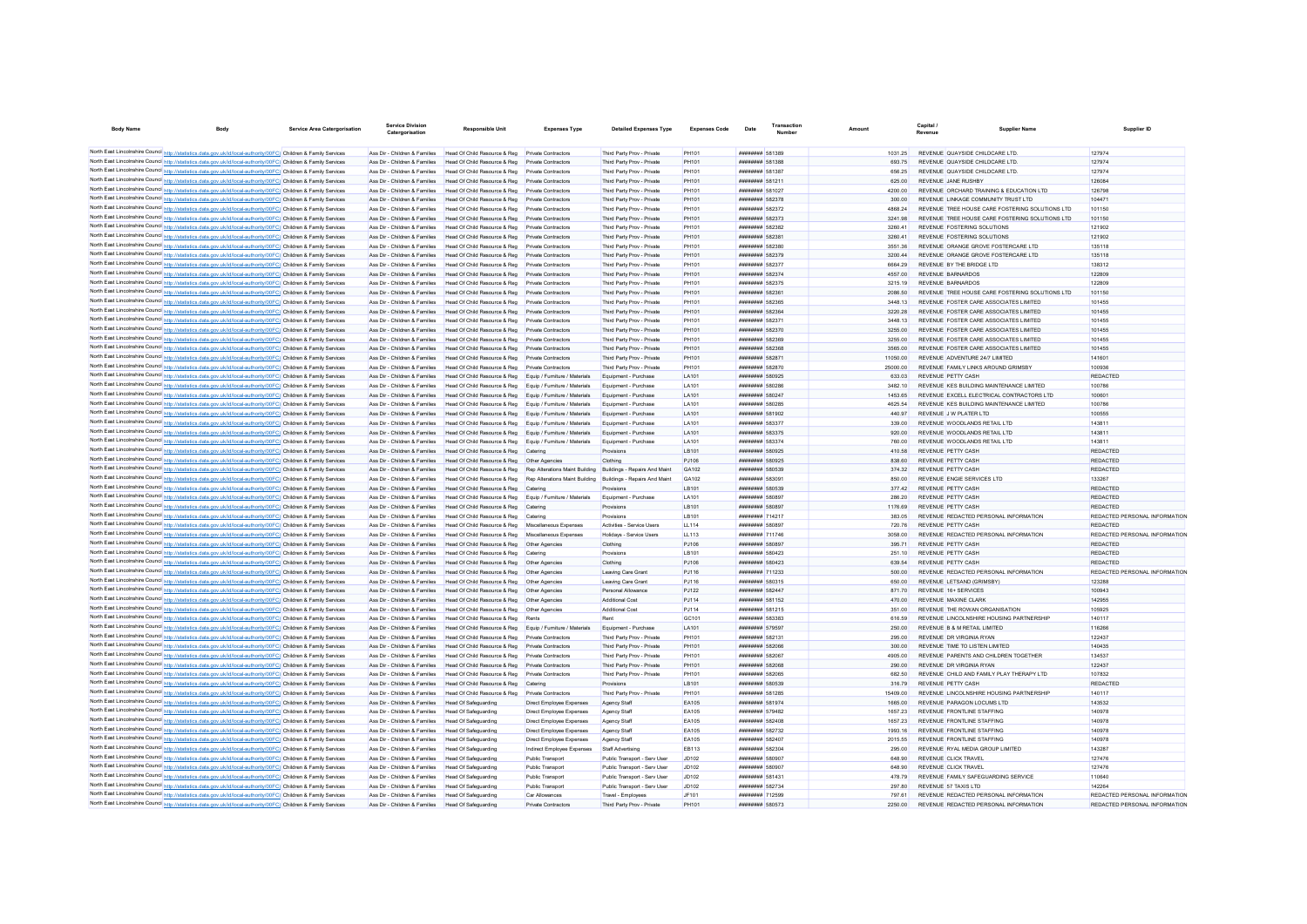| <b>Body Name</b>                                                                                                  | <b>Body</b> | <b>Service Area Catergorisation</b> | <b>Service Division</b><br>Catergorisation                   | <b>Responsible Unit</b>                             | <b>Expenses Type</b>             | <b>Detailed Expenses Type</b>                                    | <b>Expenses Code</b> | Date                                 | Transactio<br><b>Number</b> | Amoun                         | Capital<br>Revenue          | Supplier Name                                                | Supplier ID                   |
|-------------------------------------------------------------------------------------------------------------------|-------------|-------------------------------------|--------------------------------------------------------------|-----------------------------------------------------|----------------------------------|------------------------------------------------------------------|----------------------|--------------------------------------|-----------------------------|-------------------------------|-----------------------------|--------------------------------------------------------------|-------------------------------|
| North East Lincolnshire Council http://statistics.data.gov.uk/id/local-authority/00FC) Children & Family Services |             |                                     | Ass Dir - Children & Families Head Of Safeguarding           |                                                     | Private Contractors              | Third Party Prov - Private                                       | PH101                | <b>####### 582336</b>                |                             | 474.00                        |                             | REVENUE LEXTOX DRUG & ALCOHOL TESTING                        | 125634                        |
| North East Lincolnshire Council http://statistics.data.gov.uk/id/local-authority/00FC) Children & Family Services |             |                                     | Ass Dir - Children & Families                                | Head Of Safeguarding                                | Other Agencies                   | Childminders/Nurseries/Playgrp                                   | P.1127               | <b><i>HRRHHHHH</i></b> 581972        |                             | 704.00                        |                             | REVENUE FIRST STEPS CRIMSRY LIMITED                          | 142841                        |
| North East Lincolnshire Council http://statistics.data.gov.uk/id/local-authority/00FC) Children & Family Services |             |                                     | Ass Dir - Children & Families                                | Head Of Safeguarding                                |                                  |                                                                  | P.1127               | <b><i>BREEZER 710724</i></b>         |                             | 418.20                        |                             | REVENUE REDACTED PERSONAL INFORMATION                        | REDACTED PERSONAL INFORMATION |
| North East Lincolnshire Council http://statistics.data.gov.uk/id/local-authority/00FC) Children & Family Services |             |                                     | Ass Dir - Children & Families                                |                                                     | Other Agencies                   | Childminders/Nurseries/Playgrp                                   | PJ127                | <b><i>BREEZER 710724</i></b>         |                             | 535.00                        |                             | REVENUE REDACTED PERSONAL INFORMATION                        | REDACTED PERSONAL INFORMATION |
| North East Lincolnshire Council http://statistics.data.gov.uk/id/local-authority/00FC) Children & Family Services |             |                                     | Ass Dir - Children & Families                                | <b>Head Of Safeguarding</b><br>Head Of Safeguarding | Other Agencies<br>Other Agencies | Childminders/Nurseries/Playgrp<br>Childminders/Nurseries/Playarp | PJ127                | <b>######## 582729</b>               |                             | 354.00                        |                             | REVENUE LEAP AHEAD NURSERY                                   | 128017                        |
| North East Lincolnshire Council http://statistics.data.gov.uk/id/local-authority/00FC) Children & Family Services |             |                                     | Ass Dir - Children & Families                                | <b>Head Of Safeguarding</b>                         | Other Agencies                   | Section 17                                                       | <b>PJ125</b>         | ######## 713095                      |                             | 500.00                        |                             | REVENUE REDACTED PERSONAL INFORMATION                        | REDACTED PERSONAL INFORMATION |
| North East Lincolnshire Council http://statistics.data.gov.uk/id/local-authority/00FC) Children & Family Services |             |                                     | Ass Dir - Children & Families                                | <b>Head Of Safeguarding</b>                         | Other Agencies                   | Section 17                                                       | <b>PJ125</b>         | ######## 581431                      |                             | 486.87                        |                             | REVENUE FAMILY SAFEGUARDING SERVICE                          | 110640                        |
| North East Lincolnshire Council http://statistics.data.gov.uk/id/local-authority/00FC) Children & Family Services |             |                                     | Ass Dir - Children & Families                                | <b>Head Of Safeguarding</b>                         | Other Agencies                   | Section 17                                                       | <b>PJ125</b>         | ######## 580402                      |                             | 250.00                        |                             | REVENUE REDACTED PERSONAL INFORMATION                        | REDACTED PERSONAL INFORMATION |
| North East Lincolnshire Council http://statistics.data.gov.uk/id/local-authority/00FC) Children & Family Services |             |                                     | Ass Dir - Children & Families                                | Head Of Safeguarding                                | Other Agencies                   | Section 17                                                       | P.1125               | <b><i>BREEZEEE 579498</i></b>        |                             | 350.00                        |                             | REVENUE REDACTED PERSONAL INFORMATION                        | REDACTED PERSONAL INFORMATION |
| North East Lincolnshire Council http://statistics.data.gov.uk/id/local-authority/00FC) Children & Family Services |             |                                     | Ass Dir - Children & Families                                | Head Of Safeguarding                                | Equip / Furniture / Materials    | Equipment - Purchase                                             | I A101               | ######## 580482                      |                             | 295.00                        | REVENUE I YRECO UK I IMITED |                                                              | 101120                        |
| North East Lincolnshire Council http://statistics.data.gov.uk/id/local-authority/00FC) Children & Family Services |             |                                     | Ass Dir - Children & Families                                | <b>Head Of Safeguarding</b>                         | Private Contractors              | Third Party Prov - Private                                       | PH101                | ######## 581969                      |                             | 5795 25                       |                             | REVENUE REDACTED PERSONAL INFORMATION                        | REDACTED PERSONAL INFORMATION |
| North East Lincolnshire Council http://statistics.data.gov.uk/id/local-authority/00FC) Children & Family Services |             |                                     | Ass Dir - Children & Families                                | <b>Head Of Safeguarding</b>                         | Private Contractors              | Third Party Prov - Private                                       | PH101                | ######## 583161                      |                             | 4688.99                       |                             | REVENUE REDACTED PERSONAL INFORMATION                        | REDACTED PERSONAL INFORMATION |
| North East Lincolnshire Council http://statistics.data.gov.uk/id/local-authority/00FC) Children & Family Services |             |                                     | Ass Dir - Children & Families                                | Head Of Safeguarding                                | Other Agencies                   | Further Ed Emp & Training                                        | P.1130               | <b><i>BREEZER 582472</i></b>         |                             | 440.00                        |                             | REVENUE COBRA UK SECURITY I TD                               | 144344                        |
| North East Lincolnshire Council http://statistics.data.gov.uk/id/local-authority/00FC) Children & Family Services |             |                                     | Ass Dir - Children & Families                                | Head Of Safeguarding                                | Other Agencies                   | <b>Housing Benefit</b>                                           | P.1134               | <b>########</b> 712693               |                             | 350.00                        |                             | REVENUE REDACTED PERSONAL INFORMATION                        | REDACTED PERSONAL INFORMATION |
| North East Lincolnshire Council http://statistics.data.gov.uk/id/local-authority/00FC) Children & Family Services |             |                                     | Ass Dir - Children & Families                                | <b>Head Of Safeguarding</b>                         | Other Agencies                   | <b>Housing Benefit</b>                                           | PJ134                | ######## 710935                      |                             | 265.00                        |                             | REVENUE REDACTED PERSONAL INFORMATION                        | REDACTED PERSONAL INFORMATION |
| North East Lincolnshire Council http://statistics.data.gov.uk/id/local-authority/00FC) Children & Family Services |             |                                     | Ass Dir - Children & Families                                | Head Of Safeguarding                                | Other Agencies                   | <b>Housing Benefit</b>                                           | P.1134               | <b><i><u>HHHHHHHH</u></i></b> 712706 |                             | 265.00                        |                             | REVENUE REDACTED PERSONAL INFORMATION                        | REDACTED PERSONAL INFORMATION |
| North East Lincolnshire Council http://statistics.data.gov.uk/id/local-authority/00FC) Children & Family Services |             |                                     | Ass Dir - Children & Families                                | <b>Head Of Safeguarding</b>                         | Other Agencies                   | <b>Housing Benefit</b>                                           | <b>PJ134</b>         | <b><i><u>HHHHHHH</u></i></b> 714622  |                             | 265.00                        |                             | REVENUE REDACTED PERSONAL INFORMATION                        | REDACTED PERSONAL INFORMATION |
| North East Lincolnshire Council http://statistics.data.gov.uk/id/local-authority/00FC) Children & Family Services |             |                                     | Ass Dir - Children & Families                                | <b>Head Of Safeguarding</b>                         | Other Agencies                   | <b>Housing Benefit</b>                                           | PJ134                | ######## 716590                      |                             | 265.00                        |                             | REVENUE REDACTED PERSONAL INFORMATION                        | REDACTED PERSONAL INFORMATION |
| North East Lincolnshire Council http://statistics.data.gov.uk/id/local-authority/00FC) Children & Family Services |             |                                     | Ass Dir - Children & Families                                | <b>Head Of Safeguarding</b>                         | Other Agencies                   | <b>Housing Benefit</b>                                           | PJ134                | ######## 716447                      |                             | 250.00                        |                             | REVENUE REDACTED PERSONAL INFORMATION                        | REDACTED PERSONAL INFORMATION |
| North East Lincolnshire Council http://statistics.data.gov.uk/id/local-authority/00FC) Children & Family Services |             |                                     | Ass Dir - Children & Families                                | <b>Head Of Safeguarding</b>                         | Other Agencies                   | <b>Housing Benefit</b>                                           | PJ134                | <b><i>BREEZER 710755</i></b>         |                             | 257.00                        |                             | REVENUE REDACTED PERSONAL INFORMATION                        | REDACTED PERSONAL INFORMATION |
| North East Lincolnshire Council http://statistics.data.gov.uk/id/local-authority/00FC) Children & Family Services |             |                                     | Ass Dir - Children & Families                                | Head Of Safeguarding                                | Other Agencies                   | <b>Housing Benefit</b>                                           | <b>PJ134</b>         | ######## 712616                      |                             | 257.00                        |                             | REVENUE REDACTED PERSONAL INFORMATION                        | REDACTED PERSONAL INFORMATION |
| North East Lincolnshire Council http://statistics.data.gov.uk/id/local-authority/00FC) Children & Family Services |             |                                     | Ass Dir - Children & Families                                | Head Of Safeguarding                                | Other Agencies                   | <b>Housing Benefit</b>                                           | PJ134                | ######## 714444                      |                             | 257.00                        |                             | REVENUE REDACTED PERSONAL INFORMATION                        | REDACTED PERSONAL INFORMATION |
| North East Lincolnshire Council http://statistics.data.gov.uk/id/local-authority/00FC) Children & Family Services |             |                                     | Ass Dir - Children & Families                                | <b>Head Of Safeguarding</b>                         | Other Agencies                   | <b>Housing Benefit</b>                                           | <b>PJ134</b>         | ######## 716411                      |                             | 257.00                        |                             | REVENUE REDACTED PERSONAL INFORMATION                        | REDACTED PERSONAL INFORMATION |
| North East Lincolnshire Council http://statistics.data.gov.uk/id/local-authority/00FC) Children & Family Services |             |                                     | Ass Dir - Children & Families                                | Head Of Safeguarding                                | Other Agencies                   | <b>Housing Benefit</b>                                           | PJ134                | ######## 710805                      |                             | 257.00                        |                             | REVENUE REDACTED PERSONAL INFORMATION                        | REDACTED PERSONAL INFORMATION |
| North East Lincolnshire Council http://statistics.data.gov.uk/id/local-authority/00FC) Children & Family Services |             |                                     | Ass Dir - Children & Families                                | <b>Head Of Safeguarding</b>                         | Other Agencies                   | <b>Housing Benefit</b>                                           | <b>PJ134</b>         | <b>иннинии 712666</b>                |                             | 257.00                        |                             | REVENUE REDACTED PERSONAL INFORMATION                        | REDACTED PERSONAL INFORMATION |
| North East Lincolnshire Council http://statistics.data.gov.uk/id/local-authority/00FC) Children & Family Services |             |                                     | Ass Dir - Children & Families                                | <b>Head Of Safeguarding</b>                         | Other Agencies                   |                                                                  | PJ134                | <b><i>BREEZER 714497</i></b>         |                             |                               |                             | REVENUE REDACTED PERSONAL INFORMATION                        | REDACTED PERSONAL INFORMATION |
| North East Lincolnshire Council http://statistics.data.gov.uk/id/local-authority/00FC) Children & Family Services |             |                                     | Ass Dir - Children & Families                                |                                                     | Other Anencies                   | <b>Housing Benefit</b>                                           |                      | ######## 716462                      |                             | 257.00                        |                             | REVENUE REDACTED PERSONAL INFORMATION                        | REDACTED PERSONAL INFORMATION |
|                                                                                                                   |             |                                     | Ass Dir - Children & Families                                | Head Of Safeguarding                                |                                  | <b>Housing Benefit</b>                                           | P.1134               | <b><i>BREEZER 582934</i></b>         |                             | 257.00                        |                             | REVENUE LINCOLNSHIRE HOUSING PARTNERSHIP                     |                               |
| North East Lincolnshire Council http://statistics.data.gov.uk/id/local-authority/00FC) Children & Family Services |             |                                     |                                                              | Head Of Safeguarding                                | Other Anencies                   | <b>Housing Benefit</b>                                           | P.1134               |                                      |                             | 3920.56                       |                             |                                                              | 140117                        |
| North East Lincolnshire Council http://statistics.data.gov.uk/id/local-authority/00FC) Children & Family Services |             |                                     | Ass Dir - Children & Families                                | Head Of Safeguarding                                | Other Anencies                   | Personal Allowance                                               | P.1122               | <b><i>BREEZERH 582447</i></b>        |                             | 1207 18                       | REVENUE 16+ SERVICES        |                                                              | 100943                        |
| North East Lincolnshire Council http://statistics.data.gov.uk/id/local-authority/00FC) Children & Family Services |             |                                     | Ass Dir - Children & Families                                | Head Of Safeguarding                                | Other Agencies                   | University                                                       | <b>PJ129</b>         | <b><i>BREEZER 716843</i></b>         |                             | 300.00                        |                             | REVENUE REDACTED PERSONAL INFORMATION                        | REDACTED PERSONAL INFORMATION |
| North East Lincolnshire Council http://statistics.data.gov.uk/id/local-authority/00FC) Children & Family Services |             |                                     | Ass Dir - Children & Families                                | Head Of Safeguarding                                | Other Agencies                   | Additional Cost                                                  | PJ114                | ######## 581439                      |                             | 955.02                        | REVENUE AA RADIO CARS LTD.  |                                                              | 101222                        |
| North East Lincolnshire Council http://statistics.data.gov.uk/id/local-authority/00FC) Children & Family Services |             |                                     | Ass Dir - Children & Families                                | <b>Head Of Safeguarding</b>                         | Other Agencies                   | Section 17                                                       | <b>PJ125</b>         | ######## 580504                      |                             | 8000.00                       |                             | REVENUE FAMILY LINKS AROUND GRIMSBY                          | 100936                        |
| North East Lincolnshire Council http://statistics.data.gov.uk/id/local-authority/00FC) Children & Family Services |             |                                     | Ass Dir - Children & Families                                | Head Of Safeguarding                                | Other Agencies                   | Section 17                                                       | <b>PJ125</b>         | ######## 582876                      |                             | 812.89                        | REVENUE CARE4AU             |                                                              | 143867                        |
| North East Lincolnshire Council http://statistics.data.gov.uk/id/local-authority/00FC) Children & Family Services |             |                                     | Ass Dir - Children & Families                                | Principal Social Worker                             | Indirect Employee Expenses       | Staff Training                                                   | EB122                | ######## 582517                      |                             | 1800.00                       | REVENUE MRS S BARNSLEY      |                                                              | 101143                        |
| North East Lincolnshire Council http://statistics.data.gov.uk/id/local-authority/00FC) Children & Family Services |             |                                     | Ass Dir - Safer Nel                                          | Young And Safe                                      | Voluntary Associations           | Third Pp - Third Sector                                          | PF101                | ######## 580401                      |                             | 6750.00                       |                             | REVENUE GRIMSBY & SCUNTHORPE RAPE CRISIS                     | 102472                        |
| North East Lincolnshire Council http://statistics.data.gov.uk/id/local-authority/00FC) Children & Family Services |             |                                     | Ass Dir - Safer Ne                                           | Young And Safe                                      | Voluntary Associations           | Third Pp - Third Sector                                          | PF101                | ######## 583561                      |                             | 6750.00                       |                             | REVENUE GRIMSBY & SCUNTHORPE RAPE CRISIS                     | 102472                        |
| North East Lincolnshire Council http://statistics.data.gov.uk/id/local-authority/00FC) Children & Family Services |             |                                     | Ass Dir - Safer Ne                                           | Young And Safe                                      | Equip / Furniture / Materials    | Equipment - Purchase                                             | LA101                | ######## 582323                      |                             | 960.00                        | REVENUE ARENA AIRSOFT       |                                                              | 144349                        |
| North East Lincolnshire Council http://statistics.data.gov.uk/id/local-authority/00FC) Children & Family Services |             |                                     | Ass Dir - Safer Ne                                           | <b>Troubled Families</b>                            | <b>Direct Transport Costs</b>    | Voluntary Drivers Expenses                                       | JA107                | ######## 713566                      |                             | 1140.75                       |                             | REVENUE REDACTED PERSONAL INFORMATION                        | REDACTED PERSONAL INFORMATION |
| North East Lincolnshire Council http://statistics.data.gov.uk/id/local-authority/00FC) Children & Family Services |             |                                     | Ass Dir - Safer Ne                                           | <b>Troubled Families</b>                            | <b>Direct Transport Costs</b>    | Voluntary Drivers Expenses                                       | JA107                | ######## 711850                      |                             | 251.08                        |                             | REVENUE REDACTED PERSONAL INFORMATION                        | REDACTED PERSONAL INFORMATION |
| North East Lincolnshire Council http://statistics.data.gov.uk/id/local-authority/00FC) Children & Family Services |             |                                     | Ass Dir - Safer Ne                                           | <b>Troubled Families</b>                            | <b>Direct Transport Costs</b>    | Voluntary Drivers Expenses                                       | JA107                | ######## 713567                      |                             | 34974                         |                             | REVENUE REDACTED PERSONAL INFORMATION                        | REDACTED PERSONAL INFORMATION |
| North East Lincolnshire Council http://statistics.data.gov.uk/id/local-authority/00FC) Children & Family Services |             |                                     | Ass Dir - Safer Nel                                          | <b>Troubled Families</b>                            | <b>Direct Transport Costs</b>    | Voluntary Drivers Expenses                                       | JA107                | ######## 712598                      |                             | 1394.26                       |                             | REVENUE REDACTED PERSONAL INFORMATION                        | REDACTED PERSONAL INFORMATION |
| North East Lincolnshire Council http://statistics.data.gov.uk/id/local-authority/00FC) Children & Family Services |             |                                     | Ass Dir - Safer Ne                                           | <b>Troubled Families</b>                            | <b>Direct Transport Costs</b>    | <b>Voluntary Drivers Expenses</b>                                | JA107                | ######## 713570                      |                             | 297.06                        |                             | REVENUE REDACTED PERSONAL INFORMATION                        | REDACTED PERSONAL INFORMATION |
| North East Lincolnshire Council http://statistics.data.gov.uk/id/local-authority/00FC) Children & Family Services |             |                                     | Ass Dir - Safer Ne                                           | <b>Troubled Families</b>                            | Indirect Employee Expenses       | Redundancy                                                       | <b>FR109</b>         | <b>######## 581292</b>               |                             | REDACTED PERSONAL INFORMATION |                             | REVENUE FAST RIDING OF YORKSHIRE COUNCIL                     | 100377                        |
| North East Lincolnshire Council http://statistics.data.gov.uk/id/local-authority/00FC) Children & Family Services |             |                                     | Ass Dir - Safer Ne                                           | Safeguard Board / Dom Violence Rents                |                                  | Room Hire                                                        | GC103                | ######## 580306                      |                             | 10804 13                      |                             | REVENUE THE GRIMSBY INSTITUTE OF FURTHER                     | 102742                        |
| North East Lincolnshire Council http://statistics.data.gov.uk/id/local-authority/00FC) Children & Family Services |             |                                     | Ass Dir - Safer Ne                                           | Safeguard Board / Dom Violence Private Contractors  |                                  | Third Party Prov - Private                                       | PH101                | <b><i>BREEZEEE</i></b> 580347        |                             | 1317 00                       |                             | REVENUE WARREN LARKIN ASSOCIATES LTD                         | 144121                        |
| North East Lincolnshire Council http://statistics.data.gov.uk/id/local-authority/00FC) Children & Family Services |             |                                     | Ass Dir - Safer Nel                                          | Safeguard Board / Dom Violence Private Contractors  |                                  | Contract Payments                                                | <b>PH105</b>         | <b>######## 582475</b>               |                             | 35000.00                      |                             | REVENUE GRIMSBY & SCUNTHORPE RAPE CRISIS                     | 102472                        |
| North East Lincolnshire Council http://statistics.data.gov.uk/id/local-authority/00FC) Children & Family Services |             |                                     | Ass Dir - Women & Children                                   | Childrens Health                                    | Indirect Employee Expenses       | Staff Training                                                   | FR122                | <b><i>BREEZER 582752</i></b>         |                             | 260.00                        |                             | REVENUE PUBLIC HEALTH ENGLAND                                | 120819                        |
| North East Lincolnshire Council http://statistics.data.gov.uk/id/local-authority/00FC) Children & Family Services |             |                                     | Ass Dir - Women & Children                                   | Childrens Health                                    | Indirect Employee Expenses       | Staff Training                                                   | <b>EB122</b>         | <b>######## 582753</b>               |                             | 260.00                        |                             | REVENUE PUBLIC HEALTH ENGLAND                                | 120819                        |
| North East Lincolnshire Council http://statistics.data.gov.uk/id/local-authority/00FC) Children & Family Services |             |                                     | Ass Dir - Women & Children                                   | Palliative / Complex Care                           | Private Contractors              | Third Party Prov - Private                                       | PH101                | ######## 582900                      |                             | 533.00                        |                             | REVENUE THE ROWAN ORGANISATION                               | 143713                        |
| North East Lincolnshire Council http://statistics.data.gov.uk/id/local-authority/00FC) Children & Family Services |             |                                     | Ass Dir - Women & Children                                   | Palliative / Complex Care                           | Private Contractors              | Third Party Prov - Private                                       | PH101                | ######## 580293                      |                             | 2132.00                       |                             | REVENUE THE ROWAN ORGANISATION                               | 140040                        |
| North East Lincolnshire Council http://statistics.data.gov.uk/id/local-authority/00FC) Children & Family Services |             |                                     | Ass Dir - Women & Children                                   | Palliative / Complex Care                           | Private Contractors              | Third Party Prov - Private                                       | PH101                | ######## 582897                      |                             | 2132.00                       |                             | REVENUE THE ROWAN ORGANISATION                               | 140040                        |
| North East Lincolnshire Council http://statistics.data.gov.uk/id/local-authority/00FC) Children & Family Services |             |                                     | Ass Dir - Women & Children                                   | Palliative / Complex Care                           | Private Contractors              | Third Party Prov - Private                                       | PH101                | ######## 580294                      |                             | 666.25                        |                             | REVENUE THE ROWAN ORGANISATION                               | 140037                        |
| North East Lincolnshire Council http://statistics.data.gov.uk/id/local-authority/00FC) Children & Family Services |             |                                     | Ass Dir - Women & Children                                   | Palliative / Complex Care                           | Private Contractors              | Third Party Prov - Private                                       | PH101                | ######## 582898                      |                             | 666.25                        |                             | REVENUE THE ROWAN ORGANISATION                               | 140037                        |
| North East Lincolnshire Council http://statistics.data.gov.uk/id/local-authority/00FC) Children & Family Services |             |                                     | Ass Dir - Women & Children                                   | Palliative / Complex Care                           | Private Contractors              | Third Party Prov - Private                                       | PH101                | ######## 580292                      |                             | 810.38                        |                             | REVENUE THE ROWAN ORGANISATION                               | 140038                        |
| North East Lincolnshire Council http://statistics.data.gov.uk/id/local-authority/00FC) Children & Family Services |             |                                     | Ass Dir - Women & Children                                   | Palliative / Complex Care                           | Private Contractors              | Third Party Prov - Private                                       | PH101                | <b><i>BREEZER 582899</i></b>         |                             | 810.38                        |                             | REVENUE THE ROWAN ORGANISATION                               | 140038                        |
| North East Lincolnshire Council http://statistics.data.gov.uk/id/local-authority/00FC) Children & Family Services |             |                                     | Ass Dir - Women & Children                                   | Palliative / Complex Care                           | Private Contractors              | Third Party Prov - Private                                       | PH101                | ######## 580266                      |                             | 1785.55                       |                             | REVENUE THE ROWAN ORGANISATION                               | 140039                        |
| North East Lincolnshire Council http://statistics.data.gov.uk/id/local-authority/00FC) Children & Family Services |             |                                     | Ass Dir - Women & Children                                   | Palliative / Complex Care                           | Private Contractors              | Third Party Prov - Private                                       | PH101                | <b><i>BREEZER 582901</i></b>         |                             | 1785 55                       |                             | REVENUE THE ROWAN ORGANISATION                               | 140039                        |
| North East Lincolnshire Council http://statistics.data.gov.uk/id/local-authority/00FC) Children & Family Services |             |                                     | Ass Dir - Women & Children                                   | Palliative / Complex Care                           | Private Contractors              | Third Party Prov - Private                                       | PH101                | ######## 580295                      |                             | 3731.00                       |                             | REVENUE THE ROWAN ORGANISATION                               | 142559                        |
| North East Lincolnshire Council http://statistics.data.gov.uk/id/local-authority/00FC) Children & Family Services |             |                                     | Ass Dir - Women & Children                                   | Palliative / Complex Care                           | Private Contractors              | Third Party Prov - Private                                       | PH101                | ######## 582903                      |                             | 3731.00                       |                             | REVENUE THE ROWAN ORGANISATION                               | 142559                        |
| North East Lincolnshire Council http://statistics.data.gov.uk/id/local-authority/00FC) Children & Family Services |             |                                     | Ass Dir - Women & Children                                   | Palliative / Complex Care                           | Private Contractors              | Third Party Prov - Private                                       | PH101                | ######## 580296                      |                             | 3357 90                       |                             | REVENUE THE ROWAN ORGANISATION                               | 142544                        |
| North East Lincolnshire Council http://statistics.data.gov.uk/id/local-authority/00FC) Children & Family Services |             |                                     | Ass Dir - Women & Children                                   | Palliative / Complex Care                           | Private Contractors              | Third Party Prov - Private                                       | PH101                | <b><i>HRRHHHHH</i></b> 582902        |                             | 3357.90                       |                             | REVENUE THE ROWAN ORGANISATION                               | 142544                        |
| North East Lincolnshire Council http://statistics.data.gov.uk/id/local-authority/00FC) Children & Family Services |             |                                     | Ass Dir - Women & Children                                   | Child Health Commssioning                           | Private Contractors              | <b>Contract Payments</b>                                         | <b>PH105</b>         | <b>######## 581225</b>               |                             | 226557.67                     |                             | REVENUE LINCOLNSHIRE PARTNERSHIP NHS FOUNDATION TRUS' 105021 |                               |
| North East Lincolnshire Council http://statistics.data.gov.uk/id/local-authority/00FC) Children & Family Services |             |                                     | Ass Dir - Women & Children                                   | Child Health Commssioning                           | Private Contractors              | Third Party Prov - Private                                       | PH101                | <b>НЕНИНИИ 582821</b>                |                             | 5558.33                       | REVENUE XENZONE I TD        |                                                              | 135941                        |
| North East Lincolnshire Council http://statistics.data.gov.uk/id/local-authority/00FC) Children & Family Services |             |                                     | Ass Dir - Women & Children                                   | Child Health Commssioning                           | Other Agencies                   | Top Up                                                           | PJ123                | <b><i>BREEZER 581227</i></b>         |                             | 13759.25                      |                             | REVENUE LINCOLNSHIRE PARTNERSHIP NHS FOUNDATION TRUS' 105021 |                               |
| North East Lincolnshire Council http://statistics.data.gov.uk/id/local-authority/00FC) Children & Family Services |             |                                     | Ass Dir - Women & Children                                   | Child Health Commssioning                           | Other Agencies                   | Top Up                                                           | PJ123                | <b>########</b> 581228               |                             | 6320.83                       |                             | REVENUE LINCOLNSHIRE PARTNERSHIP NHS FOUNDATION TRUS' 105021 |                               |
| North East Lincolnshire Council http://statistics.data.gov.uk/id/local-authority/00FC) Children & Family Services |             |                                     | Ass Dir - Women & Children                                   | Child Health Commssioning                           | Other Agencies                   | Top Up                                                           | PJ123                | ######## 581226                      |                             | 13951.33                      |                             | REVENUE LINCOLNSHIRE PARTNERSHIP NHS FOUNDATION TRUS' 105021 |                               |
| North East Lincolnshire Council http://statistics.data.gov.uk/id/local-authority/00FC) Children & Family Services |             |                                     | Ass Dir - Women & Children                                   | Child Health Commssioning                           | Consultancy                      | Consultancy                                                      | <b>PL101</b>         | ######## 581488                      |                             | 39963.64                      |                             | REVENUE IMPOWER CONSULTING LIMITED                           | 133446                        |
| North East Lincolnshire Council http://statistics.data.gov.uk/id/local-authority/00FC) Children & Family Services |             |                                     | Ass Dir - Women & Children                                   | Child Health Commssioning                           | Fouin / Furniture / Materials    | Promotions                                                       | I A124               | <b>######## 581229</b>               |                             | 2000.00                       | REVENUE YOUTH VOICE NEL     |                                                              | 138414                        |
| North East Lincolnshire Council http://statistics.data.gov.uk/id/local-authority/00FC) Children & Family Services |             |                                     | Director - Children / Fam Serv Director Children & Fam Serv  |                                                     | Consultancy                      | Consultancy                                                      | PI 101               | ######## 580575                      |                             | 5000.00                       |                             | REVENUE GRAVITAS RECRUITMENT GROUP I TD                      | 143484                        |
| North East Lincolnshire Council http://statistics.data.gov.uk/id/local-authority/00FC) Children & Family Services |             |                                     | Director - Children / Fam Serv Director Children & Fam Serv  |                                                     | Consultancy                      | Consultancy                                                      | <b>PL101</b>         | ######## 581888                      |                             | 2500.00                       |                             | REVENUE GRAVITAS RECRUITMENT GROUP I TD                      | 143484                        |
| North East Lincolnshire Council http://statistics.data.gov.uk/id/local-authority/00FC) Children & Family Services |             |                                     | Director - Children / Fam Serv  Director Children & Fam Serv |                                                     | Consultancy                      | Consultancy                                                      | PI 101               | <b>########</b> 580574               |                             | 5650.00                       |                             | REVENUE GRAVITAS RECRUITMENT GROUP I TD                      | 143484                        |
|                                                                                                                   |             |                                     |                                                              |                                                     |                                  |                                                                  |                      |                                      |                             |                               |                             |                                                              |                               |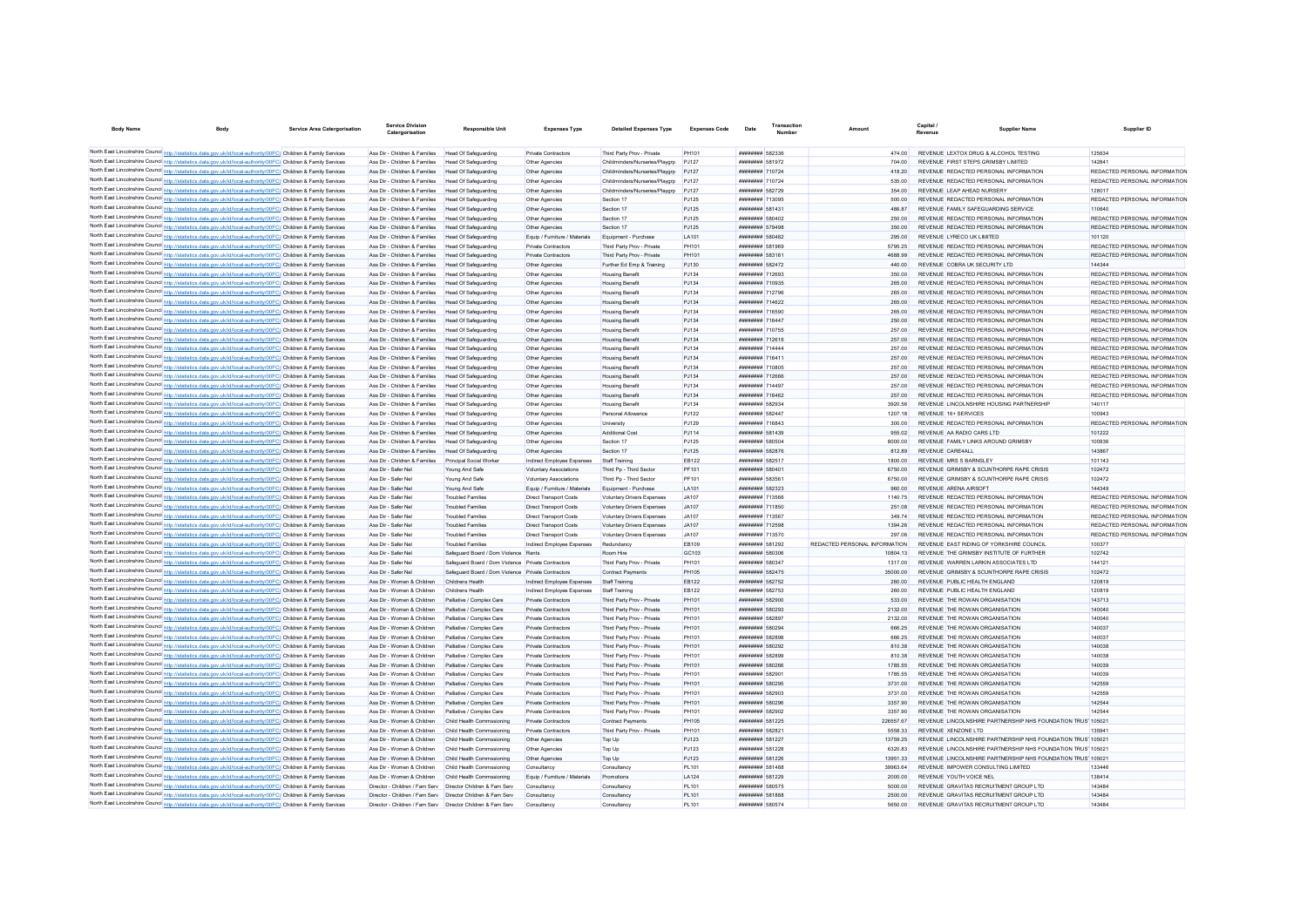| <b>Body Name</b>                     | <b>Body</b>                                                                                                                                                                                                                          | Service Area Catergorisation | Service Division<br>Catergorisation                         | <b>Responsible Unit</b>          | <b>Expenses Type</b>                             | <b>Detailed Expenses Type</b>                | <b>Expenses Code</b> | Date                                                                  | Transactio | Amoun               | Capital<br>Revenue |                                                            | <b>Supplier Nam</b>                                 | Supplier ID                   |
|--------------------------------------|--------------------------------------------------------------------------------------------------------------------------------------------------------------------------------------------------------------------------------------|------------------------------|-------------------------------------------------------------|----------------------------------|--------------------------------------------------|----------------------------------------------|----------------------|-----------------------------------------------------------------------|------------|---------------------|--------------------|------------------------------------------------------------|-----------------------------------------------------|-------------------------------|
|                                      | North East Lincolnshire Council http://statistics.data.gov.uk/id/local-authority/00FC) Children & Family Services                                                                                                                    |                              | Director - Children / Fam Serv Director Children & Fam Serv |                                  | Consultancy                                      | Consultancy                                  | PL101                | ######## 581889                                                       |            | 2825.00             |                    | REVENUE GRAVITAS RECRUITMENT GROUP LTD                     |                                                     | 143484                        |
|                                      | North East Lincolnshire Council http://statistics.data.gov.uk/id/local-authority/00FC) Other Corporate Budgets                                                                                                                       |                              | Other Corp Budgets - Financing Borrowing Costs              |                                  | Other Agencies                                   | Fees Comm Clf Logotech Charges PJ142         |                      | <b>BENSA BREEFERE</b>                                                 |            | 650.00              |                    | REVENUE PSUVE LTD                                          |                                                     | 125043                        |
|                                      | North East Lincolnshire Council http://statistics.data.gov.uk/id/local-authority/00FC) Other Corporate Budgets                                                                                                                       |                              | Other Corp Budgets - Financing Borrowing Costs              |                                  | Consultancy                                      | Consultano                                   | PL101                | ######## 578538                                                       |            | 3600.00             |                    | REVENUE FOCUS ON BANKING LTD                               |                                                     | 144010                        |
|                                      | North East Lincolnshire Council http://statistics.data.gov.uk/id/local-authority/00FC) Gov Dem & Comm Engagement                                                                                                                     |                              | Gov Dem & Comm Engagemer Registrars & Civic Services        |                                  | Rents                                            | Rent                                         | GC101                | ######## 581398                                                       |            | 1680.00             |                    | REVENUE CLEETHORPES CHARTER TRUSTEES                       |                                                     | 101604                        |
|                                      | North East Lincolnshire Council http://statistics.data.gov.uk/id/local-authority/00FC) Gov Dem & Comm Engagement                                                                                                                     |                              | Gov Dem & Comm Engagemer Elections Team                     |                                  | Communications And Computin Postage              |                                              | LF111                | ######## 582339                                                       |            | 4064.56             |                    | REVENUE ROYAL MAIL GROUP PLC                               |                                                     | 101082                        |
|                                      | North East Lincolnshire Council http://statistics.data.gov.uk/id/local-authority/00FC) Gov Dem & Comm Engagement                                                                                                                     |                              | Gov Dem & Comm Engagemer Elections Team                     |                                  | Rents                                            | Rent                                         | GC101                | ######## 580034                                                       |            | 250.00              |                    | REVENUE ST HUGHES CENTRE                                   |                                                     | 108327                        |
|                                      | North East Lincolnshire Council http://statistics.data.gov.uk/id/local-authority/00FC) Gov Dem & Comm Engagement                                                                                                                     |                              | Gov Dem & Comm Engagemer Elections Team                     |                                  | Equip / Furniture / Materials                    | Books                                        | LA121                | ######## 582358                                                       |            | 405.00              |                    | REVENUE LEXISNEXIS UK                                      |                                                     | 101447                        |
|                                      | North East Lincolnshire Council http://statistics.data.gov.uk/id/local-authority/00FC) Gov Dem & Comm Engagement                                                                                                                     |                              | Lav                                                         | Coroners                         | Services                                         | Alternative Provision                        | LE103                | ######## 582696                                                       |            | 300.00              |                    | REVENUE WILKIN CHAPMAN LLP SOLICITORS                      |                                                     | 109470                        |
|                                      | North East Lincolnshire Council http://statistics.data.gov.uk/id/local-authority/00FC) Gov Dem & Comm Engagement                                                                                                                     |                              | <b>Law</b>                                                  | Coroners                         | Other Agencies                                   | Convevance Bodie                             | P.1149               | ######## 58039                                                        |            | 750.00              |                    | REVENUE J W EMBERSON FUNERAL DIRECTORS                     |                                                     | 106813                        |
|                                      | North East Lincolnshire Council http://statistics.data.gov.uk/id/local-authority/00FC) Gov Dem & Comm Engagement                                                                                                                     |                              | Lav                                                         | Coroners                         | Other Agencies                                   | Post Mortems                                 | <b>PJ148</b>         | <b>######## 582694</b>                                                |            | 591.90              |                    | REVENUE REDACTED PERSONAL INFORMATION                      |                                                     | REDACTED PERSONAL INFORMATION |
|                                      | North East Lincolnshire Council http://statistics.data.gov.uk/id/local-authority/00FC) Gov Dem & Comm Engagement                                                                                                                     |                              | Law                                                         | Coroners                         | Other Agencies                                   | Post Mortems                                 | <b>PJ148</b>         | ######## 582330                                                       |            | 4524.65             |                    |                                                            | REVENUE UNIVERSITY HOSPITALS OF LEICESTER NHS TRUST | 107238                        |
|                                      | North East Lincolnshire Council http://statistics.data.gov.uk/id/local-authority/00FC) Gov Dem & Comm Engagement                                                                                                                     |                              | Lay                                                         | Coroners                         | Other Agencies                                   | Post Mortems                                 | PJ148                | ######## 582448                                                       |            | 1977.40             |                    | REVENUE REDACTED PERSONAL INFORMATION                      |                                                     | REDACTED PERSONAL INFORMATION |
|                                      | North East Lincolnshire Council http://statistics.data.gov.uk/id/local-authority/00FC) Gov Dem & Comm Engagement                                                                                                                     |                              | <b>Lav</b>                                                  | Legal Services                   | Grants And Subscriptions                         | Subscriptions                                | 1.1101               | ######## 580962                                                       |            | 750.00              |                    | REVENUE LAWYERS IN LOCAL GOVERNMENT                        |                                                     | 104903                        |
|                                      | North East Lincolnshire Council http://statistics.data.gov.uk/id/local-authority/00FC) Gov Dem & Comm Engagement                                                                                                                     |                              | Lav                                                         | Legal Services                   | Consultancy                                      | Consultancy                                  | PI 101               | <b><i>BREEZERE 581454</i></b>                                         |            | 10936.50            |                    | REVENUE MR JAMES GOUDIE OC                                 |                                                     | 110782                        |
|                                      | North East Lincolnshire Council http://statistics.data.gov.uk/id/local-authority/00FC) Gov Dem & Comm Engagement                                                                                                                     |                              | Lav                                                         | Legal Services                   | Services                                         | <b>Alternative Provision</b>                 | LE103                | <b><i>BREEZEEE</i></b> 582717                                         |            | 650.00              |                    | REVENUE LAURA TWIST                                        |                                                     | 139045                        |
|                                      | North East Lincolnshire Council http://statistics.data.gov.uk/id/local-authority/00FC) Gov Dem & Comm Engagement                                                                                                                     |                              | Lav                                                         | Legal Services                   | Miscellaneous Expenses                           | Legal Fees - General                         | LL103                | ######## 581002                                                       |            | 385.00              |                    | REVENUE COURT OF PROTECTION                                |                                                     | 135146                        |
|                                      | North East Lincolnshire Council http://statistics.data.gov.uk/id/local-authority/00FC) Gov Dem & Comm Engagement                                                                                                                     |                              | Lav                                                         | Legal Services                   | Miscellaneous Expenses                           | Legal Fees - General                         | LL103                | ######## 581989                                                       |            | 365.00              |                    | REVENUE COURT OF PROTECTION                                |                                                     | 135146                        |
|                                      | North East Lincolnshire Council http://statistics.data.gov.uk/id/local-authority/00FC) Gov Dem & Comm Engagement                                                                                                                     |                              | Lav                                                         | Legal Services                   | Miscellaneous Expenses                           | Legal Fees - General                         | LL103                | ######## 582122                                                       |            | $-385.00$           |                    | REVENUE COURT OF PROTECTION                                |                                                     | 135146                        |
|                                      | North East Lincolnshire Council http://statistics.data.gov.uk/id/local-authority/00FC) Gov Dem & Comm Engagement                                                                                                                     |                              | Lav                                                         | Legal Services                   | Miscellaneous Expenses                           | Legal Fees - Genera                          | LL103                | ######## 581003                                                       |            | 385.00              |                    | REVENUE COURT OF PROTECTION                                |                                                     | 135146                        |
|                                      | North East Lincolnshire Council http://statistics.data.gov.uk/id/local-authority/00FC) Gov Dem & Comm Engagement<br>North East Lincolnshire Council http://statistics.data.gov.uk/id/local-authority/00FC) Gov Dem & Comm Engagement |                              | Lav<br>Lav                                                  | Legal Services                   | Miscellaneous Expenses<br>Miscellaneous Expenses | Legal Fees - Genera<br>Legal Fees - Genera   | LL103<br>LL103       | ######## 581990<br>######## 582116                                    |            | 365.00<br>$-385.00$ |                    | REVENUE COURT OF PROTECTION<br>REVENUE COURT OF PROTECTION |                                                     | 135146<br>135146              |
|                                      | North East Lincolnshire Council http://statistics.data.gov.uk/id/local-authority/00FC) Gov Dem & Comm Engagement                                                                                                                     |                              | Lav                                                         | Legal Services<br>Legal Services | Miscellaneous Expenses                           | Legal Fees - General                         | LL103                | ######## 581991                                                       |            | 365.00              |                    | REVENUE COURT OF PROTECTION                                |                                                     | 135146                        |
|                                      | North East Lincolnshire Council http://statistics.data.gov.uk/id/local-authority/00FC) Gov Dem & Comm Engagement                                                                                                                     |                              | Lav                                                         | Legal Services                   | Miscellaneous Expenses                           | Legal Fees - General                         | LL103                | ######## 581004                                                       |            | 385.00              |                    | REVENUE COURT OF PROTECTION                                |                                                     | 135146                        |
|                                      | North East Lincolnshire Council http://statistics.data.gov.uk/id/local-authority/00FC) Gov Dem & Comm Engagement                                                                                                                     |                              | Lav                                                         | Legal Services                   | Miscellaneous Expenses                           | Legal Fees - General                         | LL103                | ######## 581992                                                       |            | 365.00              |                    | REVENUE COURT OF PROTECTION                                |                                                     | 135146                        |
|                                      | North East Lincolnshire Council http://statistics.data.gov.uk/id/local-authority/00FC) Gov Dem & Comm Engagement                                                                                                                     |                              | Lav                                                         | Legal Services                   | Miscellaneous Expenses                           | Legal Fees - General                         | LL103                | ######## 582115                                                       |            | $-385.00$           |                    | REVENUE COURT OF PROTECTION                                |                                                     | 135146                        |
|                                      | North East Lincolnshire Council http://statistics.data.gov.uk/id/local-authority/00FC) Gov Dem & Comm Engagement                                                                                                                     |                              | Lay                                                         | Legal Services                   | Miscellaneous Expenses                           | Legal Fees - General                         | LL103                | ######## 581001                                                       |            | 385.00              |                    | REVENUE COURT OF PROTECTION                                |                                                     | 135146                        |
|                                      | North East Lincolnshire Council http://statistics.data.gov.uk/id/local-authority/00FC) Gov Dem & Comm Engagement                                                                                                                     |                              | <b>I</b> av                                                 | Legal Services                   | Miscellaneous Expenses                           | Legal Fees - General                         | 11103                | ######## 581993                                                       |            | 365.00              |                    | REVENUE COURT OF PROTECTION                                |                                                     | 135146                        |
|                                      | North East Lincolnshire Council http://statistics.data.gov.uk/id/local-authority/00FC) Gov Dem & Comm Engagement                                                                                                                     |                              | Lav                                                         | Legal Services                   | Miscellaneous Expenses                           | Legal Fees - General                         | 11103                | <b>########</b> 582121                                                |            | $-385.00$           |                    | REVENUE COURT OF PROTECTION                                |                                                     | 135146                        |
|                                      | North East Lincolnshire Council http://statistics.data.gov.uk/id/local-authority/00FC) Gov Dem & Comm Engagement                                                                                                                     |                              | Lav                                                         | Legal Services                   | Miscellaneous Expenses                           | Legal Fees - General                         | 11103                | ######## 580998                                                       |            | 385.00              |                    | REVENUE COURT OF PROTECTION                                |                                                     | 135146                        |
|                                      | North East Lincolnshire Council http://statistics.data.gov.uk/id/local-authority/00FC) Gov Dem & Comm Engagement                                                                                                                     |                              | Lav                                                         | Legal Services                   | Miscellaneous Expenses                           | Legal Fees - General                         | LL103                | ######## 581995                                                       |            | 365.00              |                    | REVENUE COURT OF PROTECTION                                |                                                     | 135146                        |
|                                      | North East Lincolnshire Council http://statistics.data.gov.uk/id/local-authority/00FC) Gov Dem & Comm Engagement                                                                                                                     |                              | Lay                                                         | Legal Services                   | Miscellaneous Expenses                           | Legal Fees - General                         | LL103                | ######## 582118                                                       |            | $-385.00$           |                    | REVENUE COURT OF PROTECTION                                |                                                     | 135146                        |
|                                      | North East Lincolnshire Council http://statistics.data.gov.uk/id/local-authority/00FC) Gov Dem & Comm Engagement                                                                                                                     |                              | Lav                                                         | Legal Service                    | Miscellaneous Expenses                           | Legal Fees - General                         | LL103                | ######## 581005                                                       |            | 385.00              |                    | REVENUE COURT OF PROTECTION                                |                                                     | 135146                        |
|                                      | North East Lincolnshire Council http://statistics.data.gov.uk/id/local-authority/00FC) Gov Dem & Comm Engagement                                                                                                                     |                              | Lav                                                         | Legal Service                    | Miscellaneous Expenses                           | Legal Fees - General                         | LL103                | ######## 581994                                                       |            | 365.00              |                    | REVENUE COURT OF PROTECTION                                |                                                     | 135146                        |
|                                      | North East Lincolnshire Council http://statistics.data.gov.uk/id/local-authority/00FC) Gov Dem & Comm Engagement                                                                                                                     |                              | Lav                                                         | <b>Legal Services</b>            | Miscellaneous Expenses                           | Legal Fees - General                         | LL103                | ######## 582117                                                       |            | $-385.00$           |                    | REVENUE COURT OF PROTECTION                                |                                                     | 135146                        |
|                                      | North East Lincolnshire Council http://statistics.data.gov.uk/id/local-authority/00FC) Gov Dem & Comm Engagement                                                                                                                     |                              | Lav                                                         | Legal Services                   | Miscellaneous Expenses                           | Legal Fees - General                         | LL103                | ######## 580999                                                       |            | 385.00              |                    | REVENUE COURT OF PROTECTION                                |                                                     | 135146                        |
|                                      | North East Lincolnshire Council http://statistics.data.gov.uk/id/local-authority/00FC) Gov Dem & Comm Engagement                                                                                                                     |                              | Lav                                                         | Legal Services                   | Miscellaneous Expenses                           | Legal Fees - General                         | LL103                | ######## 581988                                                       |            | 365.00              |                    | REVENUE COURT OF PROTECTION                                |                                                     | 135146                        |
|                                      | North East Lincolnshire Council http://statistics.data.gov.uk/id/local-authority/00FC) Gov Dem & Comm Engagement                                                                                                                     |                              | Lav                                                         | Legal Services                   | Miscellaneous Expenses                           | Legal Fees - General                         | LL103                | ######## 582119                                                       |            | $-385.00$           |                    | REVENUE COURT OF PROTECTION                                |                                                     | 135146                        |
|                                      | North East Lincolnshire Council http://statistics.data.gov.uk/id/local-authority/00FC) Gov Dem & Comm Engagement                                                                                                                     |                              | Lav                                                         | Legal Services                   | Miscellaneous Expenses                           | Legal Fees - General                         | LL103                | ######## 581000                                                       |            | 385.00              |                    | REVENUE COURT OF PROTECTION                                |                                                     | 135146                        |
|                                      | North East Lincolnshire Council http://statistics.data.gov.uk/id/local-authority/00FC) Gov Dem & Comm Engagement                                                                                                                     |                              | <b>I</b> av                                                 | Legal Services                   | Miscellaneous Expenses                           | Legal Fees - General                         | 11103                | ######## 582120                                                       |            | $-385.00$           |                    | REVENUE COURT OF PROTECTION                                |                                                     | 135146                        |
|                                      | North East Lincolnshire Council http://statistics.data.gov.uk/id/local-authority/00FC) Gov Dem & Comm Engagement                                                                                                                     |                              | Lav                                                         | Legal Services                   | Miscellaneous Expenses                           | Legal Fees - General                         | LL103                | ######## 583078                                                       |            | $-385.00$           |                    | REVENUE COURT OF PROTECTION                                |                                                     | 135146                        |
|                                      | North East Lincolnshire Council http://statistics.data.gov.uk/id/local-authority/00FC) Gov Dem & Comm Engagement                                                                                                                     |                              | Lay                                                         | Legal Services                   | Miscellaneous Expenses                           | Legal Fees - General                         | LL103                | ######## 580320                                                       |            | 420.00              |                    | REVENUE REBECCA MILLER                                     |                                                     | 140404                        |
|                                      | North East Lincolnshire Council http://statistics.data.gov.uk/id/local-authority/00FC) Gov Dem & Comm Engagement                                                                                                                     |                              | <b>I</b> av                                                 | Legal Services                   | Miscellaneous Expenses                           | Legal Fees - General                         | 11103                | <b><i>BREEZEEE 579444</i></b>                                         |            | 525.00              |                    | REVENUE MR JAMES A GOODWIN                                 |                                                     | 123497                        |
|                                      | North East Lincolnshire Council http://statistics.data.gov.uk/id/local-authority/00FC) Gov Dem & Comm Engagement                                                                                                                     |                              | <b>Lav</b>                                                  | Legal Services                   | Miscellaneous Expenses                           | Legal Fees - General                         | 11103<br>11103       | <b><i>BREEZEEE</i></b> 579463<br><b><i><u>BREERESS</u></i></b> 579468 |            | 1840.00<br>520.00   |                    | REVENUE MISS GEMMA CARR<br>REVENUE MR MARK WATTERSON       |                                                     | 143988<br>109973              |
|                                      | North East Lincolnshire Council http://statistics.data.gov.uk/id/local-authority/00FC) Gov Dem & Comm Engagement<br>North East Lincolnshire Council http://statistics.data.gov.uk/id/local-authority/00FC) Gov Dem & Comm Engagement |                              | Lav                                                         | Legal Services                   | Miscellaneous Expenses                           | Legal Fees - General                         | LL103                | ######## 580309                                                       |            | 6435.00             |                    | REVENUE MISS NAOMI MADDERSON                               |                                                     | 103810                        |
|                                      | North East Lincolnshire Council http://statistics.data.gov.uk/id/local-authority/00FC) Gov Dem & Comm Engagement                                                                                                                     |                              | Lav<br>Lav                                                  | Legal Services<br>Legal Services | Miscellaneous Expenses<br>Miscellaneous Expenses | Legal Fees - General<br>Legal Fees - General | LL103                | ######## 581195                                                       |            | 500.00              |                    | REVENUE BURTON AND DYSON                                   |                                                     | 111298                        |
|                                      | North East Lincolnshire Council http://statistics.data.gov.uk/id/local-authority/00FC) Gov Dem & Comm Engagement                                                                                                                     |                              | Lav                                                         | Legal Services                   | Miscellaneous Expenses                           | Legal Fees - General                         | LL103                | ######## 581247                                                       |            | 750.00              |                    | <b>REVENUE MISS J C BAGGS</b>                              |                                                     | 112233                        |
|                                      | North East Lincolnshire Council http://statistics.data.gov.uk/id/local-authority/00FC) Gov Dem & Comm Engagement                                                                                                                     |                              | Lav                                                         | Legal Services                   | Miscellaneous Expenses                           | Legal Fees - General                         | LL103                | ######## 581242                                                       |            | 500.00              |                    | REVENUE PHILIP BOWEN                                       |                                                     | 143310                        |
|                                      | North East Lincolnshire Council http://statistics.data.gov.uk/id/local-authority/00FC) Gov Dem & Comm Engagement                                                                                                                     |                              | Lav                                                         | Legal Services                   | Miscellaneous Expenses                           | Legal Fees - General                         | LL103                | ######## 580530                                                       |            | 1605.00             |                    | REVENUE MISS NAOMI MADDERSON                               |                                                     | 103810                        |
|                                      | North East Lincolnshire Council http://statistics.data.gov.uk/id/local-authority/00FC) Gov Dem & Comm Engagement                                                                                                                     |                              | Lav                                                         | Legal Services                   | Miscellaneous Expenses                           | Legal Fees - General                         | LL103                | ######## 580529                                                       |            | 905.00              |                    | REVENUE PHILIP BOWEN                                       |                                                     | 143310                        |
|                                      | North East Lincolnshire Council http://statistics.data.gov.uk/id/local-authority/00FC) Gov Dem & Comm Engagement                                                                                                                     |                              | Lav                                                         | Legal Services                   | Miscellaneous Expenses                           | Legal Fees - General                         | LL103                | ######## 580531                                                       |            | 529.24              |                    | REVENUE WARNER GOODMAN LLI                                 |                                                     | 134031                        |
|                                      | North East Lincolnshire Council http://statistics.data.gov.uk/id/local-authority/00FC) Gov Dem & Comm Engagement                                                                                                                     |                              | Law                                                         | Legal Services                   | Miscellaneous Expenses                           | Legal Fees - General                         | LL103                | ######## 580937                                                       |            | 500.00              |                    | REVENUE PHILIP BOWEN                                       |                                                     | 143310                        |
|                                      | North East Lincolnshire Council http://statistics.data.gov.uk/id/local-authority/00FC) Gov Dem & Comm Engagement                                                                                                                     |                              | <b>Lav</b>                                                  | Legal Services                   | Miscellaneous Expenses                           | Legal Fees - General                         | 11103                | ######## 580942                                                       |            | 507.50              |                    | REVENUE REBECCA MILLER                                     |                                                     | 140404                        |
|                                      | North East Lincolnshire Council http://statistics.data.gov.uk/id/local-authority/00FC) Gov Dem & Comm Engagement                                                                                                                     |                              | <b>Law</b>                                                  | Legal Services                   | Miscellaneous Expenses                           | Legal Fees - General                         | LL103                | ######## 580978                                                       |            | 1427.50             |                    | REVENUE PHILIP BOWEN                                       |                                                     | 143310                        |
|                                      | North East Lincolnshire Council http://statistics.data.gov.uk/id/local-authority/00FC) Gov Dem & Comm Engagement                                                                                                                     |                              | Lav                                                         | Legal Services                   | Miscellaneous Expenses                           | Legal Fees - General                         | LL103                | ######## 580948                                                       |            | 605.00              |                    | REVENUE MISS J C BAGGS                                     |                                                     | 112233                        |
|                                      | North East Lincolnshire Council http://statistics.data.gov.uk/id/local-authority/00FC) Gov Dem & Comm Engagement                                                                                                                     |                              | Lay                                                         | Legal Services                   | Miscellaneous Expenses                           | Legal Fees - General                         | LL103                | ######## 580947                                                       |            | 1280.00             |                    | REVENUE DAVID PHILLIPS                                     |                                                     | 103505                        |
|                                      | North East Lincolnshire Council http://statistics.data.gov.uk/id/local-authority/00FC) Gov Dem & Comm Engagement                                                                                                                     |                              | <b>Lav</b>                                                  | Legal Services                   | Miscellaneous Expenses                           | Legal Fees - General                         | 11103                | <b>########</b> 580945                                                |            | 520.00              |                    | REVENUE DAVID PHILLIPS                                     |                                                     | 103505                        |
|                                      | North East Lincolnshire Council http://statistics.data.gov.uk/id/local-authority/00FC) Gov Dem & Comm Engagement                                                                                                                     |                              | <b>Lav</b>                                                  | Legal Services                   | Miscellaneous Expenses                           | Legal Fees - General                         | 11103                | ######## 580952                                                       |            | 1290.00             |                    | REVENUE DAVID PHILLIPS                                     |                                                     | 103505                        |
|                                      | North East Lincolnshire Council http://statistics.data.gov.uk/id/local-authority/00FC) Gov Dem & Comm Engagement                                                                                                                     |                              | <b>Lav</b>                                                  | Legal Services                   | Miscellaneous Expenses                           | Legal Fees - General                         | 11103                | ######## 580953                                                       |            | 2390.00             |                    | REVENUE DAVID PHILLIPS                                     |                                                     | 103505                        |
|                                      | North East Lincolnshire Council http://statistics.data.gov.uk/id/local-authority/00FC) Gov Dem & Comm Engagement                                                                                                                     |                              | Lav                                                         | Legal Services                   | Miscellaneous Expenses                           | Legal Fees - General                         | LL103                | ######## 580955                                                       |            | 2269.95             |                    | REVENUE DAVID PHILLIPS                                     |                                                     | 103505                        |
|                                      | North East Lincolnshire Council http://statistics.data.gov.uk/id/local-authority/00FC) Gov Dem & Comm Engagement                                                                                                                     |                              | Lav                                                         | Legal Services                   | Miscellaneous Expenses                           | Legal Fees - General                         | LL103                | <b><i>HRRHHHHH 580956</i></b>                                         |            | 1330.00             |                    | REVENUE DAVID PHILLIPS                                     |                                                     | 103505                        |
|                                      | North East Lincolnshire Council http://statistics.data.gov.uk/id/local-authority/00FC) Gov Dem & Comm Engagement                                                                                                                     |                              | Lav                                                         | Legal Services                   | Miscellaneous Expenses                           | Legal Fees - General                         | LL103                | <b>########</b> 580941                                                |            | 1080.00             |                    | REVENUE DAVID PHILLIPS                                     |                                                     | 103505                        |
|                                      | North East Lincolnshire Council http://statistics.data.gov.uk/id/local-authority/00FC) Gov Dem & Comm Engagement                                                                                                                     |                              | Lav                                                         | Legal Service                    | Miscellaneous Expenses                           | Legal Fees - General                         | LL103                | ######## 580957                                                       |            | 600.00              |                    | REVENUE MISS GEMMA CARF                                    |                                                     | 143988                        |
|                                      | North East Lincolnshire Council http://statistics.data.gov.uk/id/local-authority/00FC) Gov Dem & Comm Engagement                                                                                                                     |                              | Lav                                                         | Legal Service                    | Miscellaneous Expenses                           | Legal Fees - Genera                          | LL103                | ######## 580958                                                       |            | 1275.00             |                    | REVENUE ASHLEY LORD                                        |                                                     | 139751                        |
|                                      | North East Lincolnshire Council http://statistics.data.gov.uk/id/local-authority/00FC) Gov Dem & Comm Engagement                                                                                                                     |                              | Lav                                                         | Legal Services                   | Miscellaneous Expenses                           | Legal Fees - Genera                          | LL103                | ######## 580959                                                       |            | 1450.00             |                    | REVENUE PHILIP BOWEN                                       |                                                     | 143310                        |
|                                      | North East Lincolnshire Council http://statistics.data.gov.uk/id/local-authority/00FC) Gov Dem & Comm Engagement                                                                                                                     |                              | Lav                                                         | Legal Services                   | Miscellaneous Expenses                           | Legal Fees - General                         | LL103                | ######## 580989                                                       |            | 1989.70             |                    | REVENUE MJC LAW                                            |                                                     | 142455                        |
|                                      | North East Lincolnshire Council http://statistics.data.gov.uk/id/local-authority/00FC) Gov Dem & Comm Engagement                                                                                                                     |                              | Lav                                                         | Legal Services                   | Miscellaneous Expenses                           | Legal Fees - General                         | LL103                | ######## 580982                                                       |            | 455.00              |                    | REVENUE MISS ALISON DAVENPOR                               |                                                     | 143374                        |
|                                      | North East Lincolnshire Council http://statistics.data.gov.uk/id/local-authority/00FC) Gov Dem & Comm Engagement                                                                                                                     |                              | <b>I</b> av                                                 | Legal Service                    | Miscellaneous Expenses                           | Legal Fees - Genera                          | 11103                | ######## 580532                                                       |            | 2300.00             |                    | REVENUE MISS GEMMA CARE                                    |                                                     | 143988<br>143310              |
|                                      | North East Lincolnshire Council http://statistics.data.gov.uk/id/local-authority/00FC) Gov Dem & Comm Engagement                                                                                                                     |                              | Law                                                         | Legal Services<br>Legal Services | Miscellaneous Expenses<br>Miscellaneous Expenses | Legal Fees - General                         | 11103<br>11103       | ######## 580839<br>######## 580558                                    |            | 500.00<br>5310.00   |                    | REVENUE PHILIP BOWEN<br>REVENUE MR MICHAEL S BURDON        |                                                     | 104432                        |
| North East Lincolnshire Council http | North East Lincolnshire Council http://statistics.data.gov.uk/id/local-authority/00FC) Gov Dem & Comm Engagement<br>//statistics.data.gov.uk/id/local-authority/00FC) Gov Dem & Comm Engagement                                      |                              | Law<br>Law                                                  | Legal Services                   | Miscellaneous Expenses                           | Legal Fees - General<br>Legal Fees - General | 11103                | ######## 580568                                                       |            | 540.00              |                    | REVENUE DAVID PHILLIPS                                     |                                                     | 103505                        |
|                                      |                                                                                                                                                                                                                                      |                              |                                                             |                                  |                                                  |                                              |                      |                                                                       |            |                     |                    |                                                            |                                                     |                               |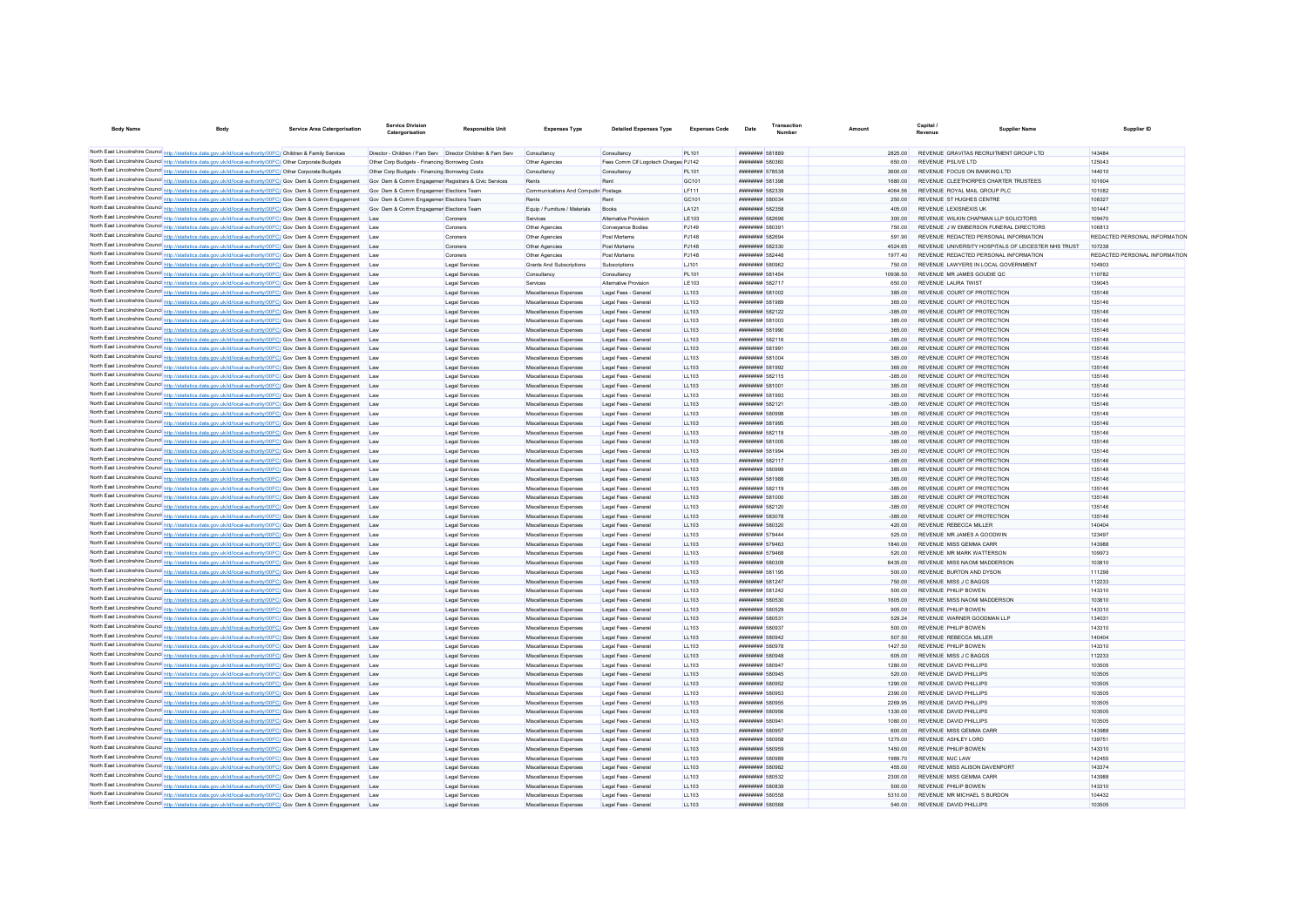| <b>Body Name</b>                                                                                                                                                                                                                     | Body                                                                                                                                                                                                                                 | <b>Service Area Catergorisation</b> | Service Division<br>Catergorisation | <b>Responsible Unit</b>          | <b>Expenses Type</b>                             | <b>Detailed Expenses Type</b>                          | <b>Expenses Code</b>         | Date                                      |                               | Amoun             | Capital.<br>Revenue | <b>Supplier Name</b>                                                       | Supplier ID      |
|--------------------------------------------------------------------------------------------------------------------------------------------------------------------------------------------------------------------------------------|--------------------------------------------------------------------------------------------------------------------------------------------------------------------------------------------------------------------------------------|-------------------------------------|-------------------------------------|----------------------------------|--------------------------------------------------|--------------------------------------------------------|------------------------------|-------------------------------------------|-------------------------------|-------------------|---------------------|----------------------------------------------------------------------------|------------------|
|                                                                                                                                                                                                                                      |                                                                                                                                                                                                                                      |                                     |                                     |                                  |                                                  |                                                        |                              |                                           |                               |                   |                     |                                                                            |                  |
|                                                                                                                                                                                                                                      | North East Lincolnshire Council http://statistics.data.gov.uk/id/local-authority/00FC) Gov Dem & Comm Engagement Law                                                                                                                 |                                     |                                     | <b>Legal Services</b>            | Miscellaneous Expenses                           | Legal Fees - General                                   | LL103                        | ######## 580571                           |                               | 630.00            |                     | REVENUE DAVID PHILLIPS                                                     | 103505           |
|                                                                                                                                                                                                                                      | North East Lincolnshire Council http://statistics.data.gov.uk/id/local-authority/00FC) Gov Dem & Comm Engagement                                                                                                                     |                                     | I guy                               | Legal Services                   | Miscellaneous Expenses                           | Legal Fees - General                                   | LL103                        |                                           | <b><i>HRRHHHHH 580567</i></b> | 490.00            |                     | REVENUE DAVID PHILLIPS                                                     | 103505           |
|                                                                                                                                                                                                                                      | North East Lincolnshire Council http://statistics.data.gov.uk/id/local-authority/00FC) Gov Dem & Comm Engagement                                                                                                                     |                                     | I aw                                | Legal Services                   | Miscellaneous Expenses                           | Legal Fees - General                                   | LL103                        | ######## 580570                           |                               | 905.00            |                     | <b>REVENUE PHILIP BOWEN</b>                                                | 143310           |
|                                                                                                                                                                                                                                      | North East Lincolnshire Council http://statistics.data.gov.uk/id/local-authority/00FC) Gov Dem & Comm Engagement                                                                                                                     |                                     | Law                                 | Legal Services                   | Miscellaneous Expenses                           | Legal Fees - General                                   | LL103                        | ######## 580555                           |                               | 3235.00           |                     | REVENUE PHILIP BOWEN                                                       | 143310           |
|                                                                                                                                                                                                                                      | North East Lincolnshire Council http://statistics.data.gov.uk/id/local-authority/00FC) Gov Dem & Comm Engagement                                                                                                                     |                                     | <b>Law</b>                          | Legal Services                   | Miscellaneous Expenses                           | Legal Fees - Genera                                    | LL103                        | ######## 580549                           |                               | 1180.00           |                     | REVENUE PHILIP BOWEN                                                       | 143310           |
|                                                                                                                                                                                                                                      | North East Lincolnshire Council http://statistics.data.gov.uk/id/local-authority/00FC) Gov Dem & Comm Engagement                                                                                                                     |                                     |                                     | Legal Services                   | Miscellaneous Expenses                           | Legal Fees - Genera                                    | LL103                        | ######## 580543                           |                               | 670.00            |                     | REVENUE LAURA TWIST                                                        | 139045           |
|                                                                                                                                                                                                                                      | North East Lincolnshire Council http://statistics.data.gov.uk/id/local-authority/00FC) Gov Dem & Comm Engagement                                                                                                                     |                                     |                                     | Legal Services                   | Miscellaneous Expenses                           | Legal Fees - Genera                                    | <b>LL103</b>                 |                                           | ######## 580542               | 250.00            |                     | <b>REVENUE LAURA TWIST</b>                                                 | 139045           |
| North East Lincolnshire Council http://statistics.data.gov.uk/id/local-authority/00FC) Gov Dem & Comm Engagement                                                                                                                     |                                                                                                                                                                                                                                      |                                     | Law                                 | Legal Services                   | Miscellaneous Expenses                           | Legal Fees - General                                   | LL103                        | ######## 580931<br><b>########</b> 580548 |                               | 705.00<br>1280.00 |                     | REVENUE MISS NAOMI MADDERSON<br>REVENUE MISS GEMMA CARE                    | 103810<br>143988 |
| North East Lincolnshire Council http://statistics.data.gov.uk/id/local-authority/00FC) Gov Dem & Comm Engagement<br>North East Lincolnshire Council http://statistics.data.gov.uk/id/local-authority/00FC) Gov Dem & Comm Engagement |                                                                                                                                                                                                                                      |                                     | <b>Law</b><br>Law                   | Legal Services<br>Legal Services | Miscellaneous Expenses<br>Miscellaneous Expenses | Legal Fees - General<br>Legal Fees - Genera            | 11 103<br>LL103              | ######## 580930                           |                               | 570.00            |                     | REVENUE MISS J C BAGGS                                                     | 112233           |
|                                                                                                                                                                                                                                      | North East Lincolnshire Council http://statistics.data.gov.uk/id/local-authority/00FC) Gov Dem & Comm Engagement                                                                                                                     |                                     | Law                                 | Legal Services                   | Miscellaneous Expenses                           | Legal Fees - Genera                                    | <b>LL103</b>                 | ######## 580547                           |                               | 510.00            |                     | REVENUE REBECCA MILLER                                                     | 140404           |
|                                                                                                                                                                                                                                      | North East Lincolnshire Council http://statistics.data.gov.uk/id/local-authority/00FC) Gov Dem & Comm Engagement                                                                                                                     |                                     | Law                                 | <b>Legal Services</b>            | Miscellaneous Expenses                           | Legal Fees - Genera                                    | LL103                        | ######## 580544                           |                               | 705.00            |                     | REVENUE MR JONATHAN C WILSON                                               | 123960           |
|                                                                                                                                                                                                                                      | North East Lincolnshire Council http://statistics.data.gov.uk/id/local-authority/00FC) Gov Dem & Comm Engagement                                                                                                                     |                                     | Law                                 | Legal Services                   | Miscellaneous Expenses                           | Legal Fees - General                                   | 11103                        | ######## 580541                           |                               | 975.00            |                     | REVENUE SARAH FEARON                                                       | 131819           |
|                                                                                                                                                                                                                                      | North East Lincolnshire Council http://statistics.data.gov.uk/id/local-authority/00FC) Gov Dem & Comm Engagement                                                                                                                     |                                     | Law                                 | <b>Legal Services</b>            | Miscellaneous Expenses                           | Legal Fees - Genera                                    | 111103                       | ######## 580562                           |                               | 2902.50           |                     | REVENUE SARAH FEARON                                                       | 131819           |
|                                                                                                                                                                                                                                      | North East Lincolnshire Council http://statistics.data.gov.uk/id/local-authority/00FC) Gov Dem & Comm Engagement                                                                                                                     |                                     | Law                                 | <b>Legal Services</b>            | Miscellaneous Expenses                           | Legal Fees - General                                   | LL103                        | ######## 580557                           |                               | 1380.00           |                     | REVENUE MISS JOANNE E JENKINS                                              | 139686           |
|                                                                                                                                                                                                                                      | North East Lincolnshire Council http://statistics.data.gov.uk/id/local-authority/00FC) Gov Dem & Comm Engagement                                                                                                                     |                                     | Law                                 | Legal Services                   | Miscellaneous Expenses                           | Legal Fees - Genera                                    | LL103                        | <b><i>HRRHHHHH 580556</i></b>             |                               | 530.00            |                     | REVENUE DAVID PHILLIPS                                                     | 103505           |
|                                                                                                                                                                                                                                      | North East Lincolnshire Council http://statistics.data.gov.uk/id/local-authority/00FC) Gov Dem & Comm Engagement                                                                                                                     |                                     | Law                                 | Legal Services                   | Miscellaneous Expenses                           | Legal Fees - General                                   | <b>LL103</b>                 | ######## 580554                           |                               | 385.00            |                     | REVENUE ASHLEY LORD                                                        | 139751           |
|                                                                                                                                                                                                                                      | North East Lincolnshire Council http://statistics.data.gov.uk/id/local-authority/00FC) Gov Dem & Comm Engagement                                                                                                                     |                                     | Lav                                 | Legal Services                   | Miscellaneous Expenses                           | Legal Fees - General                                   | LL103                        | ######## 580553                           |                               | 1068.12           |                     | REVENUE MISS ALISON DAVENPORT                                              | 143374           |
|                                                                                                                                                                                                                                      | North East Lincolnshire Council http://statistics.data.gov.uk/id/local-authority/00FC) Gov Dem & Comm Engagement                                                                                                                     |                                     | Lav                                 | Legal Services                   | Miscellaneous Expenses                           | Legal Fees - General                                   | <b>LL103</b>                 | ######## 580552                           |                               | 3101.59           |                     | REVENUE DAVID PHILLIPS                                                     | 103505           |
|                                                                                                                                                                                                                                      | North East Lincolnshire Council http://statistics.data.gov.uk/id/local-authority/00FC) Gov Dem & Comm Engagement                                                                                                                     |                                     | Law                                 | Legal Services                   | Miscellaneous Expenses                           | Legal Fees - General                                   | LL103                        | ######## 580551                           |                               | 610.00            |                     | REVENUE REBECCA MILLER                                                     | 140404           |
|                                                                                                                                                                                                                                      | North East Lincolnshire Council http://statistics.data.gov.uk/id/local-authority/00FC) Gov Dem & Comm Engagement                                                                                                                     |                                     | Law                                 | Legal Services                   | Miscellaneous Expenses                           | Legal Fees - Genera                                    | <b>LL103</b>                 | ######## 580550                           |                               | 610.00            |                     | REVENUE REBECCA MILLER                                                     | 140404           |
|                                                                                                                                                                                                                                      | North East Lincolnshire Council http://statistics.data.gov.uk/id/local-authority/00FC) Gov Dem & Comm Engagement                                                                                                                     |                                     | Law                                 | Legal Services                   | Miscellaneous Expenses                           | Legal Fees - General                                   | <b>LL103</b>                 | ######## 580546                           |                               | 520.00            |                     | REVENUE MISS MARIE HARBIN                                                  | 14351            |
|                                                                                                                                                                                                                                      | North East Lincolnshire Council http://statistics.data.gov.uk/id/local-authority/00FC) Gov Dem & Comm Engagement                                                                                                                     |                                     | Law                                 | Legal Services                   | Miscellaneous Expenses                           | Legal Fees - General                                   | <b>LL103</b>                 | ######## 580566                           |                               | 3230.00           |                     | REVENUE MISS JOANNE F JENKINS                                              | 139686           |
|                                                                                                                                                                                                                                      | North East Lincolnshire Council http://statistics.data.gov.uk/id/local-authority/00FC) Gov Dem & Comm Engagement                                                                                                                     |                                     | Law                                 | Legal Services                   | Miscellaneous Expenses                           | Legal Fees - General                                   | LL103                        | ######## 580569                           |                               | 4950.00           |                     | REVENUE GAVIN BUTTON                                                       | 136396           |
|                                                                                                                                                                                                                                      | North East Lincolnshire Council http://statistics.data.gov.uk/id/local-authority/00FC) Gov Dem & Comm Engagement                                                                                                                     |                                     | Law                                 | Legal Services                   | Miscellaneous Expenses                           | Legal Fees - General                                   | LL103                        | ######## 580545                           |                               | 705.00            |                     | REVENUE MR ALAN CARNIE                                                     | 134849           |
|                                                                                                                                                                                                                                      | North East Lincolnshire Council http://statistics.data.gov.uk/id/local-authority/00FC) Gov Dem & Comm Engagement                                                                                                                     |                                     | Law                                 | Legal Services                   | Miscellaneous Expenses                           | Legal Fees - General                                   | LL103                        |                                           | ######## 582716               | 610.00            |                     | REVENUE DAVID PHILLIPS                                                     | 103505           |
|                                                                                                                                                                                                                                      | North East Lincolnshire Council http://statistics.data.gov.uk/id/local-authority/00FC) Gov Dem & Comm Engagement                                                                                                                     |                                     | l aw                                | <b>Legal Services</b>            | Miscellaneous Expenses                           | Legal Fees - General                                   | 111103                       | ######## 582707                           |                               | 795.00            |                     | REVENUE MISS NAOMI MADDERSON                                               | 103810           |
|                                                                                                                                                                                                                                      | North East Lincolnshire Council http://statistics.data.gov.uk/id/local-authority/00FC) Gov Dem & Comm Engagement                                                                                                                     |                                     | Law                                 | Legal Services                   | Miscellaneous Expenses                           | Legal Fees - General                                   | 11103                        | ######## 582709                           |                               | 810.00            |                     | REVENUE MISS NAOMI MADDERSON                                               | 103810           |
|                                                                                                                                                                                                                                      | North East Lincolnshire Council http://statistics.data.gov.uk/id/local-authority/00FC) Gov Dem & Comm Engagement                                                                                                                     |                                     | Law                                 | Legal Services                   | Miscellaneous Expenses                           | Legal Fees - General                                   | LL103                        | <b><i>BREEZER 582708</i></b>              |                               | 1365.00           |                     | REVENUE MISS NAOMI MADDERSON                                               | 103810           |
|                                                                                                                                                                                                                                      | North East Lincolnshire Council http://statistics.data.gov.uk/id/local-authority/00FC) Gov Dem & Comm Engagement                                                                                                                     |                                     | Law                                 | Legal Services                   | Miscellaneous Expenses                           | Legal Fees - General                                   | LL103                        | <b>######## 582706</b>                    |                               | 645.00<br>1505.00 |                     | REVENUE MISS NAOMI MADDERSON                                               | 103810<br>104183 |
|                                                                                                                                                                                                                                      | North East Lincolnshire Council http://statistics.data.gov.uk/id/local-authority/00FC) Gov Dem & Comm Engagement<br>North East Lincolnshire Council http://statistics.data.gov.uk/id/local-authority/00FC) Gov Dem & Comm Engagement |                                     | Law<br>Law                          | Legal Services                   | Miscellaneous Expenses                           | Legal Fees - General                                   | LL103                        | ######## 582705<br><b>######## 582705</b> |                               | 285.40            |                     | REVENUE BATES & MOUNTAIN SOLICITORS<br>REVENUE BATES & MOUNTAIN SOLICITORS | 104183           |
|                                                                                                                                                                                                                                      | North East Lincolnshire Council http://statistics.data.gov.uk/id/local-authority/00FC) Gov Dem & Comm Engagement                                                                                                                     |                                     | Lav                                 | Legal Services<br>Legal Services | Miscellaneous Expenses<br>Miscellaneous Expenses | Legal Fees - General<br>Legal Fees - General           | LL103<br><b>LL103</b>        | ######## 582391                           |                               | 1300.00           |                     | REVENUE MISS KAREN KABWERU NAMULEMU                                        | 144346           |
|                                                                                                                                                                                                                                      | North East Lincolnshire Council http://statistics.data.gov.uk/id/local-authority/00FC) Gov Dem & Comm Engagement                                                                                                                     |                                     |                                     | Legal Services                   | Miscellaneous Expenses                           | Legal Fees - General                                   | LL103                        | ######## 582388                           |                               | 350.00            |                     | REVENUE ELLIOT MATHER LLP                                                  | 144359           |
|                                                                                                                                                                                                                                      | North East Lincolnshire Council http://statistics.data.gov.uk/id/local-authority/00FC) Gov Dem & Comm Engagement                                                                                                                     |                                     |                                     | Legal Services                   | Miscellaneous Expenses                           | Legal Fees - General                                   | <b>LL103</b>                 | ######## 582406                           |                               | 735.00            |                     | <b>REVENUE PHILIP BOWEN</b>                                                | 143310           |
|                                                                                                                                                                                                                                      | North East Lincolnshire Council http://statistics.data.gov.uk/id/local-authority/00FC) Gov Dem & Comm Engagement                                                                                                                     |                                     | Law                                 | Legal Services                   | Miscellaneous Expenses                           | Legal Fees - General                                   | LL103                        | ######## 582244                           |                               | 772.50            |                     | <b>REVENUE MISS J C BAGGS</b>                                              | 112233           |
|                                                                                                                                                                                                                                      | North East Lincolnshire Council http://statistics.data.gov.uk/id/local-authority/00FC) Gov Dem & Comm Engagement                                                                                                                     |                                     | Law                                 | Legal Services                   | Miscellaneous Expenses                           | Legal Fees - General                                   | <b>LL103</b>                 | ######## 582400                           |                               | 660.00            |                     | REVENUE MR ALAN CARNIE                                                     | 134849           |
|                                                                                                                                                                                                                                      | North East Lincolnshire Council http://statistics.data.gov.uk/id/local-authority/00FC) Gov Dem & Comm Engagement                                                                                                                     |                                     | Law                                 | Legal Services                   | Miscellaneous Expenses                           | Legal Fees - General                                   | LL103                        | ######## 582245                           |                               | 570.00            |                     | <b>REVENUE MISS J C BAGGS</b>                                              | 112233           |
|                                                                                                                                                                                                                                      | North East Lincolnshire Council http://statistics.data.gov.uk/id/local-authority/00FC) Gov Dem & Comm Engagement                                                                                                                     |                                     | <b>Law</b>                          | Legal Services                   | Miscellaneous Expenses                           | Legal Fees - General                                   | <b>LL103</b>                 | <b><i>BREEZER 582701</i></b>              |                               | 820.35            |                     | REVENUE BG SOLICITORS LLP                                                  | 100514           |
|                                                                                                                                                                                                                                      | North East Lincolnshire Council http://statistics.data.gov.uk/id/local-authority/00FC) Gov Dem & Comm Engagement                                                                                                                     |                                     | Law                                 | Legal Services                   | Miscellaneous Expenses                           | Legal Fees - General                                   | LL103                        | ######## 582699                           |                               | 500.00            |                     | REVENUE PHILIP BOWEN                                                       | 143310           |
|                                                                                                                                                                                                                                      | North East Lincolnshire Council http://statistics.data.gov.uk/id/local-authority/00FC) Gov Dem & Comm Engagement                                                                                                                     |                                     | Law                                 | <b>Legal Services</b>            | Miscellaneous Expenses                           | Legal Fees - General                                   | LL103                        |                                           | ######## 582700               | 780.00            |                     | REVENUE PHILIP BOWEN                                                       | 143310           |
|                                                                                                                                                                                                                                      | North East Lincolnshire Council http://statistics.data.gov.uk/id/local-authority/00FC) Gov Dem & Comm Engagement                                                                                                                     |                                     | <b>Law</b>                          | <b>Legal Services</b>            | Miscellaneous Expenses                           | Legal Fees - General                                   | 11103                        | <b>ИНИНИИН 582720</b>                     |                               | 500.00            |                     | REVENUE PHILIP BOWEN                                                       | 143310           |
|                                                                                                                                                                                                                                      | North East Lincolnshire Council http://statistics.data.gov.uk/id/local-authority/00FC) Gov Dem & Comm Engagement                                                                                                                     |                                     | <b>Law</b>                          | Legal Services                   | Miscellaneous Expenses                           | Legal Fees - General                                   | 11103                        | ######## 582698                           |                               | 500.00            |                     | REVENUE PHILIP ROWEN                                                       | 143310           |
|                                                                                                                                                                                                                                      | North East Lincolnshire Council http://statistics.data.gov.uk/id/local-authority/00FC) Gov Dem & Comm Engagement                                                                                                                     |                                     | Law                                 | Legal Services                   | Miscellaneous Expenses                           | Legal Fees - General                                   | LL103                        | ######## 582723                           |                               | 970.00            |                     | REVENUE DAVID PHILLIPS                                                     | 103505           |
|                                                                                                                                                                                                                                      | North East Lincolnshire Council http://statistics.data.gov.uk/id/local-authority/00FC) Gov Dem & Comm Engagement                                                                                                                     |                                     | Law                                 | Legal Services                   | Miscellaneous Expenses                           | Legal Fees - General                                   | LL103                        | <b><i>BREEZEEE 582484</i></b>             |                               | 1755.00           |                     | <b>REVENUE SARAH FEARON</b>                                                | 131819           |
|                                                                                                                                                                                                                                      | North East Lincolnshire Council http://statistics.data.gov.uk/id/local-authority/00FC) Gov Dem & Comm Engagement                                                                                                                     |                                     | Law                                 | Legal Services                   | Miscellaneous Expenses                           | Legal Fees - General                                   | LL103                        | ######## 582482                           |                               | 660.00            |                     | REVENUE SARAH FEARON                                                       | 131819           |
|                                                                                                                                                                                                                                      | North East Lincolnshire Council http://statistics.data.gov.uk/id/local-authority/00FC) Gov Dem & Comm Engagement                                                                                                                     |                                     | Law                                 | Legal Services                   | Miscellaneous Expenses                           | Legal Fees - General                                   | LL103                        | <b><i>BREEZER SR2488</i></b>              |                               | 660.00            |                     | REVENUE SARAH FEARON                                                       | 131819           |
|                                                                                                                                                                                                                                      | North East Lincolnshire Council http://statistics.data.gov.uk/id/local-authority/00FC) Gov Dem & Comm Engagement                                                                                                                     |                                     | Law                                 | Legal Services                   | Miscellaneous Expenses                           | Legal Fees - General                                   | LL103                        | ######## 582489                           |                               | 615.00            |                     | REVENUE SARAH FEARON                                                       | 131819           |
|                                                                                                                                                                                                                                      | North East Lincolnshire Council http://statistics.data.gov.uk/id/local-authority/00FC) Gov Dem & Comm Engagement<br>North East Lincolnshire Council http://statistics.data.gov.uk/id/local-authority/00FC) Gov Dem & Comm Engagement |                                     | Law<br>Law                          | Legal Services<br>Legal Services | Miscellaneous Expenses<br>Miscellaneous Expenses | Legal Fees - General<br>Legal Fees - General           | <b>LL103</b><br><b>LL103</b> | ######## 582485<br>######## 582486        |                               | 795.00<br>1725.00 |                     | REVENUE SARAH FEARON<br>REVENUE SARAH FEARON                               | 131819<br>131819 |
|                                                                                                                                                                                                                                      | North East Lincolnshire Council http://statistics.data.gov.uk/id/local-authority/00FC) Gov Dem & Comm Engagement                                                                                                                     |                                     | Law                                 | Legal Services                   | Miscellaneous Expenses                           | Other Supplies & Services                              | <b>LL110</b>                 | ######## 581913                           |                               | 635.43            |                     | REVENUE REFLECTIVE MINDS LTD                                               | 13650            |
|                                                                                                                                                                                                                                      | North East Lincolnshire Council http://statistics.data.gov.uk/id/local-authority/00FC) Gov Dem & Comm Engagement                                                                                                                     |                                     | Law                                 | Legal Services                   | Miscellaneous Expenses                           | Other Supplies & Services                              | LL110                        | ######## 579474                           |                               | 305.80            |                     | REVENUE HARPHAMS MEDIA TRANSCRIBERS                                        | 112780           |
|                                                                                                                                                                                                                                      | North East Lincolnshire Council http://statistics.data.gov.uk/id/local-authority/00FC) Gov Dem & Comm Engagement                                                                                                                     |                                     | <b>Law</b>                          | Legal Services                   | Miscellaneous Expenses                           | Other Supplies & Services                              | 11 110                       | ######## 580367                           |                               | 1860.00           |                     | REVENUE PHILIP BOWEN                                                       | 143310           |
|                                                                                                                                                                                                                                      | North East Lincolnshire Council http://statistics.data.gov.uk/id/local-authority/00FC) Gov Dem & Comm Engagement                                                                                                                     |                                     | <b>Law</b>                          | Legal Services                   | Miscellaneous Expenses                           | Other Supplies & Services                              | LL110                        | ######## 57945                            |                               | 408.40            |                     | REVENUE LIZ HALL LTD                                                       | 120213           |
|                                                                                                                                                                                                                                      | North East Lincolnshire Council http://statistics.data.gov.uk/id/local-authority/00FC) Gov Dem & Comm Engagement                                                                                                                     |                                     | <b>Law</b>                          | Legal Services                   | Miscellaneous Expenses                           | Other Supplies & Services                              | LL110                        | ######## 580305                           |                               | 448.09            |                     | REVENUE DR SURAJ SHENOY                                                    | 143990           |
|                                                                                                                                                                                                                                      | North East Lincolnshire Council http://statistics.data.gov.uk/id/local-authority/00FC) Gov Dem & Comm Engagement                                                                                                                     |                                     | Law                                 | Legal Services                   | Miscellaneous Expenses                           | Other Supplies & Services                              | LL110                        | ######## 580449                           |                               | 713.00            |                     | REVENUE LEXTOX DRUG & ALCOHOL TESTING                                      | 125634           |
|                                                                                                                                                                                                                                      | North East Lincolnshire Council http://statistics.data.gov.uk/id/local-authority/00FC) Gov Dem & Comm Engagement                                                                                                                     |                                     | <b>Law</b>                          | Legal Services                   | Miscellaneous Expenses                           | Other Sunnlies & Services                              | 11 110                       | <b>########</b> 580450                    |                               | 941.00            |                     | REVENUE LEXTOX DRUG & ALCOHOL TESTING                                      | 125634           |
|                                                                                                                                                                                                                                      | North East Lincolnshire Council http://statistics.data.gov.uk/id/local-authority/00FC) Gov Dem & Comm Engagement                                                                                                                     |                                     | <b>Law</b>                          | Legal Services                   | Miscellaneous Expenses                           | Other Supplies & Services                              | LL110                        | ######## 580500                           |                               | 371.00            |                     | REVENUE LEXTOX DRUG & ALCOHOL TESTING                                      | 125634           |
|                                                                                                                                                                                                                                      | North East Lincolnshire Council http://statistics.data.gov.uk/id/local-authority/00FC) Gov Dem & Comm Engagement                                                                                                                     |                                     | <b>Law</b>                          | Legal Services                   | Miscellaneous Expenses                           | Other Supplies & Services                              | LL110                        | <b><i>BREEZER SROARS</i></b>              |                               | 405.00            |                     | REVENUE FORESIGHT CUNICAL SERVICES                                         | 143989           |
|                                                                                                                                                                                                                                      | North East Lincolnshire Council http://statistics.data.gov.uk/id/local-authority/00FC) Gov Dem & Comm Engagement                                                                                                                     |                                     | <b>Law</b>                          | Legal Services                   | Miscellaneous Expenses                           | Other Supplies & Services                              | LL110                        | ######## 580944                           |                               | 340.00            |                     | REVENUE LEXTOX DRUG & ALCOHOL TESTING                                      | 125634           |
|                                                                                                                                                                                                                                      | North East Lincolnshire Council http://statistics.data.gov.uk/id/local-authority/00FC) Gov Dem & Comm Engagement                                                                                                                     |                                     | <b>Law</b>                          | Legal Services                   | Miscellaneous Expenses                           | Other Supplies & Services                              | LL110                        | <b><i>HREBHHH</i></b> 580560              |                               | 2169.30           |                     | REVENUE ADVANCED CHILD CARE ASSESSMENTS LTD.                               | 129570           |
|                                                                                                                                                                                                                                      | North East Lincolnshire Council http://statistics.data.gov.uk/id/local-authority/00FC) Gov Dem & Comm Engagement                                                                                                                     |                                     | <b>Law</b>                          | Legal Services                   | Miscellaneous Expenses                           | Other Supplies & Services                              | LL110                        |                                           | ######## 582352               | 441.00            |                     | REVENUE DR GEORGINA J K FONFE                                              | 137595           |
|                                                                                                                                                                                                                                      | North East Lincolnshire Council http://statistics.data.gov.uk/id/local-authority/00FC) Gov Dem & Comm Engagement                                                                                                                     |                                     | Law                                 | Legal Services                   | Miscellaneous Expenses                           | Other Supplies & Services                              | LL110                        |                                           | ######## 582385               | 254.97            |                     | REVENUE LEXTOX DRUG & ALCOHOL TESTING                                      | 125634           |
|                                                                                                                                                                                                                                      | North East Lincolnshire Council http://statistics.data.gov.uk/id/local-authority/00FC) Gov Dem & Comm Engagement                                                                                                                     |                                     | $\overline{\phantom{a}}$ l av       | Legal Services                   | Miscellaneous Expenses                           | Other Supplies & Services                              | LL110                        | ######## 582492                           |                               | 320.00            |                     | REVENUE MENDES INVESTIGATION SERVICES LIMITED                              | 130979           |
|                                                                                                                                                                                                                                      | North East Lincolnshire Council http://statistics.data.gov.uk/id/local-authority/00FC) Gov Dem & Comm Engagement                                                                                                                     |                                     |                                     | Legal Services                   | Miscellaneous Expenses                           | Other Supplies & Services                              | LL110                        | ######## 582714                           |                               | 474.00            |                     | REVENUE LEXTOX DRUG & ALCOHOL TESTING                                      | 125634           |
| North East Lincolnshire Council http://statistics.data.gov.uk/id/local-authority/00FC) Gov Dem & Comm Engagement                                                                                                                     |                                                                                                                                                                                                                                      |                                     | Law                                 | Legal Services                   | Miscellaneous Expenses                           | Other Supplies & Services                              | <b>LL110</b>                 | ######## 582808                           |                               | 284.30            |                     | REVENUE LEXTOX DRUG & ALCOHOL TESTING                                      | 125634           |
| North East Lincolnshire Council http://statistics.data.gov.uk/id/local-authority/00FC) Gov Dem & Comm Engagement                                                                                                                     |                                                                                                                                                                                                                                      |                                     | Law                                 | Legal Services                   | Miscellaneous Expenses                           | Other Supplies & Services                              | <b>LL110</b>                 | ######## 582240                           |                               | 1585.00           |                     | <b>REVENUE PHILIP BOWEN</b>                                                | 143310           |
| North East Lincolnshire Council http://statistics.data.gov.uk/id/local-authority/00FC) Gov Dem & Comm Engagement                                                                                                                     |                                                                                                                                                                                                                                      |                                     | <b>Law</b>                          | Legal Services                   | Miscellaneous Expenses                           | Other Supplies & Services                              | 11 110                       |                                           | <b><i>BRESHHUH</i></b> 582140 | 815.00            |                     | REVENUE PHILIP BOWEN                                                       | 143310           |
| North East Lincolnshire Council http://statistics.data.gov.uk/id/local-authority/00FC) Gov Dem & Comm Engagement                                                                                                                     |                                                                                                                                                                                                                                      |                                     | <b>Law</b>                          | Legal Services                   | Miscellaneous Expenses                           | Other Supplies & Services                              | 11 110                       | ######## 582354                           | <b><i>BREEZER 582139</i></b>  | 408.57            |                     | REVENUE DR ELLIS MOSLEY<br>REVENUE PHILIP ROWEN                            | 104893<br>143310 |
| North East Lincolnshire Council http://statistics.data.gov.uk/id/local-authority/00FC) Gov Dem & Comm Engagement<br>North East Lincolnshire Council http://statistics.data.gov.uk/id/local-authority/00FC) Gov Dem & Comm Engagement |                                                                                                                                                                                                                                      |                                     | I aw                                | Legal Services                   | Miscellaneous Expenses<br>Miscellaneous Expenses | Other Supplies & Services<br>Other Supplies & Services | <b>LL110</b><br><b>LL110</b> |                                           | <b><i>BREEZER 582410</i></b>  | 1130.00<br>810.00 |                     | REVENUE MISS JOANNE E JENKINS                                              | 139686           |
|                                                                                                                                                                                                                                      |                                                                                                                                                                                                                                      |                                     | Law                                 | <b>Legal Services</b>            |                                                  |                                                        |                              |                                           |                               |                   |                     |                                                                            |                  |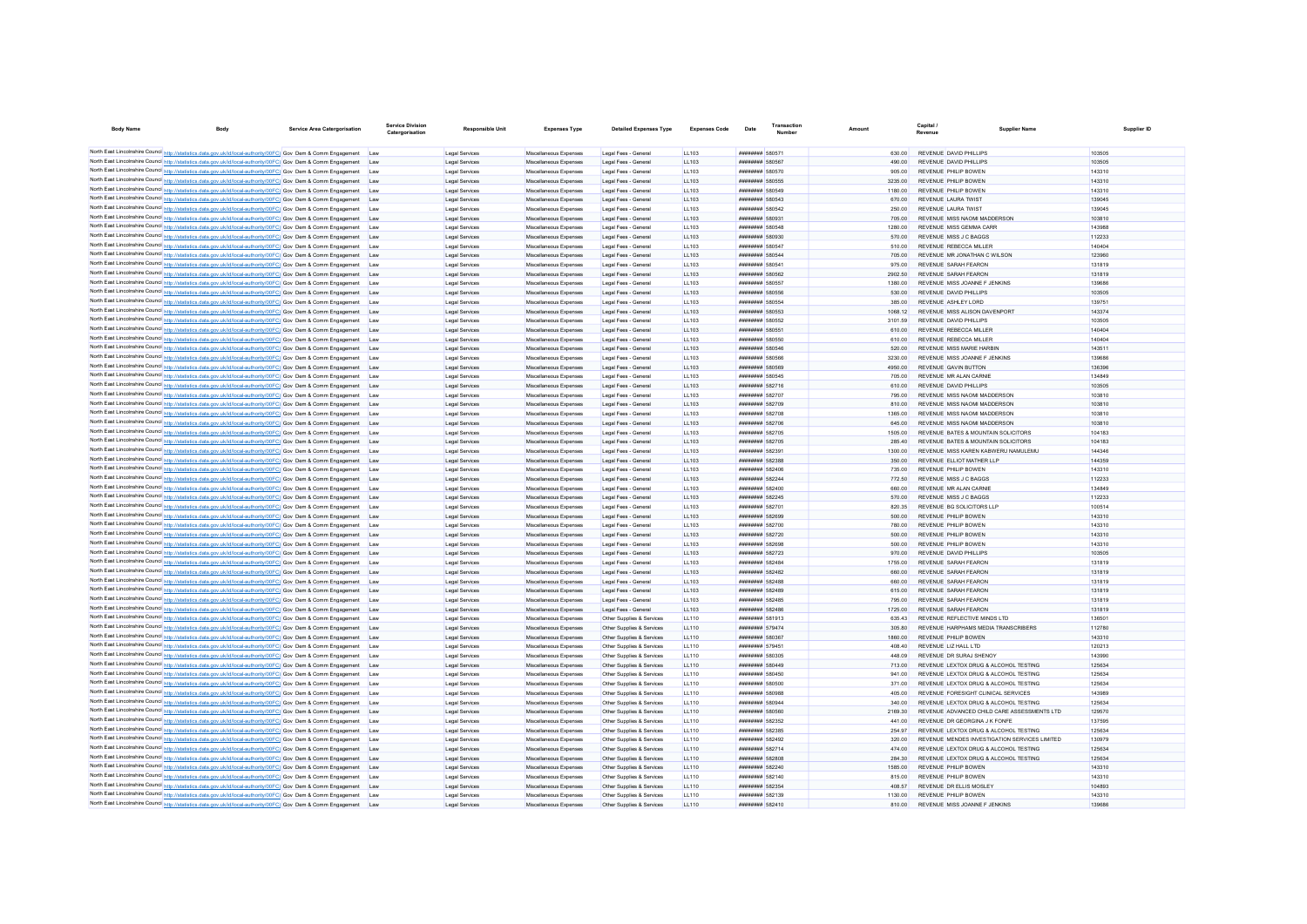| <b>Body Name</b> | <b>Body</b>                                                                                                                                                                                                                        | <b>Service Area Catergorisation</b> | <b>Service Division</b><br>Catergorisation | Responsible Unit                                      | <b>Expenses Type</b>                                                                                               | <b>Detailed Expenses Type</b>                                | <b>Expenses Code</b> | Date                                                           | Transactio<br><b>Number</b> | Amoun             | Capital.<br>Revenue                                                  | <b>Supplier Name</b>                          | Supplier ID      |
|------------------|------------------------------------------------------------------------------------------------------------------------------------------------------------------------------------------------------------------------------------|-------------------------------------|--------------------------------------------|-------------------------------------------------------|--------------------------------------------------------------------------------------------------------------------|--------------------------------------------------------------|----------------------|----------------------------------------------------------------|-----------------------------|-------------------|----------------------------------------------------------------------|-----------------------------------------------|------------------|
|                  |                                                                                                                                                                                                                                    |                                     |                                            |                                                       |                                                                                                                    |                                                              |                      |                                                                |                             |                   |                                                                      |                                               |                  |
|                  | North East Lincolnshire Council http://statistics.data.gov.uk/id/local-authority/00FC) Resources And Governance                                                                                                                    |                                     | Resources                                  | Chief Finance Officer                                 | Consultancy                                                                                                        | Consultancy                                                  | <b>PL101</b>         | ######## 580395                                                |                             | 2500.00           | REVENUE WNCLTD                                                       |                                               | 138884           |
|                  | North East Lincolnshire Council http://statistics.data.gov.uk/id/local-authority/00FC) Resources And Governance                                                                                                                    |                                     | Resources                                  | Chief Finance Officer                                 | Consultancy                                                                                                        | Consultancy                                                  | PL101                | <b><i><u>HHHHHHH</u></i></b> 580885                            |                             | 1605.00           | REVENUE SARAH BRATTAN                                                |                                               | 134910           |
|                  | North East Lincolnshire Council http://statistics.data.gov.uk/id/local-authority/00FC) Resources And Governance                                                                                                                    |                                     | Resources                                  | Chief Finance Officer                                 | Consultancy                                                                                                        | Consultancy                                                  | <b>PL101</b>         | <b><i>HRRHHHHH</i></b> 580889                                  |                             | 300.00            |                                                                      | REVENUE ANTHONY WINN BUSINESS CONSULTANCY LTD | 134636           |
|                  | North East Lincolnshire Council http://statistics.data.gov.uk/id/local-authority/00FC) Resources And Governance                                                                                                                    |                                     | Resources                                  | Chief Finance Officer                                 | Consultancy                                                                                                        | Consultancy                                                  | <b>PL101</b>         | ######## 580887                                                |                             | 1340.00           | REVENUE IAN GIRDI EY                                                 |                                               | 137191           |
|                  | North East Lincolnshire Council http://statistics.data.gov.uk/id/local-authority/00FC) Resources And Governance<br>North East Lincolnshire Council http://statistics.data.gov.uk/id/local-authority/00FC) Resources And Governance |                                     | Resources                                  | Chief Finance Officer                                 | Consultancy                                                                                                        | Consultancy                                                  | PL101                | <b>########</b> 580886<br><b><i><u>BREERHAM</u></i></b> 579625 |                             | 312.50            | <b>REVENUE HEIDI DODSON</b><br>REVENUE SHERWOOD TRAVEL               |                                               | 134908           |
|                  | North East Lincolnshire Council http://statistics.data.gov.uk/id/local-authority/00FC) Resources And Governance                                                                                                                    |                                     | Resources<br>Resources                     | Chief Exec & Suppor<br>Chief Exec & Suppor            | Contract Hire-Operating Leases Vehicles - Contract Hire<br>Grants And Subscriptions                                | Subscription                                                 | JC101<br>LJ101       | ######## 579583                                                |                             | 275.00<br>1040.00 | <b>REVENUE SOLACE GROUP</b>                                          |                                               | 100868<br>134667 |
|                  | North East Lincolnshire Council http://statistics.data.gov.uk/id/local-authority/00FC) Resources And Governance                                                                                                                    |                                     | Resources                                  | Chief Exec & Suppor                                   | Contributions To Provisions                                                                                        | Contributions - Communities                                  | <b>LK101</b>         | ######## 58153                                                 |                             | 500.00            | REVENUE GRANGE COMMUNITY CENTRE                                      |                                               | 144361           |
|                  | North East Lincolnshire Council http://statistics.data.gov.uk/id/local-authority/00FC) Resources And Governance                                                                                                                    |                                     | Resources                                  | Chief Exec & Suppor                                   | Contributions To Provisions                                                                                        | Contributions - Third Sector                                 | <b>LK102</b>         | ######## 582478                                                |                             | 5000.00           | REVENUE THE CULTURE HOUSE                                            |                                               | 102644           |
|                  | North East Lincolnshire Council http://statistics.data.gov.uk/id/local-authority/00FC) Resources And Governance                                                                                                                    |                                     | Resources                                  | Chief Exec & Support                                  | Consultancy                                                                                                        | Consultancy                                                  | PI 101               | <b>########</b> 580833                                         |                             | 730.00            | REVENUE PENNA PLC                                                    |                                               | 122954           |
|                  | North East Lincolnshire Council http://statistics.data.gov.uk/id/local-authority/00FC) Resources And Governance                                                                                                                    |                                     | Resources                                  | Chief Exec & Support                                  | Private Contractors                                                                                                | Third Party Prov - Private                                   | PH101                | ######## 581532                                                |                             | 3995.00           | REVENUE ROAD TRAFFIC SOLUTIONS LIMITED                               |                                               | 110409           |
|                  | North East Lincolnshire Council http://statistics.data.gov.uk/id/local-authority/00FC) Resources And Governance                                                                                                                    |                                     | Resources                                  | Chief Exec & Support                                  | Private Contractors                                                                                                | Third Party Prov - Private                                   | <b>PH101</b>         | ######## 578561                                                |                             | 6503.70           | REVENUE T-PRINT LIMITED                                              |                                               | 137088           |
|                  | North East Lincolnshire Council http://statistics.data.gov.uk/id/local-authority/00FC) Resources And Governance                                                                                                                    |                                     | Resources                                  | Chief Exec & Suppor                                   | Private Contractors                                                                                                | Third Party Prov - Private                                   | PH101                | ######## 578894                                                |                             | 861.00            | REVENUE T-PRINT LIMITED                                              |                                               | 137088           |
|                  | North East Lincolnshire Council http://statistics.data.gov.uk/id/local-authority/00FC) Resources And Governance                                                                                                                    |                                     | Resources                                  | Chief Exec & Sunnort                                  | Private Contractors                                                                                                | Third Party Prov - Private                                   | <b>PH101</b>         | ######## 580808                                                |                             | 450.00            | REVENUE LINCS RADIO LTD                                              |                                               | 124410           |
|                  | North East Lincolnshire Council http://statistics.data.gov.uk/id/local-authority/00FC) Resources And Governance                                                                                                                    |                                     | Resources                                  | Cfs Assets & Pc Programme                             | Ren Alterations Maint Building Removal Expenses - Officer                                                          |                                                              | GA108                | <b><i>BRENHHHH</i></b> 582275                                  |                             | 425.00            | REVENUE ENGIE SERVICES I TD                                          |                                               | 133267           |
|                  | North East Lincolnshire Council http://statistics.data.gov.uk/id/local-authority/00FC) Resources And Governance                                                                                                                    |                                     | Resources                                  | Cfs Assets & Pc Programme                             | Print Stationery / Gen Off Exp Advertising                                                                         |                                                              | <b>ID104</b>         | ######## 580433                                                |                             | 1200.00           | REVENUE SCOTTS PROPERTY LLP                                          |                                               | 103513           |
|                  | North East Lincolnshire Council http://statistics.data.gov.uk/id/local-authority/00FC) Resources And Governance                                                                                                                    |                                     | Resources                                  | Facilities Management                                 | Rep Alterations Maint Building Buildings - Repairs And Maint                                                       |                                                              | GA102                | ######## 580413                                                |                             | 430.00            | REVENUE ENGIE SERVICES I TD                                          |                                               | 133267           |
|                  | North East Lincolnshire Council http://statistics.data.gov.uk/id/local-authority/00FC) Resources And Governance                                                                                                                    |                                     | Resources                                  | Facilities Management                                 | Rep Alterations Maint Building Buildings - Repairs And Maint                                                       |                                                              | GA102                | ######## 580413                                                |                             | 269.89            | REVENUE ENGIE SERVICES I TD                                          |                                               | 133267           |
|                  | North East Lincolnshire Council http://statistics.data.gov.uk/id/local-authority/00FC) Resources And Governance                                                                                                                    |                                     | Resources                                  | Facilities Management                                 | Rep Alterations Maint Building Buildings - Repairs And Maint                                                       |                                                              | GA102                | ######## 580413                                                |                             | 960.00            | REVENUE ENGIE SERVICES LTD                                           |                                               | 133267           |
|                  | North East Lincolnshire Council http://statistics.data.gov.uk/id/local-authority/00FC) Resources And Governance                                                                                                                    |                                     | Resources                                  | Facilities Management                                 | Rep Alterations Maint Building Security Alarms And Cctv                                                            |                                                              | GA101                | ######## 580325                                                |                             | 1441.80           | <b>REVENUE SECOM PLC</b>                                             |                                               | 105478           |
|                  | North East Lincolnshire Council http://statistics.data.gov.uk/id/local-authority/00FC) Resources And Governance                                                                                                                    |                                     | Resources                                  | Facilities Management                                 | Cleaning And Domestic Supplier Cleaning - Services                                                                 |                                                              | GH102                | ######## 580430                                                |                             | 1081.00           | REVENUE KINGDOM SERVICES GROUP LTD                                   |                                               | 138536           |
|                  | North East Lincolnshire Council http://statistics.data.gov.uk/id/local-authority/00FC) Resources And Governance                                                                                                                    |                                     | Resources                                  | Facilities Management                                 | Cleaning And Domestic Supplier Refuse Collection                                                                   |                                                              | GH104                | ######## 580436                                                |                             | 516.62            | REVENUE ELLGIA LIMITED                                               |                                               | 101433           |
|                  | North East Lincolnshire Council http://statistics.data.gov.uk/id/local-authority/00FC) Resources And Governance                                                                                                                    |                                     | Resources                                  | Facilities Management                                 | Cleaning And Domestic Supplier Refuse Collection                                                                   |                                                              | GH104                | ######## 580328                                                |                             | 733.20            | REVENUE TULIP HEALTHCARE                                             |                                               | 101042           |
|                  | North East Lincolnshire Council http://statistics.data.gov.uk/id/local-authority/00FC) Resources And Governance                                                                                                                    |                                     | Resources                                  | Facilities Management                                 | Cleaning And Domestic Supplier Refuse Collectio                                                                    |                                                              | GH104                | ######## 580434                                                |                             | 554.58            | REVENUE ELLGIA LIMITED                                               |                                               | 101433           |
|                  | North East Lincolnshire Council http://statistics.data.gov.uk/id/local-authority/00FC) Resources And Governance                                                                                                                    |                                     | Resources                                  | Facilities Management                                 | <b>Energy Costs</b>                                                                                                | Electricity                                                  | GB102                | ######## 582029                                                |                             | 776.48            | REVENUE REYNOLDS PRIMARY ACADEMY                                     |                                               | 122175           |
|                  | North East Lincolnshire Council http://statistics.data.gov.uk/id/local-authority/00FC) Resources And Governance                                                                                                                    |                                     | Resources                                  | Facilities Management                                 | <b>Energy Costs</b>                                                                                                | Electricity                                                  | GB102<br>GR101       | ######## 582030<br><b><i>BREEZER 582029</i></b>                |                             | 1049.59<br>326.92 | REVENUE REYNOLDS PRIMARY ACADEMY<br>REVENUE REYNOLDS PRIMARY ACADEMY |                                               | 122175<br>122175 |
|                  | North East Lincolnshire Council http://statistics.data.gov.uk/id/local-authority/00FC) Resources And Governance<br>North East Lincolnshire Council http://statistics.data.gov.uk/id/local-authority/00FC) Resources And Governance |                                     | Resources<br>Resources                     | Facilities Management<br><b>Facilities Management</b> | <b>Energy Costs</b><br><b>Energy Costs</b>                                                                         | Gas<br>Gas                                                   | GR101                | ######## 582030                                                |                             | 441.91            | REVENUE REYNOLDS PRIMARY ACADEMY                                     |                                               | 122175           |
|                  | North East Lincolnshire Council http://statistics.data.gov.uk/id/local-authority/00FC) Resources And Governance                                                                                                                    |                                     | Resources                                  | <b>Facilities Management</b>                          | <b>Water Services</b>                                                                                              | Water                                                        | GE101                | ######## 582029                                                |                             | 284.22            | REVENUE REYNOLDS PRIMARY ACADEMY                                     |                                               | 122175           |
|                  | North East Lincolnshire Council http://statistics.data.gov.uk/id/local-authority/00FC) Resources And Governance                                                                                                                    |                                     | Resources                                  | <b>Facilities Management</b>                          | <b>Water Services</b>                                                                                              | Water                                                        | <b>GE101</b>         | ######## 582030                                                |                             | 384.18            | REVENUE REYNOLDS PRIMARY ACADEMY                                     |                                               | 122175           |
|                  | North East Lincolnshire Council http://statistics.data.gov.uk/id/local-authority/00FC) Resources And Governance                                                                                                                    |                                     | Resources                                  | <b>Facilities Management</b>                          | Cleaning And Domestic Supplier Cleaning - Services                                                                 |                                                              | GH102                | <b><i>BREEZER 580428</i></b>                                   |                             | 850.04            | REVENUE KINGDOM SERVICES GROUP I TD                                  |                                               | 138536           |
|                  | North East Lincolnshire Council http://statistics.data.gov.uk/id/local-authority/00FC) Resources And Governance                                                                                                                    |                                     | Resources                                  | <b>Facilities Management</b>                          | Cleaning And Domestic Supplier Refuse Collection                                                                   |                                                              | GH104                | ######## 580435                                                |                             | 516.88            | REVENUE FLLGIA LIMITED                                               |                                               | 101433           |
|                  | North East Lincolnshire Council http://statistics.data.gov.uk/id/local-authority/00FC) Resources And Governance                                                                                                                    |                                     | Resources                                  | Facilities Management                                 | Reo Alterations Maint Building Buildings - Repairs And Maint                                                       |                                                              | GA102                | ######## 580415                                                |                             | 252.89            | REVENUE ENGIE SERVICES LTD                                           |                                               | 133267           |
|                  | North East Lincolnshire Council http://statistics.data.gov.uk/id/local-authority/00FC) Resources And Governance                                                                                                                    |                                     | Resources                                  | Facilities Management                                 | Cleaning And Domestic Supplier Cleaning - Services                                                                 |                                                              | GH102                | <b><i>BREEZER 580429</i></b>                                   |                             | 1014 75           | REVENUE KINGDOM SERVICES GROUP LTD                                   |                                               | 138536           |
|                  | North East Lincolnshire Council http://statistics.data.gov.uk/id/local-authority/00FC) Resources And Governance                                                                                                                    |                                     | Resources                                  | Facilities Management                                 | Cleaning And Domestic Supplier Refuse Collection                                                                   |                                                              | GH104                | <b><i>BRRHHHHH</i></b> 580327                                  |                             | 728.00            | REVENUE TULIP HEALTHCARE                                             |                                               | 101042           |
|                  | North East Lincolnshire Council http://statistics.data.gov.uk/id/local-authority/00FC) Resources And Governance                                                                                                                    |                                     | Resources                                  | Facilities Management                                 | Rep Alterations Maint Building Buildings - Repairs And Maint                                                       |                                                              | GA102                | <b><i>BREEZER 582257</i></b>                                   |                             | 288.00            |                                                                      | REVENUE THRUNSCOF PRIMARY AND NURSERY ACADEMY | 118749           |
|                  | North East Lincolnshire Council http://statistics.data.gov.uk/id/local-authority/00FC) Resources And Governance                                                                                                                    |                                     | Resources                                  | Facilities Management                                 | Rep Alterations Maint Building Buildings - Repairs And Maint                                                       |                                                              | GA102                | ######## 582257                                                |                             | 256.80            |                                                                      | REVENUE THRUNSCOE PRIMARY AND NURSERY ACADEMY | 118749           |
|                  | North East Lincolnshire Council http://statistics.data.gov.uk/id/local-authority/00FC) Resources And Governance                                                                                                                    |                                     | Resources                                  | Facilities Management                                 | Rep Alterations Maint Building Buildings - Repairs And Maint                                                       |                                                              | GA102                | ######## 582257                                                |                             | 253.48            |                                                                      | REVENUE THRUNSCOE PRIMARY AND NURSERY ACADEMY | 118749           |
|                  | North East Lincolnshire Council http://statistics.data.gov.uk/id/local-authority/00FC) Resources And Governance                                                                                                                    |                                     | Resource                                   | Facilities Management                                 | Cleaning And Domestic Supplier Cleaning - Services                                                                 |                                                              | GH102                | <b><i>BREEZER 582257</i></b>                                   |                             | 1335.27           |                                                                      | REVENUE THRUNSCOF PRIMARY AND NURSERY ACADEMY | 118749           |
|                  | North East Lincolnshire Council http://statistics.data.gov.uk/id/local-authority/00FC) Resources And Governance                                                                                                                    |                                     | Resources                                  | Facilities Management                                 | Rep Alterations Maint Building Buildings - Repairs And Maint                                                       |                                                              | GA102                | ######## 580416                                                |                             | 293.93            | REVENUE ENGIE SERVICES LTD                                           |                                               | 133267           |
|                  | North East Lincolnshire Council http://statistics.data.gov.uk/id/local-authority/00FC) Resources And Governance                                                                                                                    |                                     | Resources                                  | Facilities Management                                 | Cleaning And Domestic Supplier Refuse Collection                                                                   |                                                              | GH104                | ######## 581254                                                |                             | 8480.00           | REVENUE GRADE 3 LIMITED                                              |                                               | 101924           |
|                  | North East Lincolnshire Council http://statistics.data.gov.uk/id/local-authority/00FC) Resources And Governance                                                                                                                    |                                     | Resources                                  | Facilities Management                                 | Cleaning And Domestic Supplier Refuse Collection                                                                   |                                                              | GH104                | ######## 581468                                                |                             | 516.62            | REVENUE ELLGIA LIMITED                                               |                                               | 101433           |
|                  | North East Lincolnshire Council http://statistics.data.gov.uk/id/local-authority/00FC) Resources And Governance                                                                                                                    |                                     | Resources                                  | <b>Facilities Management</b>                          |                                                                                                                    | Rep Alterations Maint Building Buildings - Repairs And Maint | GA102                | <b>######## 582055</b>                                         |                             | 1658.1            | REVENUE ENGIE SERVICES LTD                                           |                                               | 133267           |
|                  | North East Lincolnshire Council http://statistics.data.gov.uk/id/local-authority/00FC) Resources And Governance                                                                                                                    |                                     | Resources                                  | Facilities Management                                 | Rep Alterations Maint Building Buildings - Repairs And Maint                                                       |                                                              | GA102                | ######## 582047                                                |                             | 9543.12           | REVENUE ENGIE SERVICES I TD                                          |                                               | 133267           |
|                  | North East Lincolnshire Council http://statistics.data.gov.uk/id/local-authority/00FC) Resources And Governance                                                                                                                    |                                     | Resources                                  | Facilities Management                                 | Rep Alterations Maint Building Buildings - Repairs And Maint                                                       |                                                              | GA102                | <b>########</b> 582063                                         |                             | 972.00            | REVENUE ENGIE SERVICES LTD                                           |                                               | 133267           |
|                  | North East Lincolnshire Council http://statistics.data.gov.uk/id/local-authority/00FC) Resources And Governance<br>North East Lincolnshire Council http://statistics.data.gov.uk/id/local-authority/00FC) Resources And Governance |                                     | Resources<br>Resources                     | Facilities Management                                 | Rep Alterations Maint Building Buildings - Repairs And Maint<br>Cleaning And Domestic Supplier Cleaning - Services |                                                              | GA102<br>GH102       | ####### 582013<br>######## 580983                              |                             | 745.00<br>186785  | REVENUE ENGIE SERVICES LTD<br>REVENUE CANNON HYGIENE LIMITED         |                                               | 133267<br>139198 |
|                  | North East Lincolnshire Council http://statistics.data.gov.uk/id/local-authority/00FC) Resources And Governance                                                                                                                    |                                     | Resources                                  | Facilities Management<br>Facilities Management        | Cleaning And Domestic Supplier Cleaning - Services                                                                 |                                                              | GH102                | <b>########</b> 582266                                         |                             | 40834.42          | REVENUE KINGDOM SERVICES GROUP I TD                                  |                                               | 138536           |
|                  | North East Lincolnshire Council http://statistics.data.gov.uk/id/local-authority/00FC) Resources And Governance                                                                                                                    |                                     | Resources                                  | Facilities Management                                 | Grants And Subscriptions                                                                                           | Subscriptions                                                | LJ101                | ######## 579943                                                |                             | 750.00            | REVENUE TEAM (FAA LTD)                                               |                                               | 105082           |
|                  | North East Lincolnshire Council http://statistics.data.gov.uk/id/local-authority/00FC) Resources And Governance                                                                                                                    |                                     | Resources                                  | Facilities Management                                 | Cleaning And Domestic Supplier Refuse Collection                                                                   |                                                              | GH104                | <b>########</b> 581012                                         |                             | 104688            | REVENUE ELLGIA LIMITED                                               |                                               | 101433           |
|                  | North East Lincolnshire Council http://statistics.data.gov.uk/id/local-authority/00FC) Resources And Governance                                                                                                                    |                                     | Resources                                  | Facilities Management                                 | Cleaning And Domestic Supplier Refuse Collection                                                                   |                                                              | GH10d                | <b><i><u><i><b>HRRNHHH 58000</b></i></u></i></b>               |                             | 820.36            | REVENUE FLI GIA LIMITED                                              |                                               | 101433           |
|                  | North East Lincolnshire Council http://statistics.data.gov.uk/id/local-authority/00FC) Resources And Governance                                                                                                                    |                                     | Resources                                  | Facilities Management                                 | Cleaning And Domestic Supplier Refuse Collection                                                                   |                                                              | GH104                | <b>########</b> 580996                                         |                             | 1383 97           | REVENUE FLLGIA LIMITED                                               |                                               | 101433           |
|                  | North East Lincolnshire Council http://statistics.data.gov.uk/id/local-authority/00FC) Resources And Governance                                                                                                                    |                                     | Resources                                  | Facilities Management                                 | Cleaning And Domestic Supplier Refuse Collection                                                                   |                                                              | GH104                | ######## 580975                                                |                             | 387.40            | REVENUE ELLGIA LIMITED                                               |                                               | 101433           |
|                  | North East Lincolnshire Council http://statistics.data.gov.uk/id/local-authority/00FC) Resources And Governance                                                                                                                    |                                     | Resources                                  | Facilities Management                                 | Rents                                                                                                              | Rent                                                         | GC101                | ######## 580330                                                |                             | 13000.00          | REVENUE H SHAW PROPERTY SERVICES                                     |                                               | 101128           |
|                  | North East Lincolnshire Council http://statistics.data.gov.uk/id/local-authority/00FC) Resources And Governance                                                                                                                    |                                     | Resources                                  | Facilities Management                                 | Private Contractors                                                                                                | Contract Payments                                            | <b>PH105</b>         | <b>########</b> 580388                                         |                             | 1764.58           | REVENUE DANFO (UK) LIMITED                                           |                                               | 142148           |
|                  | North East Lincolnshire Council http://statistics.data.gov.uk/id/local-authority/00FC) Resources And Governance                                                                                                                    |                                     | Resources                                  | Facilities Management                                 | Private Contractors                                                                                                | Contract Payments                                            | <b>PH105</b>         | ######## 580388                                                |                             | 2618.67           | REVENUE DANFO (UK) LIMITED                                           |                                               | 142148           |
|                  | North East Lincolnshire Council http://statistics.data.gov.uk/id/local-authority/00FC) Resources And Governance                                                                                                                    |                                     | Resources                                  | Facilities Management                                 | Private Contractors                                                                                                | Contract Payments                                            | <b>PH105</b>         | ######## 580388                                                |                             | 4185.08           | REVENUE DANFO (UK) LIMITED                                           |                                               | 142148           |
|                  | North East Lincolnshire Council http://statistics.data.gov.uk/id/local-authority/00FC) Resources And Governance                                                                                                                    |                                     | Resources                                  | Facilities Management                                 | Private Contractors                                                                                                | Contract Payments                                            | <b>PH105</b>         | ######## 580388                                                |                             | 2200.92           | REVENUE DANFO (UK) LIMITED                                           |                                               | 142148           |
|                  | North East Lincolnshire Council http://statistics.data.gov.uk/id/local-authority/00FC) Resources And Governance                                                                                                                    |                                     | Resources                                  | <b>Facilities Management</b>                          | Private Contractors                                                                                                | <b>Contract Payments</b>                                     | <b>PH105</b>         | ######## 580388                                                |                             | 2184.42           | REVENUE DANFO (UK) LIMITED                                           |                                               | 142148           |
|                  | North East Lincolnshire Council http://statistics.data.gov.uk/id/local-authority/00FC) Resources And Governance                                                                                                                    |                                     | Resources                                  | <b>Facilities Management</b>                          | Cleaning And Domestic Supplier Refuse Collection                                                                   |                                                              | GH104                | ######## 580992                                                |                             | 290.94            | REVENUE FLLGIA LIMITED                                               |                                               | 101433           |
|                  | North East Lincolnshire Council http://statistics.data.gov.uk/id/local-authority/00FC) Resources And Governance                                                                                                                    |                                     | Resources                                  | <b>Facilities Management</b>                          | Cleaning And Domestic Supplier Cleaning - Services                                                                 |                                                              | GH102                | <b>########</b> 582265                                         |                             | $-794.00$         | REVENUE KINGDOM SERVICES GROUP LTD                                   |                                               | 138536           |
|                  | North East Lincolnshire Council http://statistics.data.gov.uk/id/local-authority/00FC) Resources And Governance                                                                                                                    |                                     | Resources                                  | <b>Facilities Management</b>                          | Rep Alterations Maint Building Buildings - Repairs And Maint                                                       |                                                              | GA102                | ######## 580414                                                |                             | 291.00            | REVENUE ENGIE SERVICES LTD                                           |                                               | 133267           |
|                  | North East Lincolnshire Council http://statistics.data.gov.uk/id/local-authority/00FC) Resources And Governance                                                                                                                    |                                     | Resources                                  | Facilities Management                                 | Rep Alterations Maint Building Buildings - Repairs And Maint                                                       |                                                              | GA102                | ######## 580414                                                |                             | 304.77            | REVENUE ENGIE SERVICES LTD                                           |                                               | 133267           |
|                  | North East Lincolnshire Council http://statistics.data.gov.uk/id/local-authority/00FC) Resources And Governance                                                                                                                    |                                     | Resources                                  | <b>Facilities Management</b>                          | Cleaning And Domestic Supplier Refuse Collection                                                                   |                                                              | <b>GH104</b>         | ######## 580972                                                |                             | 387.40            | REVENUE FLLGIA LIMITED                                               |                                               | 101433           |
|                  | North East Lincolnshire Council http://statistics.data.gov.uk/id/local-authority/00FC) Resources And Governance                                                                                                                    |                                     | Resources                                  | Commercial Estate                                     | Cleaning And Domestic Supplier Cleaning - Services                                                                 |                                                              | GH102                | <b>########</b> 582265                                         |                             | $-1197.17$        | REVENUE KINGDOM SERVICES GROUP I TD                                  |                                               | 138536           |
|                  | North East Lincolnshire Council http://statistics.data.gov.uk/id/local-authority/00FC) Resources And Governance<br>North East Lincolnshire Council http://statistics.data.gov.uk/id/local-authority/00FC) Resources And Governance |                                     | Resources                                  | Commercial Estate<br>Commercial Estate                | Cleaning And Domestic Supplier Refuse Collection                                                                   |                                                              | GH104<br>GH104       | <b><i>BREEZER 582267</i></b><br>######## 581006                |                             | 298.05<br>290.94  | REVENUE FLLGIA LIMITED<br>REVENUE ELLGIA LIMITED                     |                                               | 101433           |
|                  | North East Lincolnshire Council http://statistics.data.gov.uk/id/local-authority/00FC) Resources And Governance                                                                                                                    |                                     | Resources<br>Resources                     | Commercial Estate                                     | Cleaning And Domestic Supplier Refuse Collection<br>Cleaning And Domestic Supplier Refuse Collection               |                                                              | GH104                | <b><i>HRRHHHHH</i></b> 580997                                  |                             | 597.56            | REVENUE FLLGIA LIMITED                                               |                                               | 101433<br>101433 |
|                  | North East Lincolnshire Council http://statistics.data.gov.uk/id/local-authority/00FC) Resources And Governance                                                                                                                    |                                     | Resources                                  | Commercial Estate                                     | Cleaning And Domestic Supplier Refuse Collection                                                                   |                                                              | GH104                | <b><i>BREEZER 582742</i></b>                                   |                             | 1534 94           | REVENUE FLLGIA LIMITED                                               |                                               | 101433           |
|                  | North East Lincolnshire Council http://statistics.data.gov.uk/id/local-authority/00FC) Resources And Governance                                                                                                                    |                                     | Resources                                  | Commercial Estate                                     | Cleaning And Domestic Supplier Refuse Collection                                                                   |                                                              | GH104                | <b><i>BREEZER 580977</i></b>                                   |                             | 283.46            | REVENUE ELLGIA LIMITED                                               |                                               | 101433           |
|                  | North East Lincolnshire Council http://statistics.data.gov.uk/id/local-authority/00FC) Resources And Governance                                                                                                                    |                                     | Resources                                  | <b>Commercial Estate</b>                              | Cleaning And Domestic Supplier Refuse Collection                                                                   |                                                              | GH104                | <b>########</b> 581007                                         |                             | 679.12            | REVENUE ELIGIA LIMITED                                               |                                               | 101433           |
|                  |                                                                                                                                                                                                                                    |                                     |                                            |                                                       |                                                                                                                    |                                                              |                      |                                                                |                             |                   |                                                                      |                                               |                  |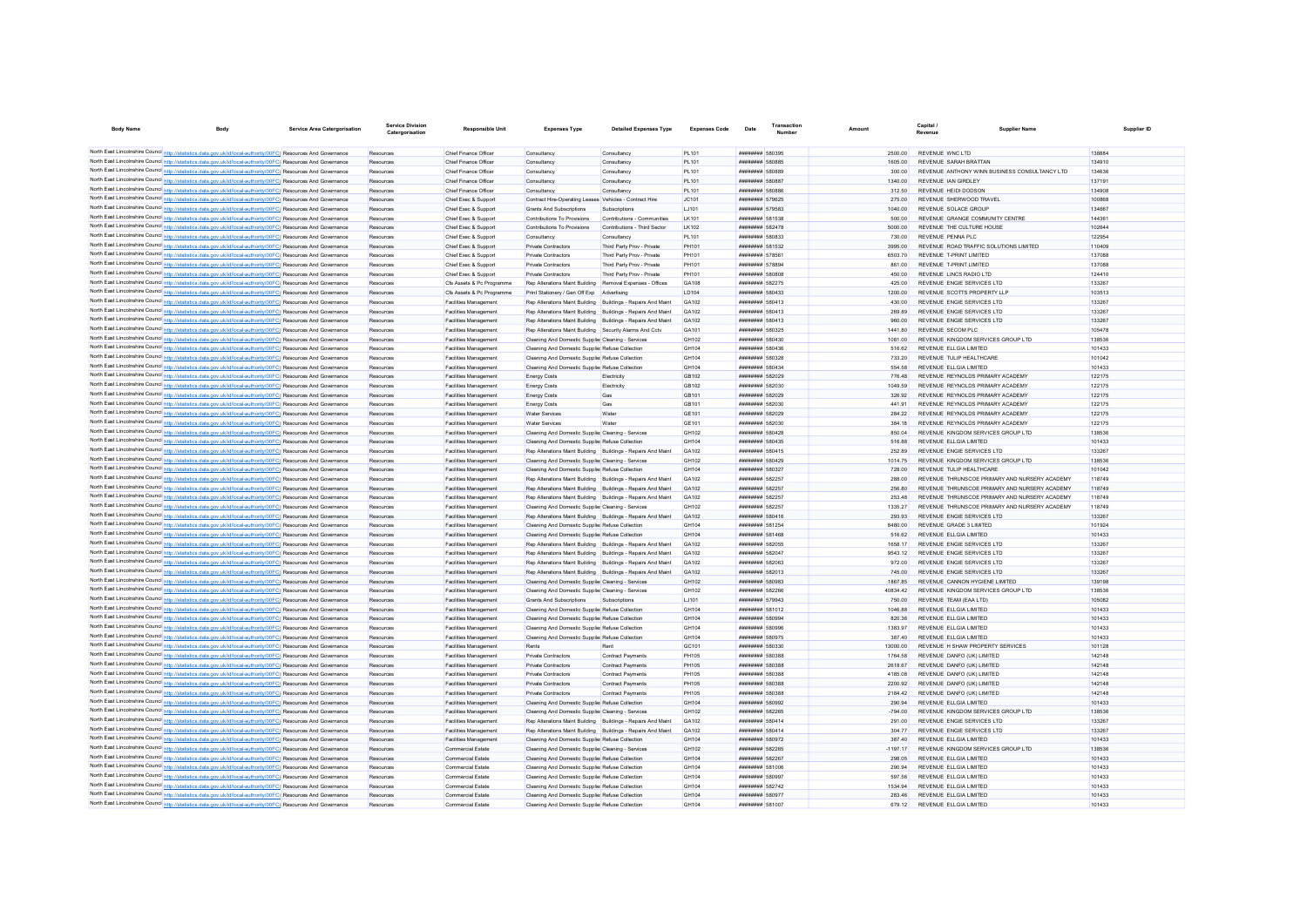| <b>Body Name</b>                                                                                                                                                                                                                                                       | <b>Service Area Catergorisation</b> | <b>Service Division</b><br>Catergorisation | <b>Responsible Unit</b>                                                                     | <b>Expenses Type</b>                                       | <b>Detailed Expenses Type</b>                                   | <b>Expenses Code</b> | Date                          | Transactio<br><b>Number</b> | Amount    | Capital<br>Supplier Name<br>Revenue                | Supplier ID                   |
|------------------------------------------------------------------------------------------------------------------------------------------------------------------------------------------------------------------------------------------------------------------------|-------------------------------------|--------------------------------------------|---------------------------------------------------------------------------------------------|------------------------------------------------------------|-----------------------------------------------------------------|----------------------|-------------------------------|-----------------------------|-----------|----------------------------------------------------|-------------------------------|
|                                                                                                                                                                                                                                                                        |                                     |                                            |                                                                                             |                                                            |                                                                 |                      |                               |                             |           |                                                    |                               |
| North East Lincolnshire Council http://statistics.data.gov.uk/id/local-authority/00FC) Resources And Governance                                                                                                                                                        |                                     | Resources                                  | <b>Commercial Estate</b>                                                                    | Cleaning And Domestic Supplie: Refuse Collection           |                                                                 | GH104                | <b><i>иннинин</i></b> 582342  |                             | 618.62    | REVENUE ELLGIA LIMITED                             | 101433                        |
| North East Lincolnshire Council http://statistics.data.gov.uk/id/local-authority/00FC) Resources And Governance                                                                                                                                                        |                                     | Resources                                  | Commercial Estate                                                                           | Cleaning And Domestic Supplier Refuse Collection           |                                                                 | GH <sub>104</sub>    | <b>########</b> 581008        |                             | 484 64    | REVENUE ELLGIA LIMITED                             | 101433                        |
| North East Lincolnshire Council http://statistics.data.gov.uk/id/local-authority/00FC) Resources And Governance                                                                                                                                                        |                                     | Resources                                  | Commercial Estate                                                                           | Cleaning And Domestic Supplier Refuse Collection           |                                                                 | GH104                | ######## 582276               |                             | 510.69    | REVENUE ELLGIA LIMITED                             | 101433                        |
| North East Lincolnshire Council http://statistics.data.gov.uk/id/local-authority/00FC) Resources And Governance                                                                                                                                                        |                                     | Resources                                  | Commercial Estate                                                                           | Cleaning And Domestic Supplier Refuse Collection           |                                                                 | GH104                | ######## 580993               |                             | 500.32    | REVENUE ELLGIA LIMITED                             | 101433                        |
| North East Lincolnshire Council http://statistics.data.gov.uk/id/local-authority/00FC) Resources And Governance                                                                                                                                                        |                                     | Resources                                  | Commercial Estat                                                                            | Cleaning And Domestic Supplier Refuse Collection           |                                                                 | GH104                | ######## 581009               |                             | 581.88    | REVENUE ELLGIA LIMITED                             | 101433                        |
| North East Lincolnshire Council http://statistics.data.gov.uk/id/local-authority/00FC) Resources And Governance                                                                                                                                                        |                                     | Resources                                  | Commercial Estate                                                                           | Cleaning And Domestic Supplier Refuse Collection           |                                                                 | GH104                | ######## 581028               |                             | 305.84    | REVENUE ELLGIA LIMITED                             | 101433                        |
| North East Lincolnshire Council http://statistics.data.gov.uk/id/local-authority/00FC) Resources And Governance                                                                                                                                                        |                                     | Resources                                  | Commercial Estate                                                                           | Cleaning And Domestic Supplier Refuse Collection           |                                                                 | GH104                | ######## 580991               |                             | 290.94    | REVENUE ELLGIA LIMITED                             | 101433                        |
| North East Lincolnshire Council http://statistics.data.gov.uk/id/local-authority/00FC) Resources And Governance                                                                                                                                                        |                                     | Resources                                  | Commercial Estate                                                                           | <b>Water Services</b>                                      | Water                                                           | <b>GE101</b>         | ######## 582775               |                             | 1164.55   | REVENUE GRIMSBY SHOPPING CENTRE LTD                | 131809                        |
| North East Lincolnshire Council http://statistics.data.gov.uk/id/local-authority/00FC) Resources And Governance                                                                                                                                                        |                                     | Resources                                  | Commercial Estate                                                                           | Cleaning And Domestic Supplie: Cleaning - Consumables      |                                                                 | GH103                | ######## 580329               |                             | 572.53    | REVENUE SIEMENS FINANCIAL SERVICES LTD             | 101161                        |
| North East Lincolnshire Council http://statistics.data.gov.uk/id/local-authority/00FC) Resources And Governance                                                                                                                                                        |                                     | Resources                                  | Commercial Estate                                                                           | <b>Water Services</b>                                      | Water Rebates                                                   | GF102                | ######## 716012               |                             | $-278.33$ | REVENUE REDACTED PERSONAL INFORMATION              | REDACTED PERSONAL INFORMATION |
| North East Lincolnshire Council http://statistics.data.gov.uk/id/local-authority/00FC) Resources And Governance                                                                                                                                                        |                                     | Resources                                  | Commercial Estate                                                                           | Cleaning And Domestic Supplier Refuse Collection           |                                                                 | GH104                | ######## 580995               |                             | 1054.30   | REVENUE ELLGIA LIMITED                             | 101433                        |
| North East Lincolnshire Council http://statistics.data.gov.uk/id/local-authority/00FC) Resources And Governance                                                                                                                                                        |                                     | Resources                                  | Bus Support & Customer Serv                                                                 | Equip / Furniture / Materials                              | Office Equipment - Purchase                                     | LA110                | ######## 580302               |                             | 549.75    | REVENUE ENGIE SERVICES LTD                         | 133267                        |
| North East Lincolnshire Council http://statistics.data.gov.uk/id/local-authority/00FC) Resources And Governance                                                                                                                                                        |                                     | Resources                                  | <b>Bus Support &amp; Customer Serv</b>                                                      | Fouin / Furniture / Materials                              | Goods For Resale                                                | I A123               | ######## 580037               |                             | 662.95    | REVENUE ALLIED PUBLICITY SERVICES (MANCHESTER LTD) | 142186                        |
| North East Lincolnshire Council http://statistics.data.gov.uk/id/local-authority/00FC) Resources And Governance                                                                                                                                                        |                                     | Resources                                  | <b>Bus Support &amp; Customer Serv</b>                                                      | Fouin / Furniture / Materials                              | Goods For Resale                                                | I A123               | <b>########</b> 580378        |                             | 846.55    | REVENUE ALLIED PUBLICITY SERVICES (MANCHESTER LTD) | 142186                        |
| North East Lincolnshire Council http://statistics.data.gov.uk/id/local-authority/00FC) Resources And Governance                                                                                                                                                        |                                     | Resources                                  | Bus Support & Customer Serv                                                                 | <b>Private Contractors</b>                                 | <b>External Security Services</b>                               | PH103                | ######## 581887               |                             | 487 97    | REVENUE G4S CASH SERVICES (UK) LIMITED             | 100952                        |
| North East Lincolnshire Council http://statistics.data.gov.uk/id/local-authority/00FC) Resources And Governance                                                                                                                                                        |                                     | Resources                                  | Bus Support & Customer Serv                                                                 | Communications And Computin Postage                        |                                                                 | LF111                | ######## 579979               |                             | 295.71    | REVENUE WHISTL UK LTD                              | 135925                        |
| North East Lincolnshire Council http://statistics.data.gov.uk/id/local-authority/00FC) Resources And Governance                                                                                                                                                        |                                     | Resources                                  | Bus Support & Customer Serv                                                                 | Communications And Computin Postage                        |                                                                 | LF111                | ######## 581184               |                             | 1164.08   | REVENUE WHISTLUK ITD                               | 135925                        |
| North East Lincolnshire Council http://statistics.data.gov.uk/id/local-authority/00FC) Resources And Governance                                                                                                                                                        |                                     | Resources                                  | Bus Support & Customer Serv                                                                 | Communications And Computin Postage                        |                                                                 | LF111                | ######## 581233               |                             | 496.67    | REVENUE WHISTL UK LTD                              | 135925                        |
| North East Lincolnshire Council http://statistics.data.gov.uk/id/local-authority/00FC) Resources And Governance                                                                                                                                                        |                                     | Resources                                  | Bus Support & Customer Serv                                                                 | Communications And Computin Postage                        |                                                                 | LF111                | ######## 582466               |                             | 859.36    | REVENUE WHISTL UK LTD                              | 135925                        |
| North East Lincolnshire Council http://statistics.data.gov.uk/id/local-authority/00FC) Resources And Governance                                                                                                                                                        |                                     | Resources                                  | Bus Support & Customer Serv                                                                 | Communications And Computin Postage                        |                                                                 | LF111                | ######## 582886               |                             | 840.92    | REVENUE WHISTL UK LTD                              | 135925                        |
| North East Lincolnshire Council http://statistics.data.gov.uk/id/local-authority/00FC) Resources And Governance                                                                                                                                                        |                                     | Resources                                  | Bus Support & Customer Serv                                                                 | Communications And Computin Postage                        |                                                                 | LF111                | ######## 582932               |                             | 357.75    | REVENUE WHISTL UK LTD                              | 135925                        |
| North East Lincolnshire Council http://statistics.data.gov.uk/id/local-authority/00FC) Resources And Governance                                                                                                                                                        |                                     | Resources                                  | Bus Support & Customer Serv                                                                 | Communications And Computin Postage                        |                                                                 | LF11                 | ######## 582779               |                             | 763.36    | REVENUE ROYAL MAIL GROUP PLC                       | 101082                        |
| North East Lincolnshire Council http://statistics.data.gov.uk/id/local-authority/00FC) Resources And Governance                                                                                                                                                        |                                     | Resources                                  | Bus Support & Customer Serv                                                                 | Communications And Computin Postage                        |                                                                 | LF111                | ######## 583496               |                             | 317.75    | REVENUE ROYAL MAIL GROUP PLC                       | 101082                        |
| North East Lincolnshire Council http://statistics.data.gov.uk/id/local-authority/00FC) Resources And Governance                                                                                                                                                        |                                     | Shared Services                            | Accountancy                                                                                 | Print Stationery / Gen Off Exp Printing And Stationery     |                                                                 | LD103                | ######## 581210               |                             | 677.25    | REVENUE PULSTAR DATAPRINT LTD                      | 108027                        |
| North East Lincolnshire Council http://statistics.data.gov.uk/id/local-authority/00FC) Resources And Governance                                                                                                                                                        |                                     | <b>Shared Services</b>                     | Benefit Payments & Subsidy                                                                  | Miscellaneous Income                                       | Exp Recov - O/Side Scope Vat 4 VG107                            |                      | ######## 712569               |                             | 292.46    | REVENUE REDACTED PERSONAL INFORMATION              | REDACTED PERSONAL INFORMATION |
| North East Lincolnshire Council http://statistics.data.gov.uk/id/local-authority/00FC) Resources And Governance                                                                                                                                                        |                                     | <b>Shared Services</b>                     | <b>Local Taxation &amp; Benefits</b>                                                        |                                                            | Communications And Computin Computer S/Ware - Maintenance LF102 |                      | ######## 581462               |                             | 712.50    | REVENUE NORTHGATE PUBLIC SERVICES (UK) LTD         | 101841                        |
| North East Lincolnshire Council http://statistics.data.gov.uk/id/local-authority/00FC) Resources And Governance                                                                                                                                                        |                                     | <b>Shared Services</b>                     | Local Taxation & Benefits                                                                   | Communications And Computin Postage                        |                                                                 | LF111                | ######## 580221               |                             | 2853.19   | REVENUE CAPITA BUSINESS SERVICES LTD               | 102314                        |
| North East Lincolnshire Council http://statistics.data.gov.uk/id/local-authority/00FC) Resources And Governance                                                                                                                                                        |                                     | <b>Shared Services</b>                     | Local Taxation & Benefits                                                                   | Communications And Computin Postage                        |                                                                 | LF111                | ######## 58043*               |                             | 4955.62   | REVENUE CAPITA BUSINESS SERVICES LTD               | 102314                        |
| North East Lincolnshire Council http://statistics.data.gov.uk/id/local-authority/00FC) Resources And Governance                                                                                                                                                        |                                     | Shared Services                            | Local Taxation & Benefits                                                                   | Private Contractors                                        | <b>External Security Services</b>                               | PH103                | <b><i>BRENHHHH</i></b> 581149 |                             | 4140.68   | REVENUE ALLPAY LIMITED                             | 112919                        |
| North East Lincolnshire Council http://statistics.data.gov.uk/id/local-authority/00FC) Resources And Governance                                                                                                                                                        |                                     | Shared Services                            | Local Taxation & Benefits                                                                   | Miscellaneous Expenses                                     | Debt Recovery Costs                                             | <b>LL111</b>         | <b><i>BREEZEEE</i></b> 581244 |                             | 306.00    | REVENUE WILKIN CHAPMAN LLF                         | 110675                        |
| North East Lincolnshire Council http://statistics.data.gov.uk/id/local-authority/00FC) Resources And Governance                                                                                                                                                        |                                     | Shared Services                            | I.T Shared Service                                                                          | Communications And Computin Telephones                     |                                                                 | LF112                | <b><i>BREEZEEE</i></b> 581975 |                             | 1746.00   | REVENUE VODAEONE LIMITED                           | 101324                        |
| North East Lincolnshire Council http://statistics.data.gov.uk/id/local-authority/00FC) Resources And Governance                                                                                                                                                        |                                     | <b>Shared Services</b>                     | I.T Shared Service                                                                          | Communications And Computin Telephones                     |                                                                 | LF112                | ######## 581970               |                             | 4259.74   | REVENUE VODAFONE LIMITED                           | 101324                        |
| North East Lincolnshire Council http://statistics.data.gov.uk/id/local-authority/00FC) Resources And Governance                                                                                                                                                        |                                     | Shared Services                            | I.T Shared Service                                                                          | Communications And Computin Telephone                      |                                                                 | IF112                | <b><i>BREEZER 582479</i></b>  |                             | 7309.91   | <b>REVENUE VIRGIN MEDIA</b>                        | 107612                        |
| North East Lincolnshire Council http://statistics.data.gov.uk/id/local-authority/00FC) Resources And Governance                                                                                                                                                        |                                     | <b>Shared Services</b>                     |                                                                                             | Communications And Computin Telephones                     |                                                                 | LF112                | ######## 579483               |                             | 2528.00   |                                                    | 135601                        |
|                                                                                                                                                                                                                                                                        |                                     |                                            | I.T Shared Service                                                                          |                                                            |                                                                 | <b>LF112</b>         |                               |                             |           | REVENUE EDEN TELECOM LTD                           | 135601                        |
| North East Lincolnshire Council http://statistics.data.gov.uk/id/local-authority/00FC) Resources And Governance                                                                                                                                                        |                                     | <b>Shared Services</b>                     | I.T Shared Service                                                                          | Communications And Computin Telephones                     |                                                                 |                      | ######## 582767               |                             | 9217.00   | REVENUE EDEN TELECOM LTD                           |                               |
| North East Lincolnshire Council http://statistics.data.gov.uk/id/local-authority/00FC) Resources And Governance                                                                                                                                                        |                                     | <b>Shared Services</b>                     | I.T Shared Service                                                                          | Communications And Computin Computer H/Ware - Purchases    |                                                                 | LF105                | ######## 582479               |                             | 400.51    | <b>REVENUE VIRGIN MEDIA</b>                        | 107612                        |
| North East Lincolnshire Council http://statistics.data.gov.uk/id/local-authority/00FC) Resources And Governance                                                                                                                                                        |                                     | <b>Shared Services</b>                     | I.T Shared Service                                                                          | Communications And Computin Computer H/Ware - Purchases    |                                                                 | <b>LF105</b>         | ######## 581894               |                             | 700.00    | REVENUE TOTAL COMPUTER NETWORKS LTD                | 141310                        |
| North East Lincolnshire Council http://statistics.data.gov.uk/id/local-authority/00FC) Resources And Governance                                                                                                                                                        |                                     | <b>Shared Services</b>                     | I.T Shared Service                                                                          |                                                            | Communications And Computin Computer S/Ware - Maintenance LF102 |                      | ######## 582819               |                             | 1334.75   | REVENUE CITY OF YORK COUNCIL                       | 100874                        |
| North East Lincolnshire Council http://statistics.data.gov.uk/id/local-authority/00FC) Resources And Governance                                                                                                                                                        |                                     | <b>Shared Services</b>                     | I.T Shared Service                                                                          |                                                            | Communications And Computin Computer S/Ware - Maintenance LF102 |                      | ######## 58149*               |                             | 8809.00   | REVENUE WEBASPX                                    | 107604                        |
| North East Lincolnshire Council http://statistics.data.gov.uk/id/local-authority/00FC) Resources And Governance                                                                                                                                                        |                                     | <b>Shared Services</b>                     | I.T Shared Service                                                                          | Communications And Computin Computer S/Ware - Purchases    |                                                                 | LF101                | ######## 582247               |                             | 1015.86   | REVENUE TRUSTMARQUE SOLUTIONS LTD                  | 101275                        |
| North East Lincolnshire Council http://statistics.data.gov.uk/id/local-authority/00FC) Resources And Governance                                                                                                                                                        |                                     | Shared Services                            | I.T Shared Service                                                                          | Communications And Computin Internet Connection            |                                                                 | I F110               | ######## 582480               |                             | 35011.77  | <b>REVENUE VIRGIN MEDIA</b>                        | 107612                        |
| North East Lincolnshire Council http://statistics.data.gov.uk/id/local-authority/00FC) Resources And Governance                                                                                                                                                        |                                     | <b>Shared Services</b>                     | I.T Shared Service                                                                          | Grants And Subscriptions                                   | Subscriptions                                                   | LJ101                | ######## 580540               |                             | 500.00    | REVENUE CITY OF BRADFORD MDC                       | 121133                        |
| North East Lincolnshire Council http://statistics.data.gov.uk/id/local-authority/00FC) Resources And Governance                                                                                                                                                        |                                     | <b>Shared Services</b>                     | I.T Shared Service                                                                          | Communications And Computin Computer H/Ware - Purchases    |                                                                 | LF105                | ######## 58145*               |                             | 315.00    | <b>REVENUE VIRGIN MEDIA</b>                        | 107612                        |
| North East Lincolnshire Council http://statistics.data.gov.uk/id/local-authority/00FC) Resources And Governance                                                                                                                                                        |                                     | <b>Shared Services</b>                     | People And Culture                                                                          | <b>Direct Employee Expenses</b>                            | Agency Staf                                                     | EA105                | ######## 580506               |                             | 29968.61  | <b>REVENUE MATRIX SCM LTD</b>                      | 108117                        |
| North East Lincolnshire Council http://statistics.data.gov.uk/id/local-authority/00FC) Resources And Governance                                                                                                                                                        |                                     | Shared Services                            | People And Culture                                                                          | Direct Employee Expenses                                   | Agency Staf                                                     | FA105                | <b>########</b> 580507        |                             | 30066.76  | REVENUE MATRIX SCM LTD                             | 108117                        |
| North East Lincolnshire Council http://statistics.data.gov.uk/id/local-authority/00FC) Resources And Governance                                                                                                                                                        |                                     | Shared Services                            | People And Culture                                                                          | Direct Employee Expenses                                   | Agency Staf                                                     | FA105                | ######## 580508               |                             | 31474.01  | REVENUE MATRIX SCM LTD                             | 108117                        |
| North East Lincolnshire Council http://statistics.data.gov.uk/id/local-authority/00FC) Resources And Governance                                                                                                                                                        |                                     | <b>Shared Services</b>                     | People And Culture                                                                          | Direct Employee Expenses                                   | Agency Staf                                                     | EA105                | ######## 581501               |                             | 27928.97  | REVENUE MATRIX SCM LTD                             | 108117                        |
| North East Lincolnshire Council http://statistics.data.gov.uk/id/local-authority/00FC) Resources And Governance                                                                                                                                                        |                                     | Shared Services                            | People And Culture                                                                          | Direct Employee Expenses                                   | Agency Staf                                                     | FA105                | <b><i>BREERHAH</i></b> 583079 |                             | 31231.16  | REVENUE MATRIX SCM LTD                             | 108117                        |
| North East Lincolnshire Council http://statistics.data.gov.uk/id/local-authority/00FC) Resources And Governance                                                                                                                                                        |                                     | <b>Shared Services</b>                     | People And Culture                                                                          | Indirect Employee Expenses                                 | <b>Disclosure Checks</b>                                        | <b>EB124</b>         | ######## 580986               |                             | 4664.00   | REVENUE DISCLOSURE & BARRING SERVICE               | 119180                        |
| North East Lincolnshire Council http://statistics.data.gov.uk/id/local-authority/00FC) Resources And Governance                                                                                                                                                        |                                     | <b>Shared Services</b>                     | People And Culture                                                                          | Indirect Employee Expenses                                 | Staff Training                                                  | EB122                | ######## 580816               |                             | 452.00    | REVENUE FRESCO CAFE                                | 121977                        |
| North East Lincolnshire Council http://statistics.data.gov.uk/id/local-authority/00FC) Resources And Governance                                                                                                                                                        |                                     | <b>Shared Services</b>                     | People And Culture                                                                          | Indirect Employee Expenses                                 | Staff Training                                                  | EB122                | ######## 582028               |                             | 3850.00   | REVENUE ASHRIDGE EXECUTIVE & ORGANISATION DEV LTD  | 124504                        |
| North East Lincolnshire Council http://statistics.data.gov.uk/id/local-authority/00FC) Resources And Governance                                                                                                                                                        |                                     | <b>Shared Services</b>                     | People And Culture                                                                          | Indirect Employee Expenses                                 | Staff Training                                                  | <b>EB122</b>         | ######## 581898               |                             | 370.00    | REVENUE CENTRE4 LIMITED                            | 126893                        |
| North East Lincolnshire Council http://statistics.data.gov.uk/id/local-authority/00FC) Resources And Governance                                                                                                                                                        |                                     | <b>Shared Services</b>                     | People And Culture                                                                          | Indirect Employee Expenses                                 | Staff Training                                                  | <b>EB122</b>         | ######## 580452               |                             | 534.00    | REVENUE SILLS & BETTERIDGE LINCOLN                 | 143536                        |
| North East Lincolnshire Council http://statistics.data.gov.uk/id/local-authority/00FC) Resources And Governance                                                                                                                                                        |                                     | <b>Shared Services</b>                     | People And Culture                                                                          | Indirect Employee Expenses                                 | Medical Expenses - Employees                                    | EB112                | ######## 580938               |                             | 735.00    | <b>REVENUE HELEN LEE</b>                           | 130778                        |
| North East Lincolnshire Council http://statistics.data.gov.uk/id/local-authority/00FC) Resources And Governance                                                                                                                                                        |                                     | <b>Shared Services</b>                     | Audit Shared Service                                                                        | Grants And Subscriptions                                   | Subscriptions                                                   | LJ101                | ######## 581222               |                             | 331.00    | REVENUE CHARTERED INSTITUTE OF INTERNAL AUDITORS   | 112412                        |
| North East Lincolnshire Council http://statistics.data.gov.uk/id/local-authority/00FC) Resources And Governance                                                                                                                                                        |                                     | <b>Shared Services</b>                     | Shared Print Hub                                                                            | Equip / Furniture / Materials                              | Equipment - Purchase                                            | <b>I A101</b>        | <b><i>BREEZEEE 58292-</i></b> |                             | 1133.00   | REVENUE FREELANCE OFFSET SERVICES                  | 100689                        |
| North East Lincolnshire Council http://statistics.data.gov.uk/id/local-authority/00FC) Resources And Governance                                                                                                                                                        |                                     | <b>Shared Services</b>                     | Shared Print Hub                                                                            | Print Stationery / Gen Off Exp Photocopier - Acquistion    |                                                                 | <b>ID101</b>         | ######## 582895               |                             | 894.00    | REVENUE ELLIOTT BAXTER & COMPANY LIMITED           | 101996                        |
| North East Lincolnshire Council http://statistics.data.gov.uk/id/local-authority/00FC) Resources And Governance                                                                                                                                                        |                                     | <b>Shared Services</b>                     | Shared Print Hub                                                                            | Print Stationery / Gen Off Exp Photocopier - Running Costs |                                                                 | LD102                | ######## 582887               |                             | 366.98    | REVENUE UNITED CARLTON OFFICE SYSTEMS LTD          | 101652                        |
| North East Lincolnshire Council http://statistics.data.gov.uk/id/local-authority/00FC) Resources And Governance                                                                                                                                                        |                                     | <b>Shared Services</b>                     | Shared Print Hub                                                                            | Print Stationery / Gen Off Exp Photocopier - Running Costs |                                                                 | LD102                | ######## 582888               |                             | 906.74    | REVENUE UNITED CARLTON OFFICE SYSTEMS LTD          | 101652                        |
| North East Lincolnshire Council http://statistics.data.gov.uk/id/local-authority/00FC) Resources And Governance                                                                                                                                                        |                                     | Shared Services                            | Shared Print Hub                                                                            | Print Stationery / Gen Off Exp Photocopier - Running Costs |                                                                 | <b>ID102</b>         | <b><i>BREADHAN 582889</i></b> |                             | 360 23    | REVENUE UNITED CARLTON OFFICE SYSTEMS LTD          | 101652                        |
| North East Lincolnshire Council http://statistics.data.gov.uk/id/local-authority/00FC) Resources And Governance                                                                                                                                                        |                                     | Shared Services                            | Shared Print Hub                                                                            | Print Stationery / Gen Off Exp Printing And Stationery     |                                                                 | <b>ID103</b>         | ######## 58293                |                             | 2976.20   | REVENUE XEROX (UK) LIMITED                         | 100953                        |
| North East Lincolnshire Council http://statistics.data.gov.uk/id/local-authority/00FC) Resources And Governance                                                                                                                                                        |                                     | <b>Shared Services</b>                     | Shared Print Hub                                                                            | Private Contractors                                        | Third Party Prov - Private                                      | PH101                | <b><i>BREEZEEE</i></b> 580278 |                             | 299.54    | REVENUE DONCASTER METROPOLITAN BOROUGH COUNCIL     | 103098                        |
| North East Lincolnshire Council http://statistics.data.gov.uk/id/local-authority/00FC) Resources And Governance                                                                                                                                                        |                                     | <b>Shared Services</b>                     | Shared Print Hub                                                                            | Private Contractors                                        | Third Party Prov - Private                                      | PH101                | ######## 581493               |                             | 460.00    | REVENUE SYSTEMATIC PRINT MANAGEMENT LTD            | 101147                        |
| North East Lincolnshire Council http://statistics.data.gov.uk/id/local-authority/00FC) Resources And Governance                                                                                                                                                        |                                     | <b>Shared Services</b>                     | Shared Print Hub                                                                            | Private Contractors                                        | Third Party Prov - Private                                      | PH101                | ####### 583151                |                             | 338.00    | REVENUE GSB PRINT & DESIGN LTD                     | 101553                        |
| North East Lincolnshire Council http://statistics.data.gov.uk/id/local-authority/00FC) Environment Economy And Growth                                                                                                                                                  |                                     |                                            | Grounds & Bereavement Services Rep Alterations Maint Building Buildings - Repairs And Maint |                                                            |                                                                 | GA102                | ######## 581890               |                             | 5292.96   | REVENUE ENGIE SERVICES LTD                         | 133267                        |
| North East Lincolnshire Council http://statistics.data.gov.uk/id/local-authority/00FC) Environment Economy And Growth Environment                                                                                                                                      |                                     |                                            | Grounds & Bereavement Services Cleaning And Domestic Supplie: Refuse Collection             |                                                            |                                                                 | GH104                | ######## 582277               |                             | 543.29    | REVENUE ELLGIA LIMITED                             | 101433                        |
| North East Lincolnshire Council http://statistics.data.gov.uk/id/local-authority/00FC) Environment Economy And Growth Environment                                                                                                                                      |                                     |                                            | Grounds & Bereavement Services Grounds Maintenance Costs                                    |                                                            | Grounds Maintenance                                             | GJ101                | ######## 579349               |                             | 483.20    | REVENUE ENGIE SERVICES LTD                         | 133267                        |
| North East Lincolnshire Council http://statistics.data.gov.uk/id/local-authority/00FC) Environment Economy And Growth Environment                                                                                                                                      |                                     |                                            | Grounds & Bereavement Services Equip / Furniture / Materials                                |                                                            | Equipment - Maintenance                                         | LA104                | ######## 580369               |                             | 11775.93  | REVENUE FACULTATIEVE TECHNOLOGIES LTD              | 101165                        |
|                                                                                                                                                                                                                                                                        |                                     |                                            | Grounds & Bereavement Services Equip / Furniture / Materials                                |                                                            | Equipment - Purchase                                            | LA101                | ######## 580572               |                             | 467.00    | REVENUE THE COLUMBARIA COMPANY                     | 100621                        |
| North East Lincolnshire Council http://statistics.data.gov.uk/id/local-authority/00FC) Environment Economy And Growth Environment<br>North East Lincolnshire Council http://statistics.data.gov.uk/id/local-authority/00FC) Environment Economy And Growth Environment |                                     |                                            |                                                                                             |                                                            | Equipment - Purchase                                            | LA101                | ######## 580496               |                             | 439.45    | REVENUE BRIDGE INSURANCE BROKERS LTD               | 128411                        |
|                                                                                                                                                                                                                                                                        |                                     |                                            | Grounds & Bereavement Services Equip / Furniture / Materials                                |                                                            |                                                                 |                      |                               |                             |           |                                                    |                               |
| North East Lincolnshire Council http://statistics.data.gov.uk/id/local-authority/00FC) Environment Economy And Growth Environment                                                                                                                                      |                                     |                                            | Grounds & Bereavement Services Rep Alterations Maint Building Buildings - Repairs And Maint |                                                            |                                                                 | GA102                | ######## 582772               |                             | 1340.00   | REVENUE E K M LTD                                  | 101926                        |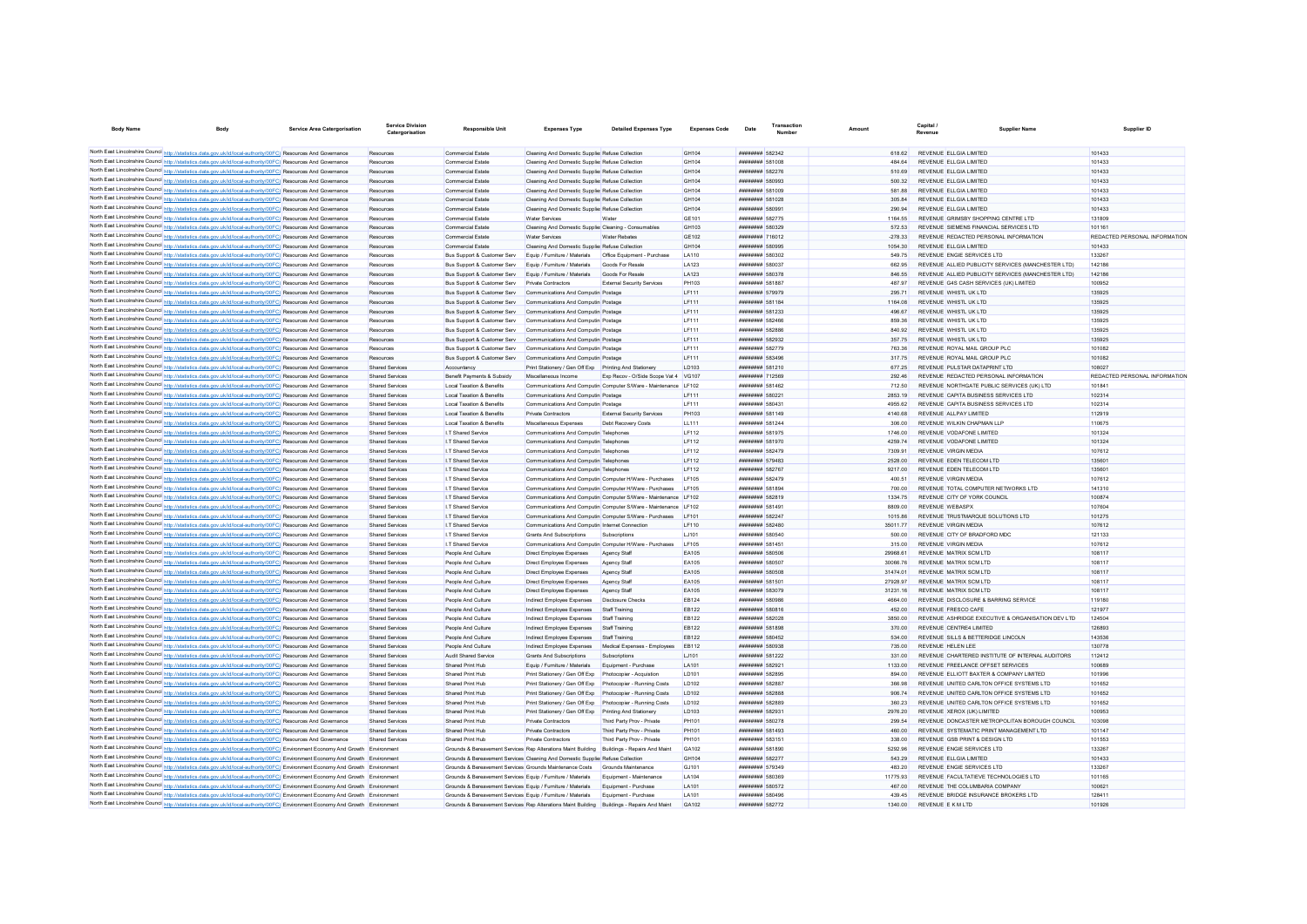| <b>Body Name</b> | <b>Body</b>                                                                                                                                                                                                                                                            | Service Area Catergorisation | <b>Service Division</b><br>Catergorisation | Responsible Unit                                                                                                     | <b>Expenses Type</b>                                           | <b>Detailed Expenses Type</b>                                | <b>Expenses Code</b>  | Date                                                         | Transaction | Amount             | Capital i                                                               | <b>Supplier Name</b>                           | Supplier ID      |
|------------------|------------------------------------------------------------------------------------------------------------------------------------------------------------------------------------------------------------------------------------------------------------------------|------------------------------|--------------------------------------------|----------------------------------------------------------------------------------------------------------------------|----------------------------------------------------------------|--------------------------------------------------------------|-----------------------|--------------------------------------------------------------|-------------|--------------------|-------------------------------------------------------------------------|------------------------------------------------|------------------|
|                  |                                                                                                                                                                                                                                                                        |                              |                                            |                                                                                                                      |                                                                |                                                              |                       |                                                              |             |                    |                                                                         |                                                |                  |
|                  | North East Lincolnshire Council http://statistics.data.gov.uk/id/local-authority/00FC) Environment Economy And Growth Environment                                                                                                                                      |                              |                                            | Grounds & Bereavement Services Rep Alterations Maint Building Buildings - Repairs And Maint                          |                                                                |                                                              | GA102                 | <b>######## 582763</b>                                       |             | 300.00             | REVENUE E K M I TD                                                      |                                                | 101926           |
|                  | North East Lincolnshire Council http://statistics.data.gov.uk/id/local-authority/00FC) Environment Economy And Growth Environment                                                                                                                                      |                              |                                            | Grounds & Bereavement Services Rep Alterations Maint Building Buildings - Repairs And Maint                          |                                                                |                                                              | GA102                 | ######## 581441                                              |             | 250.00             | REVENUE RSB SERVICES                                                    |                                                | 102305           |
|                  | North East Lincolnshire Council http://statistics.data.gov.uk/id/local-authority/00FC) Environment Economy And Growth Environment                                                                                                                                      |                              |                                            | Grounds & Bereavement Services Rep Alterations Maint Building Buildings - Repairs And Maint                          |                                                                |                                                              | GA102                 | ######## 581901                                              |             | 1876.00            | REVENUE HARROQUIP PUMP SYSTEMS                                          |                                                | 103412           |
|                  | North East Lincolnshire Council http://statistics.data.gov.uk/id/local-authority/00FC) Environment Economy And Growth Environment<br>North East Lincolnshire Council http://statistics.data.gov.uk/id/local-authority/00FC) Environment Economy And Growth Environment |                              |                                            | Grounds & Bereavement Services Grounds Maintenance Costs<br>Grounds & Bereavement Services Grounds Maintenance Costs |                                                                | Grounds Maintenance<br>Grounds Maintenance                   | GJ101<br>GJ101        | ######## 577869<br>######## 578446                           |             | 1382.00<br>800.00  | REVENUE HARROQUIP PUMP SYSTEMS<br>REVENUE J MELTON TREE SERVICES LTD    |                                                | 103412<br>101809 |
|                  | North East Lincolnshire Council http://statistics.data.gov.uk/id/local-authority/00FC) Environment Economy And Growth Environment                                                                                                                                      |                              |                                            | Grounds & Bereavement Services Direct Transport Costs                                                                |                                                                | Vehicles - Running Costs                                     | .1A104                | <b>########</b> 58101                                        |             | 1430.3             | REVENUE ALLSTAR BUSINESS SOLUTIONS LTD.                                 |                                                | 108278           |
|                  | North East Lincolnshire Council http://statistics.data.gov.uk/id/local-authority/00FC) Environment Economy And Growth Environment                                                                                                                                      |                              |                                            | Grounds & Bereavement Services Equip / Furniture / Materials                                                         |                                                                | Equipment - Purchase                                         | I A101                | <b>########</b> 579653                                       |             | 760.50             | REVENUE JAMES COLES & SONS LTD                                          |                                                | 100758           |
|                  | North East Lincolnshire Council http://statistics.data.gov.uk/id/local-authority/00FC) Environment Economy And Growth Environment                                                                                                                                      |                              |                                            | Grounds & Bereavement Services Equip / Furniture / Materials                                                         |                                                                | Equipment - Purchase                                         | I A101                | ######## 579600                                              |             | 599.50             | REVENUE TUDOR (UK) LTD T/A TUDOR ENVIRONMENT                            |                                                | 138362           |
|                  | North East Lincolnshire Council http://statistics.data.gov.uk/id/local-authority/00FC) Environment Economy And Growth Environment                                                                                                                                      |                              |                                            | Grounds & Bereavement Services Equip / Furniture / Materials                                                         |                                                                | Equipment - Purchase                                         | LA101                 | ######## 582393                                              |             | 5332.80            | REVENUE TUDOR (UK) LTD T/A TUDOR ENVIRONMENT                            |                                                | 138362           |
|                  | North East Lincolnshire Council http://statistics.data.gov.uk/id/local-authority/00FC) Environment Economy And Growth Environment                                                                                                                                      |                              |                                            | Grounds & Bereavement Services Communications And Computin Telephones                                                |                                                                |                                                              | IF112                 | <b><i>BREEZER 581231</i></b>                                 |             | 336.00             | REVENUE RADPHONE I TD                                                   |                                                | 101671           |
|                  | North East Lincolnshire Council http://statistics.data.gov.uk/id/local-authority/00FC) Environment Economy And Growth Environment                                                                                                                                      |                              |                                            | Grounds & Bereavement Services Private Contractors                                                                   |                                                                | <b>Contract Payments</b>                                     | <b>PH105</b>          | ######## 583345                                              |             | 10215.24           | REVENUE IMMINGHAM TOWN COUNCIL                                          |                                                | 101597           |
|                  | North East Lincolnshire Council http://statistics.data.gov.uk/id/local-authority/00FC) Environment Economy And Growth Environment                                                                                                                                      |                              |                                            | Grounds & Bereavement Services, Private Contractors                                                                  |                                                                | Third Party Prov - Private                                   | PH101                 | ######## 580976                                              |             | 407.16             | REVENUE GRIMSBY OPERATIONS LTD                                          |                                                | 101116           |
|                  | North East Lincolnshire Council http://statistics.data.gov.uk/id/local-authority/00FC) Environment Economy And Growth Environment                                                                                                                                      |                              |                                            | Grounds & Bereavement Services Rep Alterations Maint Building Buildings - Repairs And Maint                          |                                                                |                                                              | GA102                 | <b><i>BREEZERH 582345</i></b>                                |             | 10929 82           | REVENUE J MCCANN & CO LTD                                               |                                                | 100841           |
|                  | North East Lincolnshire Council http://statistics.data.gov.uk/id/local-authority/00FC) Environment Economy And Growth Environment                                                                                                                                      |                              |                                            | Grounds & Bereavement Services Rep Alterations Maint Building Buildings - Repairs And Maint                          |                                                                |                                                              | CA102                 | <b><i>BREEZERBE 577818</i></b>                               |             | 1489.00            | REVENUE HARROOUIP PUMP SYSTEMS                                          |                                                | 103412<br>103412 |
|                  | North East Lincolnshire Council http://statistics.data.gov.uk/id/local-authority/00FC) Environment Economy And Growth Environment<br>North East Lincolnshire Council http://statistics.data.gov.uk/id/local-authority/00FC) Environment Economy And Growth Environment |                              |                                            | Grounds & Bereavement Services Equip / Furniture / Materials<br>Garage & Fleet Strategy                              | <b>Direct Transport Costs</b>                                  | Equipment - Purchase                                         | LA101<br>JA105        | <b><i><u>BRESHHHH</u></i></b> 578448<br>######## 575527      |             | 2943.00<br>550.00  | REVENUE HARROOUIP PUMP SYSTEMS<br>REVENUE INNOVATIVE SAFETY SYSTEMS LTD |                                                | 107459           |
|                  | North East Lincolnshire Council http://statistics.data.gov.uk/id/local-authority/00FC) Environment Economy And Growth Environment                                                                                                                                      |                              |                                            | Garage & Fleet Strategy                                                                                              | <b>Direct Transport Costs</b>                                  | Vehicles - Repairs And Maint<br>Vehicles - Repairs And Maint | JA105                 | ######## 575834                                              |             | $-275.00$          | REVENUE INNOVATIVE SAFETY SYSTEMS LTD                                   |                                                | 107459           |
|                  | North East Lincolnshire Council http://statistics.data.gov.uk/id/local-authority/00FC) Environment Economy And Growth Environment                                                                                                                                      |                              |                                            | Garage & Fleet Strategy                                                                                              | <b>Direct Transport Costs</b>                                  | Vehicles - Repairs And Maint                                 | JA105                 | ######## 575527                                              |             | 2000.00            | REVENUE INNOVATIVE SAFETY SYSTEMS LTD                                   |                                                | 107459           |
|                  | North East Lincolnshire Council http://statistics.data.gov.uk/id/local-authority/00FC) Environment Economy And Growth Environment                                                                                                                                      |                              |                                            | Garage & Fleet Strategy                                                                                              | <b>Direct Transport Costs</b>                                  | Vehicles - Repairs And Maint                                 | JA105                 | ######## 579976                                              |             | 527.41             | REVENUE FLEET FACTORS LTD                                               |                                                | 100886           |
|                  | North East Lincolnshire Council http://statistics.data.gov.uk/id/local-authority/00FC) Environment Economy And Growth Environment                                                                                                                                      |                              |                                            | Garage & Fleet Strategy                                                                                              | <b>Direct Transport Costs</b>                                  | Vehicles - Repairs And Maint                                 | JA105                 | ######## 580355                                              |             | 250.00             | REVENUE MOTORWAY WINDSCREENS LTD                                        |                                                | 102660           |
|                  | North East Lincolnshire Council http://statistics.data.gov.uk/id/local-authority/00FC) Environment Economy And Growth Environment                                                                                                                                      |                              |                                            | Garage & Fleet Strategy                                                                                              | <b>Direct Transport Costs</b>                                  | Vehicles - Repairs And Maint                                 | JA105                 | ######## 580353                                              |             | 351.34             | REVENUE WR MATERIAL HANDLING LTD                                        |                                                | 101388           |
|                  | North East Lincolnshire Council http://statistics.data.gov.uk/id/local-authority/00FC) Environment Economy And Growth Environment                                                                                                                                      |                              |                                            | Garage & Fleet Strategy                                                                                              | <b>Direct Transport Costs</b>                                  | Vehicles - Repairs And Maint                                 | JA105                 | ######## 580594                                              |             | 253.90             | REVENUE B A BUSH & SON LTD                                              |                                                | 101828           |
|                  | North East Lincolnshire Council http://statistics.data.gov.uk/id/local-authority/00FC) Environment Economy And Growth Environment                                                                                                                                      |                              |                                            | Garage & Fleet Strategy                                                                                              | <b>Direct Transport Costs</b>                                  | Vehicles - Repairs And Maint                                 | .IA105                | ######## 580595                                              |             | 253.90             | REVENUE B A BUSH & SON LTD                                              |                                                | 101828           |
|                  | North East Lincolnshire Council http://statistics.data.gov.uk/id/local-authority/00FC) Environment Economy And Growth Environment                                                                                                                                      |                              |                                            | Garage & Fleet Strategy                                                                                              | <b>Direct Transport Costs</b>                                  | Vehicles - Repairs And Maint                                 | .IA105                | ######## 580812                                              |             | 675.94             | REVENUE B A BUSH & SON LTD                                              |                                                | 101828           |
|                  | North East Lincolnshire Council http://statistics.data.gov.uk/id/local-authority/00FC) Environment Economy And Growth Environment                                                                                                                                      |                              |                                            | Garage & Fleet Strategy                                                                                              | <b>Direct Transport Costs</b>                                  | Vehicles - Repairs And Maint                                 | .IA105                | ######## 580813                                              |             | 337.97             | REVENUE B A BUSH & SON LTD                                              |                                                | 101828           |
|                  | North East Lincolnshire Council http://statistics.data.gov.uk/id/local-authority/00FC) Environment Economy And Growth Environment                                                                                                                                      |                              |                                            | Garage & Fleet Strategy                                                                                              | <b>Direct Transport Costs</b>                                  | Vehicles - Repairs And Maint                                 | JA105                 | ######## 580814                                              |             | 337.97             | REVENUE B A BUSH & SON LTD                                              |                                                | 101828           |
|                  | North East Lincolnshire Council http://statistics.data.gov.uk/id/local-authority/00FC) Environment Economy And Growth Environment                                                                                                                                      |                              |                                            | Garage & Fleet Strategy                                                                                              | Direct Transport Costs                                         | Vehicles - Renairs And Maint                                 | .IA105                | ######## 580587                                              |             | 330.03             | REVENUE ELEET FACTORS LTD                                               |                                                | 100886           |
|                  | North East Lincolnshire Council http://statistics.data.gov.uk/id/local-authority/00FC) Environment Economy And Growth Environment<br>North East Lincolnshire Council http://statistics.data.gov.uk/id/local-authority/00FC) Environment Economy And Growth Environment |                              |                                            | Garage & Fleet Strategy                                                                                              | Direct Transport Costs                                         | Vehicles - Renairs And Maint                                 | .1A105<br>.1A105      | ######## 580588<br>######## 580589                           |             | 4880.00<br>339 13  | REVENUE ELEET FACTORS LTD<br>REVENUE ELEFT FACTORS LTD                  |                                                | 100886<br>100886 |
|                  | North East Lincolnshire Council http://statistics.data.gov.uk/id/local-authority/00FC) Environment Economy And Growth Environment                                                                                                                                      |                              |                                            | Garage & Fleet Strategy<br>Garage & Fleet Strategy                                                                   | <b>Direct Transport Costs</b><br><b>Direct Transport Costs</b> | Vehicles - Repairs And Maint<br>Vehicles - Repairs And Maint | .14105                | <b><i>BREEZERE 581221</i></b>                                |             | 3000.00            | REVENUE COOLAIR LOGAN LTD                                               |                                                | 102422           |
|                  | North East Lincolnshire Council http://statistics.data.gov.uk/id/local-authority/00FC) Environment Economy And Growth Environment                                                                                                                                      |                              |                                            | Garage & Fleet Strategy                                                                                              | <b>Direct Transport Costs</b>                                  | Vehicles - Repairs And Maint                                 | .IA105                | <b><i>BREEZER 582292</i></b>                                 |             | 3468.57            | REVENUE ELEET FACTORS LTD                                               |                                                | 100886           |
|                  | North East Lincolnshire Council http://statistics.data.gov.uk/id/local-authority/00FC) Environment Economy And Growth Environment                                                                                                                                      |                              |                                            | Garage & Fleet Strategy                                                                                              | <b>Direct Transport Costs</b>                                  | Vehicles - Repairs And Maint                                 | JA105                 | <b><i>BREEZER 582293</i></b>                                 |             | 940.46             | REVENUE ELEET FACTORS LTD                                               |                                                | 100886           |
|                  | North East Lincolnshire Council http://statistics.data.gov.uk/id/local-authority/00FC) Environment Economy And Growth Environment                                                                                                                                      |                              |                                            | Garage & Fleet Strategy                                                                                              | <b>Direct Transport Costs</b>                                  | Vehicles - Repairs And Maint                                 | JA105                 | ######## 582294                                              |             | 7834.28            | REVENUE FLEET FACTORS LTD                                               |                                                | 100886           |
|                  | North East Lincolnshire Council http://statistics.data.gov.uk/id/local-authority/00FC) Environment Economy And Growth Environment                                                                                                                                      |                              |                                            | Garage & Fleet Strategy                                                                                              | <b>Direct Transport Costs</b>                                  | Vehicles - Repairs And Maint                                 | JA105                 | ######## 582295                                              |             | 928.34             | REVENUE FLEET FACTORS LTD                                               |                                                | 100886           |
|                  | North East Lincolnshire Council http://statistics.data.gov.uk/id/local-authority/00FC) Environment Economy And Growth Environment                                                                                                                                      |                              |                                            | Garage & Fleet Strategy                                                                                              | <b>Direct Transport Costs</b>                                  | Vehicles - Repairs And Maint                                 | <b>JA105</b>          | <b>иннинин 582288</b>                                        |             | 762.00             | REVENUE DELTA ENGINEERING GROUP LTD                                     |                                                | 120523           |
|                  | North East Lincolnshire Council http://statistics.data.gov.uk/id/local-authority/00FC) Environment Economy And Growth Environment                                                                                                                                      |                              |                                            | Garage & Fleet Strategy                                                                                              | <b>Direct Transport Costs</b>                                  | Vehicles - Repairs And Maint                                 | <b>JA105</b>          | ######## 582289                                              |             | 1996.00            | REVENUE DELTA ENGINEERING GROUP LTD                                     |                                                | 120523           |
|                  | North East Lincolnshire Council http://statistics.data.gov.uk/id/local-authority/00FC) Environment Economy And Growth Environment                                                                                                                                      |                              |                                            | Garage & Fleet Strategy                                                                                              | <b>Direct Transport Costs</b>                                  | Vehicles - Repairs And Maint                                 | JA105                 | ######## 582290                                              |             | 1825.00            | REVENUE DELTA ENGINEERING GROUP LTD                                     |                                                | 120523           |
|                  | North East Lincolnshire Council http://statistics.data.gov.uk/id/local-authority/00FC) Environment Economy And Growth Environment                                                                                                                                      |                              |                                            | Garage & Fleet Strategy                                                                                              | <b>Direct Transport Costs</b>                                  | Vehicles - Repairs And Maint                                 | JA105                 | ######## 582305                                              |             | 1262.00            | REVENUE DELTA ENGINEERING GROUP LTD                                     |                                                | 120523           |
|                  | North East Lincolnshire Council http://statistics.data.gov.uk/id/local-authority/00FC) Environment Economy And Growth Environment                                                                                                                                      |                              |                                            | Garage & Fleet Strategy                                                                                              | Direct Transport Costs                                         | Vehicles - Repairs And Maint                                 | .IA105                | <b><i>BREERER 582291</i></b><br><b><i>BREERER 58246*</i></b> |             | 3482.00<br>420.00  | REVENUE DELTA ENGINEERING GROUP LTD<br>REVENUE B A BUSH & SON LTD       |                                                | 120523<br>101828 |
|                  | North East Lincolnshire Council http://statistics.data.gov.uk/id/local-authority/00FC) Environment Economy And Growth Environment<br>North East Lincolnshire Council http://statistics.data.gov.uk/id/local-authority/00FC) Environment Economy And Growth Environment |                              |                                            | Garage & Fleet Strategy<br>Garage & Fleet Strategy                                                                   | Direct Transport Costs<br><b>Direct Transport Costs</b>        | Vehicles - Repairs And Maint<br>Vehicles - Repairs And Maint | .IA105<br>.IA105      | <b><i>BREERER 582457</i></b>                                 |             | 860.00             | REVENUE B A BUSH & SON LTD                                              |                                                | 101828           |
|                  | North East Lincolnshire Council http://statistics.data.gov.uk/id/local-authority/00FC) Environment Economy And Growth Environment                                                                                                                                      |                              |                                            | Garage & Fleet Strategy                                                                                              | <b>Direct Transport Costs</b>                                  | Vehicles - Repairs And Maint                                 | JA105                 | ######## 582459                                              |             | 375.87             | REVENUE B A BUSH & SON LTD                                              |                                                | 101828           |
|                  | North East Lincolnshire Council http://statistics.data.gov.uk/id/local-authority/00FC) Environment Economy And Growth Environment                                                                                                                                      |                              |                                            | Garage & Fleet Strategy                                                                                              | Direct Transport Costs                                         | Vehicles - Renairs And Maint                                 | .14105                | ######## 583150                                              |             | 488.05             | REVENUE AW SMITH (FARM MACHINERY) I TD                                  |                                                | 135797           |
|                  | North East Lincolnshire Council http://statistics.data.gov.uk/id/local-authority/00FC) Environment Economy And Growth Environment                                                                                                                                      |                              |                                            | Garage & Fleet Strategy                                                                                              | Direct Transport Costs                                         | Vehicles - Running Costs                                     | .1A104                | <b><i><u>BRAHHHHH</u></i></b> 58234                          |             | 1092.00            | REVENUE ELMTRONICS LTD                                                  |                                                | 138873           |
|                  | North East Lincolnshire Council http://statistics.data.gov.uk/id/local-authority/00FC) Environment Economy And Growth Environment                                                                                                                                      |                              |                                            | Garage & Fleet Strategy                                                                                              | Equip / Furniture / Materials                                  | Equipment - Maintenance                                      | <b>1 A104</b>         | <b><i>BREEZEEE</i></b> 580818                                |             | 300.81             | REVENUE ENFRGAS LIMITED                                                 |                                                | 129000           |
|                  | North East Lincolnshire Council http://statistics.data.gov.uk/id/local-authority/00FC) Environment Economy And Growth Environment                                                                                                                                      |                              |                                            | Garage & Fleet Strategy                                                                                              | Equip / Furniture / Materials                                  | Equipment - Maintenance                                      | LA104                 | <b><i>BREEZEEE</i></b> 583152                                |             | 315.00             | REVENUE SMART GARAGE FOURMENT SERVICES LTD.                             |                                                | 103640           |
|                  | North East Lincolnshire Council http://statistics.data.gov.uk/id/local-authority/00FC) Environment Economy And Growth Environment                                                                                                                                      |                              |                                            | Garage & Fleet Strategy                                                                                              | Clothes Uniforms And Laundry   Laundry                         |                                                              | LC103                 | <b><i><u>HHHHHHHH</u></i></b> 57008-                         |             | 283 68             | REVENUE JOHNSONS APPARELMASTER                                          |                                                | 100810           |
|                  | North East Lincolnshire Council http://statistics.data.gov.uk/id/local-authority/00FC) Environment Economy And Growth Environment                                                                                                                                      |                              |                                            | Garage & Fleet Strategy                                                                                              | Private Contractors                                            | Third Party Prov - Private                                   | PH101                 | ######## 580301                                              |             | 41781              | REVENUE ENGIE SERVICES LTD                                              |                                                | 133267           |
|                  | North East Lincolnshire Council http://statistics.data.gov.uk/id/local-authority/00FC) Environment Economy And Growth Environment                                                                                                                                      |                              |                                            | <b>Street Cleansing</b>                                                                                              | Equip / Furniture / Materials                                  | Equipment - Purchase                                         | LA101                 | ######## 582737                                              |             | 610.40             | REVENUE ARCO LTD                                                        |                                                | 100509           |
|                  | North East Lincolnshire Council http://statistics.data.gov.uk/id/local-authority/00FC) Environment Economy And Growth                                                                                                                                                  |                              |                                            | <b>Street Cleansing</b>                                                                                              | Equip / Furniture / Materials                                  | Equipment - Purchase                                         | LA101                 | ######## 580368                                              |             | 903.00             |                                                                         | REVENUE THE HELPING HAND COMPANY (LEDBURY) LTD | 101134           |
|                  | North East Lincolnshire Council http://statistics.data.gov.uk/id/local-authority/00FC) Environment Economy And Growth Environment<br>North East Lincolnshire Council http://statistics.data.gov.uk/id/local-authority/00FC) Environment Economy And Growth Environment |                              |                                            | <b>Street Cleansing</b><br><b>Street Cleansing</b>                                                                   | Equip / Furniture / Materials<br>Private Contractors           | Equipment - Purchase<br>Contract Payments                    | LA101<br><b>PH105</b> | ######## 580368<br>######## 583345                           |             | 644.40<br>10277.66 | REVENUE IMMINGHAM TOWN COUNCIL                                          | REVENUE THE HELPING HAND COMPANY (LEDBURY) LTD | 101134<br>101597 |
|                  | North East Lincolnshire Council http://statistics.data.gov.uk/id/local-authority/00FC) Environment Economy And Growth Environment                                                                                                                                      |                              |                                            | <b>Street Cleansing</b>                                                                                              | Private Contractors                                            | Third Party Prov - Private                                   | PH101                 | ######## 583095                                              |             | 260.00             | REVENUE ENGIE SERVICES LTD                                              |                                                | 133267           |
|                  | North East Lincolnshire Council http://statistics.data.gov.uk/id/local-authority/00FC) Environment Economy And Growth Environment                                                                                                                                      |                              |                                            | <b>Beach Safety</b>                                                                                                  | Equip / Furniture / Materials                                  | Equipment - Purchase                                         | LA101                 | ######## 581192                                              |             | 2406.00            | REVENUE N-FORCE SECURITY SOLUTIONS LTD                                  |                                                | 105280           |
|                  | North East Lincolnshire Council http://statistics.data.gov.uk/id/local-authority/00FC) Environment Economy And Growth Environment                                                                                                                                      |                              |                                            | Waste Services                                                                                                       | Direct Employee Expenses                                       | Agency Staff                                                 | <b>FA105</b>          | <b>########</b> 580373                                       |             | 363.42             | REVENUE THE REST CONNECTION                                             |                                                | 143357           |
|                  | North East Lincolnshire Council http://statistics.data.gov.uk/id/local-authority/00FC) Environment Economy And Growth Environment                                                                                                                                      |                              |                                            | <b>Waste Services</b>                                                                                                | Direct Employee Expenses                                       | Agency Staff                                                 | <b>FA105</b>          | ######## 580375                                              |             | 937.26             | REVENUE THE REST CONNECTION                                             |                                                | 143357           |
|                  | North East Lincolnshire Council http://statistics.data.gov.uk/id/local-authority/00FC) Environment Economy And Growth Environment                                                                                                                                      |                              |                                            | <b>Waste Services</b>                                                                                                | Direct Employee Expenses                                       | Agency Staff                                                 | EA105                 | ######## 580370                                              |             | 371.62             | REVENUE THE BEST CONNECTION                                             |                                                | 143357           |
|                  | North East Lincolnshire Council http://statistics.data.gov.uk/id/local-authority/00FC) Environment Economy And Growth Environment                                                                                                                                      |                              |                                            | <b>Waste Services</b>                                                                                                | <b>Direct Employee Expenses</b>                                | Agency Staff                                                 | EA105                 | ######## 580374                                              |             | 945.44             | REVENUE THE BEST CONNECTION                                             |                                                | 143357           |
|                  | North East Lincolnshire Council http://statistics.data.gov.uk/id/local-authority/00FC) Environment Economy And Growth Environment                                                                                                                                      |                              |                                            | <b>Waste Services</b>                                                                                                | Direct Employee Expenses                                       | Anency Staff                                                 | FA105                 | ######## 580371                                              |             | 1450.97            | REVENUE THE BEST CONNECTION                                             |                                                | 143357           |
|                  | North East Lincolnshire Council http://statistics.data.gov.uk/id/local-authority/00FC) Environment Economy And Growth Environment                                                                                                                                      |                              |                                            | Waste Services                                                                                                       | Direct Employee Expenses                                       | Agency Staff                                                 | FA105                 | ######## 580372                                              |             | 1481.03            | REVENUE THE REST CONNECTION                                             |                                                | 143357           |
|                  | North East Lincolnshire Council http://statistics.data.gov.uk/id/local-authority/00FC) Environment Economy And Growth Environment                                                                                                                                      |                              |                                            | Waste Services                                                                                                       | <b>Direct Employee Expenses</b>                                | Agency Staff                                                 | FA105                 | ######## 580376                                              |             | 1377.38            | REVENUE THE REST CONNECTION                                             |                                                | 143357           |
|                  | North East Lincolnshire Council http://statistics.data.gov.uk/id/local-authority/00FC) Environment Economy And Growth Environment                                                                                                                                      |                              |                                            | <b>Waste Services</b>                                                                                                | <b>Direct Employee Expenses</b>                                | Agency Staff                                                 | FA105                 | ######## 582250                                              |             | 3626.06            | REVENUE THE REST CONNECTION                                             |                                                | 143357           |
|                  | North East Lincolnshire Council http://statistics.data.gov.uk/id/local-authority/00FC) Environment Economy And Growth Environment                                                                                                                                      |                              |                                            | <b>Waste Services</b>                                                                                                | Direct Employee Expenses                                       | Agency Staff                                                 | EA105                 | <b><i>BREEZER 582251</i></b>                                 |             | 440.67             | REVENUE THE BEST CONNECTION                                             |                                                | 143357           |
|                  | North East Lincolnshire Council http://statistics.data.gov.uk/id/local-authority/00FC) Environment Economy And Growth Environment                                                                                                                                      |                              |                                            | <b>Waste Services</b>                                                                                                | Direct Employee Expenses                                       | Agency Staff                                                 | <b>FA105</b><br>GA102 | <b><i>HHHHHHH 582836</i></b><br>######## 583096              |             | 3421.30            | REVENUE THE BEST CONNECTION<br>REVENUE ENGIE SERVICES LTD               |                                                | 143357<br>133267 |
|                  | North East Lincolnshire Council http://statistics.data.gov.uk/id/local-authority/00FC) Environment Economy And Growth Environment<br>North East Lincolnshire Council http://statistics.data.gov.uk/id/local-authority/00FC) Environment Economy And Growth Environment |                              |                                            | <b>Waste Services</b><br>Waste Services                                                                              | Rep Alterations Maint Building Buildings - Repairs And Maint   | Rep Alterations Maint Building Buildings - Repairs And Maint | GA102                 | <b><i>BREEZER 580473</i></b>                                 |             | 381.00<br>1387.00  | REVENUE SIGN OF THE TIMES                                               |                                                | 100575           |
|                  | North East Lincolnshire Council http://statistics.data.gov.uk/id/local-authority/00FC) Environment Economy And Growth Environment                                                                                                                                      |                              |                                            | <b>Waste Servicer</b>                                                                                                | Equip / Furniture / Materials                                  | Equipment - Purchas                                          | LA101                 | ######## 581401                                              |             | 520.80             | <b>REVENUE SMI</b>                                                      |                                                | 134794           |
|                  | North East Lincolnshire Council http://statistics.data.gov.uk/id/local-authority/00FC) Environment Economy And Growth Environment                                                                                                                                      |                              |                                            | <b>Waste Service</b>                                                                                                 | Equip / Furniture / Materials                                  | Equipment - Purchase                                         | LA101                 | <b><i>BREEZER 582253</i></b>                                 |             | 344.40             | <b>REVENUE SMI</b>                                                      |                                                | 134794           |
|                  | North East Lincolnshire Council http://statistics.data.gov.uk/id/local-authority/00FC) Environment Economy And Growth Environment                                                                                                                                      |                              |                                            | <b>Waste Service</b>                                                                                                 | Clothes Uniforms And Laundry Protective Clothine               |                                                              | LC101                 | <b>######## 582964</b>                                       |             | 311.20             | <b>REVENUE SM</b>                                                       |                                                | 134794           |
|                  | North East Lincolnshire Council http://statistics.data.gov.uk/id/local-authority/00FC) Environment Economy And Growth                                                                                                                                                  |                              |                                            | <b>Waste Services</b>                                                                                                | Clothes Uniforms And Laundry Protective Clothing               |                                                              | LC101                 | ######## 582964                                              |             | 264.52             | <b>REVENUE SMI</b>                                                      |                                                | 134794           |
|                  | North East Lincolnshire Council http://statistics.data.gov.uk/id/local-authority/00FC) Environment Economy And Growth Environment                                                                                                                                      |                              |                                            | Waste Services                                                                                                       | Clothes Uniforms And Laundry Protective Clothing               |                                                              | LC101                 | ######## 582254                                              |             | 780.00             | <b>REVENUE SM</b>                                                       |                                                | 134794           |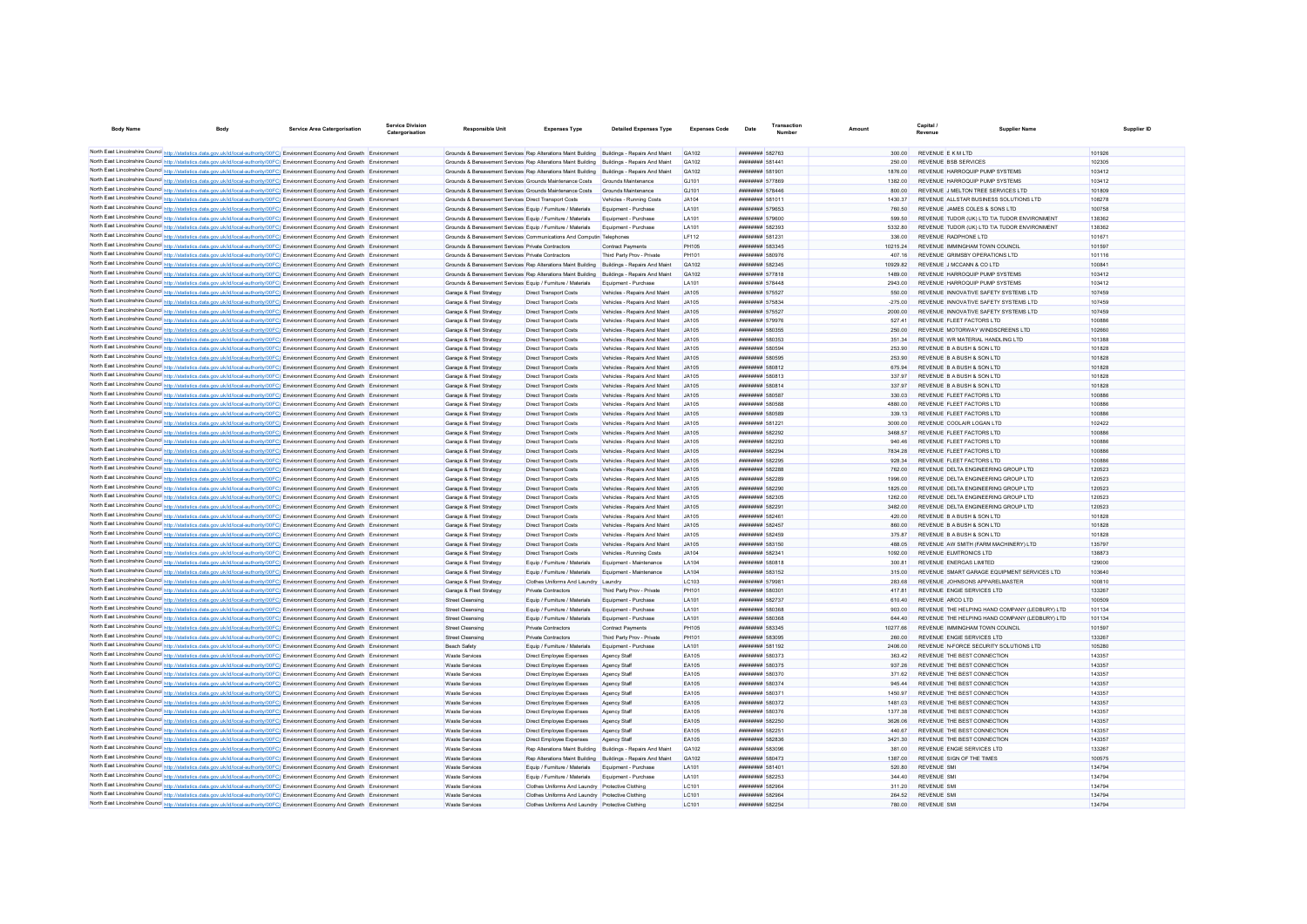| <b>Body Name</b>                                                                                                                                                                                                                                                       | Service Area Catergorisation | Service Division<br>Catergorisation | <b>Responsible Unit</b>                                     | <b>Expenses Type</b>                                          | <b>Detailed Expenses Type</b>                       | <b>Expenses Code</b> | Transaction<br>Date                              | Amount                                            | Capital.<br>Payenu                       | <b>Supplier Name</b>                           | Supplier ID      |  |
|------------------------------------------------------------------------------------------------------------------------------------------------------------------------------------------------------------------------------------------------------------------------|------------------------------|-------------------------------------|-------------------------------------------------------------|---------------------------------------------------------------|-----------------------------------------------------|----------------------|--------------------------------------------------|---------------------------------------------------|------------------------------------------|------------------------------------------------|------------------|--|
|                                                                                                                                                                                                                                                                        |                              |                                     |                                                             |                                                               |                                                     |                      |                                                  |                                                   |                                          |                                                |                  |  |
| North East Lincolnshire Council http://statistics.data.gov.uk/id/local-authority/00FC) Environment Economy And Growth Environment                                                                                                                                      |                              |                                     | <b>Waste Services</b>                                       | Private Contractors                                           | Third Party Prov - Private                          | PH101                | ######## 583101                                  | 1164.09                                           |                                          | REVENUE ENGIE SERVICES LTD                     | 133267           |  |
| North East Lincolnshire Council http://statistics.data.gov.uk/id/local-authority/00FC) Environment Economy And Growth Environment                                                                                                                                      |                              |                                     | <b>Waste Services</b>                                       | Private Contractors                                           | Third Party Prov - Private                          | PH101                | ######## 580835                                  | 280.00                                            |                                          | REVENUE NEWGATE (NEWARK) LTD                   | 103093           |  |
| North East Lincolnshire Council http://statistics.data.gov.uk/id/local-authority/00FC) Environment Economy And Growth Environment                                                                                                                                      |                              |                                     | <b>Waste Servicer</b>                                       | Private Contractors                                           | Third Party Prov - Private                          | PH101                | ######## 579308                                  | 1190.00                                           | <b>REVENUE MGI</b>                       |                                                | 101544           |  |
| North East Lincolnshire Council http://statistics.data.gov.uk/id/local-authority/00FC) Environment Economy And Growth Environment                                                                                                                                      |                              |                                     | Waste Service                                               | Private Contractors                                           | Third Party Prov - Private                          | PH101                | ######## 582748                                  | 3309.60                                           | <b>REVENUE MGI</b>                       |                                                | 101544           |  |
| North East Lincolnshire Council http://statistics.data.gov.uk/id/local-authority/00FC) Environment Economy And Growth Environment                                                                                                                                      |                              |                                     | <b>Waste Services</b>                                       | Private Contractors                                           | Third Party Prov - Private                          | PH101<br>PH101       | ######## 582746<br><b>######## 576028</b>        | 1460.80<br>300.00                                 | <b>REVENUE MGI</b><br><b>REVENUE MGI</b> |                                                | 101544<br>101544 |  |
| North East Lincolnshire Council http://statistics.data.gov.uk/id/local-authority/00FC) Environment Economy And Growth Environment                                                                                                                                      |                              |                                     | Waste Service                                               | Private Contractors                                           | Third Party Prov - Private                          | PH101                | ######## 580332                                  | 9900.00                                           | <b>REVENUE MGE</b>                       |                                                | 101544           |  |
| North East Lincolnshire Council http://statistics.data.gov.uk/id/local-authority/00FC) Environment Economy And Growth Environment                                                                                                                                      |                              |                                     | <b>Waste Services</b>                                       | Private Contractors                                           | Third Party Prov - Private                          | PH101                |                                                  |                                                   | <b>REVENUE MGE</b>                       |                                                |                  |  |
| North East Lincolnshire Council http://statistics.data.gov.uk/id/local-authority/00FC) Environment Economy And Growth Environment                                                                                                                                      |                              |                                     | <b>Waste Services</b>                                       | Private Contractors                                           | Third Party Prov - Private                          | <b>PH105</b>         | ######## 580331                                  | 9900.00<br><b>REDACTED COMMERCIALLY SENSITIVE</b> |                                          | REVENUE NEWLINCS DEVELOPMENT LTD               | 101544<br>101125 |  |
| North East Lincolnshire Council http://statistics.data.gov.uk/id/local-authority/00FC) Environment Economy And Growth Environment<br>North East Lincolnshire Council http://statistics.data.gov.uk/id/local-authority/00FC) Environment Economy And Growth Environment |                              |                                     | Waste Disposal And Strategy<br>Waste Disnosal And Strategy  | <b>Private Contractors</b><br>Private Contractors             | Contract Payments<br>Contract Payments Landfill Tax | <b>PH106</b>         | ######## 582337<br><b><i>BRENHHHH</i></b> 582337 | <b>IFDACTED COMMERCIALLY SENSITIVE</b>            |                                          | REVENUE NEWLINGS DEVELOPMENT LTD               | 101125           |  |
| North East Lincolnshire Council http://statistics.data.gov.uk/id/local-authority/00FC) Environment Economy And Growth Environment                                                                                                                                      |                              |                                     | Waste Disposal And Strategy                                 | Customer And Client Receipts                                  | Sales - Std Vat 7                                   | VC <sub>101</sub>    | ######## 582337                                  | <b>EDACTED COMMERCIALLY SENSITIVE</b>             |                                          | REVENUE NEWLINGS DEVELOPMENT LTD               | 101125           |  |
| North East Lincolnshire Council http://statistics.data.gov.uk/id/local-authority/00FC) Environment Economy And Growth Environment                                                                                                                                      |                              |                                     | Regulatory Services                                         | Miscellaneous Expenses                                        | Environmental/Health Analysis                       | 11120                | ######## 583158                                  | 284.90                                            |                                          | REVENUE FUROEINS WATER HYGIENE TESTING UK I TD | 139602           |  |
| North East Lincolnshire Council http://statistics.data.gov.uk/id/local-authority/00FC) Environment Economy And Growth Environment                                                                                                                                      |                              |                                     | Regulatory Services                                         | <b>Private Contractors</b>                                    | Third Party Prov - Private                          | PH101                | <b><i>BRREEZEE 581400</i></b>                    | 472.08                                            |                                          | REVENUE RASE VETERINARY CENTRE                 | 107352           |  |
| North East Lincolnshire Council http://statistics.data.gov.uk/id/local-authority/00FC) Environment Economy And Growth Environment                                                                                                                                      |                              |                                     | <b>Regulatory Services</b>                                  | Equip / Furniture / Materials                                 | Goods For Resale                                    | LA123                | <b><i>BREEZEEE</i></b> 582721                    | 506.82                                            |                                          | REVENUE VID SYSTEM LTD                         | 101697           |  |
| North East Lincolnshire Council http://statistics.data.gov.uk/id/local-authority/00FC) Environment Economy And Growth Environment                                                                                                                                      |                              |                                     | <b>Regulatory Services</b>                                  | Miscellaneous Expenses                                        | Environmental/Health Analysis                       | LL120                | ######## 581445                                  | 265.00                                            |                                          | <b>REVENUE FRESH PHARMA</b>                    | 14307            |  |
| North East Lincolnshire Council http://statistics.data.gov.uk/id/local-authority/00FC) Environment Economy And Growth Environment                                                                                                                                      |                              |                                     | Regulatory Service                                          | Miscellaneous Expenses                                        | Environmental/Health Analysis                       | LL120                | ######## 582771                                  | 285.00                                            |                                          | <b>REVENUE FRESH PHARMA</b>                    | 14307            |  |
| North East Lincolnshire Council http://statistics.data.gov.uk/id/local-authority/00FC) Environment Economy And Growth Environment                                                                                                                                      |                              |                                     | Regulatory Service                                          | Communications And Computin Computer S/Ware - Licences        |                                                     | LF103                | ######## 580984                                  | 3500.00                                           |                                          | REVENUE PENTAGULL LIMITED                      | 13961            |  |
| North East Lincolnshire Council http://statistics.data.gov.uk/id/local-authority/00FC) Environment Economy And Growth Environment                                                                                                                                      |                              |                                     | <b>Regulatory Services</b>                                  | <b>Private Contractors</b>                                    | Third Party Prov - Private                          | PH101                | ######## 580837                                  | 3829.00                                           |                                          | REVENUE SANGREAT KENNELS                       | 103270           |  |
| North East Lincolnshire Council http://statistics.data.gov.uk/id/local-authority/00FC) Environment Economy And Growth Environment                                                                                                                                      |                              |                                     | Regulatory Services                                         | Private Contractors                                           | Third Party Prov - Private                          | PH101                | ######## 580837                                  | $-350.00$                                         |                                          | REVENUE SANGREAT KENNELS                       | 103270           |  |
| North East Lincolnshire Council http://statistics.data.gov.uk/id/local-authority/00FC) Environment Economy And Growth Economy & Growth                                                                                                                                 |                              |                                     | Discovery Centre                                            | Rep Alterations Maint Building Buildings - Regulations / Insp |                                                     | GA103                | ######## 581886                                  | 3568.04                                           |                                          | REVENUE ENGIE SERVICES LTD                     | 133267           |  |
| North East Lincolnshire Council http://statistics.data.gov.uk/id/local-authority/00FC) Environment Economy And Growth Economy & Growth                                                                                                                                 |                              |                                     | <b>Discovery Centre</b>                                     | Cleaning And Domestic Supplier Cleaning - Services            |                                                     | GH102                | ######## 582265                                  | $-517.17$                                         |                                          | REVENUE KINGDOM SERVICES GROUP LTD             | 138536           |  |
| North East Lincolnshire Council http://statistics.data.gov.uk/id/local-authority/00FC) Environment Economy And Growth Economy & Growth                                                                                                                                 |                              |                                     | Museums & N F Heritage Centre Equip / Furniture / Materials |                                                               | Equipment - Purchase                                | LA101                | ######## 583099                                  | 371.00                                            |                                          | REVENUE ENGIE SERVICES LTD                     | 133267           |  |
| North East Lincolnshire Council http://statistics.data.gov.uk/id/local-authority/00FC) Environment Economy And Growth Economy & Growth                                                                                                                                 |                              |                                     | Museums & N F Heritage Centre Equip / Furniture / Materials |                                                               | Equipment - Purchase                                | <b>I</b> A101        | ######## 581154                                  | 356.00                                            |                                          | REVENUE COMEEY CAMERAS                         | 104031           |  |
| North East Lincolnshire Council http://statistics.data.gov.uk/id/local-authority/00FC) Environment Economy And Growth Economy & Growth                                                                                                                                 |                              |                                     | <b>Tourist Information Centre</b>                           | Private Contractors                                           | Third Party Prov - Private                          | PH101                | ######## 582258                                  | 356.50                                            |                                          | REVENUE THE CAXTON PLAYERS                     | 129590           |  |
| North East Lincolnshire Council http://statistics.data.gov.uk/id/local-authority/00FC) Environment Economy And Growth Economy & Growth                                                                                                                                 |                              |                                     | Community Investment Team                                   | Other Agencies                                                | Grants Pd Over To Third Party                       | PJ138                | ######## 580038                                  | 9563.21                                           |                                          | REVENUE HODGSON SEALANTS (HOLDINGS) LTD        | 126162           |  |
| North East Lincolnshire Council http://statistics.data.gov.uk/id/local-authority/00FC) Environment Economy And Growth Economy & Growth                                                                                                                                 |                              |                                     | Community Investment Team                                   | Other Agencies                                                | Grants Pd Over To Third Party                       | PJ138                | ######## 581504                                  | 7029.15                                           |                                          | REVENUE MATT VINYL GRAPHICS LTD                | 143647           |  |
| North East Lincolnshire Council http://statistics.data.gov.uk/id/local-authority/00FC) Environment Economy And Growth Economy & Growth                                                                                                                                 |                              |                                     | Community Investment Team                                   | Other Agencies                                                | Grants Pd Over To Third Party                       | P.1138               | ######## 582017                                  | 21537 16                                          |                                          | REVENUE HALLMARK PANELS LTD                    | 141160           |  |
| North East Lincolnshire Council http://statistics.data.gov.uk/id/local-authority/00FC) Environment Economy And Growth Economy & Growth                                                                                                                                 |                              |                                     | Community Investment Team                                   | Other Agencies                                                | Grants Pd Over To Third Party                       | P.1138               |                                                  | 59110.65                                          |                                          | REVENUE IMV PACKAGING LIMITED                  | 142989           |  |
| North East Lincolnshire Council http://statistics.data.gov.uk/id/local-authority/00FC) Environment Economy And Growth Economy & Growth                                                                                                                                 |                              |                                     | Community Investment Team                                   | Other Agencies                                                | Grants Pd Over To Third Party                       | P.1138               | <b><i>BREEZERBE 582434</i></b>                   | 30000.00                                          |                                          | REVENUE KENWORTH ENGINEERING LIMITED           | 109924           |  |
| North East Lincolnshire Council http://statistics.data.gov.uk/id/local-authority/00FC) Environment Economy And Growth Economy & Growth                                                                                                                                 |                              |                                     | Community Investment Team                                   | Other Agencies                                                | Grants Pd Over To Third Party                       | PJ138                | <b><i>BREEZEEE 582962</i></b>                    | 22010.62                                          |                                          | REVENUE MARINER FOODS TRADING LIMITED          | 143671           |  |
| North East Lincolnshire Council http://statistics.data.gov.uk/id/local-authority/00FC) Environment Economy And Growth Economy & Growth                                                                                                                                 |                              |                                     | <b>Retained Function</b>                                    | Direct Employee Expenses                                      | Agency Staff                                        | FA105                | <b>HRENHHHH</b> 580834                           | 17010.00                                          |                                          | REVENUE SOLACE IN BUSINESS                     | 100785           |  |
| North East Lincolnshire Council http://statistics.data.gov.uk/id/local-authority/00FC) Environment Economy And Growth Economy & Growth                                                                                                                                 |                              |                                     | <b>Retained Function</b>                                    | Private Contractors                                           | Third Party Prov - Private                          | PH101                | ######## 580505                                  | 500.00                                            |                                          | <b>REVENUE INFINITE ARTS</b>                   | 143187           |  |
| North East Lincolnshire Council http://statistics.data.gov.uk/id/local-authority/00FC) Environment Economy And Growth Economy & Growth                                                                                                                                 |                              |                                     | Retained Function                                           | <b>Private Contractors</b>                                    | Third Party Prov - Private                          | PH101                | ######## 580535                                  | 360.00                                            |                                          | REVENUE MR WILSONS SECOND LINERS               | 143189           |  |
| North East Lincolnshire Council http://statistics.data.gov.uk/id/local-authority/00FC) Environment Economy And Growth Economy & Growth                                                                                                                                 |                              |                                     | Retained Function                                           | Private Contractors                                           | Third Party Prov - Private                          | PH101                | ######## 580537                                  | 12150.00                                          |                                          | REVENUE GLOBAL GROOVES                         | 143175           |  |
| North East Lincolnshire Council http://statistics.data.gov.uk/id/local-authority/00FC) Environment Economy And Growth Economy & Growth                                                                                                                                 |                              |                                     | <b>Retained Function</b>                                    | Private Contractors                                           | Third Party Prov - Private                          | PH101                | ######## 580509                                  | 4000.00                                           |                                          | REVENUE SOUIDSOUP LIMITED                      | 144157           |  |
| North East Lincolnshire Council http://statistics.data.gov.uk/id/local-authority/00FC) Environment Economy And Growth Economy & Growth                                                                                                                                 |                              |                                     | <b>Retained Function</b>                                    | Private Contractors                                           | Third Party Prov - Private                          | PH101                | ######## 582329                                  | 6000.00                                           |                                          | REVENUE FROM THE FIELDS LTD                    | 142950           |  |
| North East Lincolnshire Council http://statistics.data.gov.uk/id/local-authority/00FC) Environment Economy And Growth Economy & Growth                                                                                                                                 |                              |                                     | <b>Retained Function</b>                                    | Private Contractors                                           | Third Party Prov - Private                          | PH101                | ######## 582328                                  | 3750.00                                           |                                          | REVENUE FROM THE FIELDS LTD                    | 142950           |  |
| North East Lincolnshire Council http://statistics.data.gov.uk/id/local-authority/00FC) Environment Economy And Growth Economy & Growth                                                                                                                                 |                              |                                     | <b>Retained Function</b>                                    | Private Contractors                                           | Third Party Prov - Private                          | PH101                | ######## 581198                                  | 2500.00                                           |                                          | REVENUE WALK THE PLANK LTD                     | 143181           |  |
| North East Lincolnshire Council http://statistics.data.gov.uk/id/local-authority/00FC) Environment Economy And Growth Economy & Growth                                                                                                                                 |                              |                                     | Retained Function                                           | Private Contractors                                           | Third Party Prov - Private                          | PH101                | ######## 580510                                  | 675.00                                            |                                          | REVENUE ACCESS ALL AREAS                       | 143646           |  |
| North East Lincolnshire Council http://statistics.data.gov.uk/id/local-authority/00FC) Environment Economy And Growth Economy & Growth                                                                                                                                 |                              |                                     | <b>Retained Function</b>                                    | Private Contractors                                           | Third Party Prov - Private                          | PH101                | <b>########</b> 581144                           | 978.00                                            |                                          | REVENUE ROGUE PLAY THEATRE                     | 144136           |  |
| North East Lincolnshire Council http://statistics.data.gov.uk/id/local-authority/00FC) Environment Economy And Growth Economy & Growth                                                                                                                                 |                              |                                     | <b>Retained Function</b>                                    | Private Contractors                                           | Third Party Prov - Private                          | PH101                | ######## 581428                                  | 2000.00                                           |                                          | REVENUE ALEX MARSHALL PARSONS                  | 144141           |  |
| North East Lincolnshire Council http://statistics.data.gov.uk/id/local-authority/00FC) Environment Economy And Growth Economy & Growth                                                                                                                                 |                              |                                     | <b>Retained Function</b>                                    | Private Contractors                                           | Third Party Prov - Private                          | PH101                | ######## 582327                                  | 15000.00                                          |                                          | REVENUE WALK THE PLANK LTD                     | 143181           |  |
| North East Lincolnshire Council http://statistics.data.gov.uk/id/local-authority/00FC) Environment Economy And Growth Economy & Growth                                                                                                                                 |                              |                                     | <b>Retained Function</b>                                    | Other Agencies                                                | Grants Pd Over To Third Party                       | P.1138               | <b><i>BRENHHHH 583129</i></b>                    | 2250.00                                           |                                          | REVENUE JONATHAN FOULDS                        | 144236           |  |
| North East Lincolnshire Council http://statistics.data.gov.uk/id/local-authority/00FC) Environment Economy And Growth Economy & Growth                                                                                                                                 |                              |                                     | <b>Retained Function</b>                                    | Other Agencies                                                | Grants Pd Over To Third Party                       | P.1138               | ######## 580396                                  | 500.00                                            |                                          | REVENUE TAPE2TAPE                              | 132803           |  |
| North East Lincolnshire Council http://statistics.data.gov.uk/id/local-authority/00FC) Environment Economy And Growth Economy & Growth                                                                                                                                 |                              |                                     | <b>Retained Function</b>                                    | Other Agencies                                                | Grants Pd Over To Third Party                       | P.1138               | ######## 580398                                  | 500.00                                            |                                          | REVENUE TAPE2TAPE                              | 132803           |  |
| North East Lincolnshire Council http://statistics.data.gov.uk/id/local-authority/00FC) Environment Economy And Growth Economy & Growth                                                                                                                                 |                              |                                     | <b>Retained Function</b>                                    | Other Agencies                                                | Grants Pd Over To Third Party                       | PJ138                | ######## 582961                                  | 500.00                                            |                                          | REVENUE GIRLGUIDING CLEETHORPES                | 144028           |  |
| North East Lincolnshire Council http://statistics.data.gov.uk/id/local-authority/00FC) Environment Economy And Growth Economy & Growth                                                                                                                                 |                              |                                     | <b>Retained Function</b>                                    | Other Agencies                                                | Grants Pd Over To Third Party                       | PJ138                | <b><i>BRENHHHH 582433</i></b>                    | 4500.00                                           |                                          | REVENUE I YNSEY POWLES                         | 106831           |  |
| North East Lincolnshire Council http://statistics.data.gov.uk/id/local-authority/00FC) Environment Economy And Growth Economy & Growth                                                                                                                                 |                              |                                     | <b>Retained Function</b>                                    | Other Agencies                                                | Grants Pd Over To Third Party                       | PJ138                | <b><i><u>BRENHHHH</u></i></b> 582435             | 4500.00                                           |                                          | REVENUE EVENT SHOW SUPPORT CIC                 | 129982           |  |
| North East Lincolnshire Council http://statistics.data.gov.uk/id/local-authority/00FC) Environment Economy And Growth Economy & Growth                                                                                                                                 |                              |                                     | <b>Retained Function</b>                                    | Other Agencies                                                | Grants Pd Over To Third Party                       | PJ138                | ######## 582865                                  | 4500.00                                           |                                          | REVENUE THE CULTURE HOUSE                      | 102644           |  |
| North East Lincolnshire Council http://statistics.data.gov.uk/id/local-authority/00FC) Environment Economy And Growth Economy & Growth                                                                                                                                 |                              |                                     | Retained Function                                           | Other Agencies                                                | Grants Pd Over To Third Party                       | PJ138                | ######## 582863                                  | 4500.00                                           |                                          | REVENUE BIRDHOUSE PROJECTS LTD                 | 110129           |  |
| North East Lincolnshire Council http://statistics.data.gov.uk/id/local-authority/00FC) Environment Economy And Growth Economy & Growth                                                                                                                                 |                              |                                     | <b>Retained Function</b>                                    | Other Agencies                                                | Grants Pd Over To Third Party                       | PJ138                | ######## 582862                                  | 1600.00                                           |                                          | REVENUE BIRDHOUSE PROJECTS LTD                 | 110129           |  |
| North East Lincolnshire Council http://statistics.data.gov.uk/id/local-authority/00FC) Environment Economy And Growth Economy & Growth                                                                                                                                 |                              |                                     | <b>Retained Function</b>                                    | <b>Direct Transport Costs</b>                                 | <b>Hired Transport - Employees</b>                  | JA101                | ######## 581298                                  | 275.00                                            |                                          | REVENUE SHERWOOD TRAVEL                        | 100868           |  |
| North East Lincolnshire Council http://statistics.data.gov.uk/id/local-authority/00FC) Environment Economy And Growth Economy & Growth                                                                                                                                 |                              |                                     | In Scope Contract                                           | Private Contractors                                           | Contract Payments                                   | <b>PH105</b>         | ######## 580838                                  | 96418.90                                          |                                          | REVENUE ENGIE SERVICES LTD                     | 133267           |  |
| North East Lincolnshire Council http://statistics.data.gov.uk/id/local-authority/00FC) Environment Economy And Growth Economy & Growth                                                                                                                                 |                              |                                     | In Scope Contract                                           | Private Contractors                                           | Contract Payments                                   | <b>PH105</b>         | ######## 580838                                  | 319948.80                                         |                                          | REVENUE ENGIE SERVICES LTD                     | 133267           |  |
| North East Lincolnshire Council http://statistics.data.gov.uk/id/local-authority/00FC) Environment Economy And Growth Economy & Growth                                                                                                                                 |                              |                                     | In Scope Contract                                           | Private Contractors                                           | Contract Payments                                   | <b>PH105</b>         | ######## 580838                                  | 1511175                                           |                                          | REVENUE ENGIE SERVICES LTD                     | 133267           |  |
| North East Lincolnshire Council http://statistics.data.gov.uk/id/local-authority/00FC) Environment Economy And Growth Economy & Growth                                                                                                                                 |                              |                                     | In Scope Contract                                           | Private Contractors                                           | Contract Payments                                   | <b>PH105</b>         | ######## 580838                                  | 509460.85                                         |                                          | REVENUE ENGIE SERVICES I TD                    | 133267           |  |
| North East Lincolnshire Council http://statistics.data.gov.uk/id/local-authority/00FC) Environment Economy And Growth Economy & Growth                                                                                                                                 |                              |                                     | In Scope Contract                                           | Private Contractors                                           | Contract Payments                                   | <b>PH105</b>         | ######## 580838                                  | 5906.43                                           |                                          | REVENUE ENGIE SERVICES LTD                     | 133267           |  |
| North East Lincolnshire Council http://statistics.data.gov.uk/id/local-authority/00FC) Environment Economy And Growth Economy & Growth                                                                                                                                 |                              |                                     | In Scope Contract                                           | <b>Private Contractors</b>                                    | Contract Payments                                   | <b>PH105</b>         | ######## 580838                                  | 77528.04                                          |                                          | REVENUE ENGIE SERVICES LTD                     | 133267           |  |
| North East Lincolnshire Council http://statistics.data.gov.uk/id/local-authority/00FC) Environment Economy And Growth Economy & Growth                                                                                                                                 |                              |                                     | In Scope Contract                                           | Private Contractors                                           | Contract Payments                                   | PH105                | ######## 580838                                  | 3816436                                           |                                          | REVENUE ENGIE SERVICES LTD                     | 133267           |  |
| North East Lincolnshire Council http://statistics.data.gov.uk/id/local-authority/00FC) Environment Economy And Growth Economy & Growth                                                                                                                                 |                              |                                     | Car Parks                                                   | Customer And Client Receipts Season Tickets - Std Vat 7       |                                                     | VC135                | <b><i>BREEZER 581151</i></b>                     | 368.79                                            |                                          | REVENUE WILKIN CHAPMAN LLP                     | 116533           |  |
| North East Lincolnshire Council http://statistics.data.gov.uk/id/local-authority/00FC) Environment Economy And Growth Economy & Growth                                                                                                                                 |                              |                                     | Car Parks                                                   | Private Contractors                                           | Third Party Prov - Private                          | PH101                | <b><i>BRESHER 581022</i></b>                     | 5000.00                                           |                                          | REVENUE TRAFFIC ENFORCEMENT CENTRE             | 109443           |  |
| North East Lincolnshire Council http://statistics.data.gov.uk/id/local-authority/00FC) Environment Economy And Growth Economy & Growth                                                                                                                                 |                              |                                     | Highways Dso                                                | Dio Holding                                                   | Depot Fuel Holding Account                          | <b>IM101</b>         | <b><i>BREEZERB</i></b> 579977                    | 1393.00                                           | REVENUE OIL NRG                          |                                                | 138198           |  |
| North East Lincolnshire Council http://statistics.data.gov.uk/id/local-authority/00FC) Environment Economy And Growth Economy & Growth                                                                                                                                 |                              |                                     | Highways Dso                                                | Dlo Holding                                                   | Depot Fuel Holding Account                          | LM101                | ######## 581180                                  | 1834230                                           | REVENUE OIL NRG                          |                                                | 138198           |  |
| North East Lincolnshire Council http://statistics.data.gov.uk/id/local-authority/00FC) Environment Economy And Growth Economy & Growth                                                                                                                                 |                              |                                     | Highways Dso                                                | Dio Holding                                                   | Depot Fuel Holding Account                          | <b>IM101</b>         | <b><i>BRESS BREEFER</i></b>                      | 11315.27                                          |                                          | REVENUE HARVEST ENFRGY I TD                    | 102544           |  |
| North East Lincolnshire Council http://statistics.data.gov.uk/id/local-authority/00FC) Environment Economy And Growth Economy & Growth                                                                                                                                 |                              |                                     | <b>Street Lighting</b>                                      | <b>Private Contractors</b>                                    | Third Party Prov - Private                          | PH101                | <b><i><u>BRESHHHH</u> 582345</i></b>             | 1644 32                                           |                                          | REVENUE J MCCANN & CO LTD                      | 100841           |  |
| North East Lincolnshire Council http://statistics.data.gov.uk/id/local-authority/00FC) Environment Economy And Growth Economy & Growth                                                                                                                                 |                              |                                     | <b>Street Lighting</b>                                      | Rep Alterations Maint Building                                | Street Lighting - Energy                            | GA110                | ######## 582855                                  | 3254.20                                           |                                          | REVENUE NPOWER LIMITED                         | 101414           |  |
| North East Lincolnshire Council http://statistics.data.gov.uk/id/local-authority/00FC) Environment Economy And Growth Economy & Growth                                                                                                                                 |                              |                                     | <b>Street Lighting</b>                                      | Rep Alterations Maint Building Street Lighting - Energ        |                                                     | GA110                | ######## 582849                                  | $-3256.73$                                        |                                          | REVENUE NPOWER LIMITED                         | 101414           |  |
| North East Lincolnshire Council http://statistics.data.gov.uk/id/local-authority/00FC) Environment Economy And Growth Economy & Growth                                                                                                                                 |                              |                                     | <b>Street Lighting</b>                                      | Rep Alterations Maint Building Street Lighting - Energy       |                                                     | GA110                | <b>######## 581527</b>                           | 3362.67                                           |                                          | REVENUE NPOWER LIMITED                         | 101414           |  |
| North East Lincolnshire Council http://statistics.data.gov.uk/id/local-authority/00FC) Environment Economy And Growth Economy & Growth                                                                                                                                 |                              |                                     | <b>Street Lighting</b>                                      | Rep Alterations Maint Building Street Lighting - Energy       |                                                     | GA110                | ######## 582853                                  | $-336267$                                         |                                          | REVENUE NPOWER LIMITED                         | 101414           |  |
| North East Lincolnshire Council http://statistics.data.gov.uk/id/local-authority/00FC) Environment Economy And Growth Economy & Growth                                                                                                                                 |                              |                                     | <b>Street Lighting</b>                                      | Rep Alterations Maint Building Street Lighting - Energy       |                                                     | GA110                | ######## 582858                                  | 3362.67                                           |                                          | REVENUE NPOWER LIMITED                         | 101414           |  |
| North East Lincolnshire Council http://statistics.data.gov.uk/id/local-authority/00FC) Environment Economy And Growth Economy & Growth                                                                                                                                 |                              |                                     | <b>Street Lighting</b>                                      | Rep Alterations Maint Building Street Lighting - Energy       |                                                     | GA110                | ######## 582852                                  | $-3256.73$                                        |                                          | REVENUE NPOWER LIMITED                         | 101414           |  |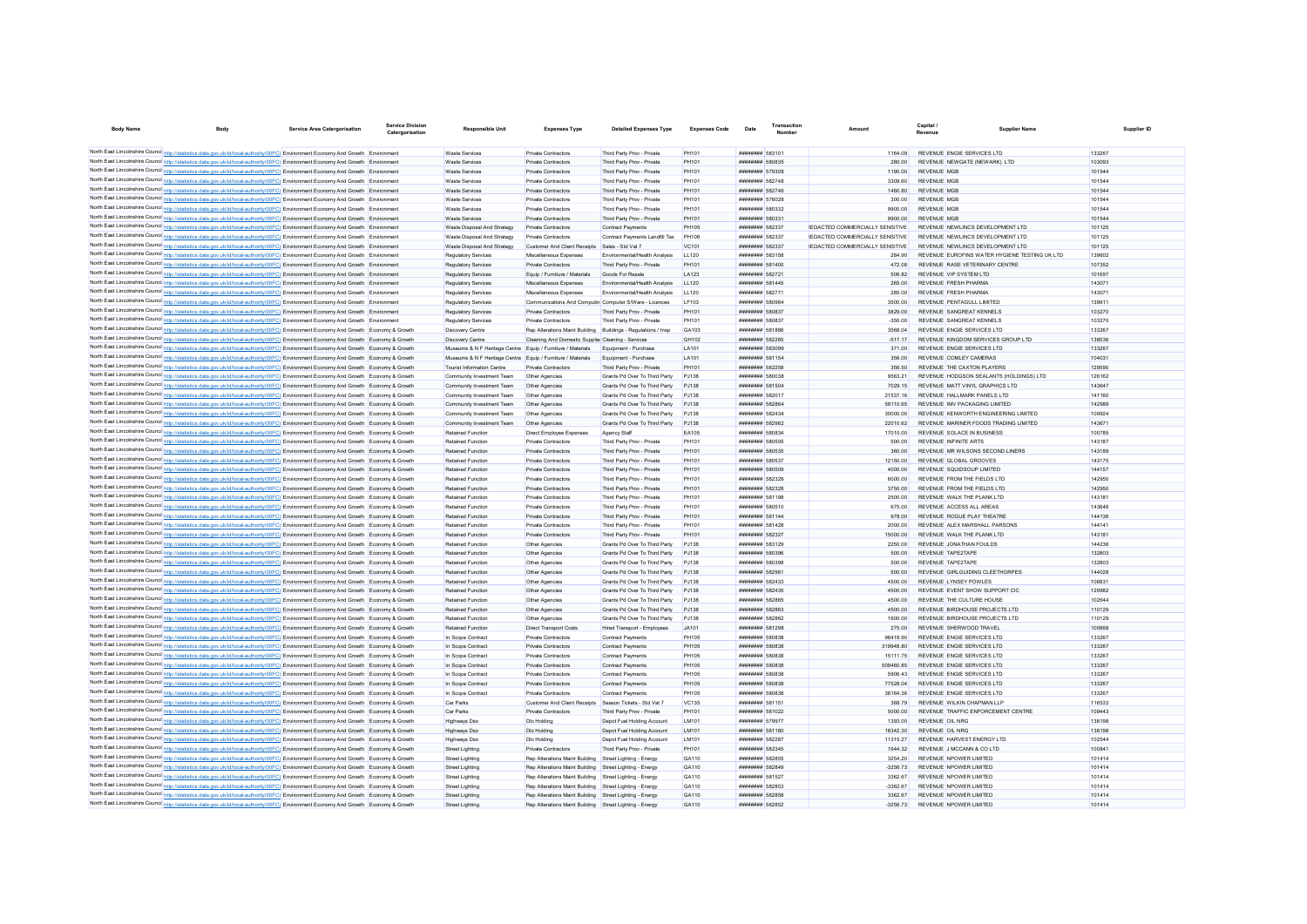| <b>Body Name</b>                |                                                                                                                                                                                                                                                                                  | <b>Service Area Catergorisation</b> | <b>Service Division</b><br>Catergorisation | <b>Responsible Unit</b>                          | <b>Expenses Type</b>                                                                                               | <b>Detailed Expenses Type</b>                                                                                                  | <b>Expenses Code</b> | Date                                                         | Transactio |                                        | Capital.<br>Revenue                                     | <b>Supplier Name</b> | Supplier ID      |
|---------------------------------|----------------------------------------------------------------------------------------------------------------------------------------------------------------------------------------------------------------------------------------------------------------------------------|-------------------------------------|--------------------------------------------|--------------------------------------------------|--------------------------------------------------------------------------------------------------------------------|--------------------------------------------------------------------------------------------------------------------------------|----------------------|--------------------------------------------------------------|------------|----------------------------------------|---------------------------------------------------------|----------------------|------------------|
|                                 |                                                                                                                                                                                                                                                                                  |                                     |                                            |                                                  |                                                                                                                    |                                                                                                                                |                      | ######## 582850                                              |            | $-335497$                              | REVENUE NPOWER LIMITED                                  |                      |                  |
|                                 | North East Lincolnshire Council http://statistics.data.gov.uk/id/local-authority/00FC) Environment Economy And Growth Economy & Growth<br>North East Lincolnshire Council http://statistics.data.gov.uk/id/local-authority/00FC) Environment Economy And Growth Economy & Growth |                                     |                                            | <b>Street Lighting</b><br><b>Street Lighting</b> | Rep Alterations Maint Building Street Lighting - Energy<br>Rep Alterations Maint Building Street Lighting - Energy |                                                                                                                                | GA110<br>GA110       | <b><i><u>########</u></i></b> 582856                         |            | 3352.36                                | REVENUE NPOWER LIMITED                                  |                      | 101414<br>101414 |
|                                 | North East Lincolnshire Council http://statistics.data.gov.uk/id/local-authority/00FC) Environment Economy And Growth Economy & Growth                                                                                                                                           |                                     |                                            | <b>Street Lighting</b>                           | Rep Alterations Maint Building Street Lighting - Energy                                                            |                                                                                                                                | GA110                | ######## 58285*                                              |            | $-3365.29$                             | REVENUE NPOWER LIMITED                                  |                      | 101414           |
|                                 | North East Lincolnshire Council http://statistics.data.gov.uk/id/local-authority/00FC) Environment Economy And Growth Economy & Growth                                                                                                                                           |                                     |                                            | <b>Street Lighting</b>                           | Rep Alterations Maint Building Street Lighting - Energy                                                            |                                                                                                                                | GA110                | ######## 582787                                              |            | 526.61                                 | <b>REVENUE NPOWER LIMITED</b>                           |                      | 101414           |
|                                 | North East Lincolnshire Council http://statistics.data.gov.uk/id/local-authority/00FC) Environment Economy And Growth Economy & Growth                                                                                                                                           |                                     |                                            | <b>Street Lighting</b>                           | Rep Alterations Maint Building Street Lighting - Energy                                                            |                                                                                                                                | GA110                | ######## 582794                                              |            | $-510.15$                              | <b>REVENUE NPOWER LIMITED</b>                           |                      | 101414           |
|                                 | North East Lincolnshire Council http://statistics.data.gov.uk/id/local-authority/00FC) Environment Economy And Growth Economy & Growth                                                                                                                                           |                                     |                                            | <b>Street Lighting</b>                           | Rep Alterations Maint Building Street Lighting - Energy                                                            |                                                                                                                                | GA110                | ######## 57952                                               |            | 527.15                                 | REVENUE NPOWER LIMITED                                  |                      | 101414           |
|                                 | North East Lincolnshire Council http://statistics.data.gov.uk/id/local-authority/00FC) Environment Economy And Growth Economy & Growth                                                                                                                                           |                                     |                                            | <b>Street Lighting</b>                           | Rep Alterations Maint Building Street Lighting - Energy                                                            |                                                                                                                                | GA110                | ######## 582855                                              |            | 9355.8                                 | REVENUE NPOWER LIMITED                                  |                      | 101414           |
|                                 | North East Lincolnshire Council http://statistics.data.gov.uk/id/local-authority/00FC) Environment Economy And Growth Economy & Growth                                                                                                                                           |                                     |                                            | <b>Street Lighting</b>                           | Rep Alterations Maint Building Street Lighting - Energy                                                            |                                                                                                                                | GA110                | ######## 582849                                              |            | $-9363.1$                              | REVENUE NPOWER LIMITED                                  |                      | 101414           |
|                                 | North East Lincolnshire Council http://statistics.data.gov.uk/id/local-authority/00FC) Environment Economy And Growth Economy & Growth                                                                                                                                           |                                     |                                            | <b>Street Lighting</b>                           | Rep Alterations Maint Building Street Lighting - Energy                                                            |                                                                                                                                | GA110                | <b>########</b> 582858                                       |            | 9667.67                                | REVENUE NPOWER LIMITED                                  |                      | 101414           |
|                                 | North East Lincolnshire Council http://statistics.data.gov.uk/id/local-authority/00FC) Environment Economy And Growth Economy & Growth                                                                                                                                           |                                     |                                            | <b>Street Lighting</b>                           | Rep Alterations Maint Building Street Lighting - Energy                                                            |                                                                                                                                | GA110                | ######## 582792                                              |            | $-5266$                                | REVENUE NPOWER LIMITED                                  |                      | 101414           |
|                                 | North East Lincolnshire Council http://statistics.data.gov.uk/id/local-authority/00FC) Environment Economy And Growth Economy & Growth                                                                                                                                           |                                     |                                            | Street Lighting                                  | Rep Alterations Maint Building Street Lighting - Energy                                                            |                                                                                                                                | GA110                | ######## 581527                                              |            | 9667.67                                | REVENUE NPOWER LIMITED                                  |                      | 101414           |
|                                 | North East Lincolnshire Council http://statistics.data.gov.uk/id/local-authority/00FC) Environment Economy And Growth Economy & Growth                                                                                                                                           |                                     |                                            | <b>Street Lighting</b>                           | Rep Alterations Maint Building Street Lighting - Energy                                                            |                                                                                                                                | GA110                | ######## 581528                                              |            | 526.61                                 | REVENUE NPOWER LIMITED                                  |                      | 101414           |
|                                 | North East Lincolnshire Council http://statistics.data.gov.uk/id/local-authority/00FC) Environment Economy And Growth Economy & Growth                                                                                                                                           |                                     |                                            | <b>Street Lighting</b>                           | Rep Alterations Maint Building Street Lighting - Energy                                                            |                                                                                                                                | GA110                | ######## 582853                                              |            | $-966767$                              | REVENUE NPOWER LIMITED                                  |                      | 101414           |
|                                 | North East Lincolnshire Council http://statistics.data.gov.uk/id/local-authority/00FC) Environment Economy And Growth Economy & Growth                                                                                                                                           |                                     |                                            | <b>Street Lighting</b>                           | Rep Alterations Maint Building Street Lighting - Energy                                                            |                                                                                                                                | GA110                | <b><i>BREEZER 582852</i></b>                                 |            | $-93631$                               | REVENUE NPOWER LIMITED                                  |                      | 101414           |
|                                 | North East Lincolnshire Council http://statistics.data.gov.uk/id/local-authority/00FC) Environment Economy And Growth Economy & Growth                                                                                                                                           |                                     |                                            | <b>Street Lighting</b>                           | Rep Alterations Maint Building Street Lighting - Energy                                                            |                                                                                                                                | GA110                | ######## 582788                                              |            | 509.62                                 | <b>REVENUE NPOWER LIMITED</b>                           |                      | 101414           |
|                                 | North East Lincolnshire Council http://statistics.data.gov.uk/id/local-authority/00FC) Environment Economy And Growth Economy & Growth                                                                                                                                           |                                     |                                            | <b>Street Lighting</b>                           | Rep Alterations Maint Building Street Lighting - Energy                                                            |                                                                                                                                | GA110<br>GA110       | <b><i><u>BRESHHAH</u></i></b> 582786<br>######## 582850      |            | 521.59<br>$-9645.52$                   | REVENUE NPOWER LIMITED<br>REVENUE NPOWER LIMITED        |                      | 101414<br>101414 |
|                                 | North East Lincolnshire Council http://statistics.data.gov.uk/id/local-authority/00FC) Environment Economy And Growth Economy & Growth<br>North East Lincolnshire Council http://statistics.data.gov.uk/id/local-authority/00FC) Environment Economy And Growth Economy & Growth |                                     |                                            | <b>Street Lighting</b><br><b>Street Lighting</b> | Rep Alterations Maint Building Street Lighting - Energy<br>Rep Alterations Maint Building Street Lighting - Energy |                                                                                                                                | GA110                | ######## 582856                                              |            | 9638.01                                | REVENUE NPOWER LIMITED                                  |                      | 101414           |
|                                 | North East Lincolnshire Council http://statistics.data.gov.uk/id/local-authority/00FC) Environment Economy And Growth Economy & Growth                                                                                                                                           |                                     |                                            | <b>Street Lighting</b>                           | Rep Alterations Maint Building Street Lighting - Energy                                                            |                                                                                                                                | GA110                | ####### 582791                                               |            | $-522.13$                              | REVENUE NPOWER LIMITED                                  |                      | 101414           |
|                                 | North East Lincolnshire Council http://statistics.data.gov.uk/id/local-authority/00FC) Environment Economy And Growth Economy & Growth                                                                                                                                           |                                     |                                            | <b>Street Lighting</b>                           | Rep Alterations Maint Building Street Lighting - Energy                                                            |                                                                                                                                | GA110                | ######## 582789                                              |            | $-527.15$                              | <b>REVENUE NPOWER LIMITED</b>                           |                      | 101414           |
|                                 | North East Lincolnshire Council http://statistics.data.gov.uk/id/local-authority/00FC) Environment Economy And Growth Economy & Growth                                                                                                                                           |                                     |                                            | <b>Street Lighting</b>                           | Rep Alterations Maint Building Street Lighting - Energy                                                            |                                                                                                                                | GA110                | ######## 58285                                               |            | $-9675.21$                             | REVENUE NPOWER LIMITED                                  |                      | 101414           |
|                                 | North East Lincolnshire Council http://statistics.data.gov.uk/id/local-authority/00FC) Environment Economy And Growth Economy & Growth                                                                                                                                           |                                     |                                            | <b>Street Lighting</b>                           | Rep Alterations Maint Building Street Lighting-General Maint                                                       |                                                                                                                                | GA111                | ######## 582345                                              |            | 3997.06                                | REVENUE J MCCANN & CO LTD                               |                      | 10084            |
|                                 | North East Lincolnshire Council http://statistics.data.gov.uk/id/local-authority/00FC) Environment Economy And Growth Economy & Growth                                                                                                                                           |                                     |                                            | <b>Street Lighting</b>                           | Rep Alterations Maint Building Traffic Signs / Signals                                                             |                                                                                                                                | GA113                | ######## 582345                                              |            | 906.65                                 | REVENUE J MCCANN & CO LTD                               |                      | 10084            |
|                                 | North East Lincolnshire Council http://statistics.data.gov.uk/id/local-authority/00FC) Environment Economy And Growth Economy & Growth                                                                                                                                           |                                     |                                            | Street Lighting                                  | Rep Alterations Maint Building                                                                                     | Traffic Signs / Signals                                                                                                        | GA113                | ######## 582345                                              |            | 2309.72                                | REVENUE J MCCANN & CO LTD                               |                      | 10084            |
|                                 | North East Lincolnshire Council http://statistics.data.gov.uk/id/local-authority/00FC) Environment Economy And Growth Economy & Growth                                                                                                                                           |                                     |                                            | Street Lighting                                  | Private Contractors                                                                                                | Third Party Prov - Private                                                                                                     | PH101                | ######## 582031                                              |            | 867.22                                 | REVENUE NORTHERN POWERGRID (YORKSHIRE) PLC              |                      | 108328           |
|                                 | North East Lincolnshire Council http://statistics.data.gov.uk/id/local-authority/00FC) Environment Economy And Growth Economy & Growth                                                                                                                                           |                                     |                                            | <b>Street Lighting</b>                           | Rep Alterations Maint Building Street Lighting - Energy                                                            |                                                                                                                                | GA110                | ######## 581530                                              |            | 1654.92                                | REVENUE NPOWER LIMITED                                  |                      | 101414           |
|                                 | North East Lincolnshire Council http://statistics.data.gov.uk/id/local-authority/00FC) Environment Economy And Growth Economy & Growth                                                                                                                                           |                                     |                                            | <b>Street Lighting</b>                           | Rep Alterations Maint Building Street Lighting - Energy                                                            |                                                                                                                                | GA110                | <b><i>BREEZER 582855</i></b>                                 |            | 2806744                                | REVENUE NPOWER LIMITED                                  |                      | 101414           |
|                                 | North East Lincolnshire Council http://statistics.data.gov.uk/id/local-authority/00FC) Environment Economy And Growth Economy & Growth                                                                                                                                           |                                     |                                            | <b>Street Lighting</b>                           | Ren Alterations Maint Building                                                                                     | Street Lighting - Energy                                                                                                       | GA110                | <b><i>BREEZER 582849</i></b>                                 |            | $-2808932$                             | REVENUE NPOWER LIMITED                                  |                      | 101414           |
|                                 | North East Lincolnshire Council http://statistics.data.gov.uk/id/local-authority/00FC) Environment Economy And Growth Economy & Growth                                                                                                                                           |                                     |                                            | <b>Street Lighting</b>                           | Rep Alterations Maint Building                                                                                     | Street Lighting - Energy                                                                                                       | GA110                | <b><i>BREEZER 582853</i></b>                                 |            | $-2900302$                             | <b>REVENUE NPOWER LIMITED</b>                           |                      | 101414           |
|                                 | North East Lincolnshire Council http://statistics.data.gov.uk/id/local-authority/00FC) Environment Economy And Growth Economy & Growth                                                                                                                                           |                                     |                                            | <b>Street Lighting</b>                           | Rep Alterations Maint Building                                                                                     | Street Lighting - Energy                                                                                                       | GA110                | ######## 581527                                              |            | 29003.02                               | <b>REVENUE NPOWER LIMITED</b>                           |                      | 101414           |
|                                 | North East Lincolnshire Council http://statistics.data.gov.uk/id/local-authority/00FC) Environment Economy And Growth Economy & Growth                                                                                                                                           |                                     |                                            | <b>Street Lighting</b>                           | Rep Alterations Maint Building Street Lighting - Energy                                                            |                                                                                                                                | GA110                | ######## 581528                                              |            | 1579.83                                | <b>REVENUE NPOWER LIMITED</b>                           |                      | 101414<br>101414 |
|                                 | North East Lincolnshire Council http://statistics.data.gov.uk/id/local-authority/00FC) Environment Economy And Growth Economy & Growth<br>North East Lincolnshire Council http://statistics.data.gov.uk/id/local-authority/00FC) Environment Economy And Growth Economy & Growth |                                     |                                            | <b>Street Lighting</b><br><b>Street Lighting</b> | Rep Alterations Maint Building Street Lighting - Energy<br>Rep Alterations Maint Building                          | Street Lighting - Energy                                                                                                       | GA110<br>GA110       | ######## 582858<br>######## 582792                           |            | 29003.02<br>$-1579.83$                 | REVENUE NPOWER LIMITED<br>REVENUE NPOWER LIMITED        |                      | 101414           |
|                                 | North East Lincolnshire Council http://statistics.data.gov.uk/id/local-authority/00FC) Environment Economy And Growth Economy & Growth                                                                                                                                           |                                     |                                            | <b>Street Lighting</b>                           | Rep Alterations Maint Building                                                                                     | Street Lighting - Energy                                                                                                       | GA110                | ######## 582852                                              |            | $-28089.3$                             | REVENUE NPOWER LIMITED                                  |                      | 101414           |
|                                 | North East Lincolnshire Council http://statistics.data.gov.uk/id/local-authority/00FC) Environment Economy And Growth Economy & Growth                                                                                                                                           |                                     |                                            | <b>Street Lighting</b>                           | Rep Alterations Maint Building                                                                                     | Street Lighting - Energy                                                                                                       | GA110                | ######## 582788                                              |            | 1528.86                                | REVENUE NPOWER LIMITED                                  |                      | 101414           |
|                                 | North East Lincolnshire Council http://statistics.data.gov.uk/id/local-authority/00FC) Environment Economy And Growth Economy & Growth                                                                                                                                           |                                     |                                            | <b>Street Lighting</b>                           | Rep Alterations Maint Building                                                                                     | Street Lighting - Energy                                                                                                       | GA110                | ######## 582786                                              |            | 1564.78                                | REVENUE NPOWER LIMITED                                  |                      | 101414           |
|                                 | North East Lincolnshire Council http://statistics.data.gov.uk/id/local-authority/00FC) Environment Economy And Growth Economy & Growth                                                                                                                                           |                                     |                                            | <b>Street Lighting</b>                           | Rep Alterations Maint Building Street Lighting - Energy                                                            |                                                                                                                                | GA110                | ######## 582850                                              |            | $-28936.59$                            | REVENUE NPOWER LIMITED                                  |                      | 101414           |
|                                 | North East Lincolnshire Council http://statistics.data.gov.uk/id/local-authority/00FC) Environment Economy And Growth Economy & Growth                                                                                                                                           |                                     |                                            | <b>Street Lighting</b>                           | Rep Alterations Maint Building Street Lighting - Energy                                                            |                                                                                                                                | GA110                | ######## 582856                                              |            | 28914.04                               | REVENUE NPOWER LIMITED                                  |                      | 101414           |
|                                 | North East Lincolnshire Council http://statistics.data.gov.uk/id/local-authority/00FC) Environment Economy And Growth Economy & Growth                                                                                                                                           |                                     |                                            | <b>Street Lighting</b>                           | Rep Alterations Maint Building Street Lighting - Energy                                                            |                                                                                                                                | GA110                | <b><i>BREERER 582791</i></b>                                 |            | $-1566.39$                             | REVENUE NPOWER LIMITED                                  |                      | 101414           |
|                                 | North East Lincolnshire Council http://statistics.data.gov.uk/id/local-authority/00FC) Environment Economy And Growth Economy & Growth                                                                                                                                           |                                     |                                            | <b>Street Lighting</b>                           | Rep Alterations Maint Building Street Lighting - Energy                                                            |                                                                                                                                | GA110                | ####### 58285*                                               |            | $-29025.63$                            | REVENUE NPOWER LIMITED                                  |                      | 101414           |
|                                 | North East Lincolnshire Council http://statistics.data.gov.uk/id/local-authority/00FC) Environment Economy And Growth Economy & Growth                                                                                                                                           |                                     |                                            | <b>Street Lighting</b>                           | Rep Alterations Maint Building Street Lighting - Energy                                                            |                                                                                                                                | GA110                | ######## 582789                                              |            | $-1581.46$                             | REVENUE NPOWER LIMITED                                  |                      | 101414           |
|                                 | North East Lincolnshire Council http://statistics.data.gov.uk/id/local-authority/00FC) Environment Economy And Growth Economy & Growth                                                                                                                                           |                                     |                                            | <b>Street Lighting</b>                           | Rep Alterations Maint Building Street Lighting - Energy                                                            |                                                                                                                                | GA110                | <b><i>BREERHAH</i></b> 582939                                |            | 1650.40                                | REVENUE NPOWER LIMITED                                  |                      | 101414           |
|                                 | North East Lincolnshire Council http://statistics.data.gov.uk/id/local-authority/00FC) Environment Economy And Growth Economy & Growth                                                                                                                                           |                                     |                                            | <b>Street Lighting</b>                           | Rep Alterations Maint Building Street Lighting - Energy                                                            |                                                                                                                                | GA110                | <b><i><u>BRESHHHH</u></i></b> 582940                         |            | 1597 16                                | REVENUE NPOWER LIMITED                                  |                      | 101414           |
|                                 | North East Lincolnshire Council http://statistics.data.gov.uk/id/local-authority/00FC) Environment Economy And Growth Economy & Growth                                                                                                                                           |                                     |                                            | <b>Street Lighting</b>                           | Rep Alterations Maint Building Street Lighting - Energy                                                            |                                                                                                                                | GA110                | <b><i>BREEZEEE 582942</i></b>                                |            | 1650.40                                | REVENUE NPOWER LIMITED                                  |                      | 101414           |
|                                 | North East Lincolnshire Council http://statistics.data.gov.uk/id/local-authority/00FC) Environment Economy And Growth Economy & Growth                                                                                                                                           |                                     |                                            | <b>Street Lighting</b>                           | Rep Alterations Maint Building Street Lighting - Energy                                                            |                                                                                                                                | GA110<br>GA110       | ######## 582954<br><b><i>BREEZER 582955</i></b>              |            | $-1590.22$<br>$-1601.51$               | <b>REVENUE NPOWER LIMITED</b><br>REVENUE NPOWER LIMITED |                      | 101414<br>101414 |
|                                 | North East Lincolnshire Council http://statistics.data.gov.uk/id/local-authority/00FC) Environment Economy And Growth Economy & Growth<br>North East Lincolnshire Council http://statistics.data.gov.uk/id/local-authority/00FC) Environment Economy And Growth Economy & Growth |                                     |                                            | <b>Street Lighting</b><br><b>Street Lighting</b> | Rep Alterations Maint Building Street Lighting - Energy<br>Rep Alterations Maint Building Street Lighting - Energy |                                                                                                                                | GA110                | ######## 582956                                              |            | $-1654.92$                             | REVENUE NPOWER LIMITED                                  |                      | 101414           |
|                                 | North East Lincolnshire Council http://statistics.data.gov.uk/id/local-authority/00FC) Environment Economy And Growth Economy & Growth                                                                                                                                           |                                     |                                            | <b>Street Lighting</b>                           | Rep Alterations Maint Building Street Lighting - Energy                                                            |                                                                                                                                | GA110                | ######## 582957                                              |            | $-1601.52$                             | REVENUE NPOWER LIMITED                                  |                      | 101414           |
|                                 | North East Lincolnshire Council http://statistics.data.gov.uk/id/local-authority/00FC) Environment Economy And Growth Economy & Growth                                                                                                                                           |                                     |                                            | <b>Street Lighting</b>                           | Rep Alterations Maint Building Street Lighting - Energy                                                            |                                                                                                                                | GA110                | ######## 582959                                              |            | $-1654.90$                             | REVENUE NPOWER LIMITED                                  |                      | 101414           |
|                                 | North East Lincolnshire Council http://statistics.data.gov.uk/id/local-authority/00FC) Environment Economy And Growth Economy & Growth                                                                                                                                           |                                     |                                            | <b>Street Lighting</b>                           | Rep Alterations Maint Building Street Lighting - Energy                                                            |                                                                                                                                | GA110                | ######## 582941                                              |            | 1590.24                                | REVENUE NPOWER LIMITED                                  |                      | 101414           |
|                                 | North East Lincolnshire Council http://statistics.data.gov.uk/id/local-authority/00FC) Environment Economy And Growth Economy & Growth                                                                                                                                           |                                     |                                            | <b>Street Lighting</b>                           | Rep Alterations Maint Building Street Lighting - Energy                                                            |                                                                                                                                | GA110                | ######## 582944                                              |            | 1597.17                                | REVENUE NPOWER LIMITED                                  |                      | 101414           |
|                                 | North East Lincolnshire Council http://statistics.data.gov.uk/id/local-authority/00FC) Environment Economy And Growth Economy & Growth                                                                                                                                           |                                     |                                            | <b>Street Lighting</b>                           | Rep Alterations Maint Building Street Lighting - Energy                                                            |                                                                                                                                | GA110                | ######## 582787                                              |            | 1579.83                                | REVENUE NPOWER LIMITED                                  |                      | 101414           |
|                                 | North East Lincolnshire Council http://statistics.data.gov.uk/id/local-authority/00FC) Environment Economy And Growth Economy & Growth                                                                                                                                           |                                     |                                            | <b>Street Lighting</b>                           | Rep Alterations Maint Building Street Lighting - Energy                                                            |                                                                                                                                | GA110                | <b>ИНИНИНИ 582794</b>                                        |            | $-153044$                              | REVENUE NPOWER LIMITED                                  |                      | 101414           |
|                                 | North East Lincolnshire Council http://statistics.data.gov.uk/id/local-authority/00FC) Environment Economy And Growth Economy & Growth                                                                                                                                           |                                     |                                            | <b>Street Lighting</b>                           | Rep Alterations Maint Building Street Lighting - Energy                                                            |                                                                                                                                | GA110                | <b>иннинин</b> 579521                                        |            | 1581.46                                | REVENUE NPOWER LIMITED                                  |                      | 101414           |
|                                 | North East Lincolnshire Council http://statistics.data.gov.uk/id/local-authority/00FC) Environment Economy And Growth Economy & Growth                                                                                                                                           |                                     |                                            | <b>Street Lighting</b>                           | Rep Alterations Maint Building Street Lighting-General Maint                                                       |                                                                                                                                | GA111                | ######## 582345                                              |            | 3294.86                                | REVENUE J MCCANN & CO LTD                               |                      | 100841           |
|                                 | North East Lincolnshire Council http://statistics.data.gov.uk/id/local-authority/00FC) Environment Economy And Growth Economy & Growth                                                                                                                                           |                                     |                                            | <b>Street Lighting</b>                           | Rep Alterations Maint Building Street Lighting-General Maint                                                       |                                                                                                                                | GA111                | ######## 582345                                              |            | 511.67                                 | REVENUE J MCCANN & CO LTD                               |                      | 100841           |
|                                 | North East Lincolnshire Council http://statistics.data.gov.uk/id/local-authority/00FC) Environment Economy And Growth Economy & Growth                                                                                                                                           |                                     |                                            | <b>Street Lighting</b>                           | Rep Alterations Maint Building Street Lighting-General Maint                                                       |                                                                                                                                | GA111                | ######## 580831                                              |            | 2310.00                                | REVENUE ROCH NDT SERVICES                               |                      | 127363           |
|                                 | North East Lincolnshire Council http://statistics.data.gov.uk/id/local-authority/00FC) Environment Economy And Growth Economy & Growth                                                                                                                                           |                                     |                                            | <b>Street Lighting</b>                           | Rep Alterations Maint Building Street Lighting-General Maint                                                       |                                                                                                                                | GA111<br>GA112       | <b><i>BREEZER 582392</i></b><br><b><i>BREEZER 582345</i></b> |            | 2480.00<br>41586                       | REVENUE ROCH NDT SERVICES                               |                      | 127363<br>100841 |
|                                 | North East Lincolnshire Council http://statistics.data.gov.uk/id/local-authority/00FC) Environment Economy And Growth Economy & Growth<br>North East Lincolnshire Council http://statistics.data.gov.uk/id/local-authority/00FC) Environment Economy And Growth Economy & Growth |                                     |                                            | <b>Street Lighting</b>                           |                                                                                                                    | Rep Alterations Maint Building Street Light-Irrecoverable Dam<br>Rep Alterations Maint Building Traffic Mgmt-Irrecoverable Dam | GA115                | ######## 582345                                              |            | 309.13                                 | REVENUE J MCCANN & CO LTD<br>REVENUE J MCCANN & CO LTD  |                      | 100841           |
|                                 | North East Lincolnshire Council http://statistics.data.gov.uk/id/local-authority/00FC) Environment Economy And Growth Economy & Growth                                                                                                                                           |                                     |                                            | <b>Street Lighting</b><br><b>Street Lighting</b> | Rep Alterations Maint Building Traffic Signs / Signal                                                              |                                                                                                                                | GA113                | <b><i>BREEZER 582345</i></b>                                 |            | 442171                                 | REVENUE J MCCANN & CO LTD                               |                      | 100841           |
|                                 | North East Lincolnshire Council http://statistics.data.gov.uk/id/local-authority/00FC) Environment Economy And Growth Economy & Growth                                                                                                                                           |                                     |                                            | <b>Street Lighting</b>                           | Rep Alterations Maint Building Traffic Signs / Signals                                                             |                                                                                                                                | GA113                | ######## 582345                                              |            | 2864.06                                | REVENUE J MCCANN & CO LTD                               |                      | 100841           |
|                                 | North East Lincolnshire Council http://statistics.data.gov.uk/id/local-authority/00FC) Environment Economy And Growth Economy & Growth                                                                                                                                           |                                     |                                            | <b>Street Lighting</b>                           |                                                                                                                    | Rep Alterations Maint Building Buildings - Repairs And Maint                                                                   | GA102                | ######## 582345                                              |            | 3666.87                                | REVENUE J MCCANN & CO LTD                               |                      | 100841           |
|                                 | North East Lincolnshire Council http://statistics.data.gov.uk/id/local-authority/00FC) Environment Economy And Growth Economy & Growth                                                                                                                                           |                                     |                                            | <b>Transport Policy</b>                          | Private Contractors                                                                                                | <b>Concessionary Fares</b>                                                                                                     | PH104                | ######## 582390                                              |            | <b>IFDACTED COMMERCIALLY SENSITIVE</b> | REVENUE GY CLPS & DISTRICT DIAL A RIDE                  |                      | 100980           |
|                                 | North East Lincolnshire Council http://statistics.data.gov.uk/id/local-authority/00FC) Environment Economy And Growth Economy & Growth                                                                                                                                           |                                     |                                            | <b>Transport Policy</b>                          | Private Contractors                                                                                                | Concessionary Fares                                                                                                            | PH104                | ######## 581273                                              |            | <b>REDACTED COMMERCIALLY SENSITIVE</b> | REVENUE GRAYSCROFT BUS SERVICES LIMITED                 |                      | 101786           |
|                                 | North East Lincolnshire Council http://statistics.data.gov.uk/id/local-authority/00FC) Environment Economy And Growth Economy & Growth                                                                                                                                           |                                     |                                            | <b>Transport Policy</b>                          | Private Contractors                                                                                                | Concessionary Fares                                                                                                            | PH104                | ######## 580961                                              |            | REDACTED COMMERCIALLY SENSITIVE        | REVENUE ARRIVA RAIL NORTH LTD                           |                      | 134093           |
|                                 | North East Lincolnshire Council http://statistics.data.gov.uk/id/local-authority/00FC) Environment Economy And Growth Economy & Growth                                                                                                                                           |                                     |                                            | <b>Transport Policy</b>                          | Private Contractors                                                                                                | <b>Contract Payments</b>                                                                                                       | <b>PH105</b>         | ######## 580385                                              |            | 5217.51                                | REVENUE GO PLANT FLEET SERVICES                         |                      | 101159           |
|                                 | North East Lincolnshire Council http://statistics.data.gov.uk/id/local-authority/00FC) Environment Economy And Growth Economy & Growth                                                                                                                                           |                                     |                                            | <b>Transport Policy</b>                          | <b>Private Contractors</b>                                                                                         | <b>Contract Payments</b>                                                                                                       | PH105                | <b><i>BRENHHHH 583372</i></b>                                |            | 274 89                                 | <b>REVENUE LINKS TAXIS</b>                              |                      | 100546           |
|                                 | North East Lincolnshire Council http://statistics.data.gov.uk/id/local-authority/00FC) Environment Economy And Growth Economy & Growth                                                                                                                                           |                                     |                                            | <b>Transport Policy</b>                          | <b>Private Contractors</b>                                                                                         | <b>Contract Payments</b>                                                                                                       | <b>PH105</b>         | ######## 581911                                              |            | 9955.30                                | REVENUE STAGECOACH SERVICES                             |                      | 101404           |
| North East Lincolnshire Council | North East Lincolnshire Council http://statistics.data.gov.uk/id/local-authority/00FC) Environment Economy And Growth Economy & Growth                                                                                                                                           |                                     |                                            | <b>Transport Policy</b>                          | Private Contractors                                                                                                | Contract Payments                                                                                                              | <b>PH105</b>         | ######## 581912                                              |            | 1389.36                                | REVENUE STAGECOACH SERVICES                             |                      | 101404           |
|                                 | statistics.data.gov.uk/id/local-authority/00FC) Environment Economy And Growth Economy & Growth                                                                                                                                                                                  |                                     |                                            | <b>Transport Policy</b>                          | Contributions To Provisions                                                                                        | Contributions - Communities                                                                                                    | <b>LK101</b>         | ######## 581503                                              |            | 1925.00                                | REVENUE CYCLEPODS LTD                                   |                      | 109419           |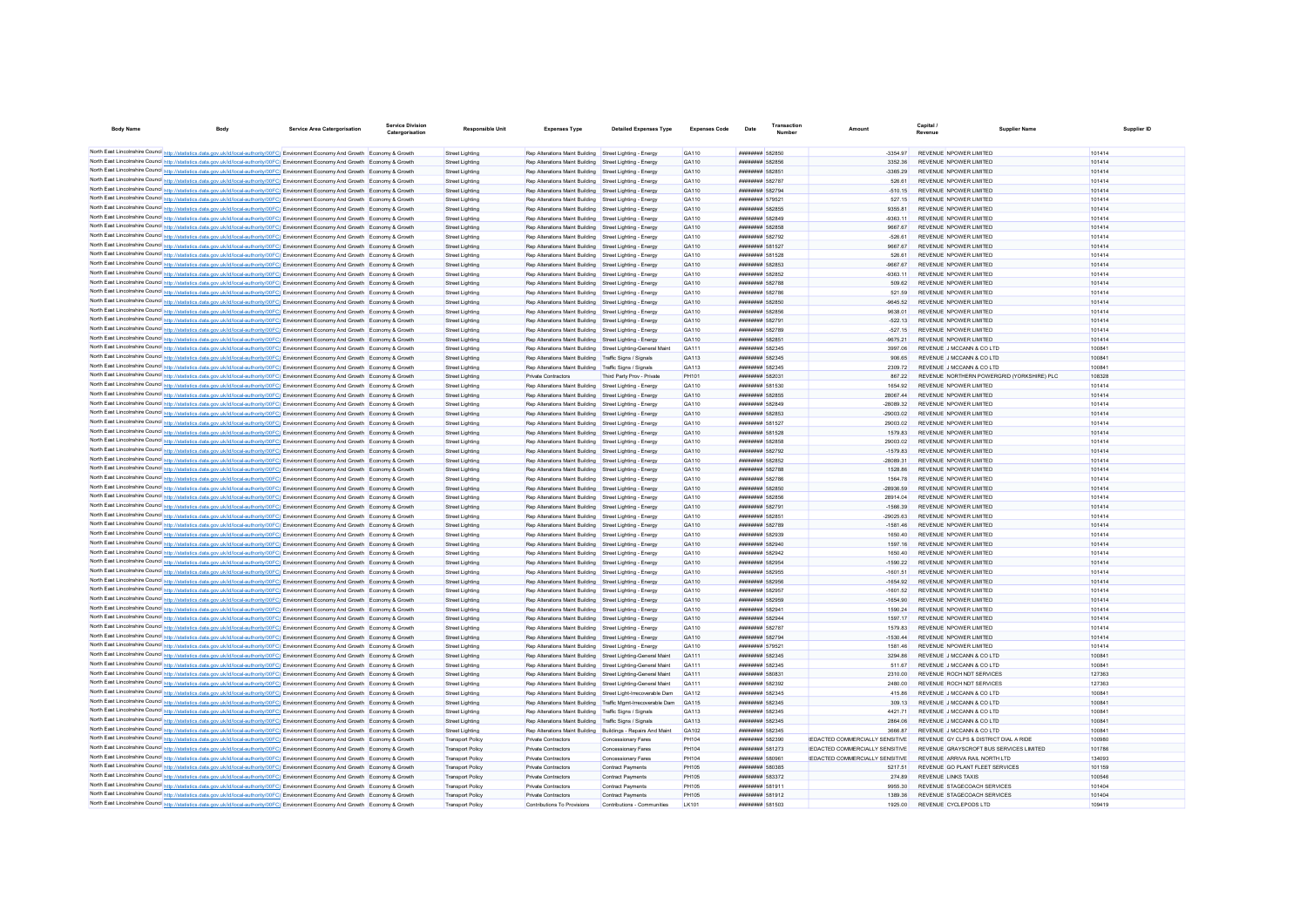| <b>Body Name</b>                                                                                                                                                                                                                                               | <b>Service Area Catergorisation</b> | <b>Service Division</b><br>Catergorisation | <b>Responsible Unit</b>                                                  | <b>Expenses Type</b>                       | <b>Detailed Expenses Type</b>                   | <b>Expenses Code</b>       | Date                                       | Transactio<br><b>Number</b> |                       | Capital<br>Revenue | Supplier Name                                                                  | Supplier ID                                                    |
|----------------------------------------------------------------------------------------------------------------------------------------------------------------------------------------------------------------------------------------------------------------|-------------------------------------|--------------------------------------------|--------------------------------------------------------------------------|--------------------------------------------|-------------------------------------------------|----------------------------|--------------------------------------------|-----------------------------|-----------------------|--------------------|--------------------------------------------------------------------------------|----------------------------------------------------------------|
| North East Lincolnshire Council http://statistics.data.gov.uk/id/local-authority/00FC) Environment Economy And Growth Economy & Growth                                                                                                                         |                                     |                                            | <b>Transport Policy</b>                                                  | Voluntary Associations                     | Third Pp - Third Sector                         | PF101                      | ######## 580825                            |                             | 555.00                |                    | REVENUE ENGIE SERVICES LTD                                                     | 133267                                                         |
| North East Lincolnshire Council http://statistics.data.gov.uk/id/local-authority/00FC) Environment Economy And Growth Economy & Growth                                                                                                                         |                                     |                                            | <b>Transport Policy</b>                                                  | Private Contractors                        | Subpidies                                       | PH102                      | <b><i><i><u>HHHHHHH</u></i></i></b> 582924 |                             | 1800.00               |                    | REVENUE BUS SHELTERS LTD                                                       | 142835                                                         |
| North East Lincolnshire Council http://statistics.data.gov.uk/id/local-authority/00FC) Environment Economy And Growth Economy & Growth                                                                                                                         |                                     |                                            | Transport Policy                                                         | Consultancy                                | Consultancy                                     | <b>PL101</b>               | <b>########</b> 580827                     |                             | 377.00                |                    | REVENUE ENGIE SERVICES LTD                                                     | 133267                                                         |
| North East Lincolnshire Council http://statistics.data.gov.uk/id/local-authority/00FC) Environment Economy And Growth Economy & Growth                                                                                                                         |                                     |                                            | <b>Transport Policy</b>                                                  | Consultancy                                | Consultancy                                     | <b>PL101</b>               | <b><i>BREEZER 581914</i></b>               |                             | 320.00                |                    | REVENUE SURVEY MONKEY                                                          | 110709                                                         |
| North East Lincolnshire Council http://statistics.data.gov.uk/id/local-authority/00FC) Environment Economy And Growth Economy & Growth                                                                                                                         |                                     |                                            | Transport Policy                                                         | Consultancy                                | Consultancy                                     | PL101                      | ######## 580829                            |                             | 270.00                |                    | REVENUE ENGIE SERVICES LTD                                                     | 133267                                                         |
| North East Lincolnshire Council http://statistics.data.gov.uk/id/local-authority/00FC) Environment Economy And Growth Economy & Growth                                                                                                                         |                                     |                                            | <b>Transport Policy</b>                                                  | Consultancy                                | Consultancy                                     | <b>PL101</b>               | <b>########</b> 581910                     |                             | 1000.00               |                    | REVENUE LIFTSHARE.COM LTD                                                      | 111172                                                         |
| North East Lincolnshire Council http://statistics.data.gov.uk/id/local-authority/00FC) Environment Economy And Growth Economy & Growth                                                                                                                         |                                     |                                            | <b>Energy Project</b>                                                    | Consultancy                                | Consultancy                                     | <b>PL101</b>               | ######## 579660                            |                             | 29572.00              |                    | REVENUE GREENFIELD NORDIC LTD                                                  | 142174                                                         |
| North East Lincolnshire Council http://statistics.data.gov.uk/id/local-authority/00FC) Environment Economy And Growth Economy & Growth                                                                                                                         |                                     |                                            | <b>Energy Project</b>                                                    | Consultancy                                | Consultancy                                     | <b>PL101</b>               | ######## 580502                            |                             | 14424.28              |                    | REVENUE GREENFIELD NORDIC LTD                                                  | 142174                                                         |
| North East Lincolnshire Council http://statistics.data.gov.uk/id/local-authority/00FC) Environment Economy And Growth Economy & Growth                                                                                                                         |                                     |                                            | <b>Energy Project</b>                                                    | Car Allowances                             | Travel - Employee                               | JF101                      | ######## 580907                            |                             | 634.17                |                    | REVENUE CLICK TRAVEL                                                           | 127476                                                         |
| North East Lincolnshire Council http://statistics.data.gov.uk/id/local-authority/00FC) Environment Economy And Growth Economy & Growth                                                                                                                         |                                     |                                            | <b>Energy Project</b>                                                    | Car Allowances                             | Travel - Employee                               | JF101                      | ######## 580907                            |                             | 666.67                |                    | REVENUE CLICK TRAVEL                                                           | 127476                                                         |
| North East Lincolnshire Council http://statistics.data.gov.uk/id/local-authority/00FC) Environment Economy And Growth Economy & Growth                                                                                                                         |                                     |                                            | Energy Project                                                           | Car Allowances                             | Travel - Employee                               | JF101                      | ######## 580907                            |                             | 698.33                |                    | REVENUE CLICK TRAVEL                                                           | 127476                                                         |
| North East Lincolnshire Council http://statistics.data.gov.uk/id/local-authority/00FC) Environment Economy And Growth Economy & Growth                                                                                                                         |                                     |                                            | <b>Energy Project</b>                                                    | Car Allowances                             | Travel - Employees                              | JF101                      | ######## 580907                            |                             | 402.00                |                    | REVENUE CLICK TRAVEL                                                           | 127476                                                         |
| North East Lincolnshire Council http://statistics.data.gov.uk/id/local-authority/00FC) Environment Economy And Growth Economy & Growth                                                                                                                         |                                     |                                            | <b>Energy Project</b>                                                    | Car Allowances                             | Travel - Employees                              | JF101                      | ######## 580907                            |                             | 402.00                |                    | REVENUE CLICK TRAVEL                                                           | 127476                                                         |
| North East Lincolnshire Council http://statistics.data.gov.uk/id/local-authority/00FC) Environment Economy And Growth Economy & Growth                                                                                                                         |                                     |                                            | <b>Energy Project</b>                                                    | Car Allowances                             | Travel - Employees                              | JF101                      | ######## 580907                            |                             | 399 30                |                    | REVENUE CLICK TRAVEL                                                           | 127476                                                         |
| North East Lincolnshire Council http://statistics.data.gov.uk/id/local-authority/00FC) Environment Economy And Growth Economy & Growth                                                                                                                         |                                     |                                            | <b>Energy Project</b>                                                    | Print Stationery / Gen Off Exp             | Advertising                                     | <b>ID104</b>               | ######## 580950                            |                             | 7301 44               |                    | REVENUE PACE COMMUNICATIONS LIMITED                                            | 140495                                                         |
| North East Lincolnshire Council http://statistics.data.gov.uk/id/local-authority/00FC) Environment Economy And Growth Economy & Growth                                                                                                                         |                                     |                                            | <b>Energy Project</b>                                                    | Print Stationery / Gen Off Exp             | Advertising                                     | <b>ID104</b>               | ######## 580951                            |                             | 8202.94               |                    | REVENUE PACE COMMUNICATIONS LIMITED                                            | 140495                                                         |
| North East Lincolnshire Council http://statistics.data.gov.uk/id/local-authority/00FC) Environment Economy And Growth Economy & Growth                                                                                                                         |                                     |                                            | <b>Energy Project</b>                                                    | Print Stationery / Gen Off Exp Publicity   |                                                 | <b>ID105</b>               | ######## 581903                            |                             | 475.00                |                    | REVENUE DISTINCTIVE PUBLISHING I TD                                            | 144149                                                         |
| North East Lincolnshire Council http://statistics.data.gov.uk/id/local-authority/00FC) Environment Economy And Growth Housing                                                                                                                                  |                                     |                                            | Home Options & Hous Rel Supp Private Contractors                         |                                            | Third Party Prov - Private                      | PH101                      | <b><i>BREEZER 580425</i></b>               |                             | 450.00                |                    | REVENUE REDACTED PERSONAL INFORMATION                                          | REDACTED PERSONAL INFORMATION                                  |
| North East Lincolnshire Council http://statistics.data.gov.uk/id/local-authority/00FC) Environment Economy And Growth Housing                                                                                                                                  |                                     |                                            | Home Options & Hous Rel Supp Private Contractors                         |                                            | Third Party Prov - Private                      | PH101                      | <b>######## 581376</b>                     |                             | 283.08                |                    | REVENUE LONGHURST AND HAVELOK HOMES LTD                                        | 100342                                                         |
| North East Lincolnshire Council http://statistics.data.gov.uk/id/local-authority/00FC) Environment Economy And Growth Housing                                                                                                                                  |                                     |                                            | Home Options & Hous Rel Supp Private Contractors                         |                                            | Third Party Prov - Private                      | PH101                      | ######## 582252                            |                             | 500.00                |                    | REVENUE GAP PROPERTY                                                           | 123580                                                         |
| North East Lincolnshire Council http://statistics.data.gov.uk/id/local-authority/00FC) Environment Economy And Growth Housing                                                                                                                                  |                                     |                                            | Home Options & Hous Rel Supp Private Contractors                         |                                            | Third Party Prov - Private                      | PH101                      | ######## 581499                            |                             | 650.00                |                    | REVENUE SC LETTING                                                             | 131716                                                         |
| North East Lincolnshire Council http://statistics.data.gov.uk/id/local-authority/00FC) Environment Economy And Growth Housing                                                                                                                                  |                                     |                                            | Home Options & Hous Rel Supp Private Contractors                         |                                            | Third Party Prov - Private                      | PH101                      | ######## 582738                            |                             | 325.00                |                    | REVENUE MAYFAIR ESTATE AGENTS LTD                                              | 110664                                                         |
| North East Lincolnshire Council http://statistics.data.gov.uk/id/local-authority/00FC) Environment Economy And Growth Housing                                                                                                                                  |                                     |                                            | Home Options & Hous Rel Supp Rents                                       |                                            | Rent                                            | GC101                      | ######## 580319                            |                             | 4232.64               |                    | REVENUE LINCOLNSHIRE HOUSING PARTNERSHIP                                       | 140117                                                         |
| North East Lincolnshire Council http://statistics.data.gov.uk/id/local-authority/00FC) Environment Economy And Growth Housing                                                                                                                                  |                                     |                                            | Home Options & Hous Rel Supp Rents                                       |                                            | Service Charge                                  | GC102                      | ######## 580287                            |                             | 2540.00               |                    | REVENUE RPS LINCOLNSHIRE LIMITED                                               | 143983                                                         |
| North East Lincolnshire Council http://statistics.data.gov.uk/id/local-authority/00FC) Environment Economy And Growth Housing                                                                                                                                  |                                     |                                            | Home Options & Hous Rel Supp Rents                                       |                                            | Service Charge                                  | GC102                      | ######## 583384                            |                             | 2600.00               |                    | REVENUE RPS LINCOLNSHIRE LIMITED                                               | 143983                                                         |
| North East Lincolnshire Council http://statistics.data.gov.uk/id/local-authority/00FC) Environment Economy And Growth Housing                                                                                                                                  |                                     |                                            | Home Options & Hous Rel Supp Rents                                       |                                            | Rent                                            | GC101                      | ######## 582692                            |                             | 980.00                |                    | REVENUE REDACTED PERSONAL INFORMATION                                          | REDACTED PERSONAL INFORMATION                                  |
| North East Lincolnshire Council http://statistics.data.gov.uk/id/local-authority/00FC) Environment Economy And Growth Housing                                                                                                                                  |                                     |                                            | Home Options & Hous Rel Supp Rents                                       |                                            | Rent                                            | GC101                      | ######## 582693                            |                             | 490.00                |                    | REVENUE REDACTED PERSONAL INFORMATION                                          | REDACTED PERSONAL INFORMATION                                  |
| North East Lincolnshire Council http://statistics.data.gov.uk/id/local-authority/00FC) Environment Economy And Growth Housing                                                                                                                                  |                                     |                                            | Home Options & Hous Rel Supp Rents                                       |                                            | Rent                                            | GC101                      | ######## 582690                            |                             | 840.00                |                    | REVENUE REDACTED PERSONAL INFORMATION                                          | REDACTED PERSONAL INFORMATION                                  |
| North East Lincolnshire Council http://statistics.data.gov.uk/id/local-authority/00FC) Environment Economy And Growth Housing                                                                                                                                  |                                     |                                            | Home Options & Hous Rel Supp Rents                                       |                                            | Rent                                            | GC101                      | ######## 582691                            |                             | 490.00                |                    | REVENUE REDACTED PERSONAL INFORMATION                                          | REDACTED PERSONAL INFORMATION                                  |
| North East Lincolnshire Council http://statistics.data.gov.uk/id/local-authority/00FC) Environment Economy And Growth Housing                                                                                                                                  |                                     |                                            | Home Options & Hous Rel Supp Rents                                       |                                            | Rent                                            | GC101                      | ######## 581380                            |                             | 420.00                |                    | REVENUE REDACTED PERSONAL INFORMATION                                          | REDACTED PERSONAL INFORMATION                                  |
| North East Lincolnshire Council http://statistics.data.gov.uk/id/local-authority/00FC) Environment Economy And Growth Housing                                                                                                                                  |                                     |                                            | Home Ontions & Hous Rel Supp Rents                                       |                                            | Rent                                            | GC101                      | ######## 581381                            |                             | 475.00                |                    | REVENUE REDACTED PERSONAL INFORMATION                                          | REDACTED PERSONAL INFORMATION                                  |
| North East Lincolnshire Council http://statistics.data.gov.uk/id/local-authority/00FC) Environment Economy And Growth Housing                                                                                                                                  |                                     |                                            | Home Options & Hous Rel Supp Rents                                       |                                            | Rent                                            | GC101                      | ######## 581382                            |                             | 1470.00               |                    | REVENUE REDACTED PERSONAL INFORMATION                                          | REDACTED PERSONAL INFORMATION                                  |
| North East Lincolnshire Council http://statistics.data.gov.uk/id/local-authority/00FC) Environment Economy And Growth Housing                                                                                                                                  |                                     |                                            | Home Options & Hous Rel Supp Rents                                       |                                            | Rent                                            | GC101                      | ######## 581383                            |                             | 490.00                |                    | REVENUE REDACTED PERSONAL INFORMATION                                          | REDACTED PERSONAL INFORMATION                                  |
| North East Lincolnshire Council http://statistics.data.gov.uk/id/local-authority/00FC) Environment Economy And Growth Housing                                                                                                                                  |                                     |                                            | Home Options & Hous Rel Supp Rents                                       |                                            | Rent                                            | GC <sub>101</sub>          | <b><i>BREAGHAN 581384</i></b>              |                             | 490.00                |                    | REVENUE REDACTED PERSONAL INFORMATION                                          | REDACTED PERSONAL INFORMATION                                  |
| North East Lincolnshire Council http://statistics.data.gov.uk/id/local-authority/00FC) Environment Economy And Growth Housing                                                                                                                                  |                                     |                                            | Home Options & Hous Rel Supp Rents                                       |                                            | Rent                                            | GC101                      | <b>######## 582689</b>                     |                             | 420.00                |                    | REVENUE REDACTED PERSONAL INFORMATION                                          | REDACTED PERSONAL INFORMATION                                  |
| North East Lincolnshire Council http://statistics.data.gov.uk/id/local-authority/00FC) Environment Economy And Growth Housing                                                                                                                                  |                                     |                                            | Home Options & Hous Rel Supp Rents                                       |                                            | Rent                                            | GC101                      | <b>######## 582688</b>                     |                             | 490.00                |                    | REVENUE REDACTED PERSONAL INFORMATION                                          | REDACTED PERSONAL INFORMATION                                  |
| North East Lincolnshire Council http://statistics.data.gov.uk/id/local-authority/00FC) Environment Economy And Growth Housing                                                                                                                                  |                                     |                                            | Home Options & Hous Rel Supp Rents                                       |                                            | Rent                                            | GC101                      | ######## 582511                            |                             | 350.00                |                    | REVENUE REDACTED PERSONAL INFORMATION                                          | REDACTED PERSONAL INFORMATION                                  |
| North East Lincolnshire Council http://statistics.data.gov.uk/id/local-authority/00FC) Environment Economy And Growth Housing                                                                                                                                  |                                     |                                            | Home Options & Hous Rel Supp Rents                                       |                                            | Rent                                            | GC101                      | ######## 582512                            |                             | 385.00                |                    | REVENUE REDACTED PERSONAL INFORMATION                                          | REDACTED PERSONAL INFORMATION                                  |
| North East Lincolnshire Council http://statistics.data.gov.uk/id/local-authority/00FC) Environment Economy And Growth Housing                                                                                                                                  |                                     |                                            | Home Options & Hous Rel Supp Rents                                       |                                            | Rent                                            | GC101                      | ######## 582513                            |                             | 385.00                |                    | REVENUE REDACTED PERSONAL INFORMATION                                          | REDACTED PERSONAL INFORMATION                                  |
| North East Lincolnshire Council http://statistics.data.gov.uk/id/local-authority/00FC) Environment Economy And Growth Housing                                                                                                                                  |                                     |                                            | Home Options & Hous Rel Supp Rents                                       |                                            | Rent                                            | GC101                      | ######## 582514                            |                             | 550.00                |                    | REVENUE REDACTED PERSONAL INFORMATION                                          | REDACTED PERSONAL INFORMATION                                  |
| North East Lincolnshire Council http://statistics.data.gov.uk/id/local-authority/00FC) Environment Economy And Growth Housing                                                                                                                                  |                                     |                                            | Home Options & Hous Rel Supp Rents                                       |                                            | Rent                                            | GC101                      | ######## 582515                            |                             | 980.00                |                    | REVENUE REDACTED PERSONAL INFORMATION                                          | REDACTED PERSONAL INFORMATION                                  |
| North East Lincolnshire Council http://statistics.data.gov.uk/id/local-authority/00FC) Environment Economy And Growth Housing                                                                                                                                  |                                     |                                            | Home Options & Hous Rel Supp Rents                                       |                                            | Rent                                            | GC101                      | ######## 582516                            |                             | 420.00                |                    | REVENUE REDACTED PERSONAL INFORMATION                                          | REDACTED PERSONAL INFORMATION                                  |
| North East Lincolnshire Council http://statistics.data.gov.uk/id/local-authority/00FC) Environment Economy And Growth Housing                                                                                                                                  |                                     |                                            | Home Options & Hous Rel Supp Rents                                       |                                            | Rent<br>Rent                                    | GC <sub>101</sub><br>GC101 | ######## 582500<br>######## 582503         |                             | 1820.00<br>1820.00    |                    | REVENUE REDACTED PERSONAL INFORMATION<br>REVENUE REDACTED PERSONAL INFORMATION | REDACTED PERSONAL INFORMATION<br>REDACTED PERSONAL INFORMATION |
| North East Lincolnshire Council http://statistics.data.gov.uk/id/local-authority/00FC) Environment Economy And Growth Housing                                                                                                                                  |                                     |                                            | Home Options & Hous Rel Supp Rents                                       |                                            |                                                 | GC101                      |                                            |                             |                       |                    | REVENUE REDACTED PERSONAL INFORMATION                                          | REDACTED PERSONAL INFORMATION                                  |
| North East Lincolnshire Council http://statistics.data.gov.uk/id/local-authority/00FC) Environment Economy And Growth Housing                                                                                                                                  |                                     |                                            | Home Options & Hous Rel Supp Rents                                       |                                            | Rent                                            |                            | ######## 582501                            |                             | 2015.00               |                    |                                                                                |                                                                |
| North East Lincolnshire Council http://statistics.data.gov.uk/id/local-authority/00FC) Environment Economy And Growth Housing                                                                                                                                  |                                     |                                            | Home Options & Hous Rel Supp Rents                                       |                                            | Rent                                            | GC101                      | ######## 582504                            |                             | 1950.00               |                    | REVENUE REDACTED PERSONAL INFORMATION                                          | REDACTED PERSONAL INFORMATION                                  |
| North East Lincolnshire Council http://statistics.data.gov.uk/id/local-authority/00FC) Environment Economy And Growth Housing                                                                                                                                  |                                     |                                            | Home Options & Hous Rel Supp Rents<br>Home Ontions & Hous Rel Supp Rents |                                            | Rent<br>Rent                                    | GC101<br>GC <sub>101</sub> | ######## 582505<br>######## 582506         |                             | 2080.00<br>1235.00    |                    | REVENUE REDACTED PERSONAL INFORMATION<br>REVENUE REDACTED PERSONAL INFORMATION | REDACTED PERSONAL INFORMATION<br>REDACTED PERSONAL INFORMATION |
| North East Lincolnshire Council http://statistics.data.gov.uk/id/local-authority/00FC) Environment Economy And Growth Housing<br>North East Lincolnshire Council http://statistics.data.gov.uk/id/local-authority/00FC) Environment Economy And Growth Housing |                                     |                                            | Home Options & Hous Rel Supp Rents                                       |                                            | Rent                                            | GC101                      | ######## 582507                            |                             | 1080.00               |                    | REVENUE REDACTED PERSONAL INFORMATION                                          | REDACTED PERSONAL INFORMATION                                  |
|                                                                                                                                                                                                                                                                |                                     |                                            | Home Options & Hous Rel Supp Rents                                       |                                            | Rent                                            | GC101                      | ######## 582508                            |                             | 650.00                |                    | REVENUE REDACTED PERSONAL INFORMATION                                          |                                                                |
| North East Lincolnshire Council http://statistics.data.gov.uk/id/local-authority/00FC) Environment Economy And Growth Housing                                                                                                                                  |                                     |                                            | Home Ontions & Hous Rel Supp Rents                                       |                                            | <b>Rent</b>                                     | GC101                      | <b><i><u>HHHHHHH</u></i></b> 582497        |                             | 326.41                |                    | REVENUE REDACTED PERSONAL INFORMATION                                          | REDACTED PERSONAL INFORMATION<br>REDACTED PERSONAL INFORMATION |
| North East Lincolnshire Council http://statistics.data.gov.uk/id/local-authority/00FC) Environment Economy And Growth Housing<br>North East Lincolnshire Council http://statistics.data.gov.uk/id/local-authority/00FC) Environment Economy And Growth Housing |                                     |                                            | Strategic Housing                                                        | Private Contractors                        | Third Party Prov - Private                      | PH101                      | ######## 580533                            |                             | 425.00                |                    | REVENUE CLUGSTON SERVICES LTD                                                  | 105668                                                         |
| North East Lincolnshire Council http://statistics.data.gov.uk/id/local-authority/00FC) Environment Economy And Growth Housing                                                                                                                                  |                                     |                                            |                                                                          | Consultancy                                | Consultancy                                     | <b>PL101</b>               | ######## 581230                            |                             | 3853.50               |                    | REVENUE CONSULT QRD LTD                                                        | 144156                                                         |
| North East Lincolnshire Council http://statistics.data.gov.uk/id/local-authority/00FC) Dir Health And Wellbeing                                                                                                                                                |                                     | Public Health                              | Strategic Housing                                                        |                                            |                                                 | <b>PH105</b>               | ######## 580364                            |                             |                       |                    | <b>REVENUE ADDACTION</b>                                                       | 119878                                                         |
| North East Lincolnshire Council http://statistics.data.gov.uk/id/local-authority/00FC) Dir Health And Wellbeing                                                                                                                                                |                                     | Public Health                              | Drug / Alcohol Action Service<br>Drug / Alcohol Action Service           | Private Contractors<br>Private Contractors | Contract Payments<br>Third Party Prov - Private | PH101                      | ######## 580363                            |                             | 142603.25<br>24266.67 |                    | REVENUE ADDACTION                                                              | 119878                                                         |
| North East Lincolnshire Council http://statistics.data.gov.uk/id/local-authority/00FC) Dir Health And Wellbeing                                                                                                                                                |                                     | Public Health                              | Wellbeing Service                                                        | Private Contractors                        | Third Party Prov - Private                      | PH101                      | ######## 581964                            |                             | 735.00                |                    | REVENUE THE CHANTRY HEALTH GROUP                                               | 108912                                                         |
| North East Lincolnshire Council http://statistics.data.gov.uk/id/local-authority/00FC) Dir Health And Wellbeing                                                                                                                                                |                                     | Public Health                              | <b>Wellbeing Service</b>                                                 | Private Contractors                        | Third Party Prov - Private                      | PH101                      | ######## 580298                            |                             | 1387.88               |                    | REVENUE PELHAM MEDICAL GROUP                                                   | 104350                                                         |
| North East Lincolnshire Council http://statistics.data.gov.uk/id/local-authority/00FC) Dir Health And Wellbeing                                                                                                                                                |                                     | Public Health                              | Sexual Health                                                            | <b>Private Contractors</b>                 | Contract Payments                               | <b>PH105</b>               | ######## 580823                            |                             | 59270.98              |                    | REVENUE VIRGIN CARE SERVICES LTD                                               | 120538                                                         |
| North East Lincolnshire Council http://statistics.data.gov.uk/id/local-authority/00FC) Dir Health And Wellbeing                                                                                                                                                |                                     | Public Health                              | Sexual Health                                                            | <b>Private Contractors</b>                 | Third Party Prov - Private                      | PH101                      | ######## 582426                            |                             | 345.00                |                    | REVENUE ASDA PHARMACY                                                          | 104011                                                         |
| North East Lincolnshire Council http://statistics.data.gov.uk/id/local-authority/00FC) Dir Health And Wellbeing                                                                                                                                                |                                     | Public Health                              | Sexual Health                                                            | Other Agencies                             | <b>Health Charges</b>                           | PJ131                      | ######## 582353                            |                             | 714.00                |                    | REVENUE CITY HEALTH CARE PARTNERSHIP CIC                                       | 110889                                                         |
| North East Lincolnshire Council http://statistics.data.gov.uk/id/local-authority/00FC) Dir Health And Wellbeing                                                                                                                                                |                                     | Public Health                              | Sexual Health                                                            | Other Agencies                             | Other                                           | PJ121                      | ######## 582032                            |                             | 480.00                |                    | REVENUE SCARTHO MEDICAL CENTRE                                                 | 107570                                                         |
| North East Lincolnshire Council http://statistics.data.gov.uk/id/local-authority/00FC) Dir Health And Wellbeing                                                                                                                                                |                                     | Public Health                              | Sexual Health                                                            | Other Agencies                             | Other                                           | PJ121                      | ######## 582399                            |                             | 640.00                |                    | REVENUE PELHAM MEDICAL GROUP                                                   | 104350                                                         |
| North East Lincolnshire Council http://statistics.data.gov.uk/id/local-authority/00FC) Dir Health And Wellbeing                                                                                                                                                |                                     | Public Health                              | Sexual Health                                                            | Other Agencies                             | Other                                           | PJ121                      | ######## 582397                            |                             | 3760.00               |                    | REVENUE THE ROXTON PRACTICE                                                    | 104395                                                         |
| North East Lincolnshire Council http://statistics.data.gov.uk/id/local-authority/00FC) Dir Health And Wellbeing                                                                                                                                                |                                     | Public Health                              | Sexual Health                                                            | Other Agencies                             | Other                                           | P.1121                     | <b>########</b> 582396                     |                             | 720.00                |                    | REVENUE LITTLEFIELDS HEALTH CENTRE                                             | 111683                                                         |
| North East Lincolnshire Council http://statistics.data.gov.uk/id/local-authority/00FC) Dir Health And Wellbeing                                                                                                                                                |                                     | Public Health                              | Sexual Health                                                            | Other Agencies                             | Other                                           | P.1121                     | <b>########</b> 582401                     |                             | 320.00                |                    | REVENUE WOODFORD MEDICAL CENTRE                                                | 107882                                                         |
| North East Lincolnshire Council http://statistics.data.gov.uk/id/local-authority/00FC) Adult Services                                                                                                                                                          |                                     | Adult Services                             | Adult Social Care                                                        | Private Contractors                        | Third Party Prov - Private                      | PH101                      | <b><i>BREEZER 582914</i></b>               |                             | 16136.00              |                    | REVENUE MUTUAL VENTURES LTD                                                    | 143163                                                         |
| North East Lincolnshire Council http://statistics.data.gov.uk/id/local-authority/00FC) Adult Services                                                                                                                                                          |                                     | Adult Services                             | Adult Social Care                                                        | <b>Private Contractors</b>                 | Third Party Prov - Private                      | PH101                      | <b><i>BREEZER 582913</i></b>               |                             | 13201.00              |                    | REVENUE MUTUAL VENTURES LTD                                                    | 143163                                                         |
| North East Lincolnshire Council http://statistics.data.gov.uk/id/local-authority/00FC) Adult Services                                                                                                                                                          |                                     | Adult Services                             | Adult Social Care                                                        | Fouin / Furniture / Materials              | Health & Safety Supplies                        | I A116                     | <b><i><u>HHHHHHH</u></i></b> 564886        |                             | 513.00                |                    | REVENUE OSTEOPOISE HEALTHCARE LTD                                              | 101985                                                         |
| North East Lincolnshire Council http://statistics.data.gov.uk/id/local-authority/00FC) Adult Services                                                                                                                                                          |                                     | Adult Services                             | Adult Social Care                                                        | Equip / Furniture / Materials              | Health & Safety Supplies                        | I A 116                    | <b><i>BREBREER</i></b> 574789              |                             | 2288.00               |                    | REVENUE AMBRE-STONE LTD                                                        | 139184                                                         |
| North East Lincolnshire Council http://statistics.data.gov.uk/id/local-authority/00FC) Adult Services                                                                                                                                                          |                                     | Adult Services                             | Adult Social Care                                                        | Equip / Furniture / Materials              | Health & Safety Supplies                        | I A 116                    | <b>######## 572735</b>                     |                             | 530.00                |                    | REVENUE PRECISION DESIGN SERVICES LTD                                          | 143329                                                         |
| North East Lincolnshire Council http://statistics.data.gov.uk/id/local-authority/00FC) Adult Services                                                                                                                                                          |                                     | <b>Adult Services</b>                      | Adult Social Care                                                        | Equip / Furniture / Materials              | Health & Safety Supplies                        | I A 116                    | <b>######## 574790</b>                     |                             | 2313.00               |                    | REVENUE AMBRE-STONE LTD                                                        | 139184                                                         |
|                                                                                                                                                                                                                                                                |                                     |                                            |                                                                          |                                            |                                                 |                            |                                            |                             |                       |                    |                                                                                |                                                                |